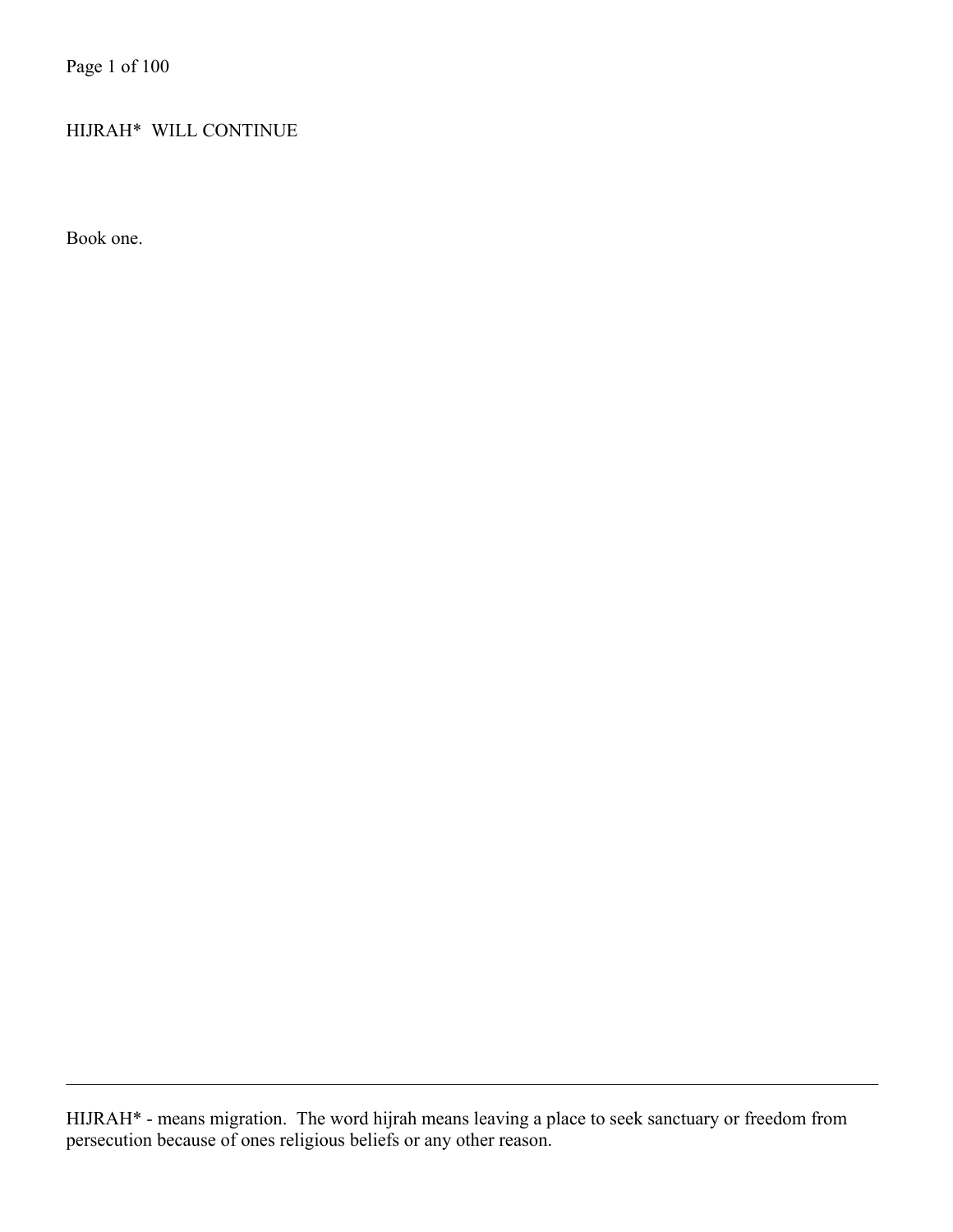Page 2 of 100

## HIJRAH\* WILL CONTINUE

Book one.

Author: Zubair, the son of Abdurahim

Proof-reader: Muhsin Turon

1422 of Hijrah 2001 of Christian Era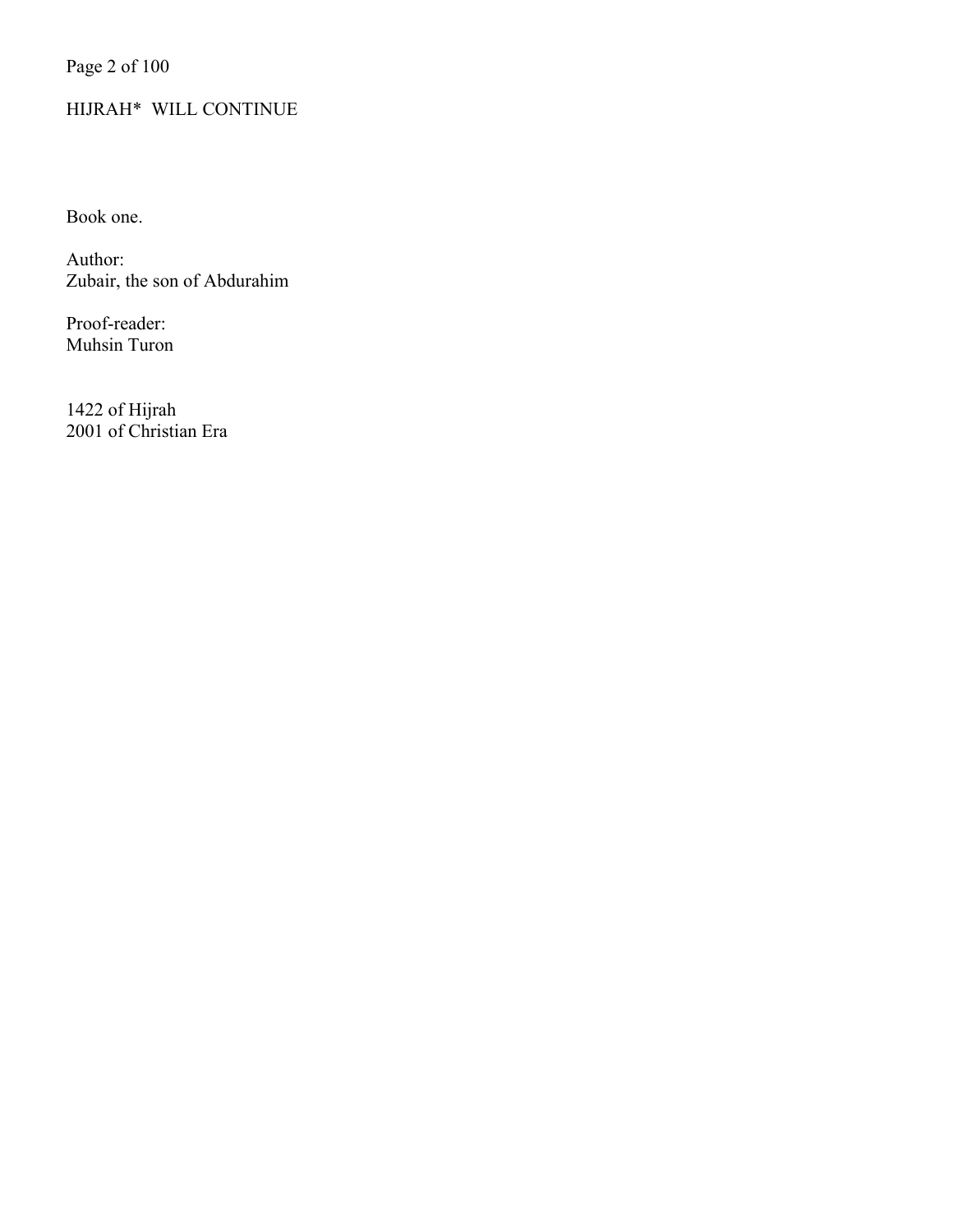# TABLE OF CONTENTS

| The first Story  |  |
|------------------|--|
| The second Story |  |
| The third Story  |  |
| The fourth Story |  |
|                  |  |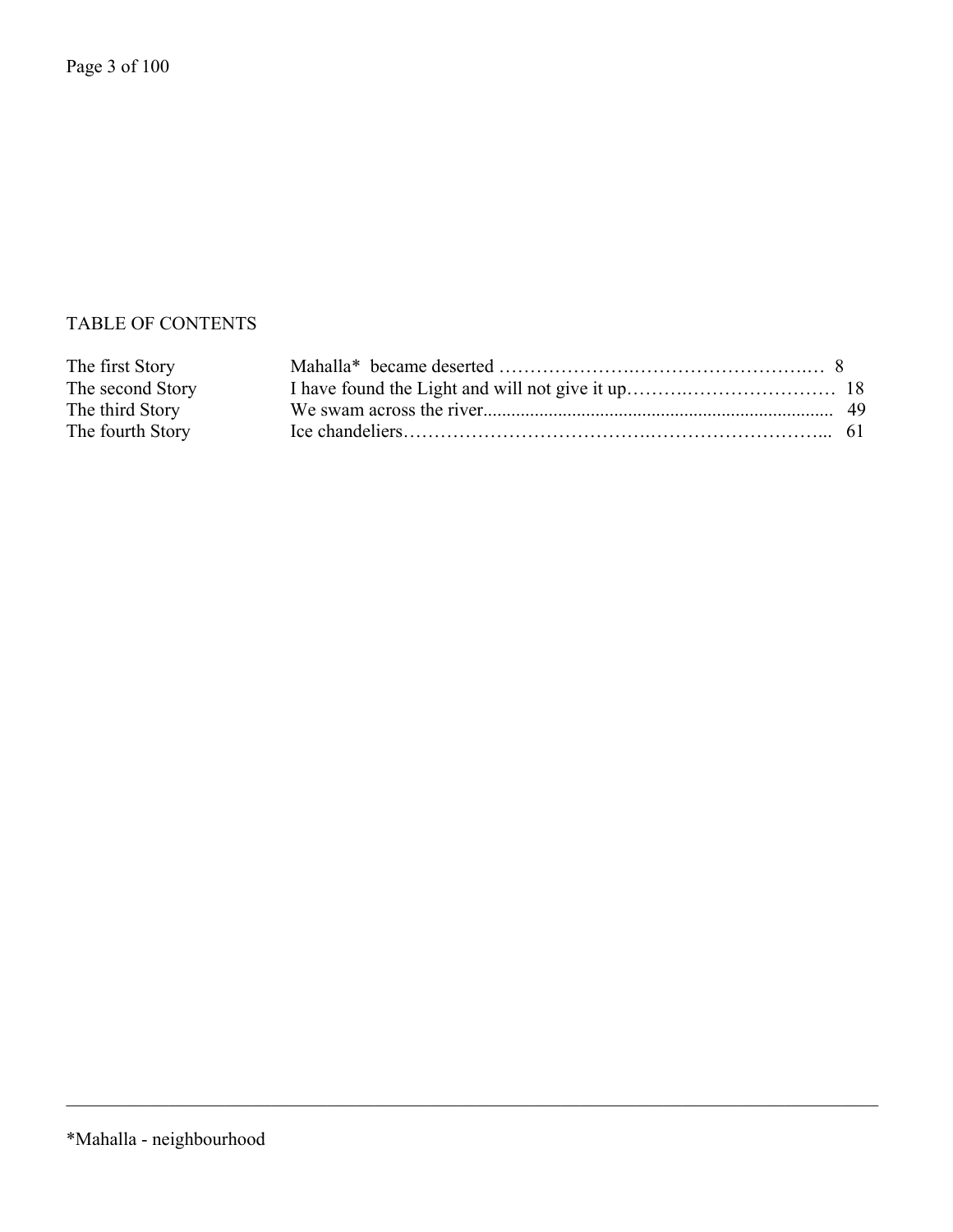Page 4 of 100

I seek refuge in Allah from the evil deeds of Satan.

Those who believe and migrated from their homes and fought for the Way of Allah, and those who have sheltered them and helped them they are truly the believers. Theirs shall be forgiveness and a generous provision. *Surah - 8 The Spoils of War (***Al-Anfaal***), Ayah Number: 74* 

In the Name of Allah, Most Gracious, Most Merciful

### **INTRODUCTION**

We glorify and praise Allah, the most high. All praise and thanks are due to Allah for having sent us his Prophet and Messenger Mohammed (Peace Be Upon Him), for having bestowed on us the blessing of Islam, for having endowed us with the qualities of the Muhajirs\* and Ansars\*\*. May Allah's blessings and peace be upon the Messenger. And may Allah be content with his people and satisfied with his companions and merciful to those who followed him with devotion.

From our Islamic history we know that at the time of the Message our Prophet (Peace Be Upon Him) and

<sup>\*</sup>Muhajir - a person who makes Hijrah (Refugee, immigrant).

<sup>\*\*</sup>Ansar - means helpers. The dwellers of Madinah (city in Saudi Arabia) who responded to the Prophet's call to Islam and offered Islam a city-state power.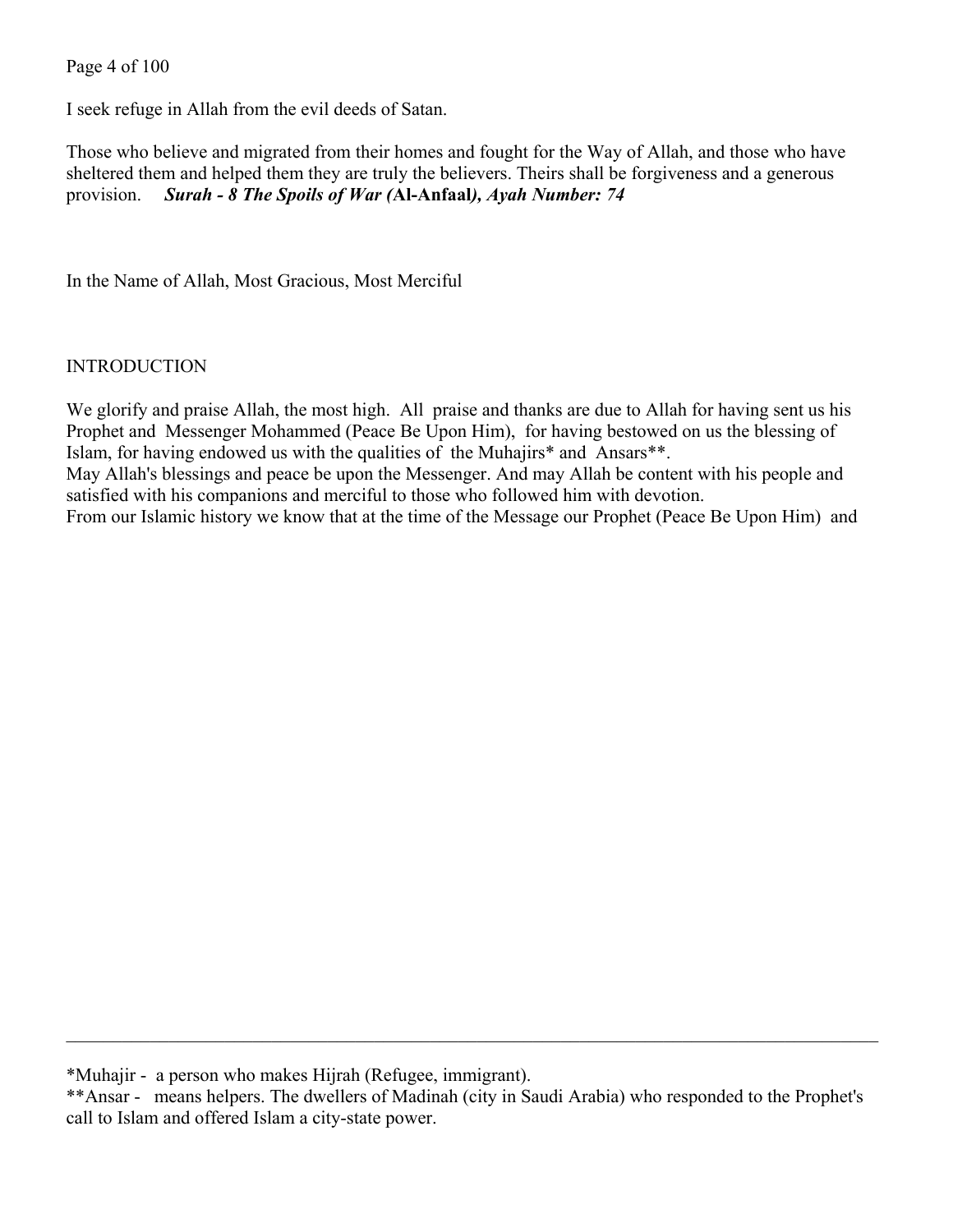his companions made the Hijrah and left behind beautiful edifications and examples for the Muslim Community.

How many wisdoms for us are hidden in his example. Indeed like the enmity between Islam and the Kuffar\* continues till the Day of Judgment, all deeds of our religion such as Hijrah and Jihad will also be continued. Of course, his companions who lived in so blissful a time on the same Earth and under the same sky we live now, were prominent figures who fulfilled the commands of our Lord with such excellency and who fought dedicating all their wealth and lives in the way of making the faith of Islam the most highest in the world.

In the beginning a Muslim community consisted of a few people, who under the leadership of the Holy Prophet (Peace Be Upon Him), established state where they implemented the rules of Qur'an as guidance for people, and defeated the powerful states of the Persian and Roman Empires. No doubt, this was achieved in exchange for great suffering and thousands of martyrs.

<sup>\*</sup>Kuffar - persons who refuse to submit themselves to Allah (God), disbelievers in God, infidels .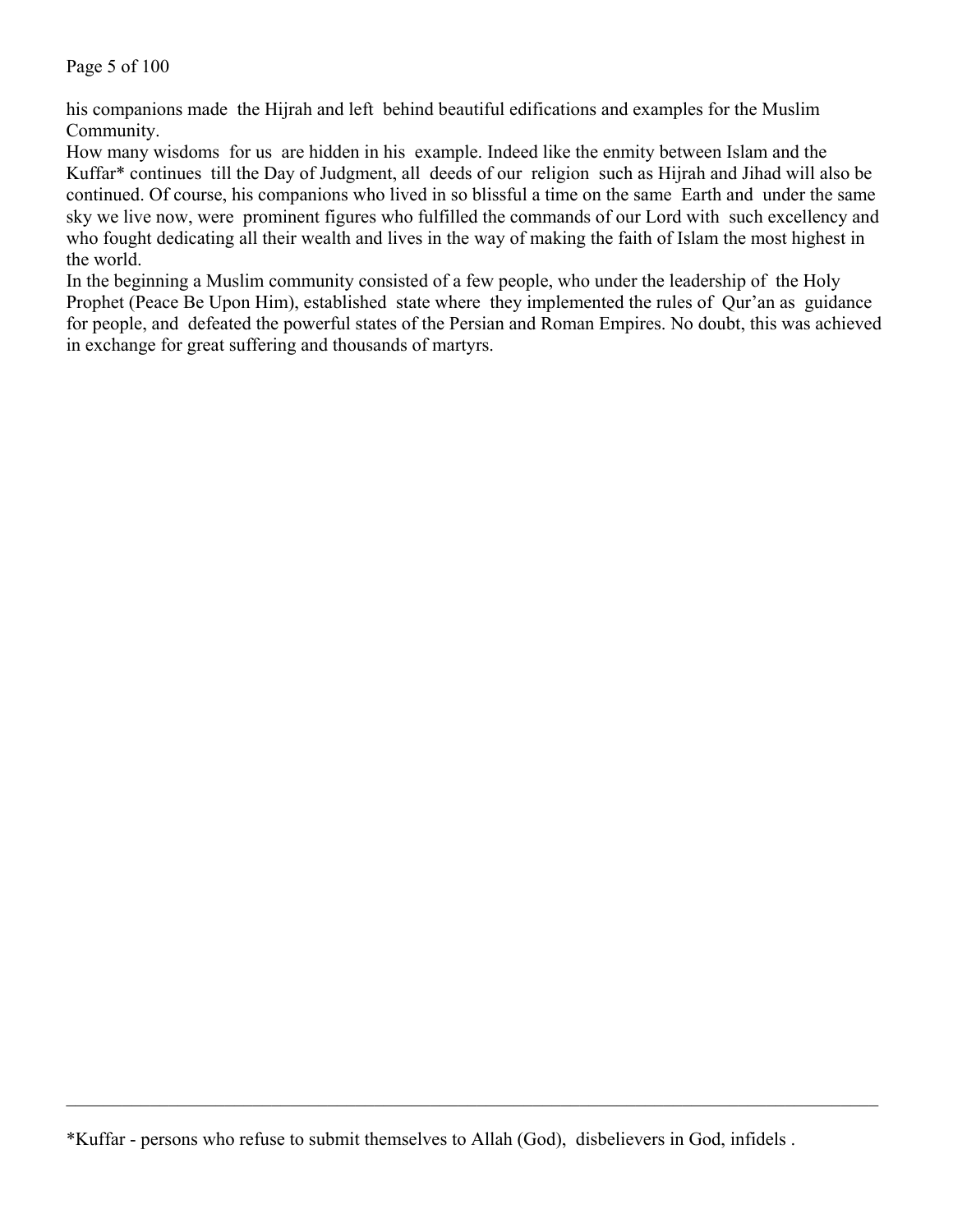## Page 6 of 100

Our ancestors handed down the legacy of the Message to us. And it is our now duty to pass it to our descendants. Unfortunately it has been more than 77 years now that Muslim Community exists with no Khalifah\*.

Every muslim shall not forget that each of them has responsibility to make a pledge to the Khalifah. We hope that faithful Muslims will get a positive impression from this small work and will devotedly serve in the way of making the faith of Islam the most highest in the world.

Dear reader, the stories we present to you are real, for some reason names of some Muhajirs and Ansars who are serving in the ranks of the Islamic Movement of Uzbekistan at the present as well as names of kishlaks\*\* and cities had been changed .

This book had been written on the basis of interviews conducted with our Muslim brothers who made the Hijrah.

<sup>\*</sup>Khalifah - The word Khalifah refers to the successor or representative of Prophet Mohammed (Peace Be Upon Him) or to one of his successors. This person acts as the head of state for the Muslim Community, Ummah .

<sup>\*\*</sup> Kishlak - Uzbek word for village (Central Asia)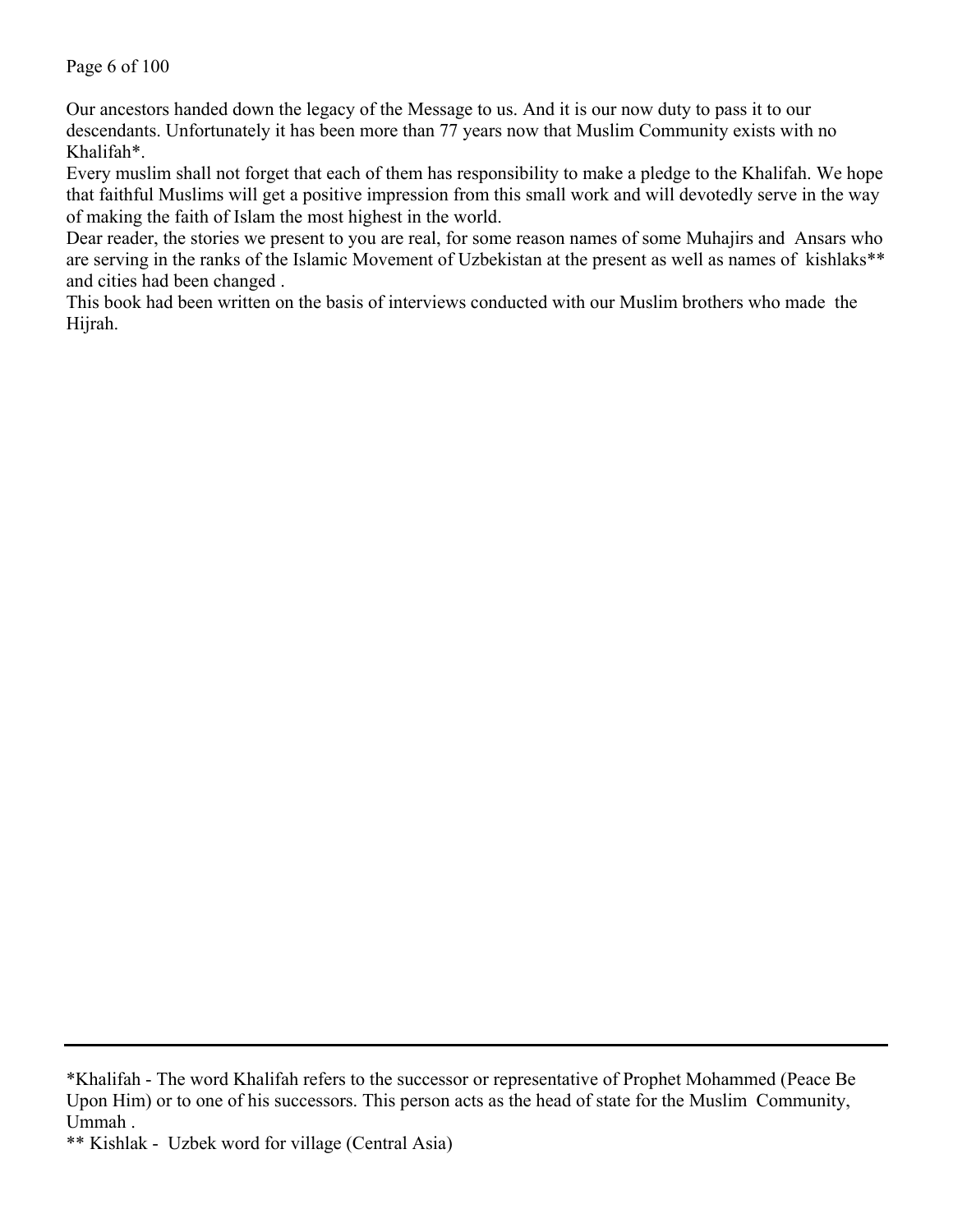Page 7 of 100

THE FIRST STORY

A MAHALLA BECAME DESERTED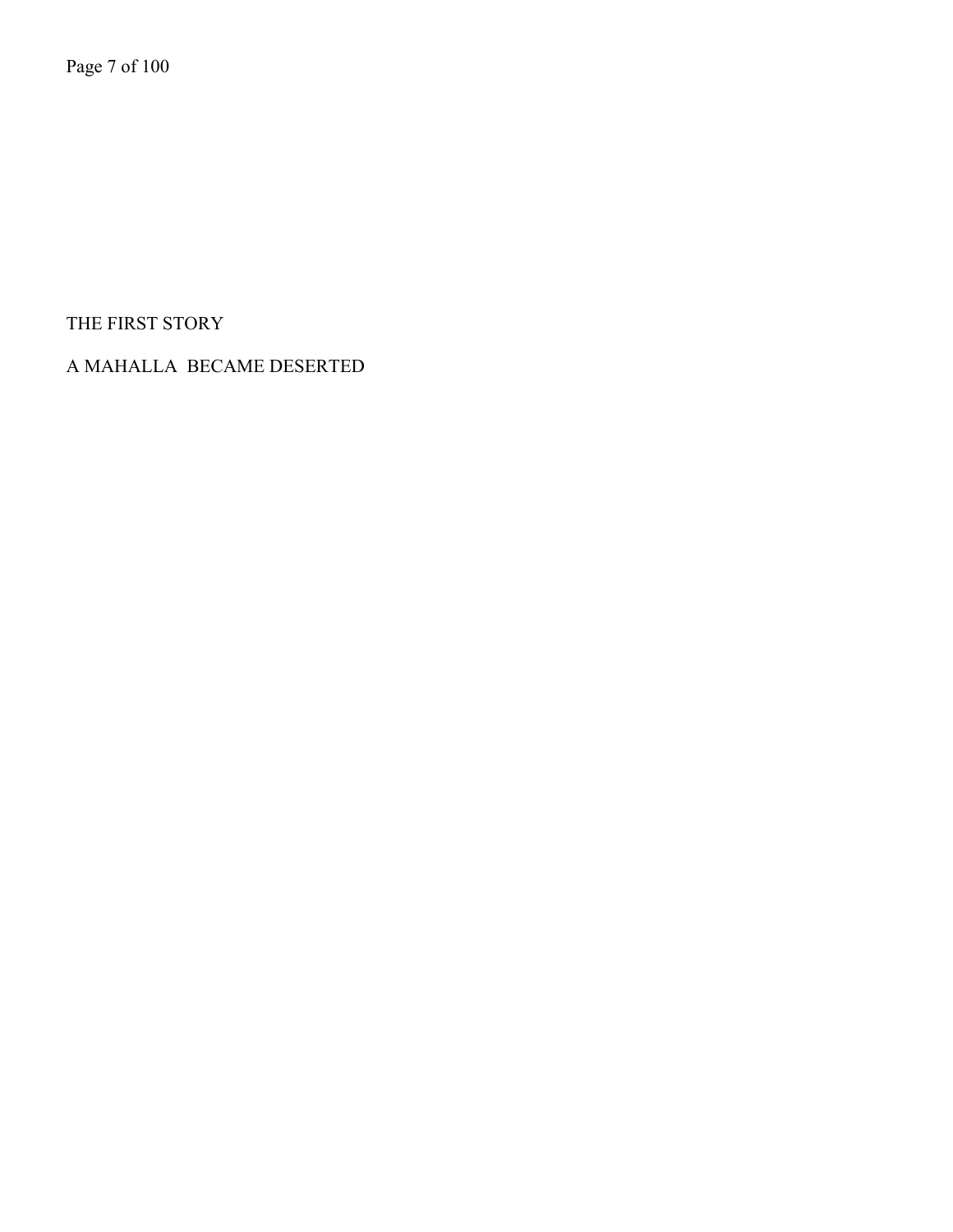### Page 8 of 100

We used to live in the eastern side of the Sirdariyo river. Our fathers and grandfathers were true muslims. And we grew up under the influence of the Soviet system. We even did not know the meaning of our lives, our days went by aimlessly and without meaning. Finally the Light came down to our kishlak. The Creator gave us the guidance. Islamic families arose and even youngsters started to pray Namaz. Goals and ideas were formed, lives of home-folks altered radically as they started to believe in the revival. Every gathering and all festivities were held with remembrance of Allah and Prophet's words.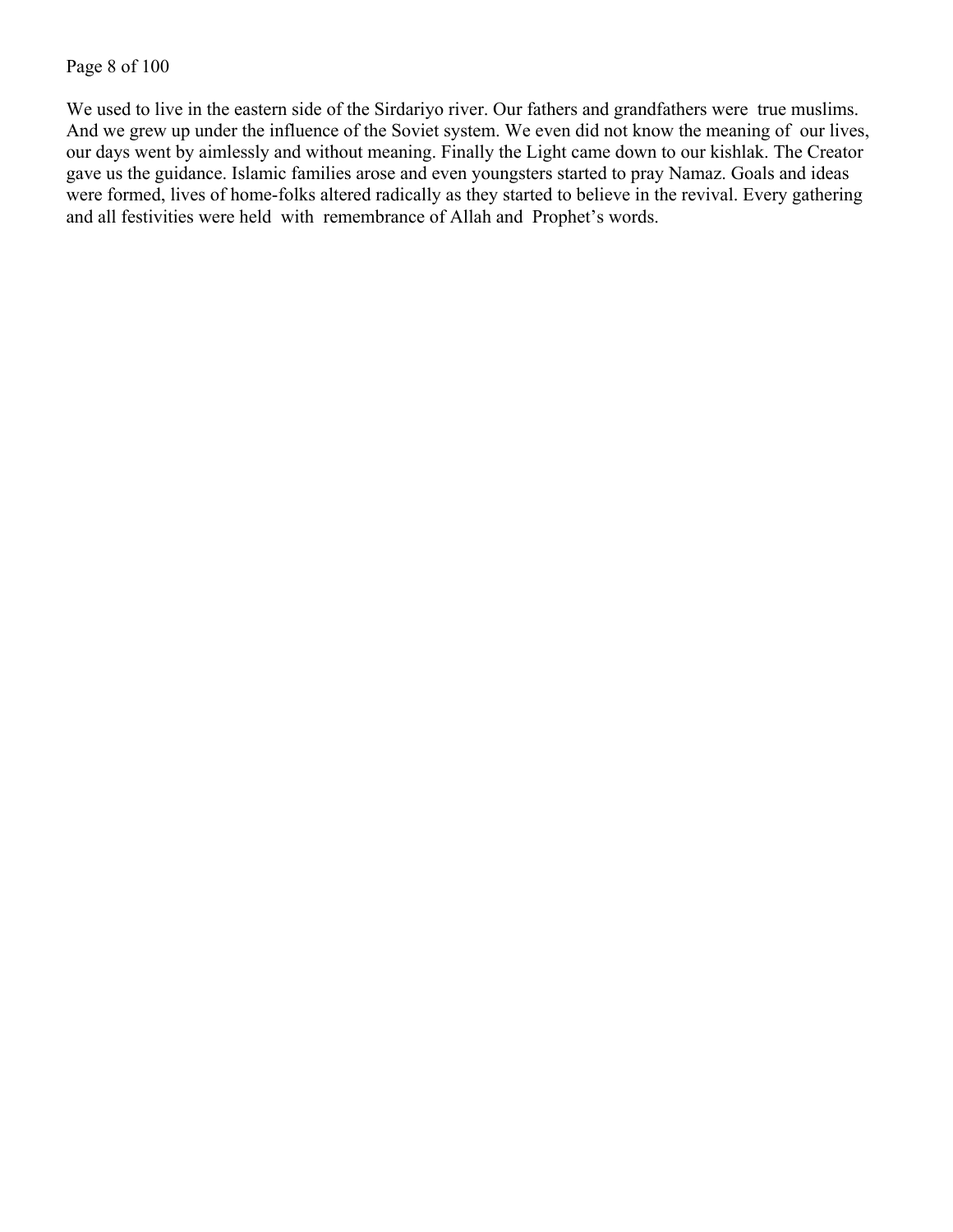### Page 9 of 100

After that authorities who were never interested in questioning fights that occur in families as a result of drunken parties started to knock doors very frequently and ask questions, "Where is your son? Where is your brother? Where is your husband?" Especially after the  $16<sup>th</sup>$  February bombing in Tashkent the kishlak Assembly labelled 17 people as "fundamentalists, extremists, terrorists", and they were the subject of public discussion. They were detained for two days in the regional offices of the Ministry of Internal Affairs and the National Security Service (NSS) and released afterwards. However within thirty to forty days, fifteen of them were imprisoned for three to ten years on base of false accusation of illegal possession of drugs. Only two old men Muhammadrahim and Abdufattoh remained free. But rumours were spread that they were also to be imprisoned.

Muslim people were oppressed from all sides, and life was made impossible. Fertile land was seized by the chairman, his accountant, their kinfolks and other officials. With every passing day our life was harder and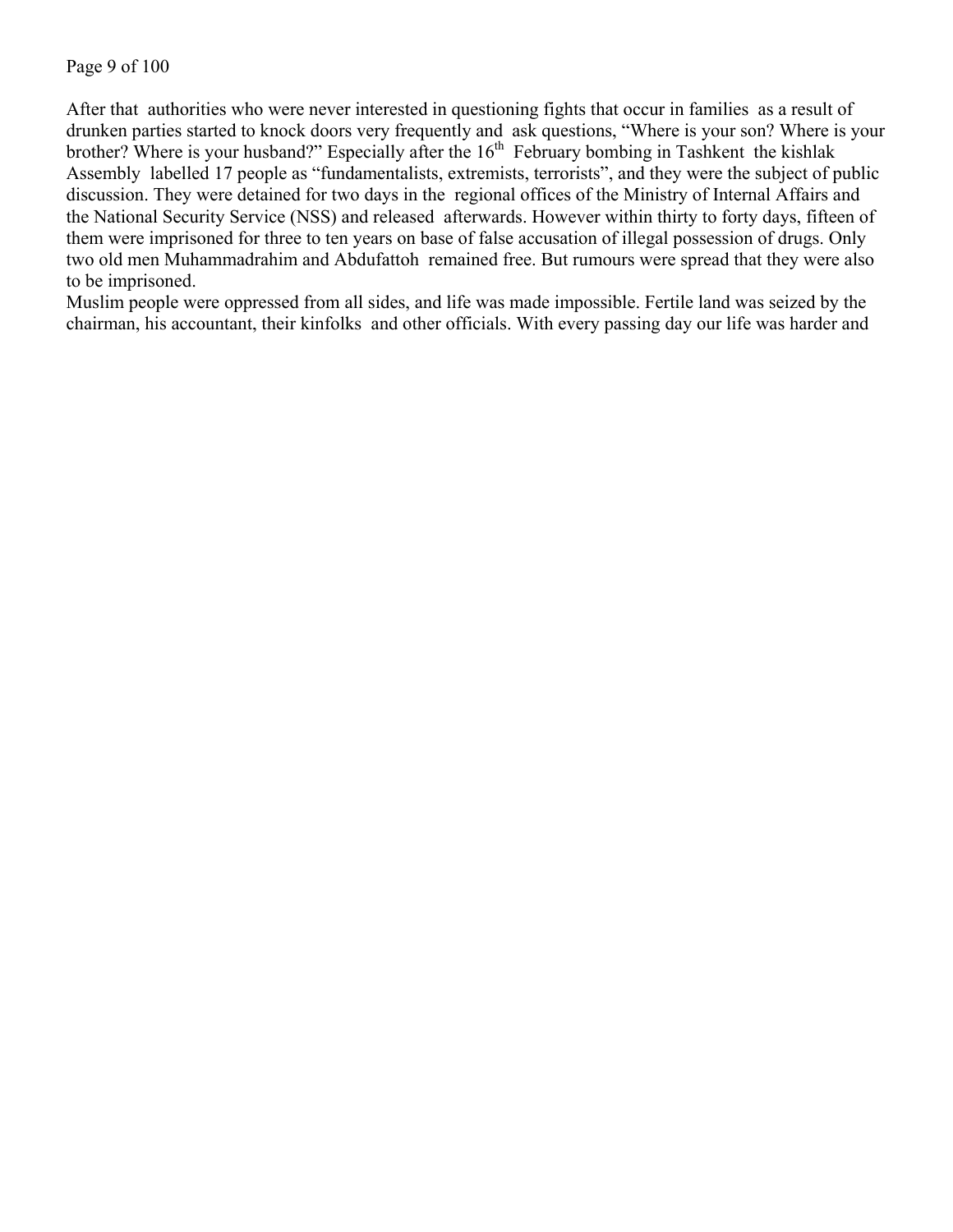harder. They drove us into a corner and we were in a desperate situation. Those who fell into their hands were shown on TV. They were forced to publicly recant. We could do nothing but pray to our Lord. Meanwhile as the reflection of the mercy of Allah, Mahmud who was serving as a mujahid\* in Tajikistan, secretly came to our kishlak. At that time his father Abdugaffor had been imprisoned, his home was searched and even a day before he came his house was under surveillance. Later we learned that for fifteen days Mahmud was wandering around the border trying to find a way to illegally enter Uzbekistan. If he would come a day earlier he could fall into their hands. Allah saved him. He met with some coreligionist brothers and explained them the meaning of Hijrah. He also said that it was impossible to keep waiting any longer and when imprisonment and mortal danger from infidels threaten muslims, muslims make Hijrah. He cited the Gracious Qur'an to adduce proofs and showed a place and way to make a Hijrah. My younger brother Abdulkarim and fellow-villager Nasrulloh sold some of their properties as if they were "going to buy a car"

\*Mujahid - Someone who is active and fights for Islam, a muslim fighter.

 $\mathcal{L}_\mathcal{L} = \{ \mathcal{L}_\mathcal{L} = \{ \mathcal{L}_\mathcal{L} = \{ \mathcal{L}_\mathcal{L} = \{ \mathcal{L}_\mathcal{L} = \{ \mathcal{L}_\mathcal{L} = \{ \mathcal{L}_\mathcal{L} = \{ \mathcal{L}_\mathcal{L} = \{ \mathcal{L}_\mathcal{L} = \{ \mathcal{L}_\mathcal{L} = \{ \mathcal{L}_\mathcal{L} = \{ \mathcal{L}_\mathcal{L} = \{ \mathcal{L}_\mathcal{L} = \{ \mathcal{L}_\mathcal{L} = \{ \mathcal{L}_\mathcal{$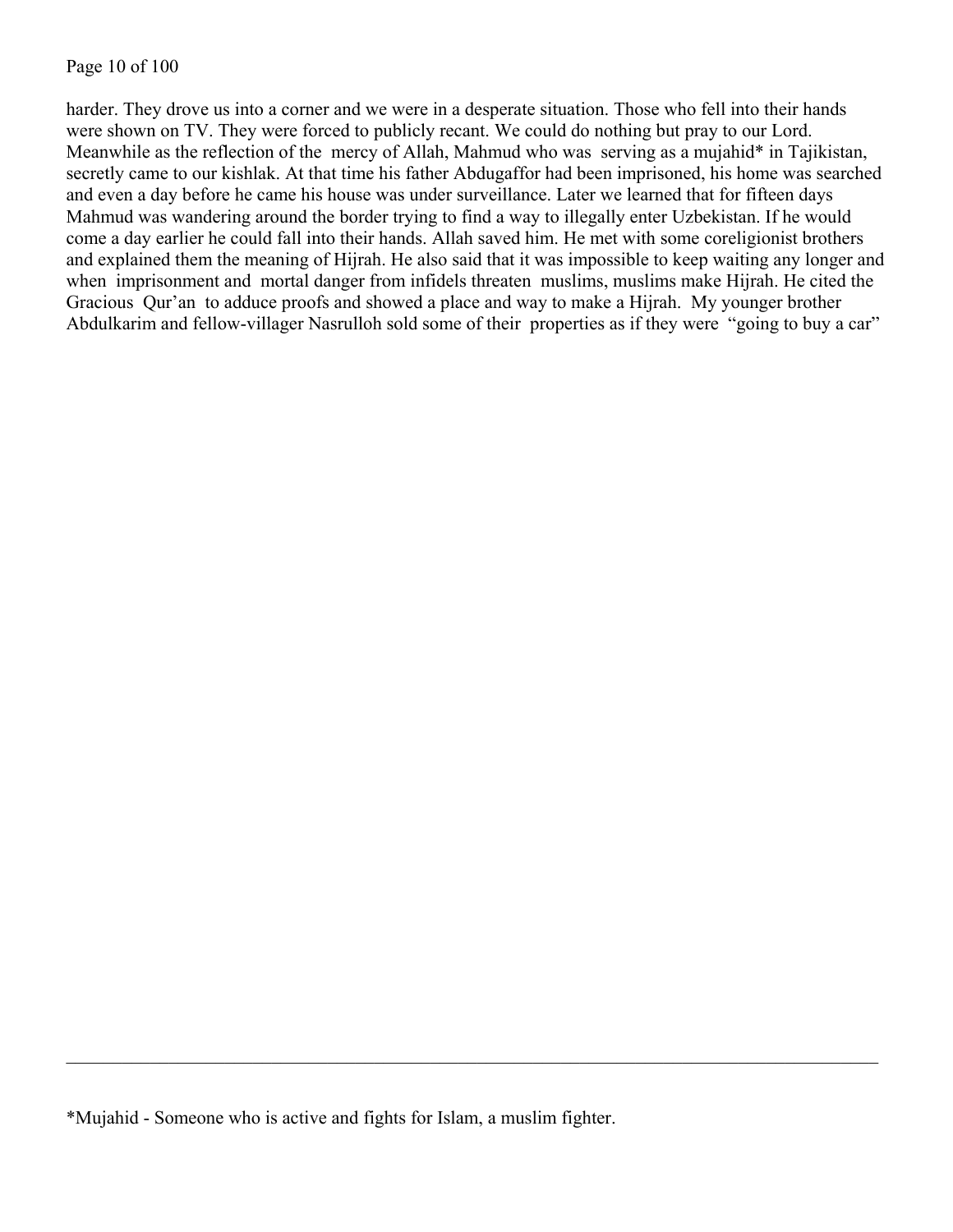and studied ways leading to Tajikistan through Kyrgyzstan. And Abdulkarim visited Kyrgyzstan for a few times and examined all roads.

Finally in the Spring of 1999 we decided to make Hijrah. Our villages Kushterak and Zarkishlok were under severe police surveillance. In spite of that in the early morning of a given date we, the fifteen families, took our women and kids and headed for Tajikistan to make Hijrah in the way of Allah leaving behind our Motherland where we were born. When our column of vehicles was leaving the kishlak it looked like Allah blinded those who were spying on us and made them witless so they did not sense anything. Even one of those spies helped to push a stopped vehicle and left behind watching us.

All of us left homes under the pretext of "going to a wedding party, going to see relatives." Considering the difficulties of this journey I told my three younger daughters that "we will come back later" and left them under the care of my father-in-law and himself under the protection of Allah. Using various ways we reached the city of Amirobod.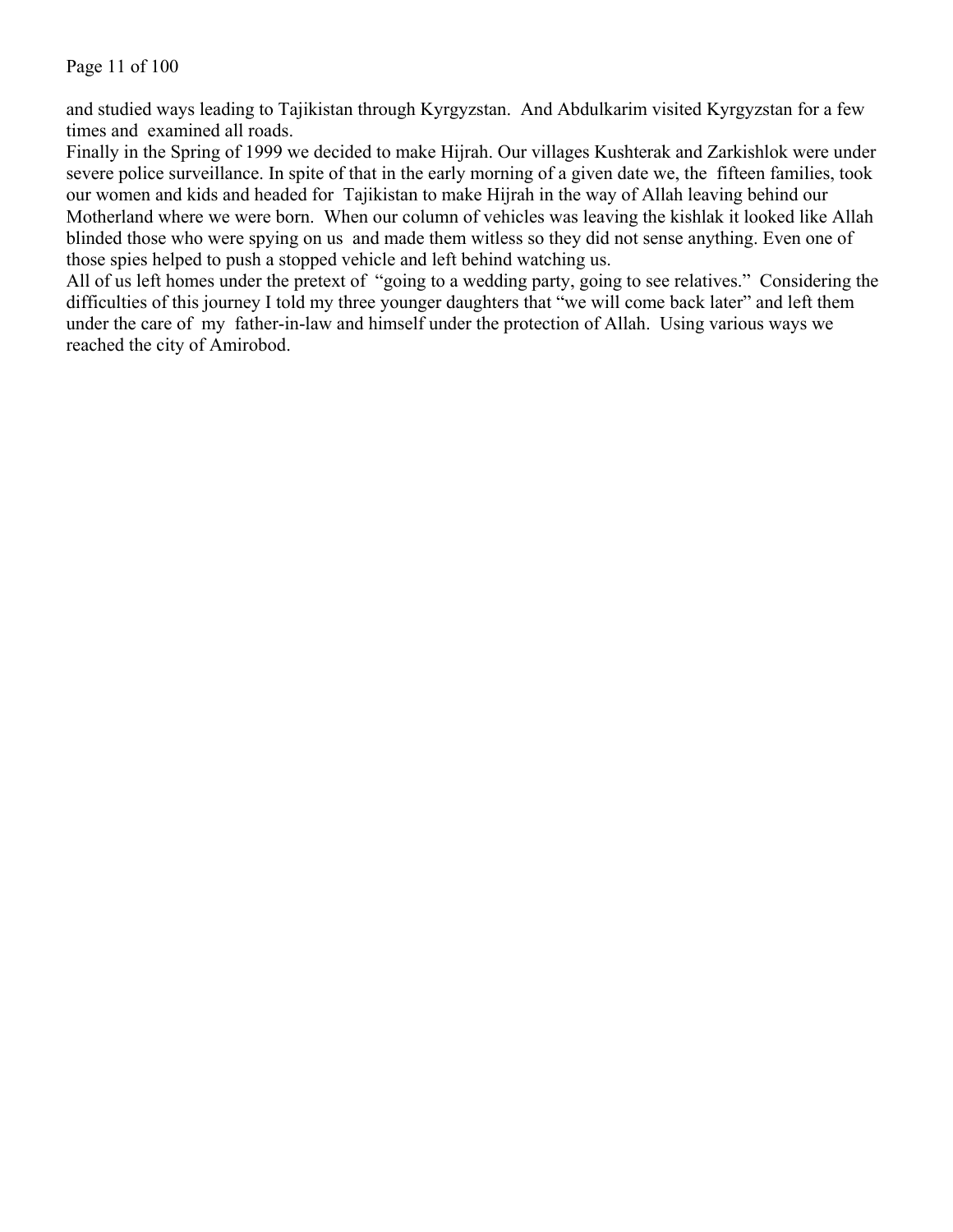At the same day when the Sun was at it's high point we easily crossed the border via cornfield and came to Kyrgyzstan's kishlak Gultepa. Only there for the first time we could breath freely. We understood very well all fatal consequences if by misfortune we would fall into their hands. However all of us were fully aware that all difficulties are still ahead of us. Those who saw us wondered: where were these seventy people going to and they asked us, "Where are you going?" "To a wedding party," we answered.

My younger brother Abdulkarim and Kyrgyz muslim brothers met us in Gultepa with an appointed bus. Our guide muslim brothers Fakhriddin and Asadulloh and his mother, they were from Kokand, joined us at that place. It was very dangerous to stay there too long. Without much of thoughts we hurried up into the bus and quickly took off. Among those who could not find room in the bus were my father and, I found this out later, my elder daughter. They left behind waving goodbye to us. For twenty seven hours we, forty three people, rode in that old and worn out bus. Next day before the sunset we reached a check-point on the border between Kyrgyzstan and Tajikistan.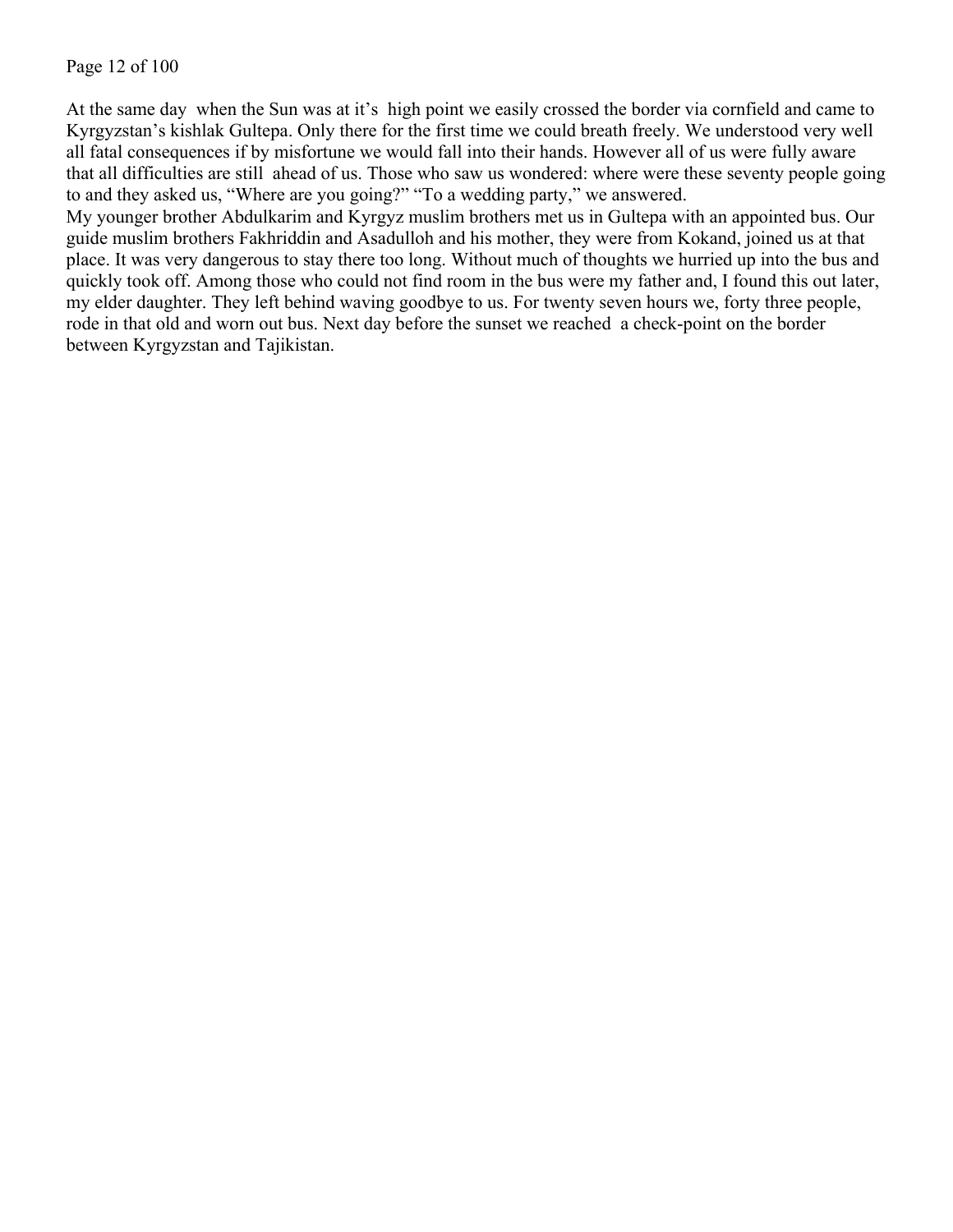Everybody was feeling sick. Women and kids crossed that check-point in the bus while men along the creek hiding themselves. It turned out, that the bus had been arranged only to that point. We paid the driver his money and went on foot. As our guide told us we had a hundred miles way to walk. Sixty two people left our kishlak , nineteen of them stayed in Amirobod. Seventy year old Abdulfattoh-ota and our mothers sixty five - seventy year old walked along with us. Bahrom was wounded in the leg and could not walk. Four men carried him by turns. Nobody wanted to speak. Everybody was praying inside. Kids were crying, whenever one stopped another one started . It was non-stop. We were moving away from our land where the first drop of our navel blood had been fallen. In spite of the fact that some of us were recalling and grieving for a son, some for a father and some for coreligionist brothers had being tormented in jail, we felt ourselves as coming out of glum and darkness.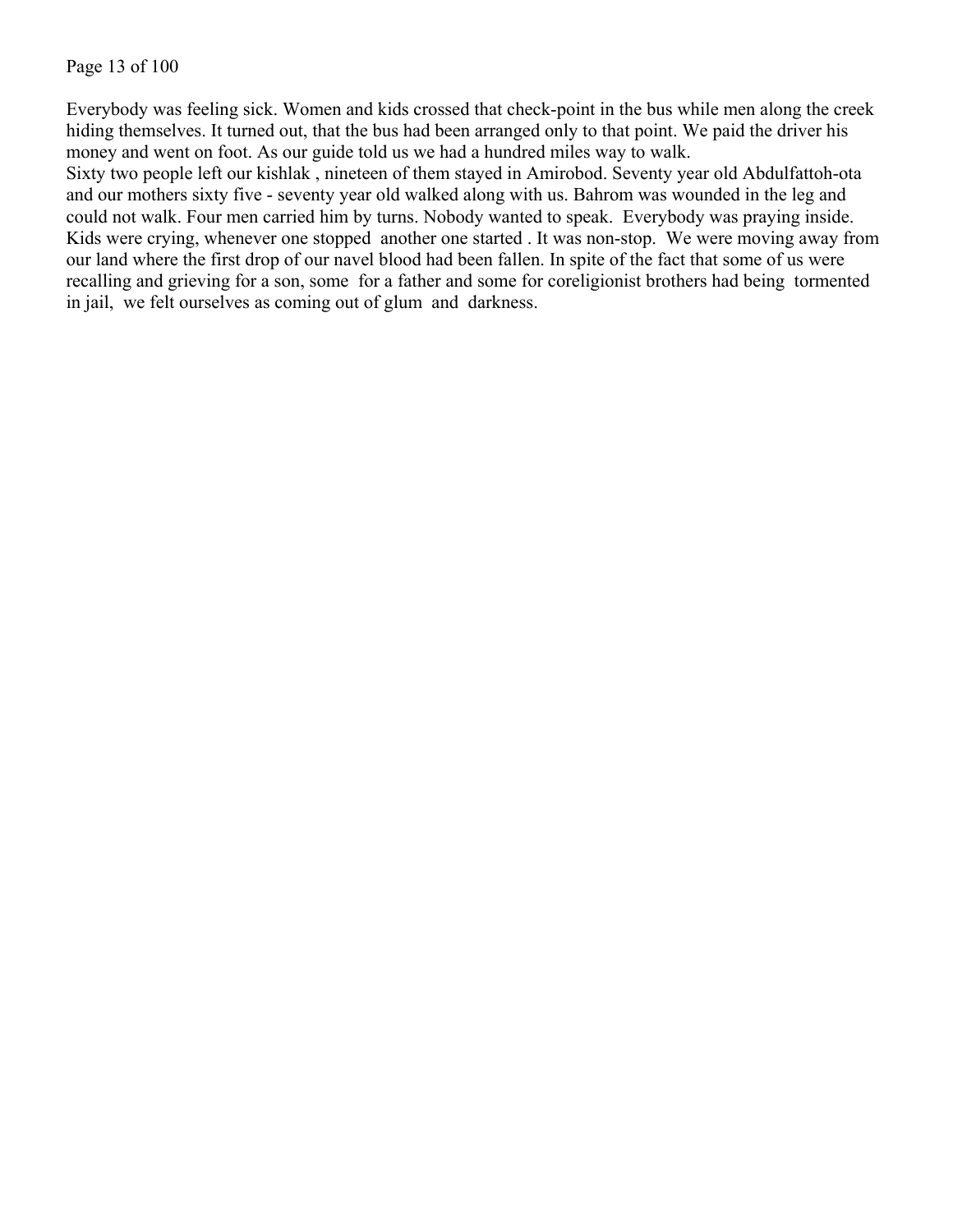Of course we nursed revenge against them in our hearts.

We behaved as if we were going to a wedding party. Men carried belongings, women carried kids and all of us moved quickly. About two hours we walked across the snowfield and then came to the small path. Because of melted snow the path was washed out and our movement was slow and difficult. Everybody was occupied by themselves and our group spread over a hundred meters. The guide and Asadulloh were far ahead of all. Later on we came in front of roaring mud-flood cutting a gully. To cross the mud-flood I, my younger brothers Abdulkarim, Halimboy and Salimboy handed our belongings and kids over each other. Youngsters crossed themselves. Every minute made flood more intensive, the sun was beating down and the dusk was falling. Some of us crossed the mud-flood with the help of a rope that was held by others at the both sides of the gully. After all only elderly people left, we could not find the way to help them cross the gully. Finally altogether we carried them over, and those who had already crossed the gully hold them.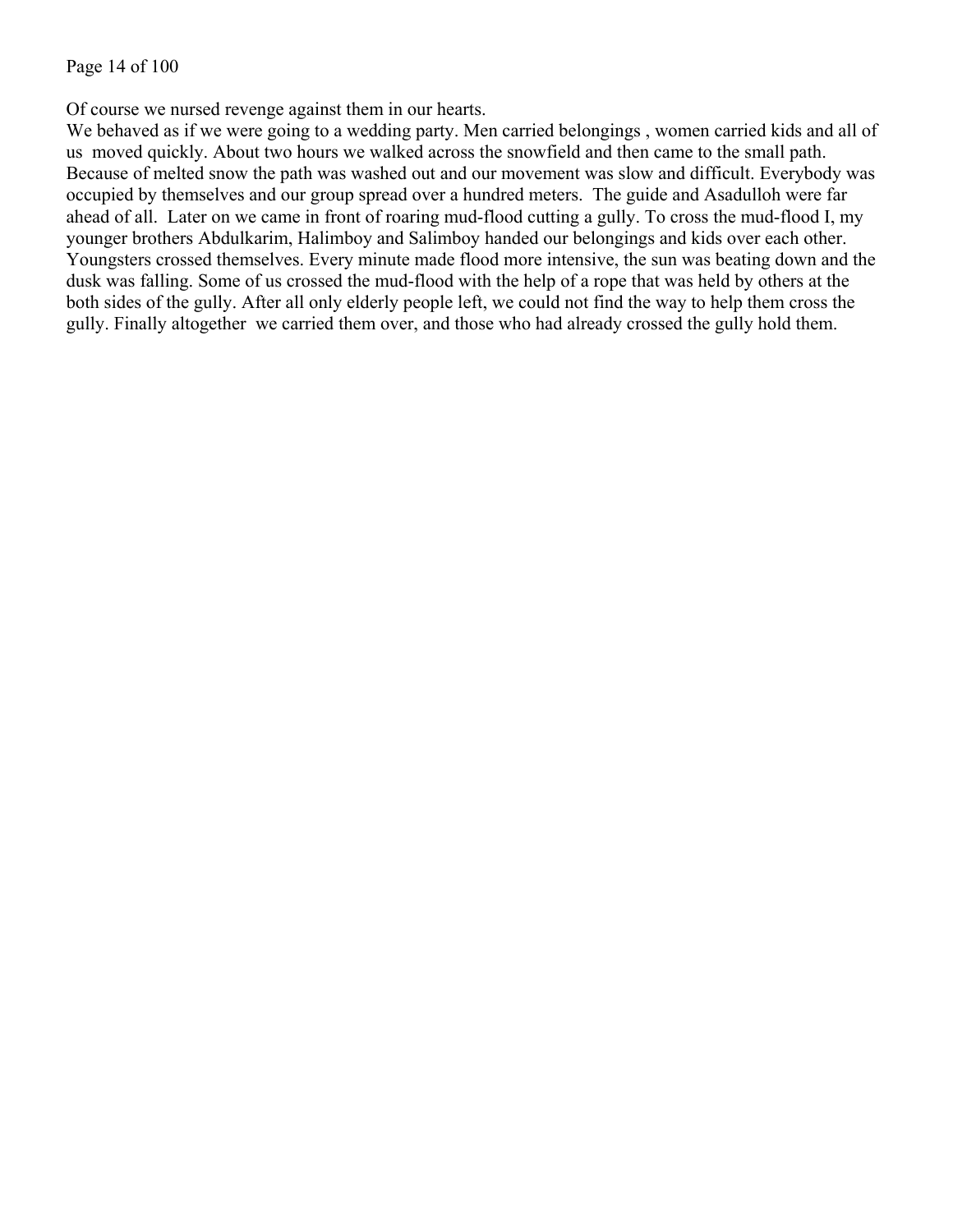Page 15 of 100

When all of us crossed, the big water came and cut the gully more deeper and more wider. Tired and exhausted we were walking in silence, even children kept quiet. We all pinned our hopes on our destination. There is our escape, hoped we.

Mountains covered in shadowy clouds, flourishing flowers alongside the path, saplings with fresh leaves that had not been dusted yet, fresh and clear air easy to breath and difficult to stop, dazzling blaze of the sun... It seemed to me like a real discovery that Allah created the Earth such a beautiful place. Those sites were indeed fairy-tale.

We kept walking and those who saw us asked in surprise, "khujo meren *[where are you going?]*", and we answered them, " khonai Jumaboydar tuy meravem" *[we are going to the Jumaboy's wedding party].* Next evening after walking almost sixty miles we reached Garim kishlak of Tajikistan and spent night in its mosque.

Next day early morning we continued our journey. By the Shom *[after sunset]* Namaz after walking about another forty miles we came to a mosque near Okkurgon .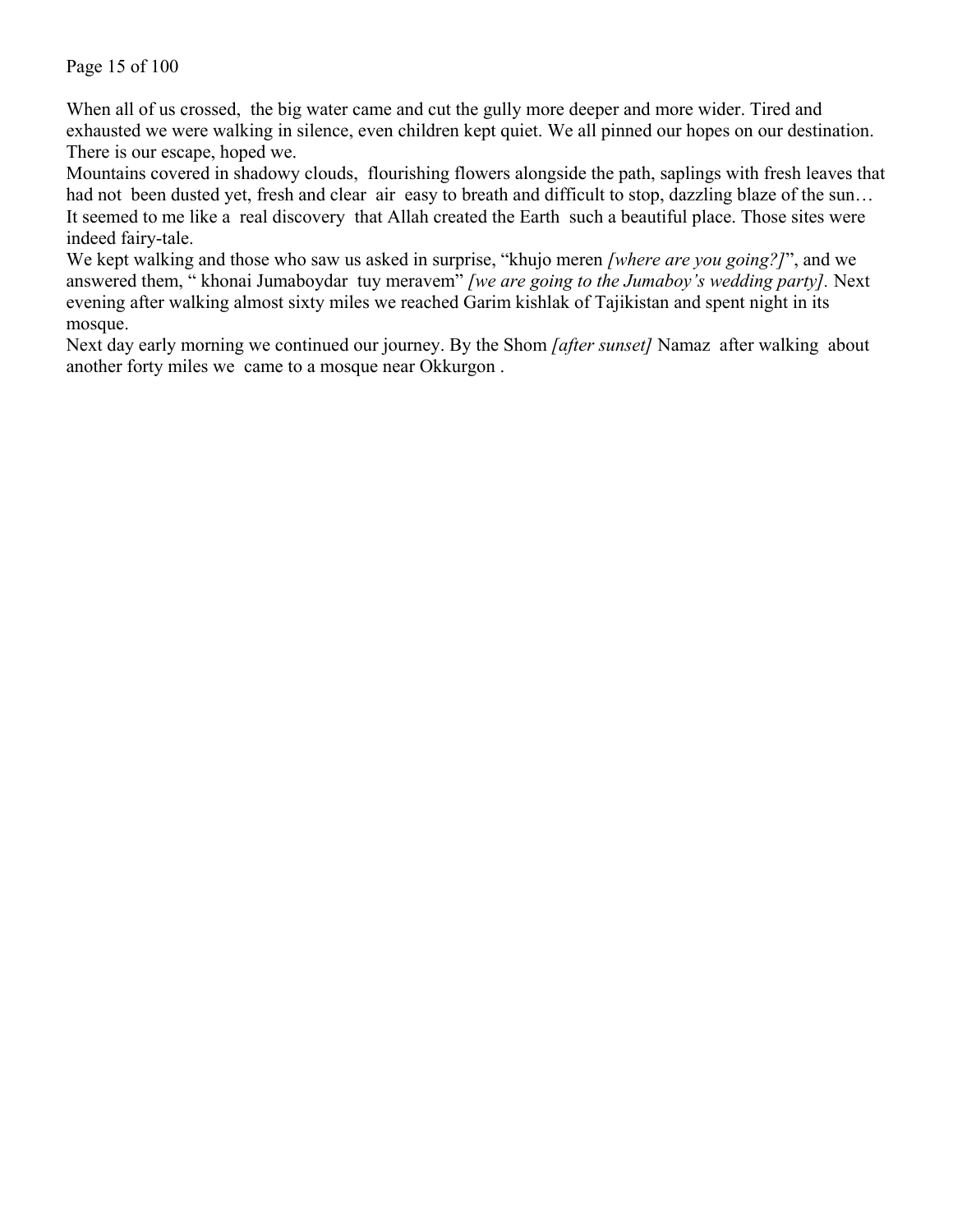### Page 16 of 100

Fakhriddin who went far ahead of us drove a truck from a place where mujahids used to live. In that way next morning we reached our destination - mujahids' compound in Khoyt. My sixty year old mother whose feet become sore when she walks for a long time, more than seventy year old Abdulfattoh-ota, Aunt Zebunisso and Aunt Kumri they all walked with us.

The next day one of the women who got over all difficulties along with us, she was a wife of a muslim brother Muhammad Sharif, gave birth to a baby-girl. They named her Hojar. She is safe and sound and is growing up.

More than fifteen days we had no news about those who left behind in Amirobod. We could not help them. All we could do was to pray our Lord and ask Him to help them.

Later on we learned that they had been waiting for others who also had made the Hijrah. The wife of mujahid Mahmud did not come to Amirobod at the given time, he worried about that and went back to Uzbekistan. At that time he was wanted by the police and his pictures were placed at public places.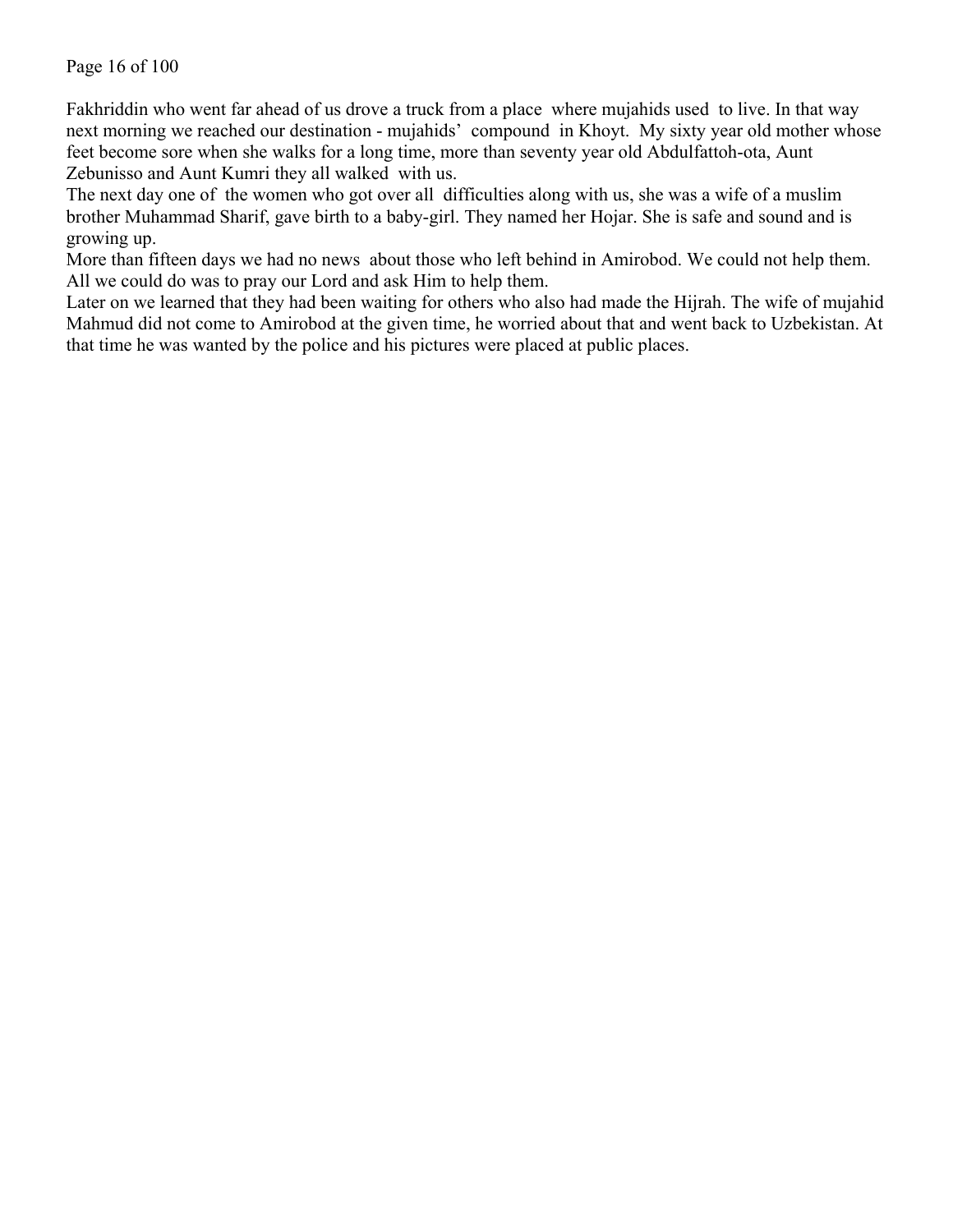## Page 17 of 100

In spite of that he came to his home at the evening and found her there. After quick dinner he put his wife and a small child to a bike and rode one hundred and thirty miles, crossed the Tajikistan - Kyrgyzstan border and joined his fellows.

Alhamdulillahi *[Praise be to Allah]* they arrived safe and sound and we all who started the journey gathered together in that place.

WONDERFUL THINGS THAT HAPPENED DURING THE JOURNEY:

A strange woman came to our bus in Gultepa, gave us bread and supplicated for us wishing a safe journey. In spite of hilly and difficult road we did not feel much tiredness.

We had lavish food in mosques where we spent the nights.

Women ran up to us and distributed bread.

We reached our destination unexpectedly easily.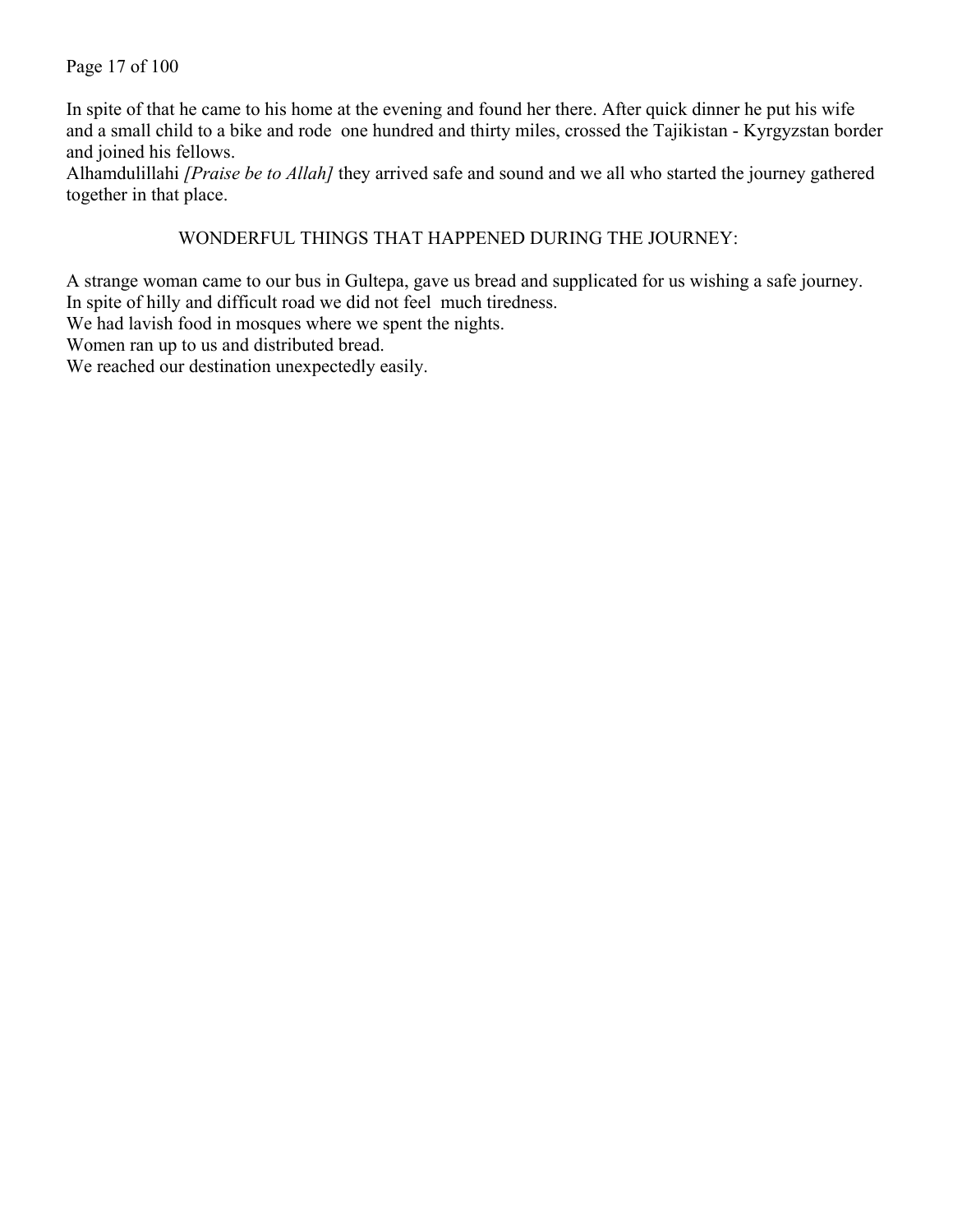Page 18 of 100

# THE SECOND STORY

# I HAVE FOUND THE LIGHT AND WILL NOT GIVE IT UP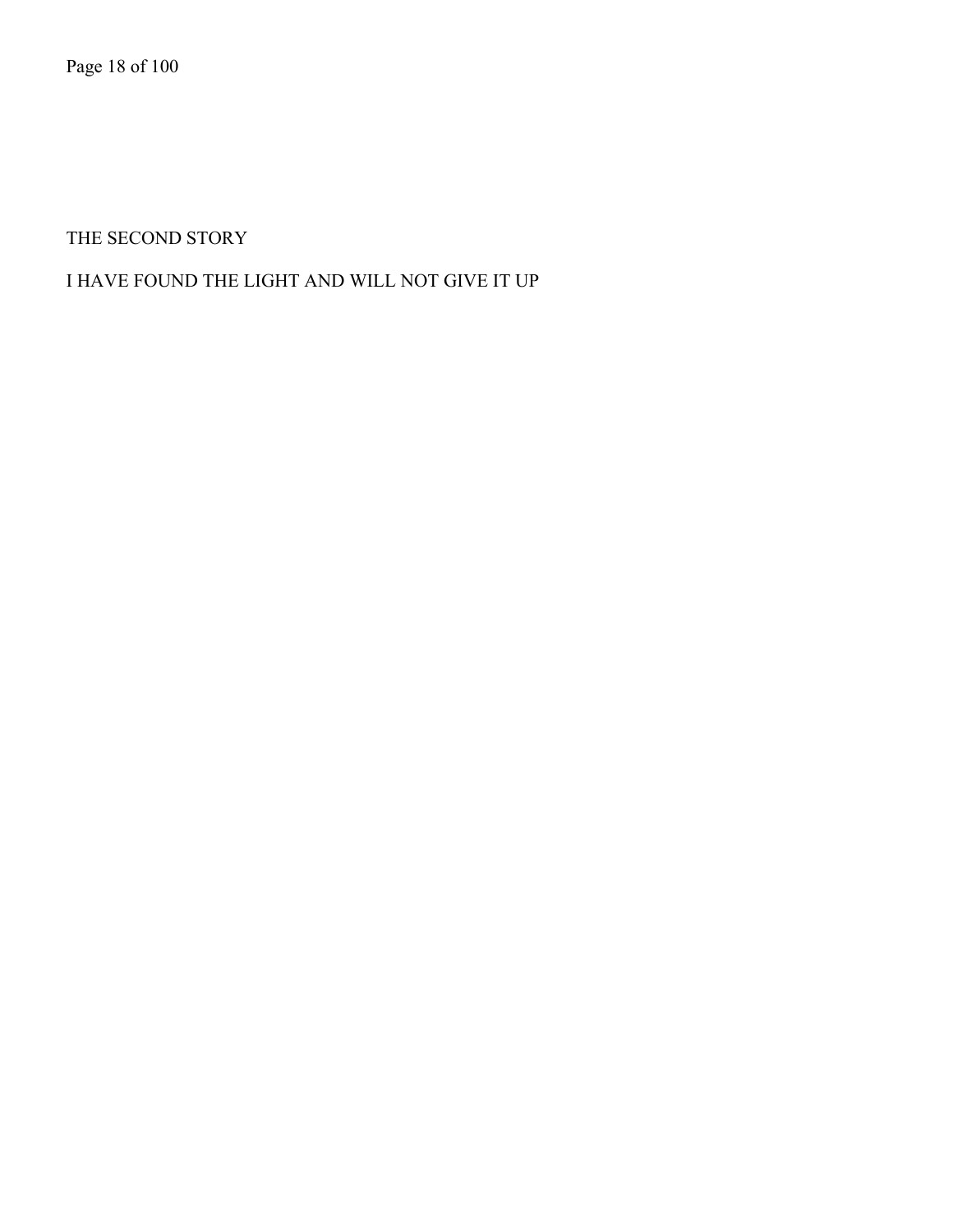## I HAVE FOUND THE LIGHT AND WILL NOT GIVE IT BACK

I am 20 years old, my name is Abdulloh. I used to live in Jomboy region of Samarkand district. My parents were always at government service. Our family was a prosperous one and one of the richest families in the kishlak. I was the first-born child in the family and had two younger sisters and brothers. It was 1990 when a terrible misfortune happened to me. A container full of gasoline had blown up and I caught on fire. I ran a couple of steps and fell down. It turned out that 70 percent of my body had been burned.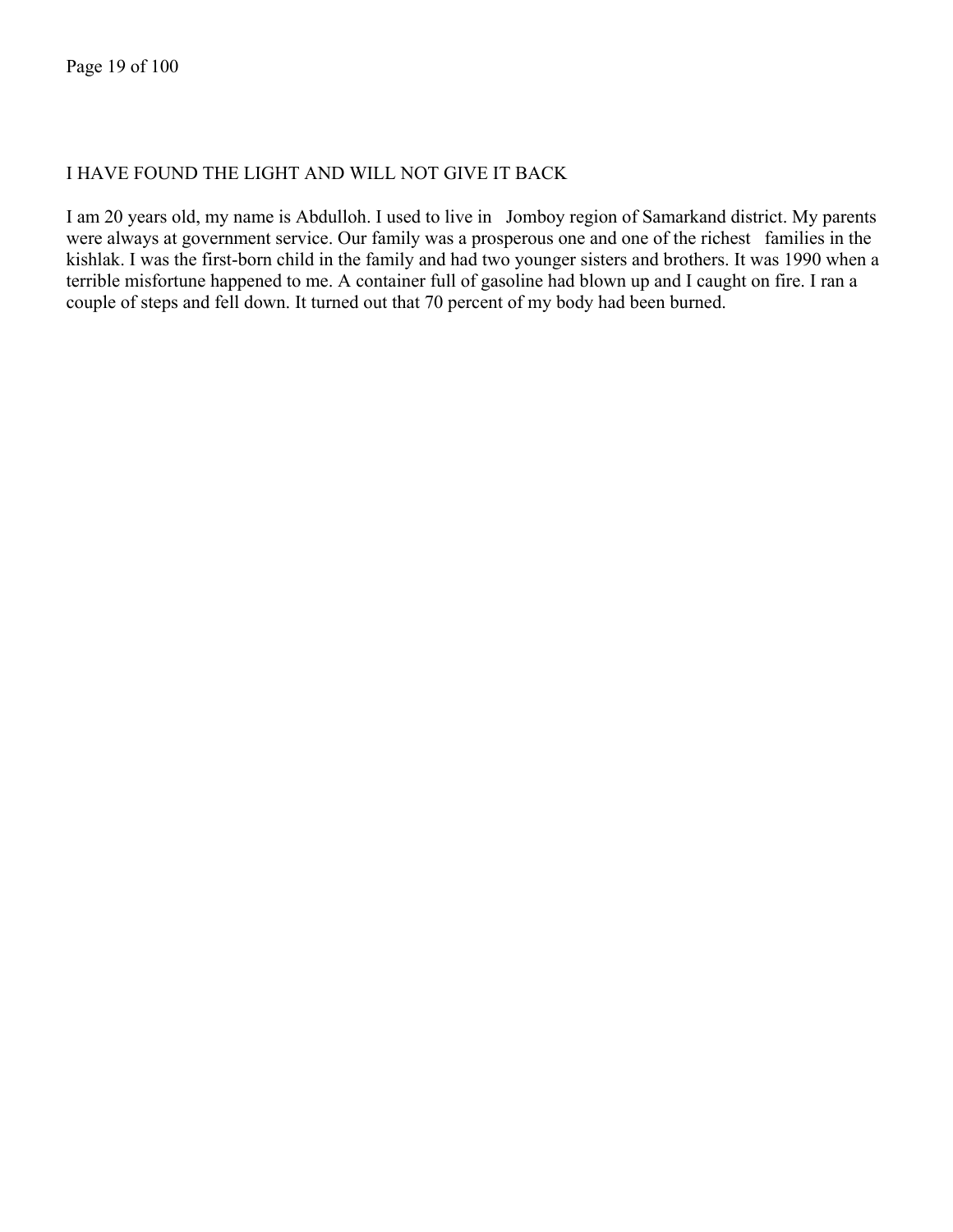For ten days I was unconscious and in very critical condition. Almost one year of my life had been spent in a hospital. Allah Subhanahu wa ta'ala *["Allah is pure of having partners and He is exalted from having a son."]* healed me and I returned home safe and sound. I became so scared that I could not even stay in my room alone and was afraid to enter another room by myself. My parents followed grandpa's and grandma's advice and took me to a Muslim exorcist for cure. Very soon I had been healed. That healing brought something that was new for me into my heart. I felt the existence of the Creator. I started to think a lot. Why did all that not come into my life earlier? I wanted to know Him, to become acquainted with Him, to be among those who worship Him but I did not know how to do that. When I saw my grandpa bending and performing Sajda *[falling on his face]* while praying Namaz, it seemed to me that I had found that thing that I was looking for. A few years I continued to pray Namaz. In fall of 1996 with help of Khurshid brother I understood the truth. I could not keep my happiness from anybody and word for word told the truth to my folks. My parents were happy seeing me praying Namaz and abstaining from sins and wrongdoings, although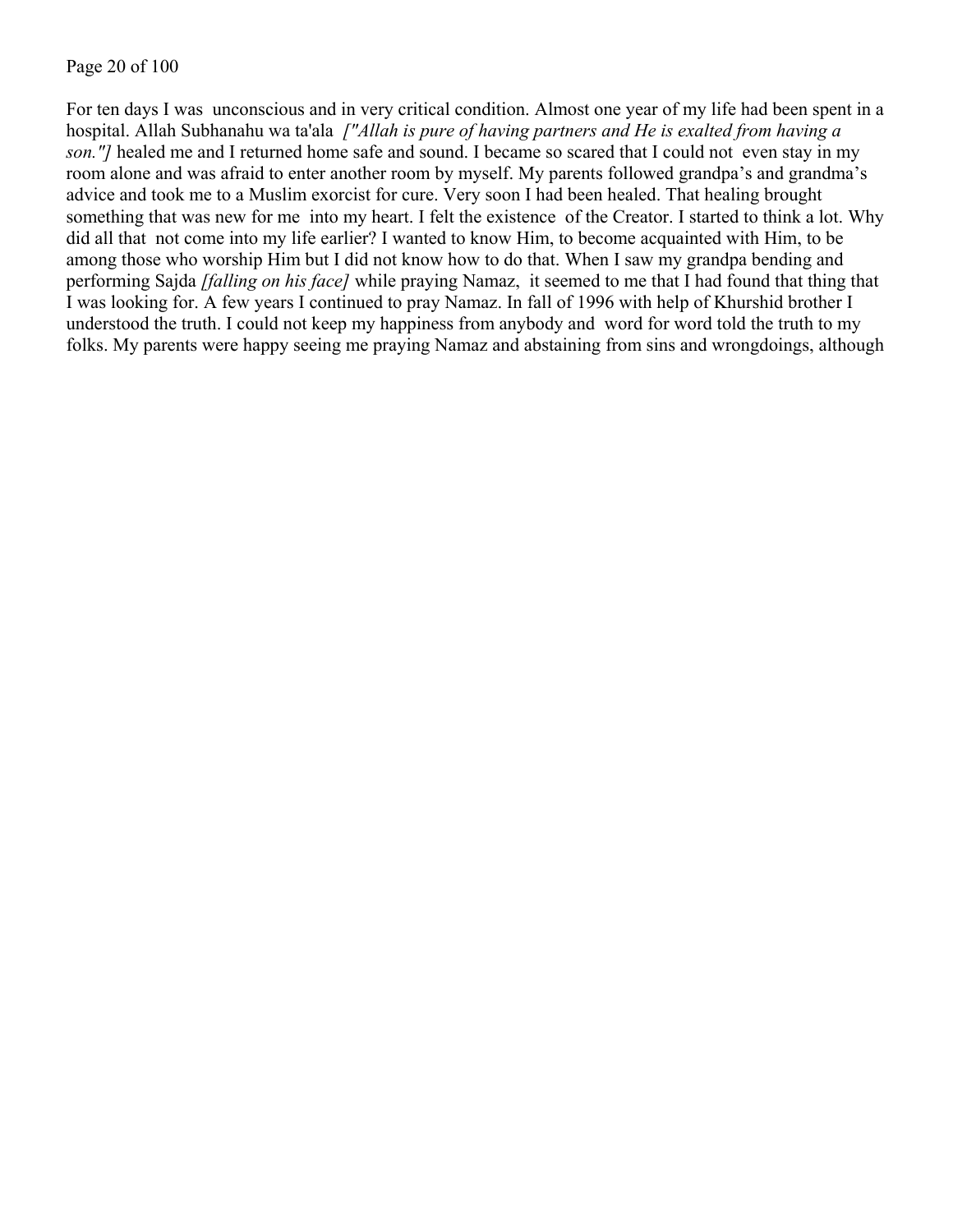they did not accept the truth. The way I dressed, the way I behaved had been changed completely, in particular, being young I had grown a beard. Being ashamed of that my father could not look straight to those around him. Regardless of father's objection I had not even thought about stepping back from Prophet's (Peace be Upon Him) Sunnah\*. I had time to pass the truth to my younger brothers. The rude behaviour of my father had been rising from day to day. I could not even find the place in my own home where I had been born. While I was praying my Namaz my mother stood behind me and tried to break the Namaz saying something and taking off my sayings. She said, "Do not pray your Namaz in this room, do not go to that room." During my Namaz she had been pulling out a prayer rug from under me saying, "I sewed this prayer rug myself". Although my heart was widely opened because I had found the guidance and understood the new world, I could not find way to the hearts of my parents. This thing and deteriorating relations with them made my life miserable. Finally my father said to me:

<sup>\*</sup>Sunnah - In general, the word Sunnah means habit, practice, customary procedure, or action, norm and usage sanctioned by tradition. In specific, any time the word Sunnah is mentioned, it is to refer to Prophet Muhammad (Peace Be Upon Him). Here it means His sayings, practices, living habits.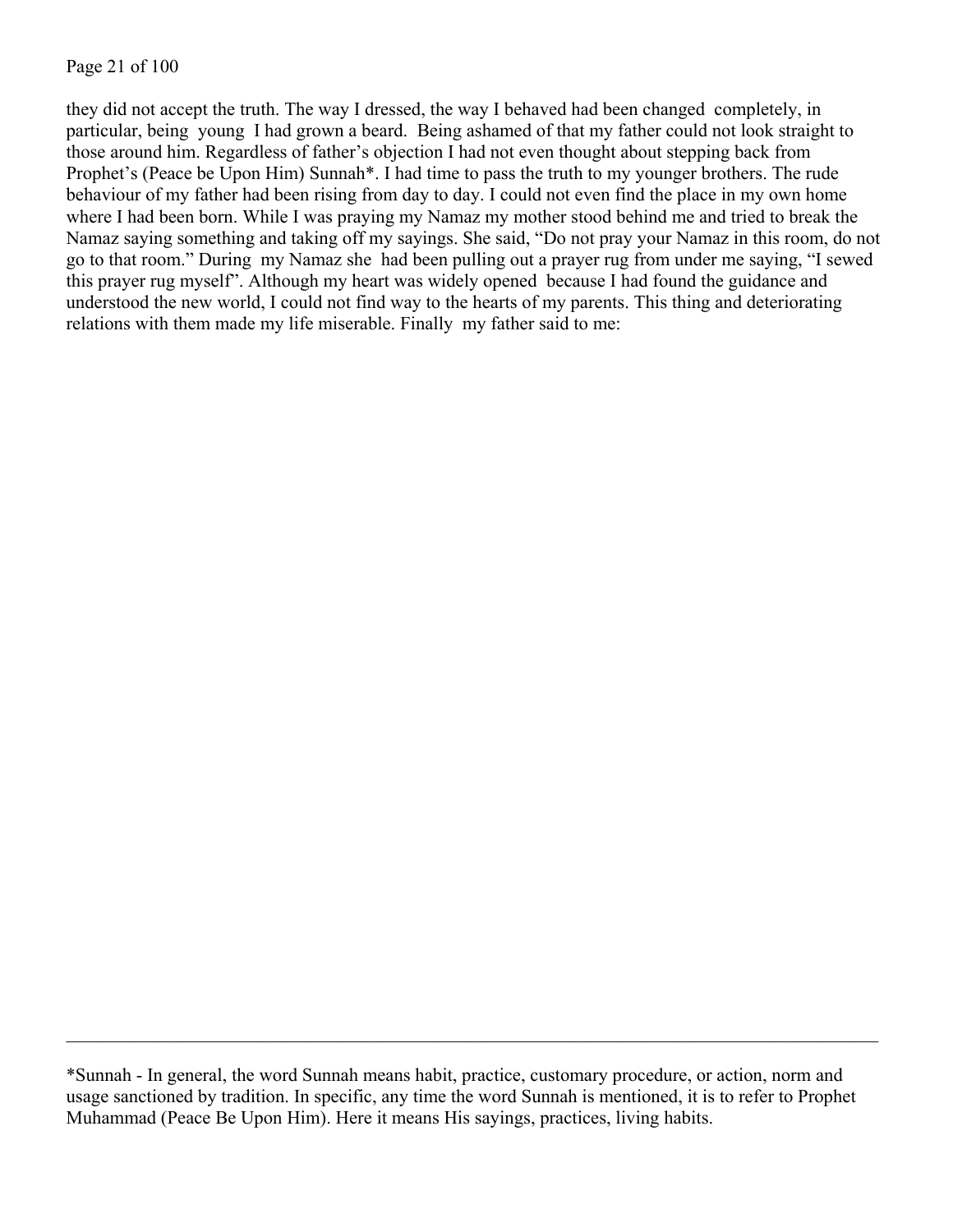"If you want to call me father wrap it up your Fridays, stop your namazes. If you don't do that I'll kick you out in front of your goatee bearded fellows, I'll break your legs. I refuse to have a son like you, I damn you, off away with you, pack up your traps and get lost in your mosque." Everything was clear now. Although, I had a presentiment of desperate misery, I had already sensed a pleasure of belief in Allah. My mahalla fellows had already broken with me. At wedding parties and funeral repasts I stood apart. From time to time when our parents were not with us I talked with my younger brothers about the faith and trust in Allah. My like-minded sister showed her empathy and told me, "Brother, you won't fit in here, you'd rather leave us." At the same day I took 3000 sums from my father's nephew, he was a person whom I trusted, and headed to Tashkent. Sitting in a bus I felt lightness as if a heavy mountain dropped off me. Although, I couldn't picture what kind of city it was, I hoped that I would be able to study my faith, to enrich my knowledge. With all those hopes and dreams early morning the next day I arrived to Tashkent.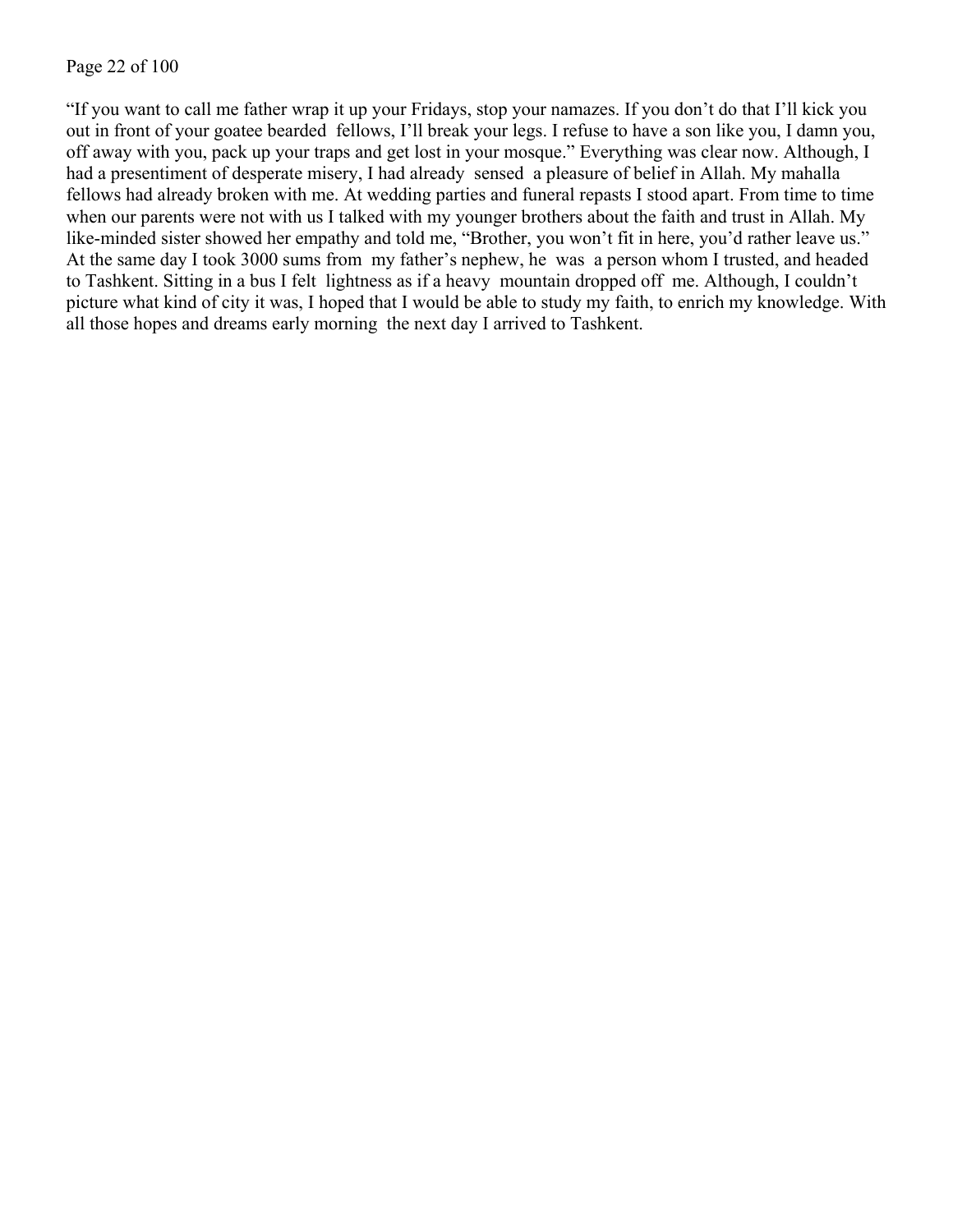All day long I circled the city and then came to a mosque near Chorsu bazaar. I appeared before an imam and told him everything. Unfortunately, it did not do any good, may be because of his carelessness. However I met a wise man Husniddin, he gave me a job in construction on side of his home. In the evenings we went to religious classes. Two months my father was searching for me. He asked bus drivers, showed my pictures in mosques and finally found me. They came in a car : my mother, my younger brother and a fellow-villager who happened to know Tashkent streets well. My father cried and told me, "Sonny, if you want to pray your Namaz - pray, if you want to go to the Friday prayer - go, we agree to that. Let's go home, your grandpa misses you and cries bitterly. We could not look straight to those around us." He was my father, I felt sorry for him. I had stipulated for a possibility to come back to Tashkent one more time to study in Hujrah\* and went to home with them. When I went into our home I was amazed to see two Hijabs<sup>\*\*</sup> hanging on the nails. My two younger sisters started to observe Hijab and did not go out without them.

<sup>\*</sup>Hujrah – chamber, prayer cell.

<sup>\*\*</sup>Hijab - covering the head and the body for Muslim women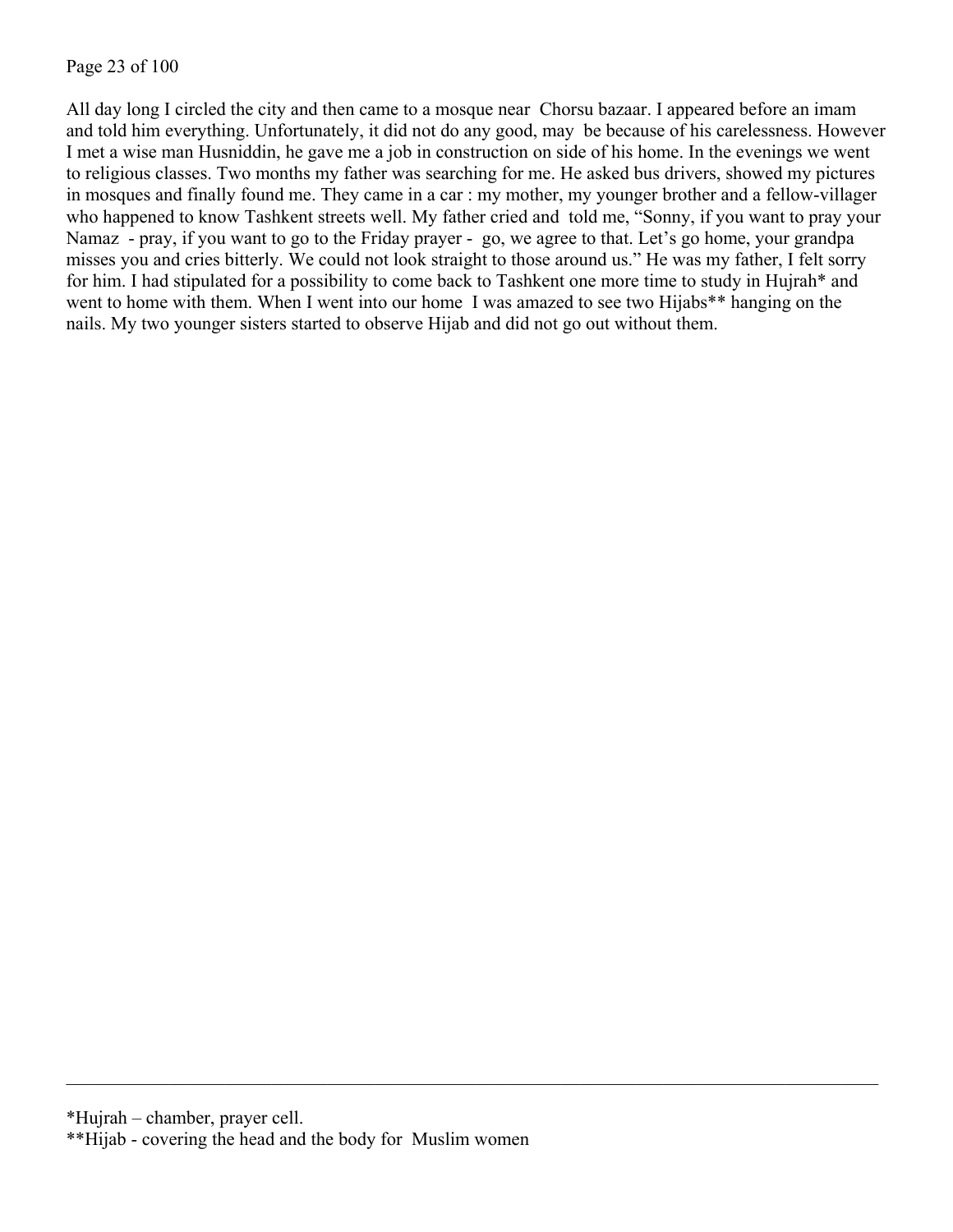Our home had been brightened with the Light of Islam. When I prayed Namaz my two younger brothers were following my movements behind me. I could not hide my joy and extolled Allah for that. It was my first day of joy since I had understood Islam. My brothers missed me much and for that reason always were with me. My parents acted like butterflies loosing their babies, they stayed aside and talked over something. One of my sisters had been expelled from agricultural college for observing Hijab the second one from the school. One day when my sister was going out wearing Hijab my mother blocked her way and shouted at her, "Take off that clumsy dress of yours!" The sister did not yield to her and my mother started to beat her. My sister tried to run away from her and mother threw stones at her. In the end mother caught her in the middle of courtyard and pilled off the Hijab from her. My sister tried not to give it up and mother started to beat her unmercifully. My poor sister barely could stand that beating. Finally when my mother got tired of beating,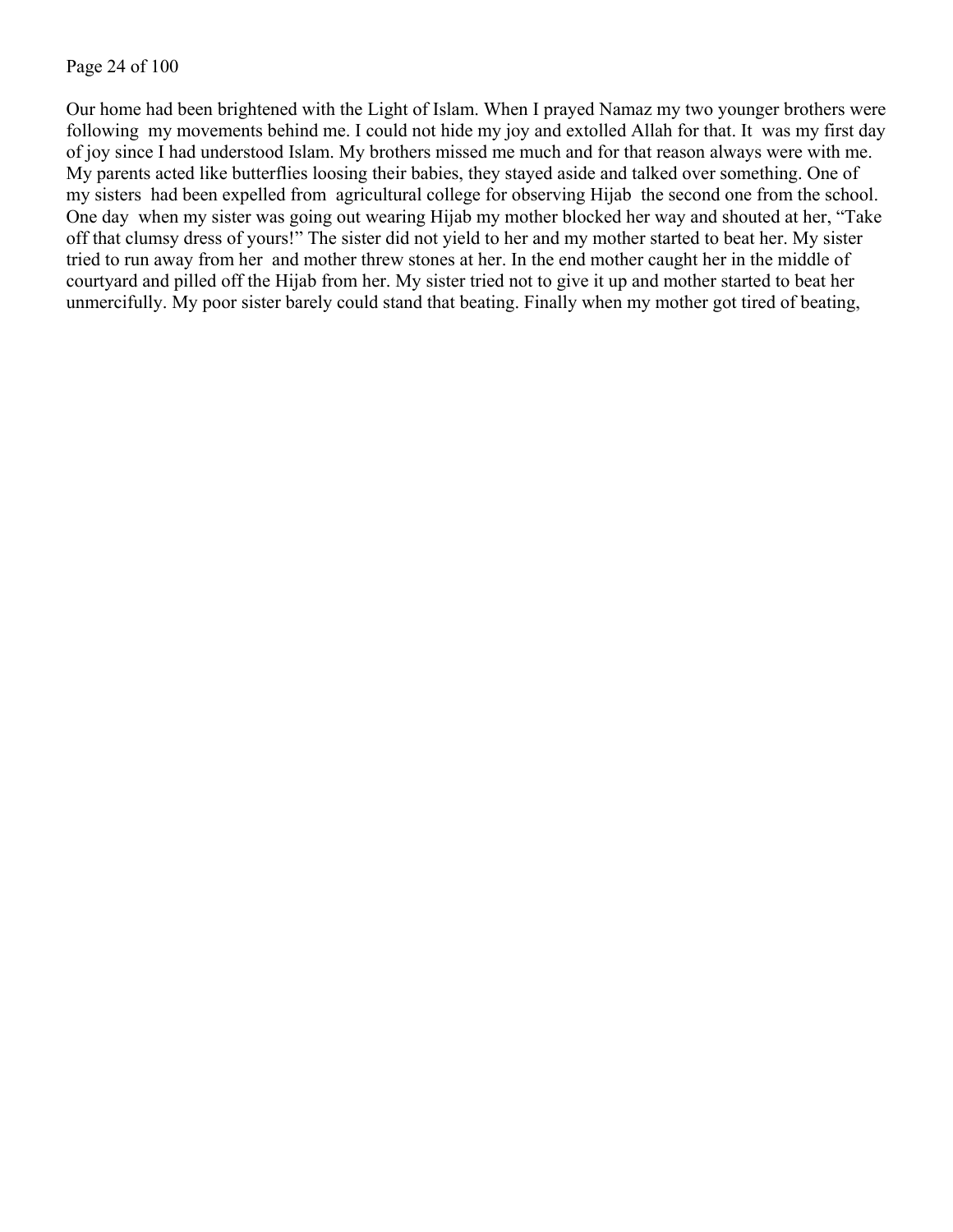my sister somehow could make it out to the street. She covered her head with a jacket because her Hijab had been left with mother. And mother fretted and fumed tore that Hijab to pieces. Only marriage could help my poor sister to escape mother's oppression.

One day my father came home with a mullah who carried out funerals and funeral repasts in our kishlak. After having tea and some talk they asked me to come to their room. He was sitting in the room, a large course calico cloth with a container of water, a bar of soup, one pack of tea, seven needles and a bag with a rooster in it was laid in front of him. "What is the purpose of all that stuff ?" I asked mullah. "Forty times I will blow and cast a spell over you, this rooster and all this stuff. Then you will stick into the ground around yourself these needles, and wash yourself with this water, and dry yourself with this course calico cloth, and launder your clothes with this bar of soup, and drink yourself this tea till it finishes. If you do that all your poisonous thoughts will leave your head and pass on to this rooster. He will not survive for long", said he.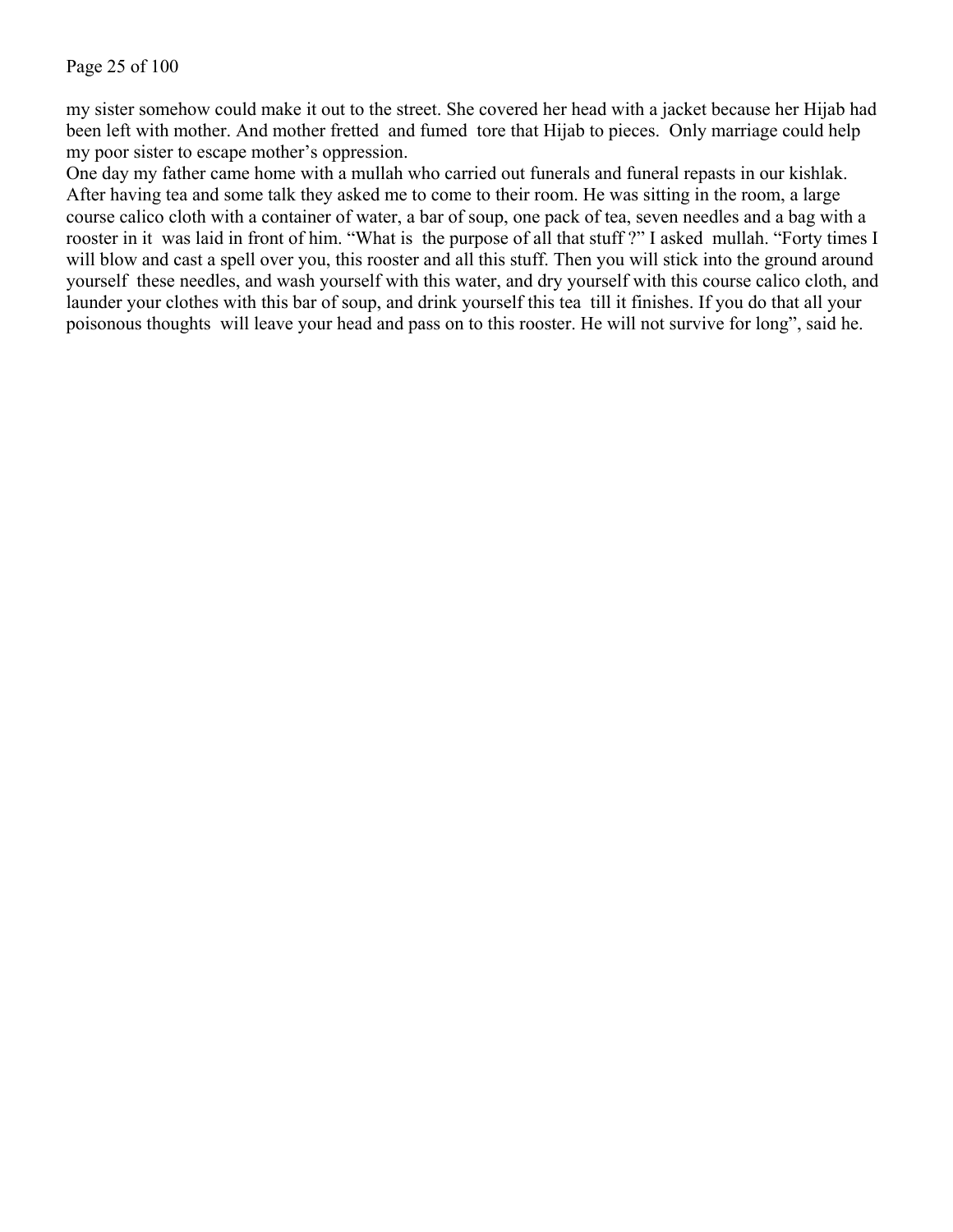In answer to that I told him, "All that stuff you are going to do is against the Shariah\* of the Prophet ( Peace Be Upon Him), it is heresy. Have you no fear of Allah?! Each heresy is meanness and meanness will lead you to hell." Telling that I tried to dissuade him from miscreant intentions. Unfortunately he did not accept it. My father who was sitting there got very angry and told me, "You are so ill-mannered. How you dare to disgrace the mullah? In this case I will put you into a madhouse, they will give you an injection and for your entire life you will be a dolt and nobody, not even a dog will ask about you." When my father stopped talking the mullah did whatever he wanted to do. After that my father paid the mullah his fees, gave him the rooster and went to drive him to his home. I took that occasion went out of home and again ran to Tashkent. It was spring of 1998. The situation in Tashkent had been changed drastically, Hujrahs had been closed, guys had shaved off their beards and gone into hiding, some of them had been taken by militiamen, some of them had disappeared without leaving a trace and some of them had been told made Hijrah, devout Imams had been imprisoned, and one could not hear the Azan\*\*.

<sup>\*</sup>Shariah - The Shariah is the revealed and the canonical laws of the religion of Islam.

<sup>\*\*</sup>Azan - Call to prayer.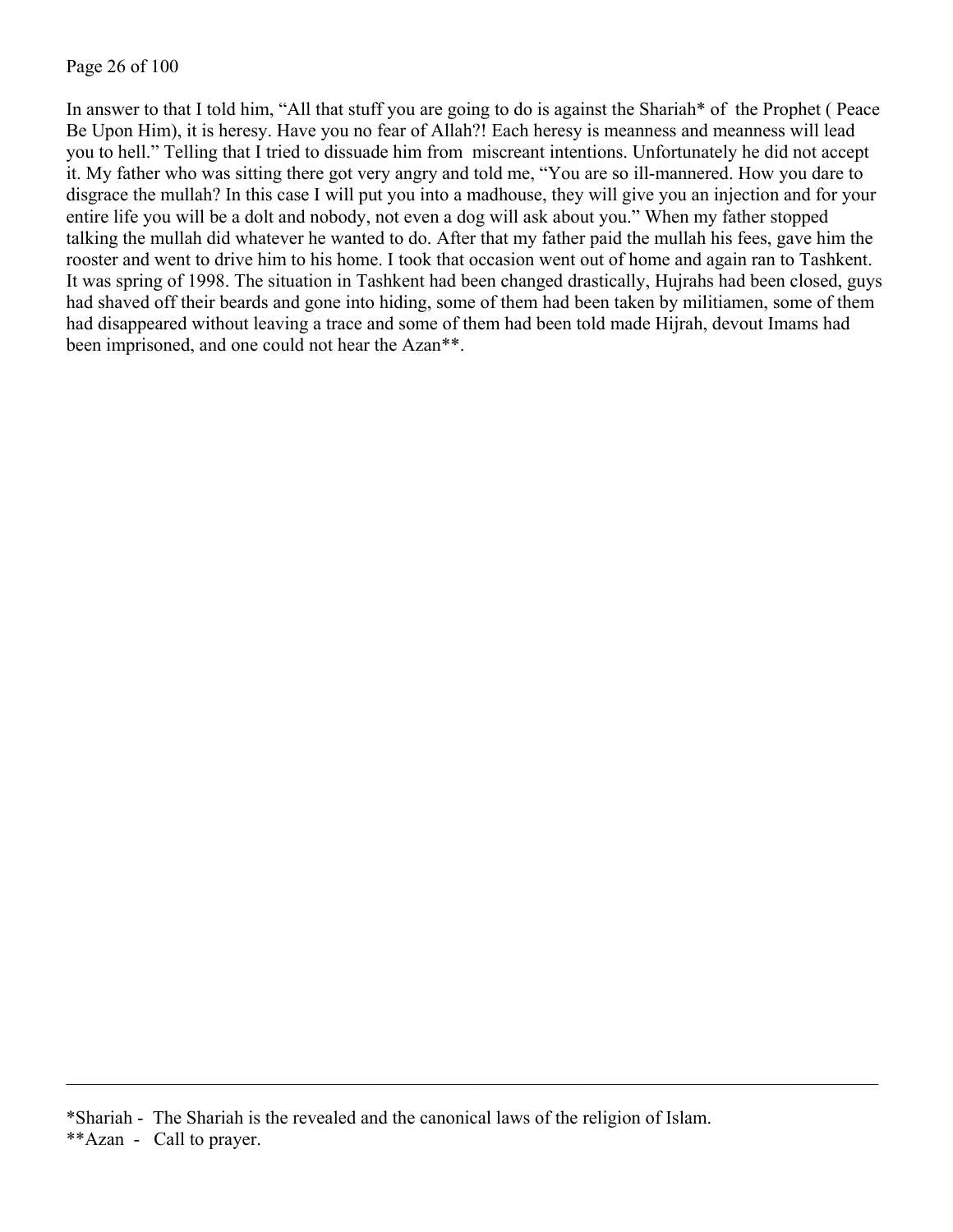Barely two-three months I studied that time and then took my masters' advice and returned to my home. For two years I used to work as a driver and continued my weekly classes. One day we went to muslim brother Abdulmajid to celebrate the birth of his child. There we talked about muslims suffering from oppressions and how to bear them. I told there, "The patience should comply with the Siyrat\*, in other words we should examine the life of Prophet and his companions. The patience does not mean doing nothing in response to the actions of an enemy, quite the contrary they had had patience with Hijrah and Jihad." Then we talked about miracles occurring during Jihad in Chechnya. Within two-three days militiamen in plain clothes arrested me. I saw there muslim brothers who had been at that party. They were beaten up and stood with raised hands, red faced and crying. Seeing that made my heart horrified.

<sup>\*</sup>Siyrat - The writings of the companions of the Prophet (Peace Be Upon Him) about him, his personality, his life story and his ways of handling different situations.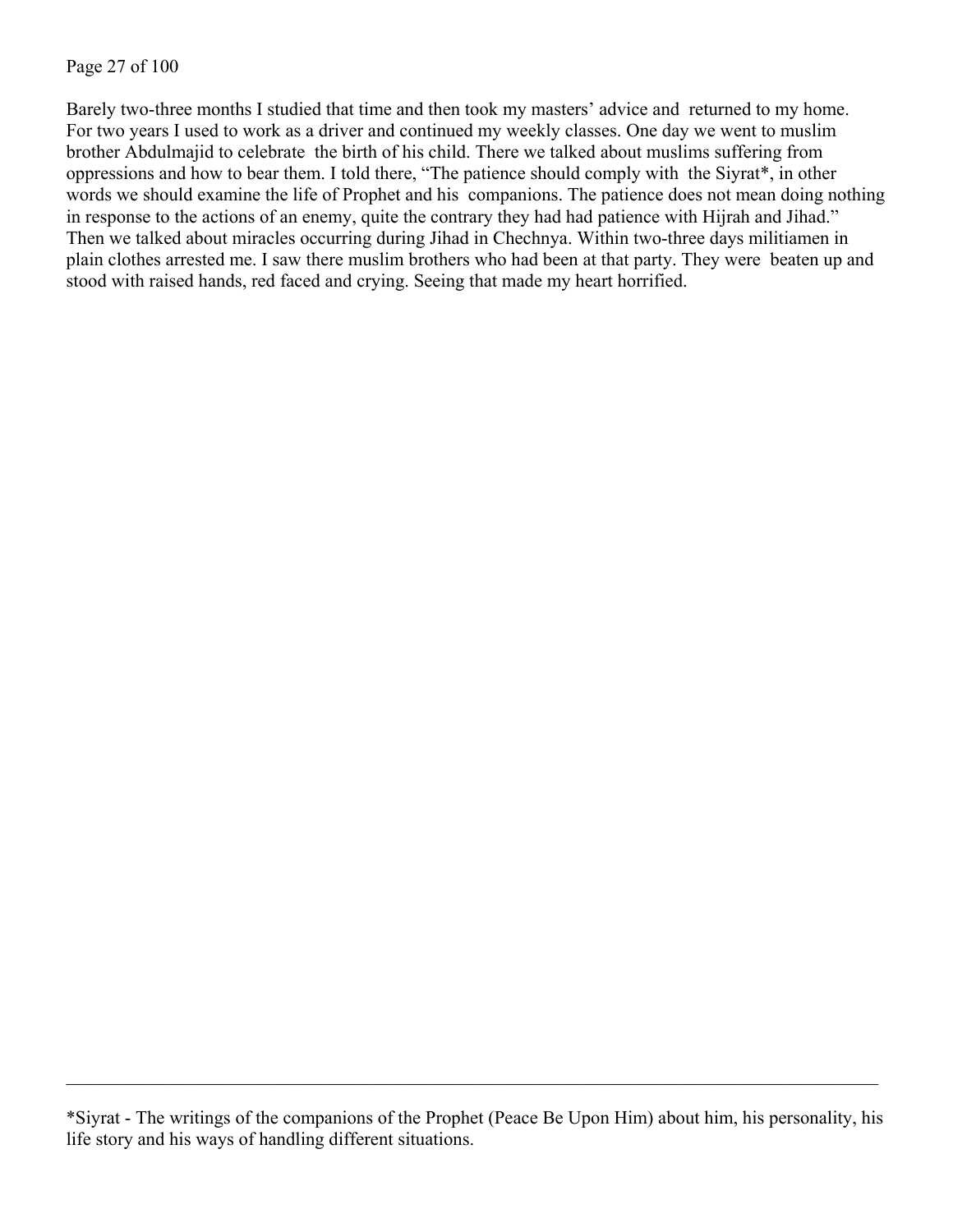### Page 28 of 100

One of the cops asked, "Is that one a driver?" and reached out his hand to me, "How are you?" Before I had time to answer: "Alhamdulillahi" *[Praise be to Allah],* he punched in my chest, " What are talking about, you bastard! Where is your community?.....So, you want to make Hijrah?.... Against whom you want to make Jihad? …. f….your mother, f…….. you!" Using such foul and rotten language he coursed me and started severely beat me wherever he could. After spending a week in the militia I had promised them to bring another two muslim brothers with myself and somehow went out. Later on I've learned that my father paid a huge amount of money to save me.

Our community was a big one. Muslim brother Abdulkholik from Kiziltepa prison of Bukhara region joined our community and changed some of our thoughts. "Are you still going for Friday prayers? All those mosques that had been built in time of Receptacle-of-Tyranny are serving Kuffar. Those imams are not slaves of Allah, they are slaves of Pharaoh, one can not follow them. The Friday prayer must be prayed in countries living under Allah's rules." He said so and cited some proves. Those words made huge impact on me and more and more I started to think about Hijrah.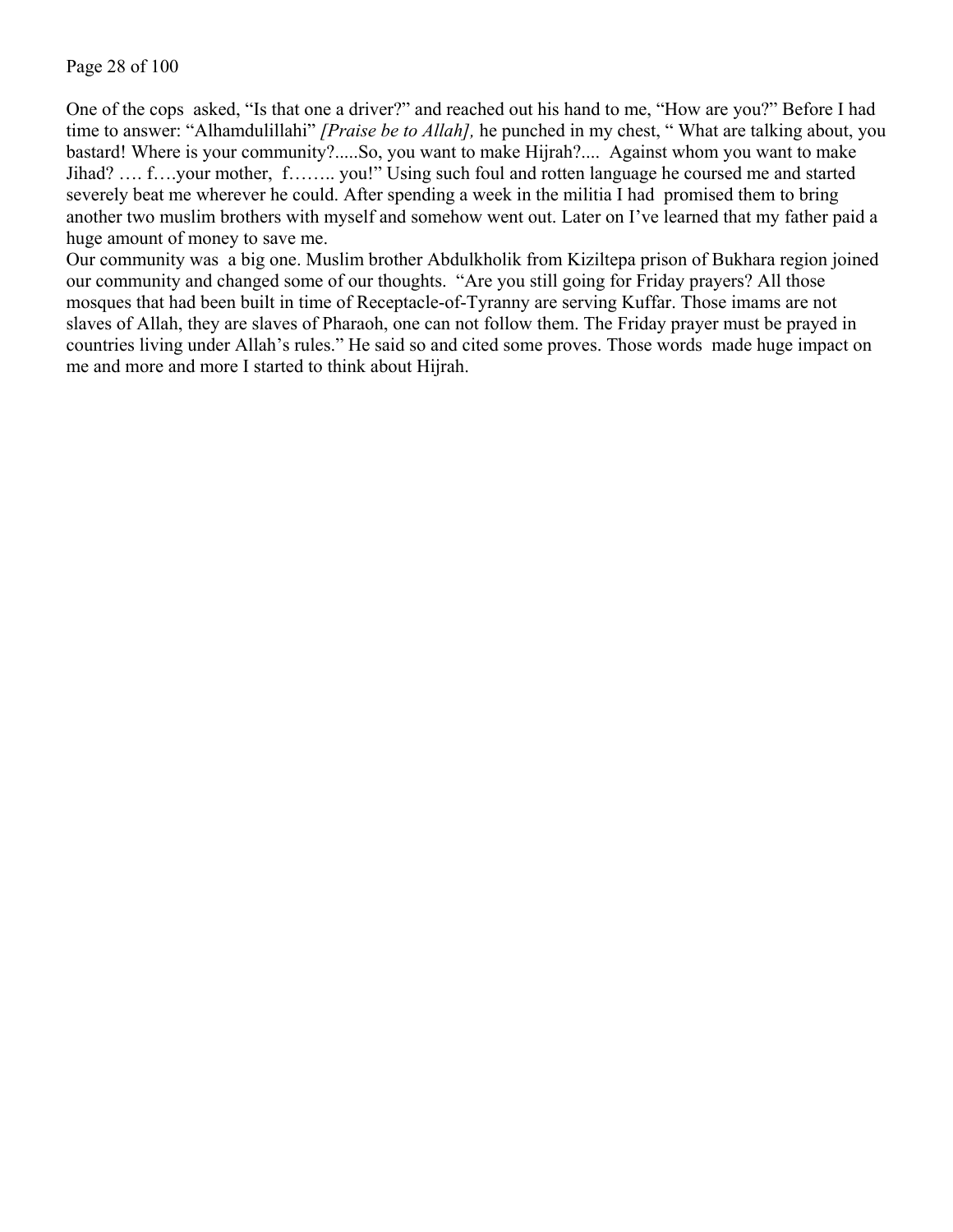While the pain I suffered from all the torture was not over yet, I received a summons from militia. I had shown that paper to my master. He advised me not to go there, sited proves from the Siyrat and tore that summons. Next day I received another one and the day after the next a militiaman came to our home. After that my father went to the militia and told them, "I have an aversion for this boy, you may do what you want to do with him put into prison or kill him, whatever you want, but do away with him." I heard him telling my mother about that. He sent for me and told, "Now I can not save you. You will rot in their prison, it's for sure. I will be a rat if I go and ask for you." He said that and yelled something else.

He also told to my grandma, "This boy became a mote in an eye. We couldn't get rid of him by bringing him back home, we couldn't get rid of him by chasing him away." Next morning I took eight thousand sums from my master, left with him my belongings and started my Hijrah.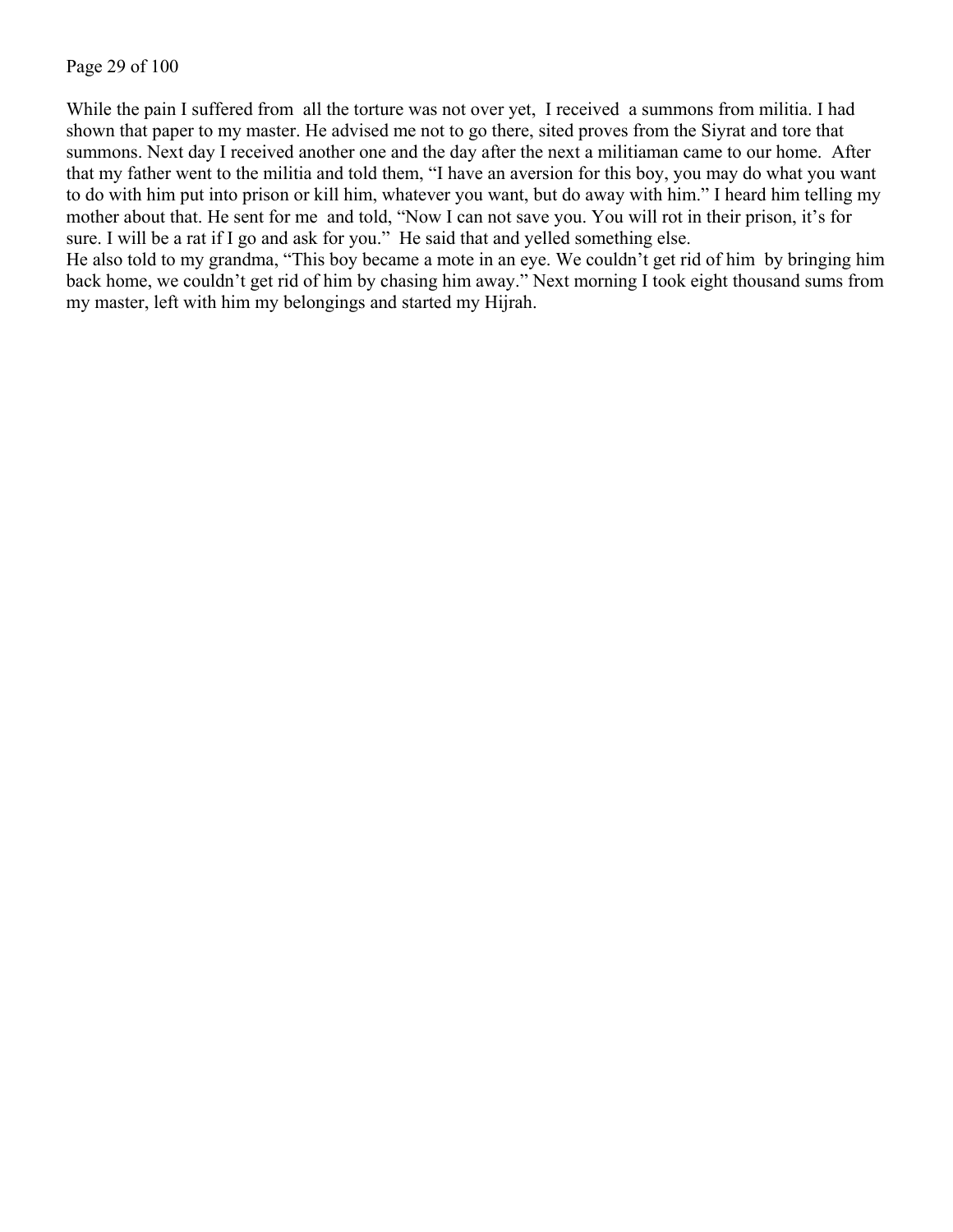My goal was to reach Afghanistan - the Receptacle-of-Islam and to swear allegiance to Amir-Al-Mumin\*. The next morning the train would leave at half past four and I was afraid to oversleep it. For that reason till approximately two in the morning I stayed in my father's room but finally fell asleep. "Wake up, go to your own bed," these words of my father who just had come from work woke me up. Time was half past four. I did not lose hope and rushed to the railway station. From far away I saw the train that had already arrived. Two militiamen who were on the permanent guard on the gate were absent, the another one who was on the platform and was leaned against the wall told me, "Shut the door." It turned out that the train had been late for an hour. I entered one car and saw four-five militiamen searching through passengers belongings. I quietly stepped back and went to another car. I bargained with a conductor and he agreed to take me to Dushanbe for four thousand sums. I still was thinking about those militiamen. Passing the Turkmenistan steppes, watching camels wandering around those unlimited steppes and people living in those deserted plains made me forget, at least for a little, the problems bothering me. When we were approaching Sariosiyo control increased significantly as it was a visa regulations area.

<sup>\*</sup>Amir-Al-Mumin - the Leader of the Faithful.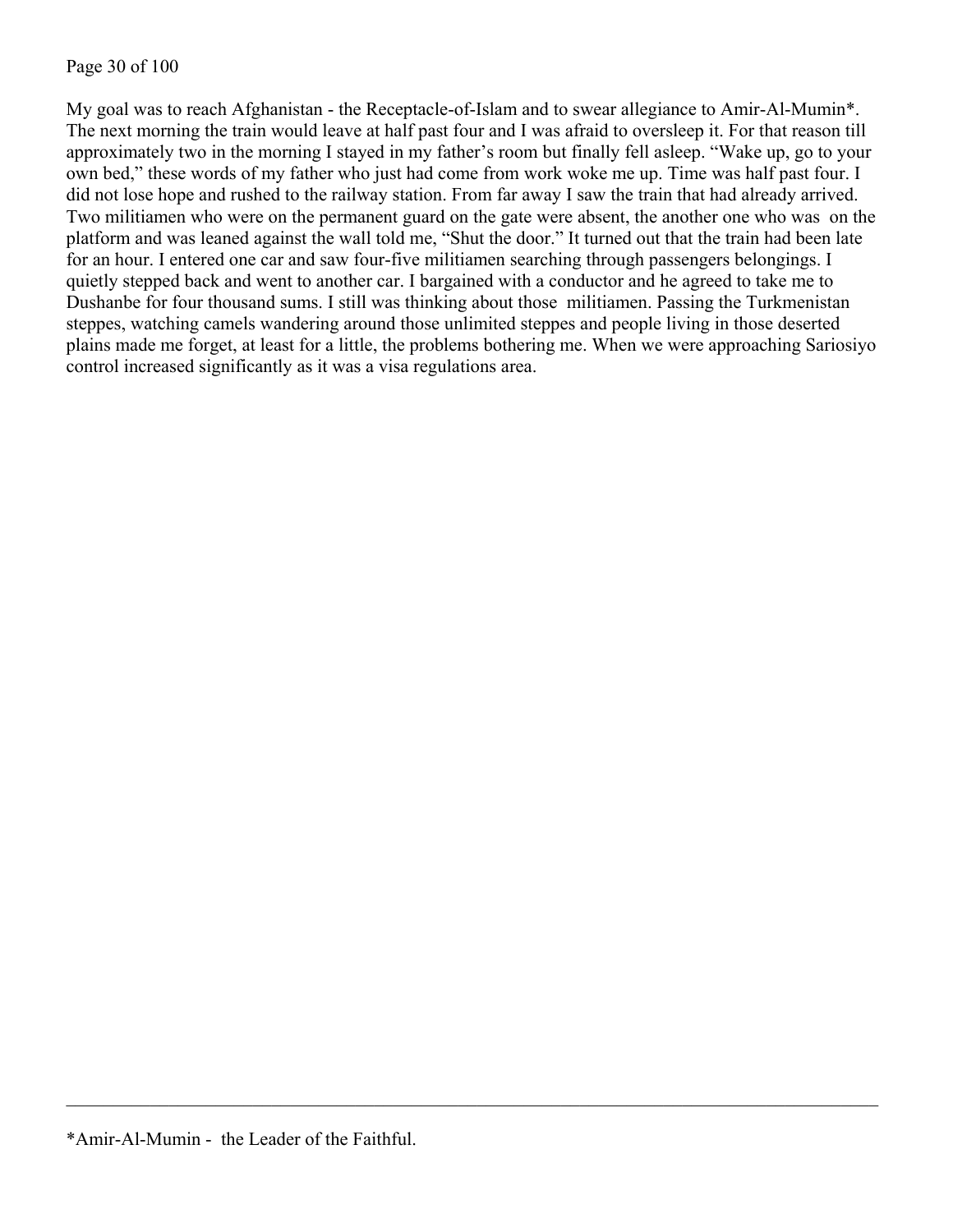## Page 31 of 100

Militiamen, soldiers walked by setting me aside as if they did not see me. And I was sitting with bowing head in-between the cars, at the place that was shown me by the conductor. Somehow I arrived to Dushanbe. It was the dead of night around twelve o'clock. With two fellow passengers we went to a house of a merchant near the "Green bazaar" an spent that night there. I told them my story and they suggested me to go to Garm. "Jumaboy and Qori\* Tohirjon are there," they told me, " you should go to them." The next day I wandered around the bazaar and faced an old raisin vendor, kindness was on his face. He happened to be a very polite person named Abdurahim-ota. After exchanging greetings I told him everything that had happened to me and even surrendered my passport to him. He whispered in my ear, "Do not tell anybody that you are from Uzbekistan. Tell that you are from Regar, otherwise militia will arrest you and send back to Uzbekistan."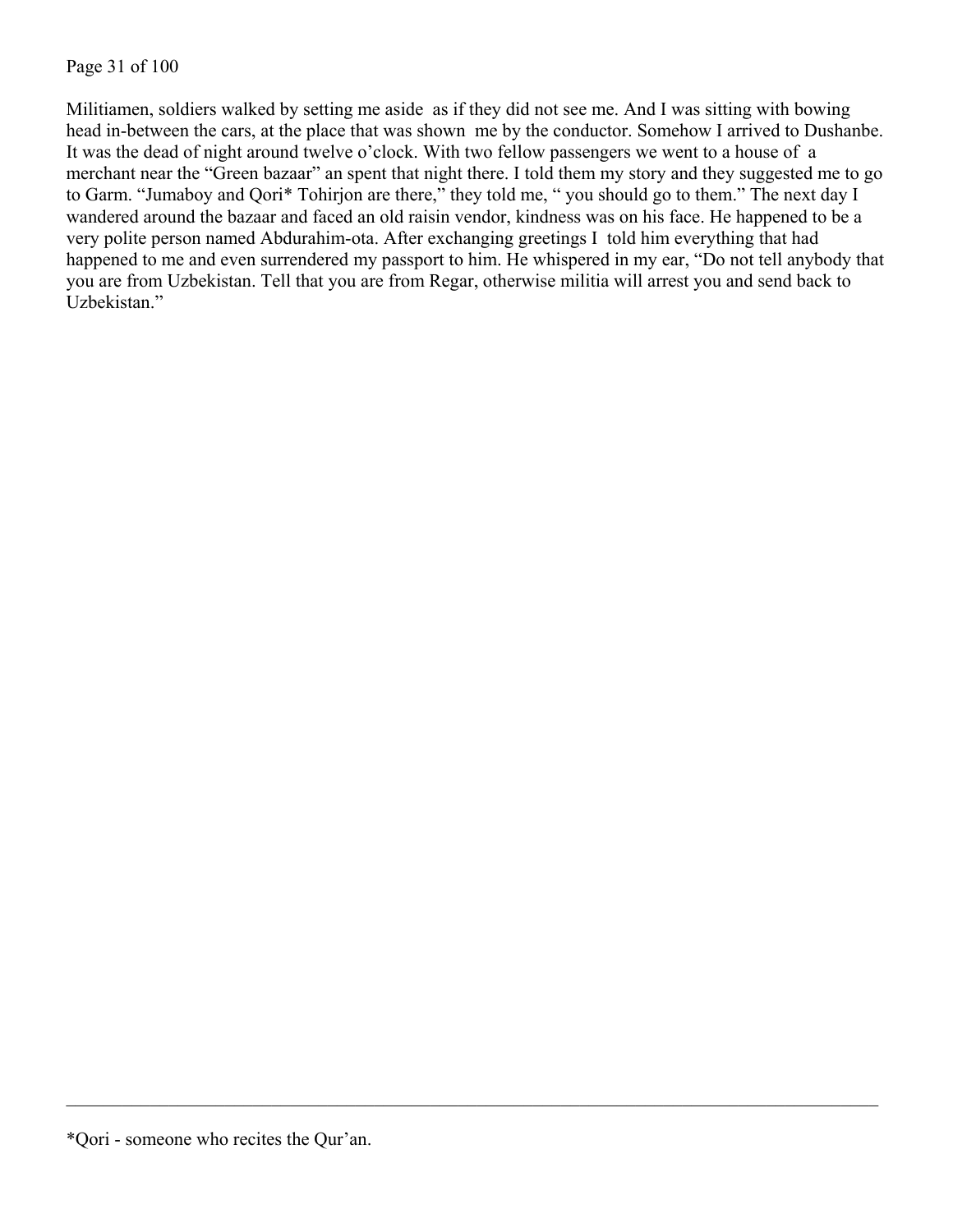He promised to help me and took me to his home. After two days the raisin vendor entrusted me to his friend a cab driver from Garm and told me, "Do not tell anybody that you've been to my house, otherwise I will be in trouble, and do not return back to me with all your difficulties. We will bring your passport later. If anybody asks you, tell them that you are a Kyrgyz from Jirgatol and coming back to home from Dushanbe where you went to sell potatoes." After numerous problems and troubles on check-points I reached Garm and went to their mosque to pray Asr *[evening]* Namaz. I met there with a commander named Sherali. We talked a lot and I told him everything that I went through. Apparently, he did not trust me or may be was frightened. "If they get to know that you are Uzbek you will be imprisoned, so will I. They will close our mosque and madrasah *[Muslim school]*," said he and locked me in a room. "There are no mujahids here," told he when came back after ten days, "You better go back where you came from," added he, gave me money to pay a fare and sent back to Dushanbe.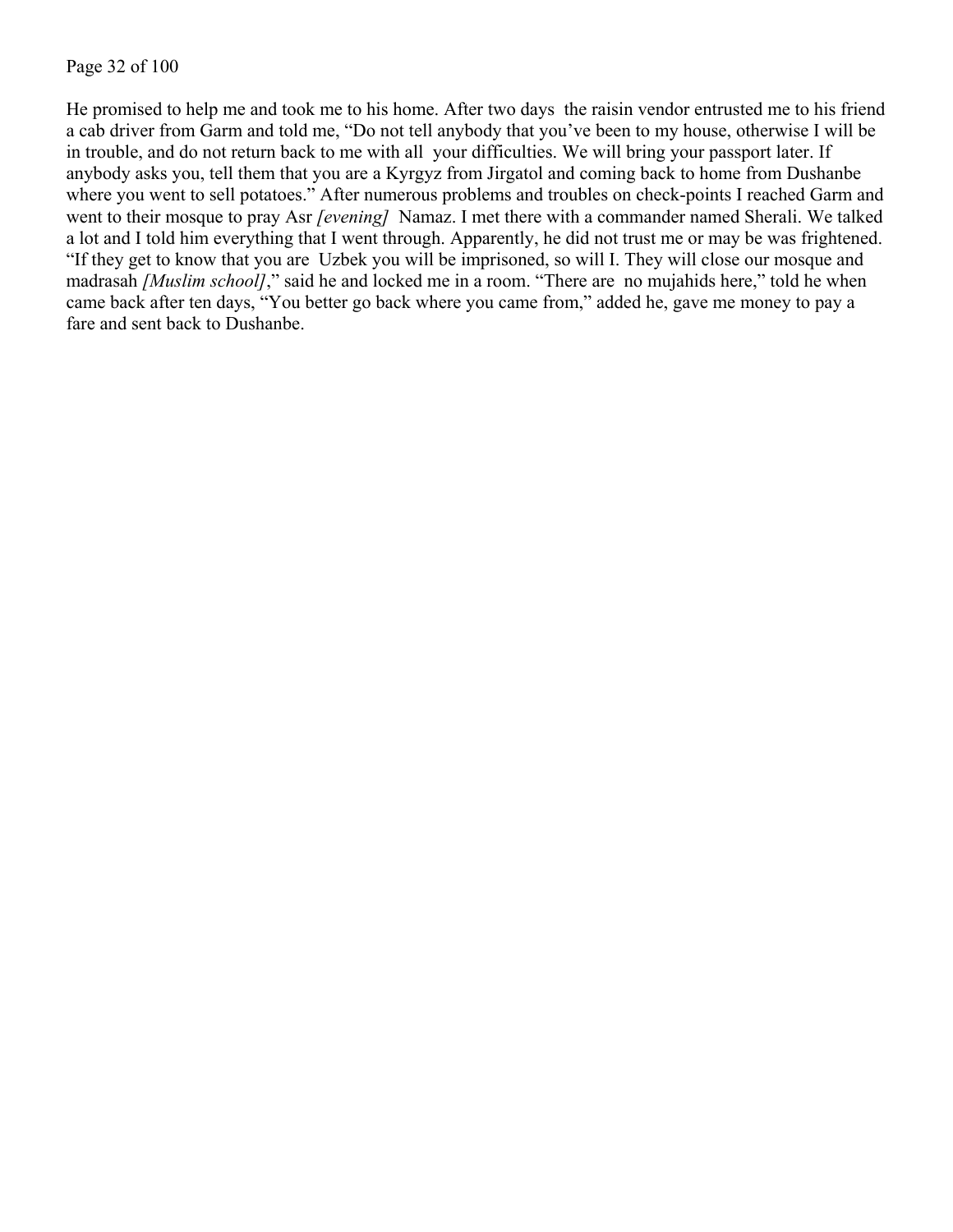Page 33 of 100

With the same troubles I returned back .

The days went my on streets in hope to meet some kind person. I could not forget the home of that raisin vendor. To go to him… but his words "do not return back to me" were still in my ear. I did not have enough money on me to buy a loaf of bread, I was exhausted of traveling and in addition to that my starving stomach started to hurt me. Rat-trapped I headed towards his home and thought, what I would do if he was not at home, or even if he was in, what I would tell him when he asked, "Why are you here?" When I reached his home I stayed a little being at a lost and knocked his door. Grey-bearded Abdurahim-ota came out shortly. When he saw me he blanched with terror and asked me, his voice was confused, " A-are you here?" He quickly examined both ends of the street. I remembered a Hadith saying that if a traveller spends night in the street, a sin will be upon the entire inhabitants of a village. I asked him, " Will not you allow me into your home?" "Well, come in," said he hardly. His neighbour Qori guy was in his sitting-room. After almost an hour some food had been served.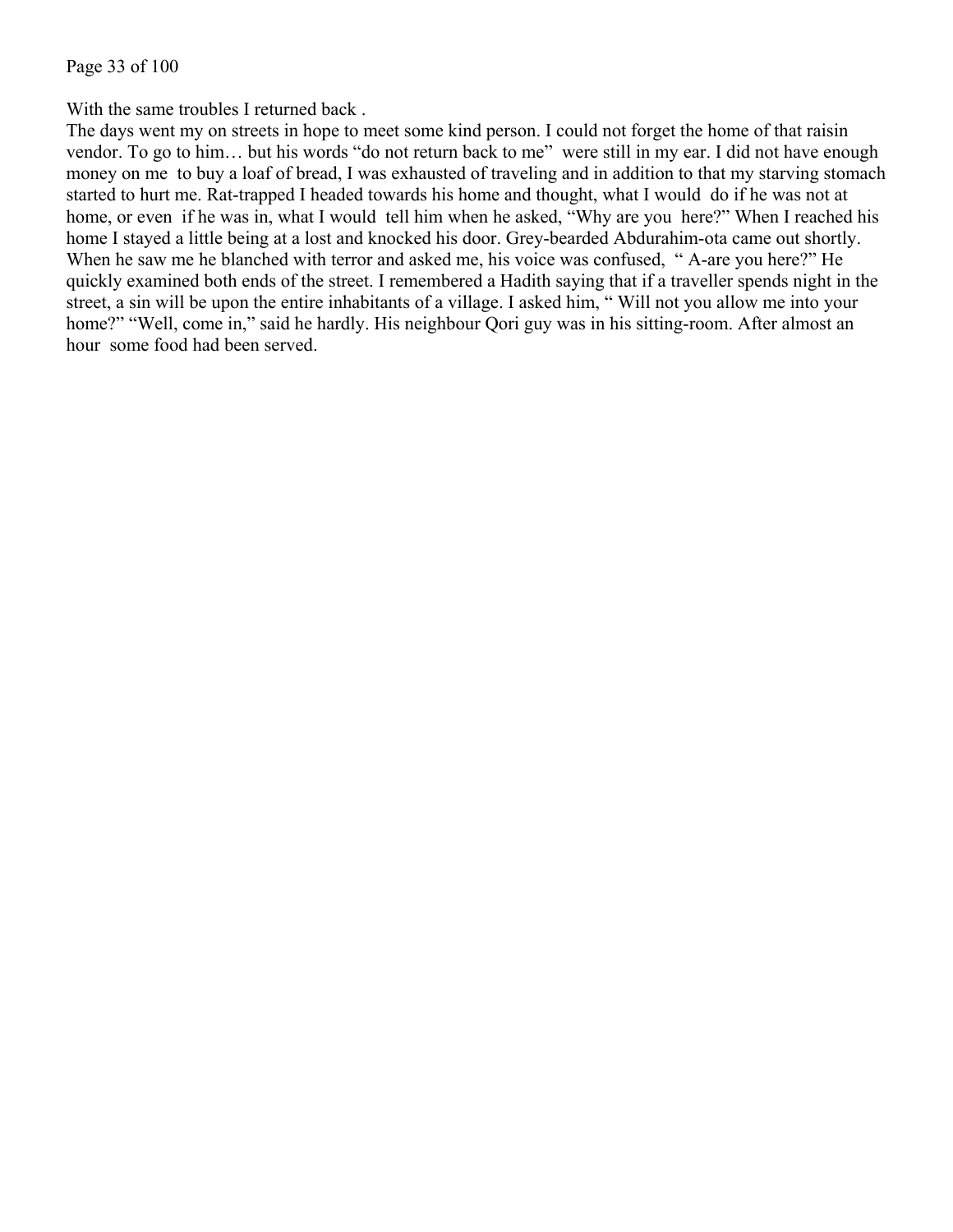Food was so tasty. I told them about all the things that had happened to me and asked for any job to feed myself. "My friend," said the Qori guy, "if you are going to act this way you'll drag out a miserable existence or spend your life in prison. You'd rather go back home. You do not have any pennies, what can you do alone." "I went out to make Hijrah in the way of Allah and His Prophet (Peace Be Upon Him), to escape from the tyranny of Kuffars. I have no doubt that Allah Himself will guide me," answered I. Next morning Abdurahim-ota showed me a day-labourers' bazaar. "Well my friend, this is a day-labourers' bazaar. Now look after yourself in some way or other and please do not come to us again. My neighbours work for KGB, they will sell you out and I'll be in trouble too," said he and went away into the bazaar. There were several hundreds of labourers at that bazaar. A car came there and all of them ran towards it and gathered around so that one could not see the car. If a lucky one could get into the car, nobody would be able to make him out.

Despaired I left the bazaar and wandered around streets like trap where I faced a potato vendor. After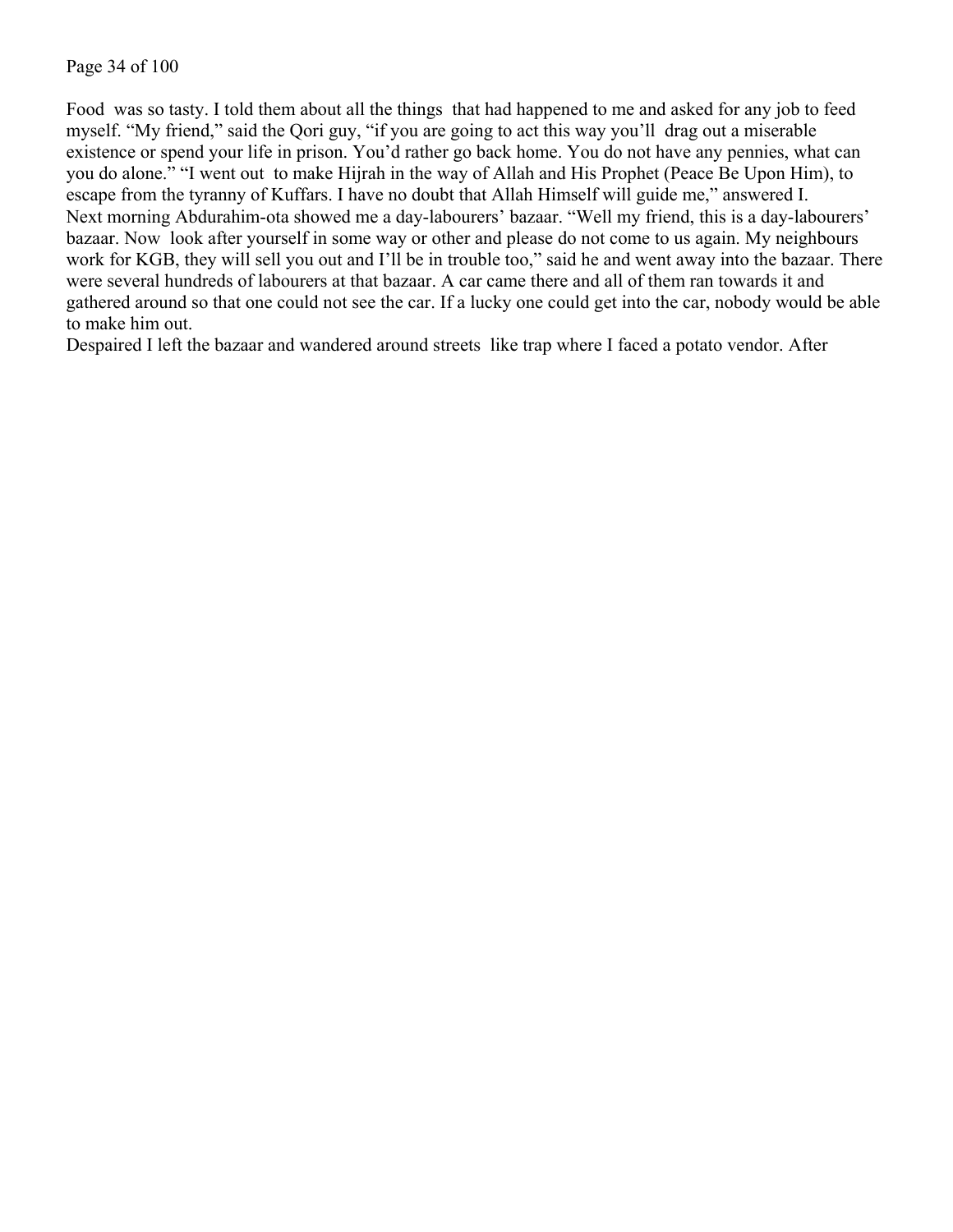### Page 35 of 100

exchanging cold greetings I told him why I had come from Uzbekistan and asked for help in finding a survival job. He told me about a state farm where lived devout muslims. Without any doubt I headed for that farm. When I came there and saw two young girls in Hijab walking down the street, the light illuminated my darkness. I followed them. They did not pay attention to me and reminded me of my younger sisters left back at home. After the turn they disappeared behind one door. I stopped not knowing what to do. A young guy of my age was walking down the street. We exchanged greetings and I asked him, "Do you pray Namaz?" "Of course," answered he and we shook hands. I told him that I was from Uzbekistan and made Hijrah and asked if he could help me. He told me about devote people living in his mahalla and explained how I could find their homes. When I said, "Please lead me to them," he answered, "No, if you come with me, they will not let you in, because I am a son of the chairman of the mahalla committee." I went there myself and knocked the door.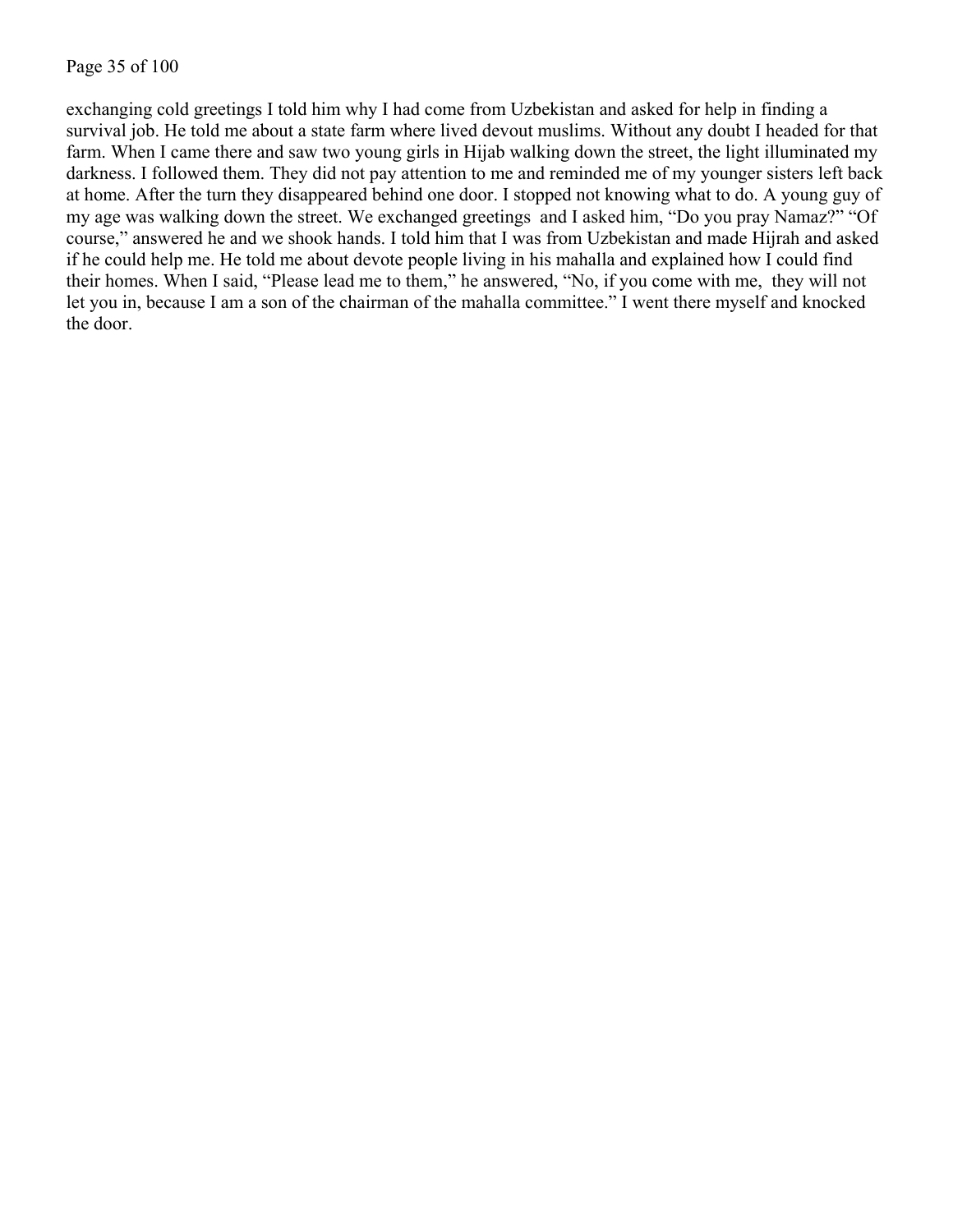"He is not at home," answered a woman's voice. I did not know what to do and asked, "Can I pray my midday Namaz here?" " There is a mosque over there across the street," answered the woman, "You may pray your Namaz there." When I came into the mahalla mosque people had already finished their prayers and were having their tea after charitable dinner, some of them were chewing tobacco. There was nothing left at the table-cloth but a few rice grains. After performing ablution and finishing my Namaz I approached them and told after greetings, "I am from Regar and want to find a day-labourer's job, please help me to find one." "I hope you are not from Uzbekistan," said one of them passing me a bowl with strong green tea in it, "Our local militiaman warned us to report him if any person from Uzbekistan would come to our mosque." I took that bowl of tea and sipped it on my empty stomach. "Where do you spend a night, do you have any relatives here? Recently somebody had stolen pots and pans used by mahalla at wedding parties. Now we lock our mosque, you can not stay here. There is a bigger mosque on the other mahalla, it would be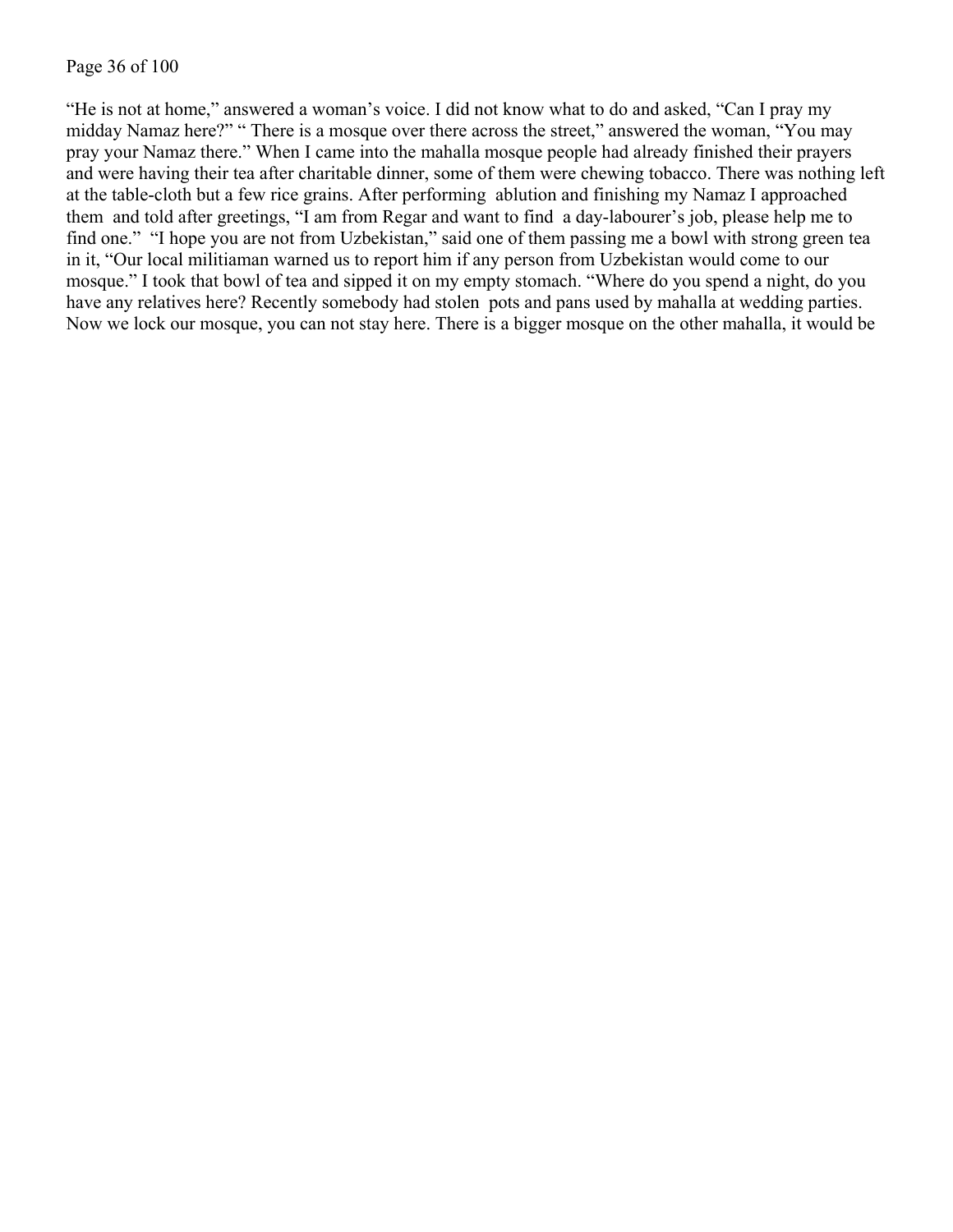better for you to go there. There are more people over there too, may be somebody will hire you if he has a job," continued they. I went to that mosque they had spoken about, but it did not do any good. By the Shom *[after sunset]* Namaz I returned back to the first mosque. After the prayer one man approached me, "Is that you the guy who wants to work? Do you have strength in your muscles? Let's go then," kindness was on his face. "You are lucky enough," joked others, "You've got a job, you've got a place to stay." That person brought me to his home and treated me as a guest. "At first sight I understood that you are from Uzbekistan," said he, "My purpose was to make something good for you, but nobody should know that. I have a good friend in Moscow, I will send you to him and he will help you." "When I have the Receptacle-of-Islam why should I go to a Receptacle-of-Kuffar? I want to go to Afghanistan - the Receptacle-of-Islam," answered I. We talked a little then I ate my fill, washed myself and my cloths and went to bed. The next morning after finishing a breakfast that man gave two twenty-dollar and one ten-dollar bills. "I put them aside as a tithe of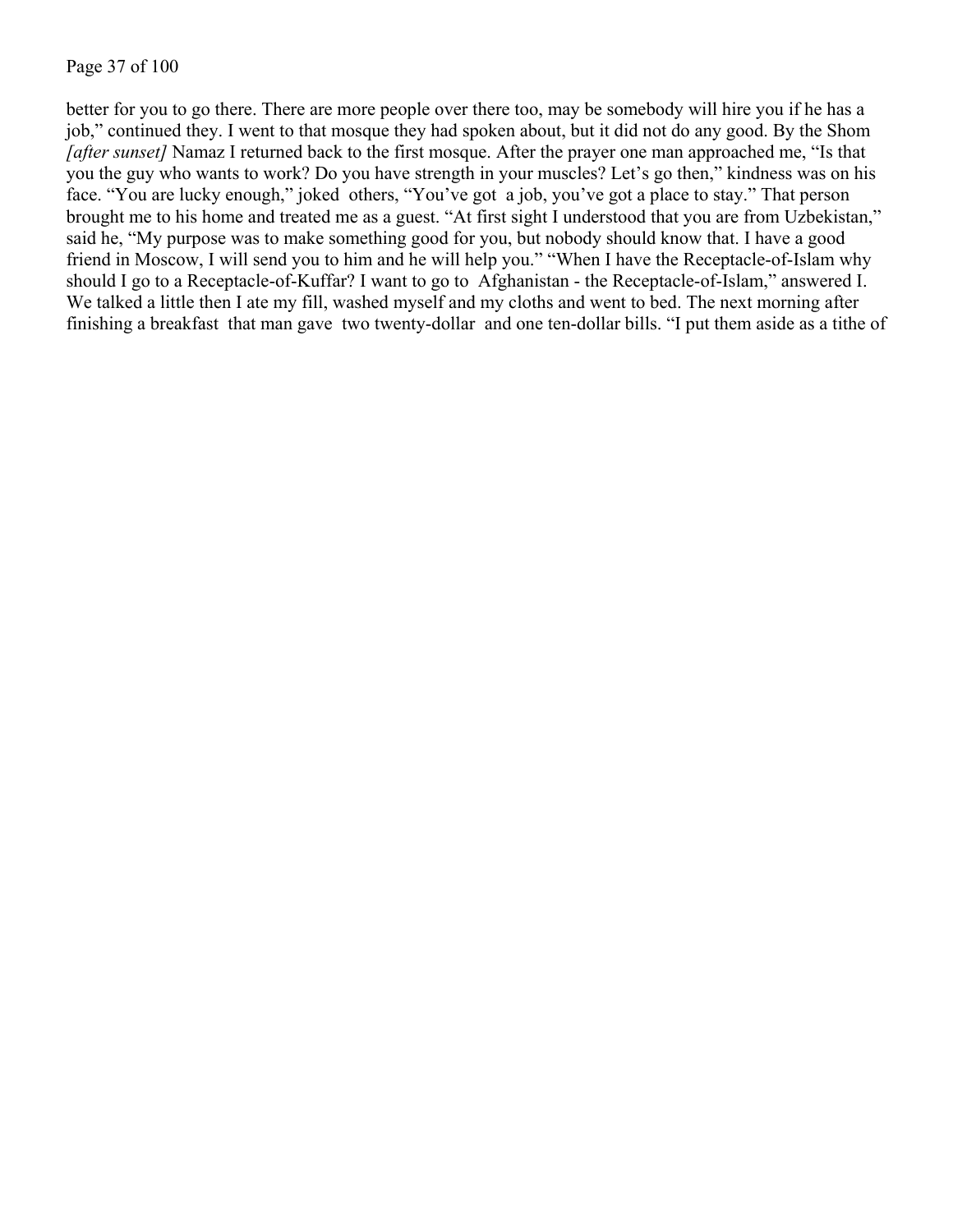this year's harvest and had nobody to give, Allah sent you to me, my younger brother, please take them," said he. "You are on a very dangerous path, be careful, you are too young," added he and after giving me many pieces of advice said goodbye.

I was on my way glorifying and thanking Allah and from time to time touching those bills. "O my Allah, you granted me this with Your great dignity. Where was I and where was that man." I exchanged ten dollars at a roadside bazaar and rushed to a railway station. I loaded up the Kumsangir bus going towards Afghanistan border. Militiamen in twos were patrolling the railway station. I was afraid to come down from the bus and spent about two hours in it hiding on back seats. It turned out that the bus would not go until it would be full with passengers. Somebody from the outside of the bus called my name and said, "Step down." I looked out and saw that Qori guy, the raisin vendor's neighbour. I ran up to him. "Let's go from here," told he. "If you take this bus they will catch you. That place is a military zone, there are soldiers with Kalashnikov rifles and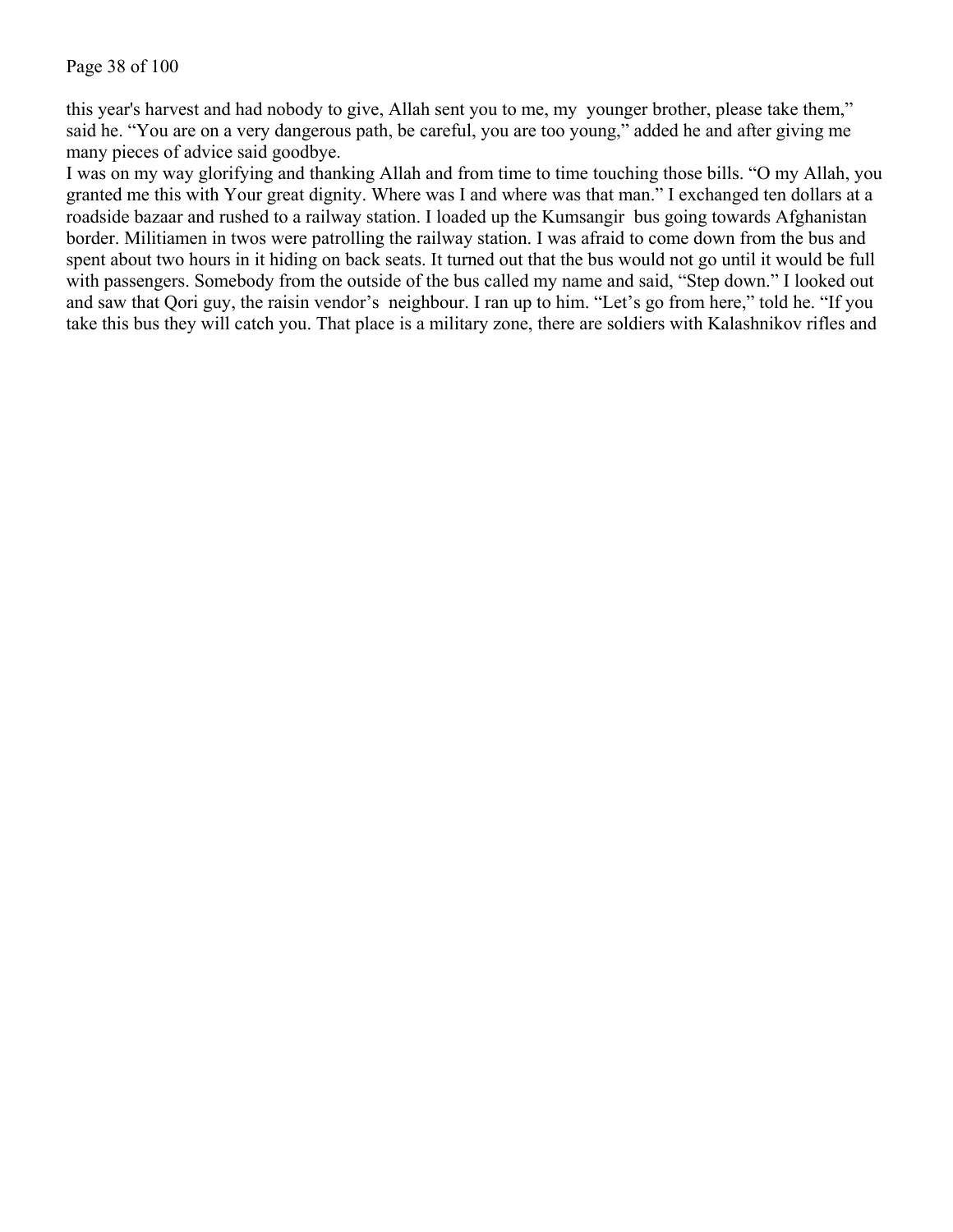five-six checkpoints on the road. The will ask a permit from you," he told me, "Guys from Kumsangir who came here to sell potatoes are agree to take you with themselves, let's go to them."

"I have money. Allah granted me it," I showed him dollars. "Let me see, they may be fake," answered he, and started to study the bills looking at one side and another. To make a long story short with two guys from Kumsangir we hired a taxi and started our journey. Somehow they arranged that we passed all checkpoints. Along the way to Kumsangir I told them what had happened to me and got some information concerning getting over to Afghanistan. We reached our destination and left the taxi. It was cold and dark. "Do not tell anybody that you've came with us," warned they and went to their home. And I went after my nose. In a short while they had called me, "Hey, where are you going? Do you have anybody here?" asked they. "Nobody," answered I. " Let's go with us," said they, "You can crash with us for tonight and will go tomorrow morning." I was glad of that and followed them. They threw a party for twenty-thirty friends and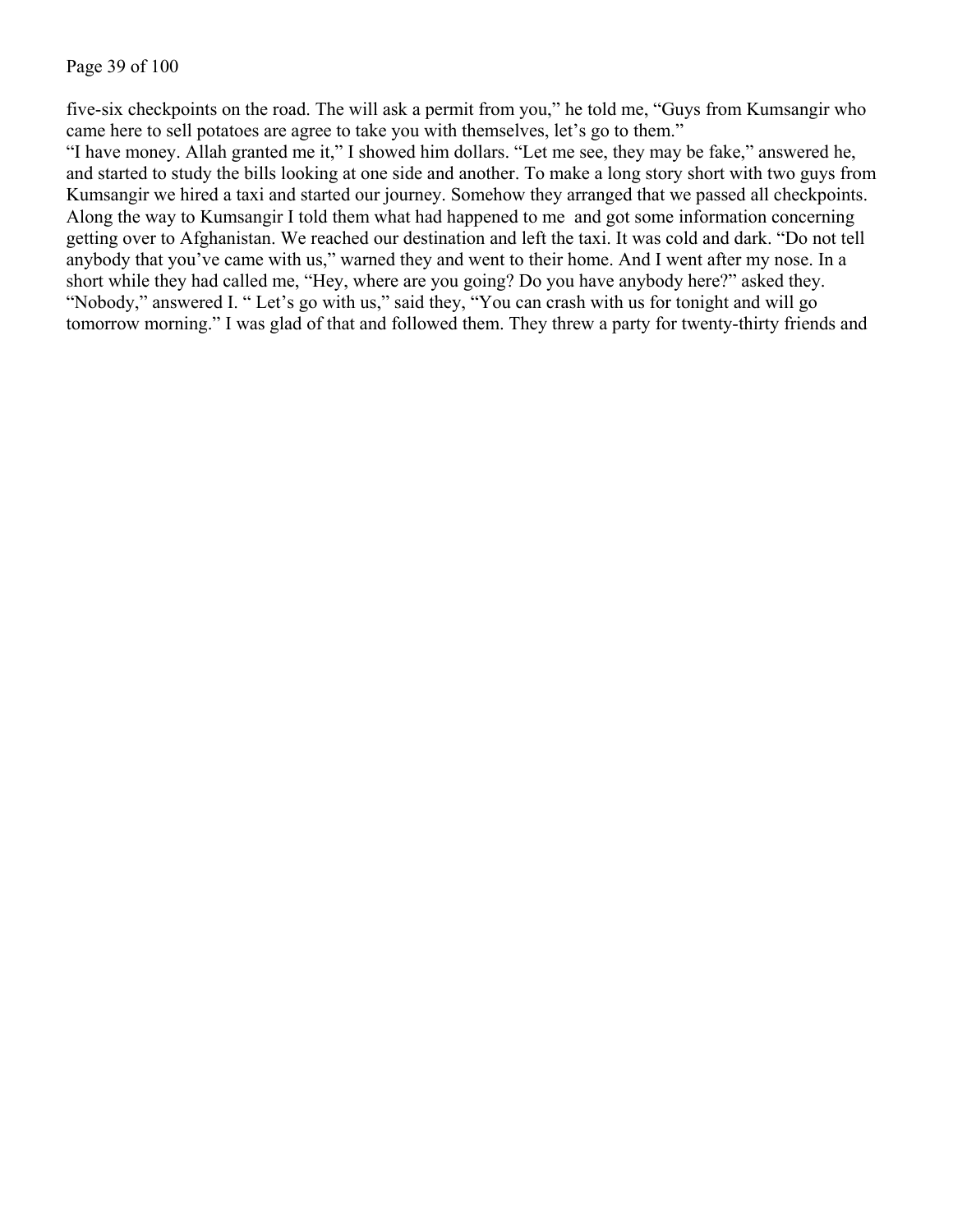play cards till midnight. The room was filled with a tobacco smoke. I had tried to give some of them Da'wah\*.

At dawn I continued my journey. I had met nobody on my way. Only thirty miles left to Afghanistan border. My goal was kishlak Qoradum situated very close to the border. All of a sudden a wheeled tractor stopped behind me. There were those guys who had played cards at that night's party in a tractor's trailer. It had turned out, that they were going to Qoradum to chop saxaul trees. They held axes in their hands. I was helped to climb up the trailer and joined them. When we had reached Qoradum we met there an old man seventy year old, his name was Abdulhalim. "This guy is from Garm, he is Kyrgyz and is looking for his elder brother Abdulatif who supposed to live here," said they and left me with that grand-dad. "I lived so many years," he shook his head, "but never had heard about the Kyrgyz man living here." "I am from Uzbekistan," I told him, "my parents have gone to Afghanistan. Could you help me to go there?" The raisin vendor

 $\_$  , and the contribution of the contribution of the contribution of the contribution of  $\mathcal{L}_\text{max}$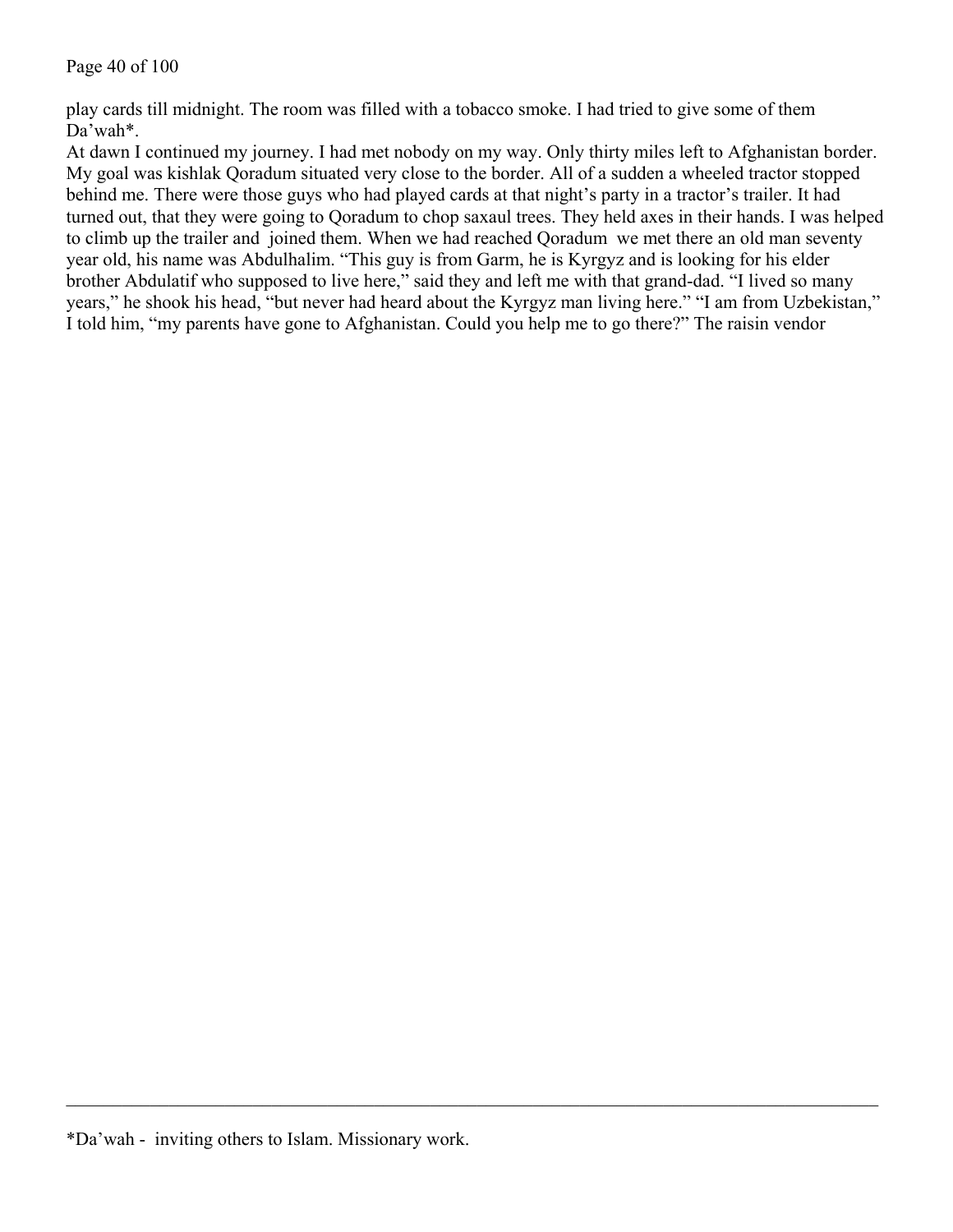Abdurahim-ota instructed me to say so. "Yes, my son," said the old man, "you are telling the truth. The night before last in several cars came here some people." and continued, "Next morning I had hidden behind the hill and watched them crossing the border. They were Uzbeks with wives and kids, they even had their belongings with themselves. Their ferryboat had been broken in the middle of the river and a helicopter helped them. Your parents must had got across that night. Men were wearing military uniform." I was surprised and just now had understood what that raisin vendor meant when he had told me to say that. "I am acquainted with one drug-dealer," added the old man, "He goes to Afghanistan very often, I will tell him and he will take you with himself." Grand-dad Abduhalim visited that man every three-four days to get some news from him. So we waited about a month but that man did not keep his promises. Everything we did together with the grand-dad, we had become very close like a son and a dad. Evenings we spent speaking about the faith. At one of those evenings I had told to the grand-dad all truth about myself. The grand-dad barely made ends meet, there were weeks when nothing boiled in their cauldron. In spite of that, they had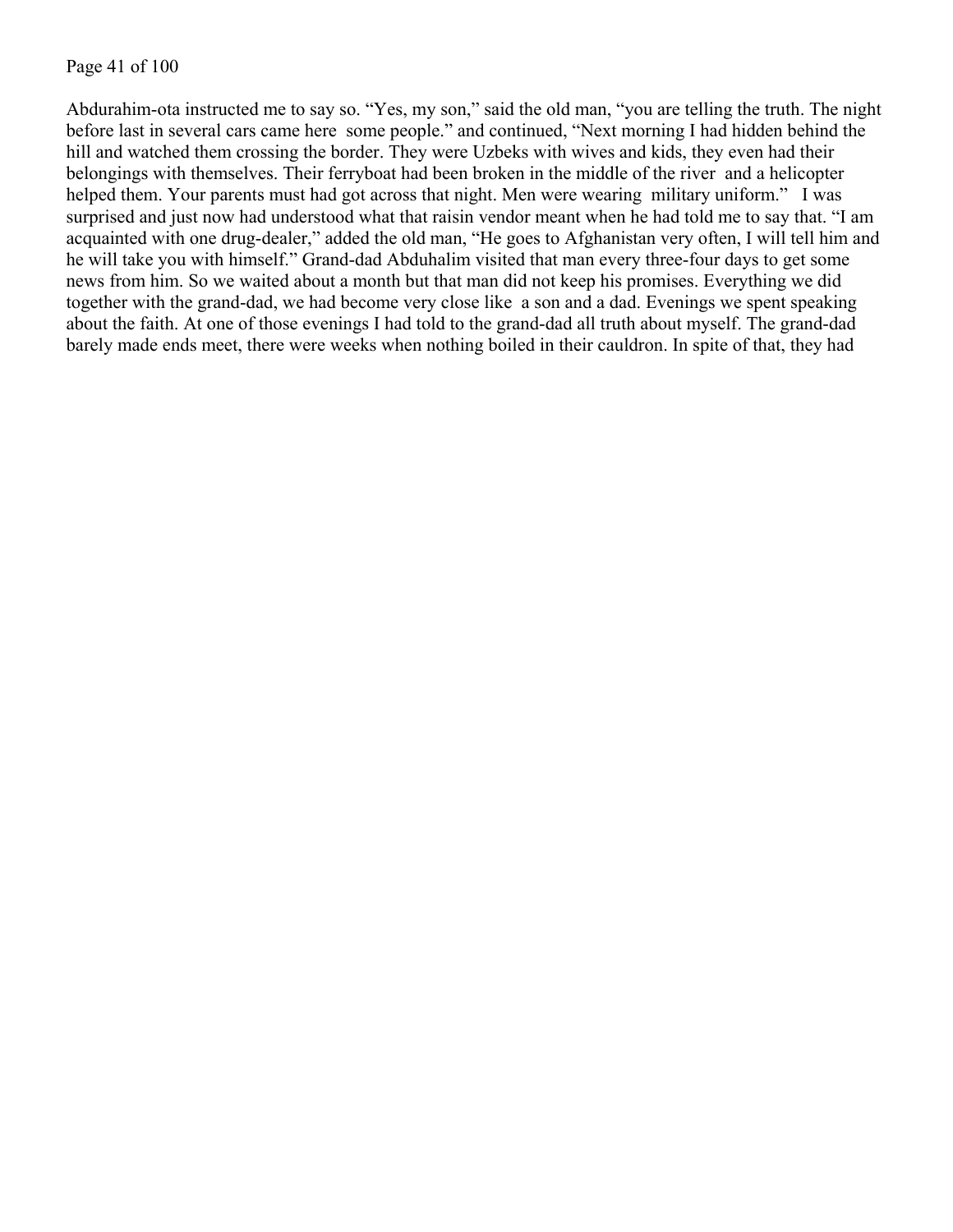treated me as a guest and cooked for me dishes that neither he, nor his kids had opportunity to eat. After realizing that I started to watch them and found that they gave me their food and got by with tea and bread for themselves. Grand-dad's wife heated my room, even their own room was unheated, during cold nights she covered me with a thick blanket. To cut a long story short they said, "You are a traveller." And treated me much better than they treated their own kids. I was amazed by kindness of those people. As grand-dad told me they had a son who looked like me and he had been called up military service. They missed him so much and were very happy when I came to stay with them as if their own son had returned back. Later on fellow-villagers had learned about my stay with them. Despite the fact that our love was boundless, it had become dangerous for me as well as for grand-dad to remain in that place. It was February of 2001. "Please be content with me and give your blessing to me. I'll set all my hopes upon Allah and will try myself," I told him. We decided that I would leave next day, took a garden spade and went to check the frontier, access to that was blocked with barbed wire. Grand-dad was beside himself with worry, "My son, when you pass through the barbed wire walk back to front and if they see your footprints they will think that somebody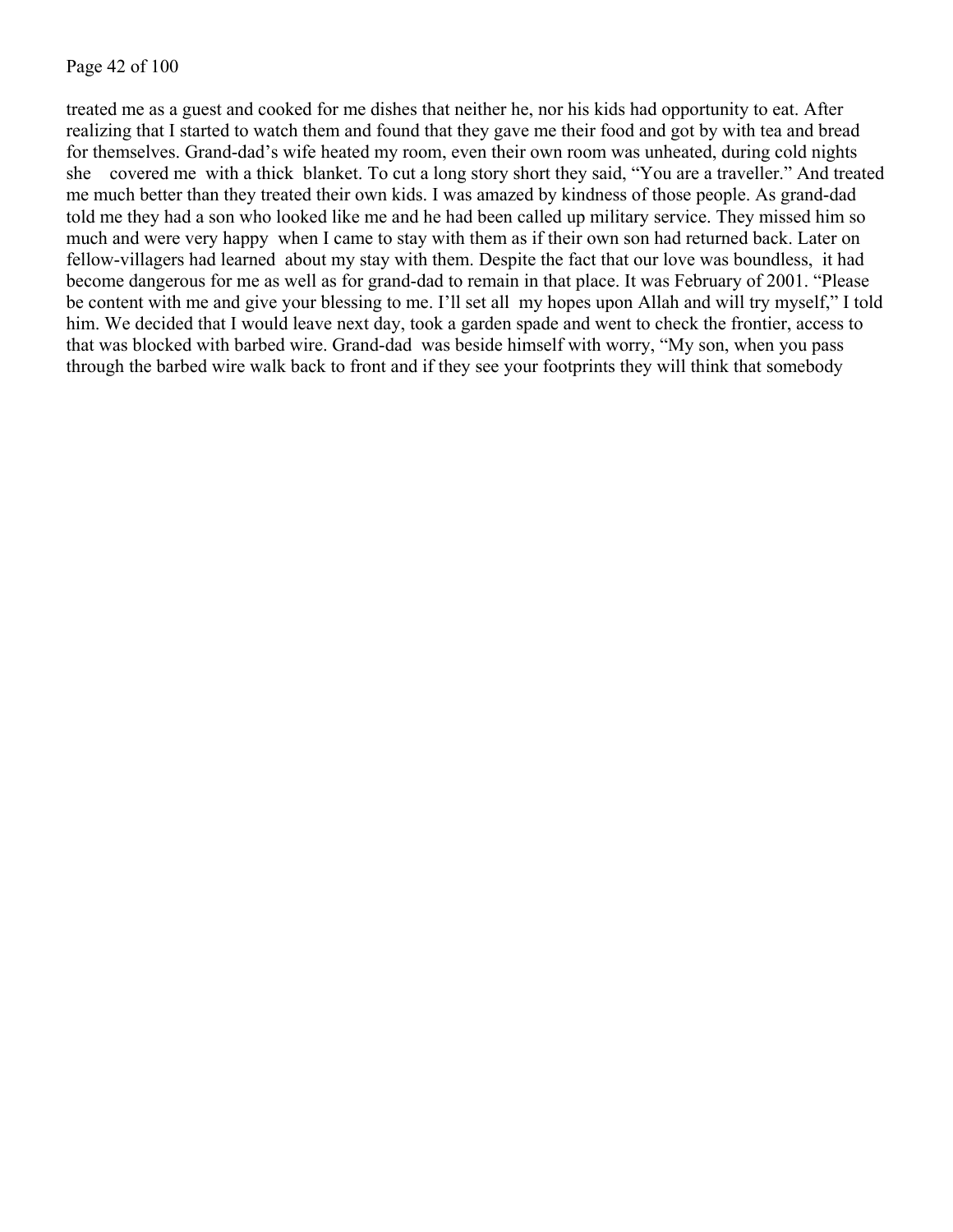## Page 43 of 100

came here from Afghanistan. Meanwhile you'll swim across a river." He continued to explain some other things, "There could be landmines under the barbed wire, and that rushy place is swamp, be careful my son, there are wild boar, fox and snakes over there. Take bread and matches with yourself, just in case." At that time the fog fell down so heavy and thick, that at a distance of five-ten meters one could not see anything. The sun looked like the moon and disappeared from time to time. "Grand-dad," said I, "It seems that Allah, the Most High granted this day. The frontier guards will not see me in such fog, please supplicate for me, I am leaving now." I gave him all my money I had on me. Grand-dad said, "You are a traveller, you will need it," and returned money back to me. "I am going to the Muslim state," answered I, "In Sha'Allah\* I will not get into difficulties there," and forced him to take money. Grand-dad took off his thick quilted jacket and gave it to me, wept and supplicated for me. Then he gave me a strong hug, said goodbye and vanished in the white fog.

 $\mathcal{L}_\mathcal{L} = \{ \mathcal{L}_\mathcal{L} = \{ \mathcal{L}_\mathcal{L} = \{ \mathcal{L}_\mathcal{L} = \{ \mathcal{L}_\mathcal{L} = \{ \mathcal{L}_\mathcal{L} = \{ \mathcal{L}_\mathcal{L} = \{ \mathcal{L}_\mathcal{L} = \{ \mathcal{L}_\mathcal{L} = \{ \mathcal{L}_\mathcal{L} = \{ \mathcal{L}_\mathcal{L} = \{ \mathcal{L}_\mathcal{L} = \{ \mathcal{L}_\mathcal{L} = \{ \mathcal{L}_\mathcal{L} = \{ \mathcal{L}_\mathcal{$ 

<sup>\*</sup>In Sha'Allah - When a person wishes to plan for the future, when he promises, when he makes resolutions, and when he makes a pledge, he makes them with permission and the will of Allah. For this reason, a Muslim uses the Qur'anic instructions by saying "In Sha'Allah." The meaning of this statement is: "If Allah wills."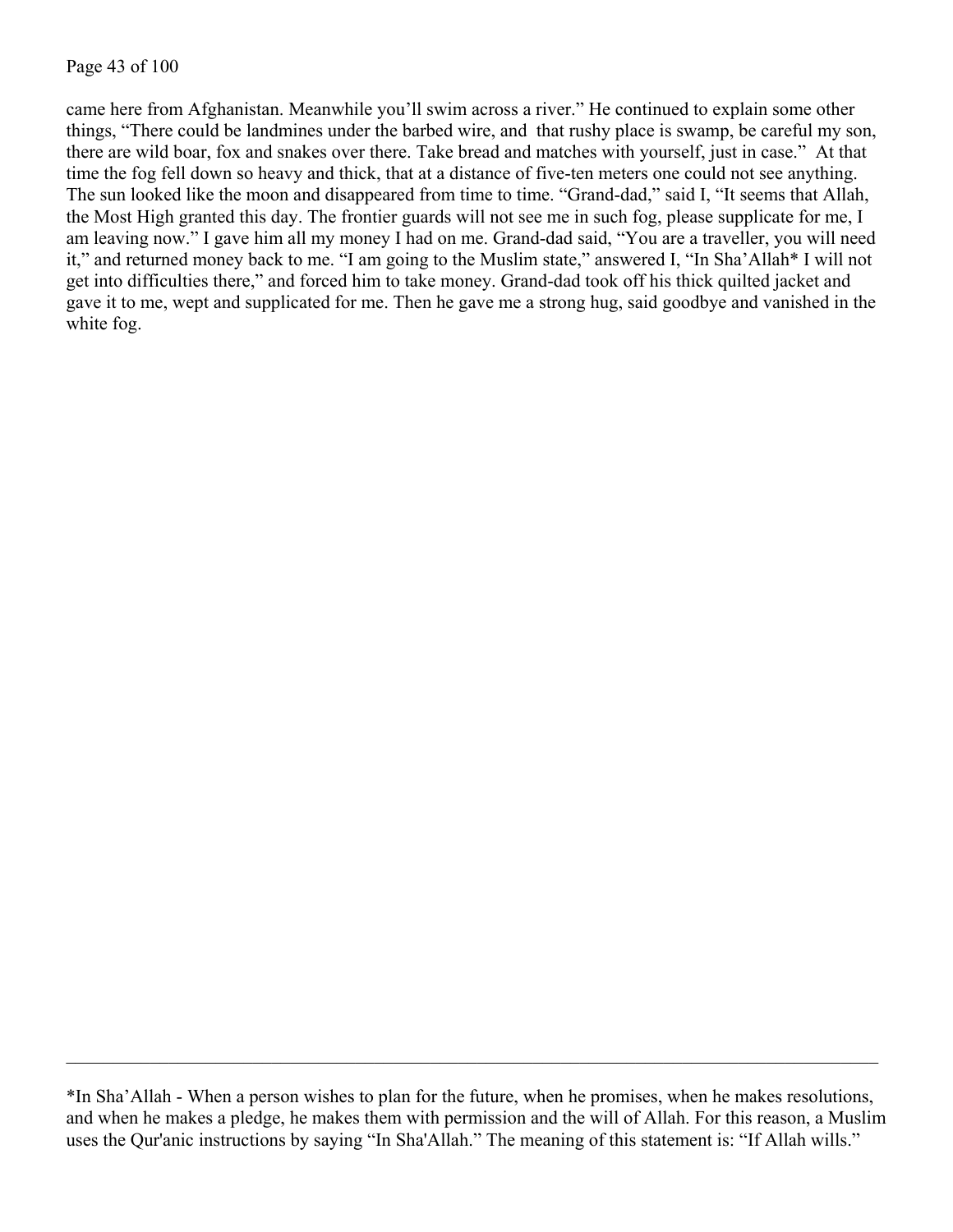And now I had panicked . I bent down and slowly moved towards barbed wire. "Bismillah tawakkaltu ala Allah wa la Hawla wa la Kuwwata illa bi-Allah *[In the Name of Allah, I place my trust in Allah and there is no power except with Allah]*," prayed I and started to undermine that wire. From somewhere I heard a strange sound like "bow-wow, bow-wow". I closed my mouth and sound stops. It was my heart racing so fast and loud that I could hear it. Somehow I managed to crawl under the barbed wire. A part of grand-dad's quilted jacket left on barbs. Soil was well-ploughed and very soft therefore, I walked up to my knees in that soil. About fifty meters I walked back to front then turned round and broke into run. It was impossible to understand by looking at my footprints whether I went forward or backward. I jumped over circles of barbed wire left at flat ground and ran and ran. At that time Russian guards noticed something and opened submachine-gun fire. I rolled down a steep bank and ran into the rushy field. They still were shooting. Within next two minutes I became panic-stricken.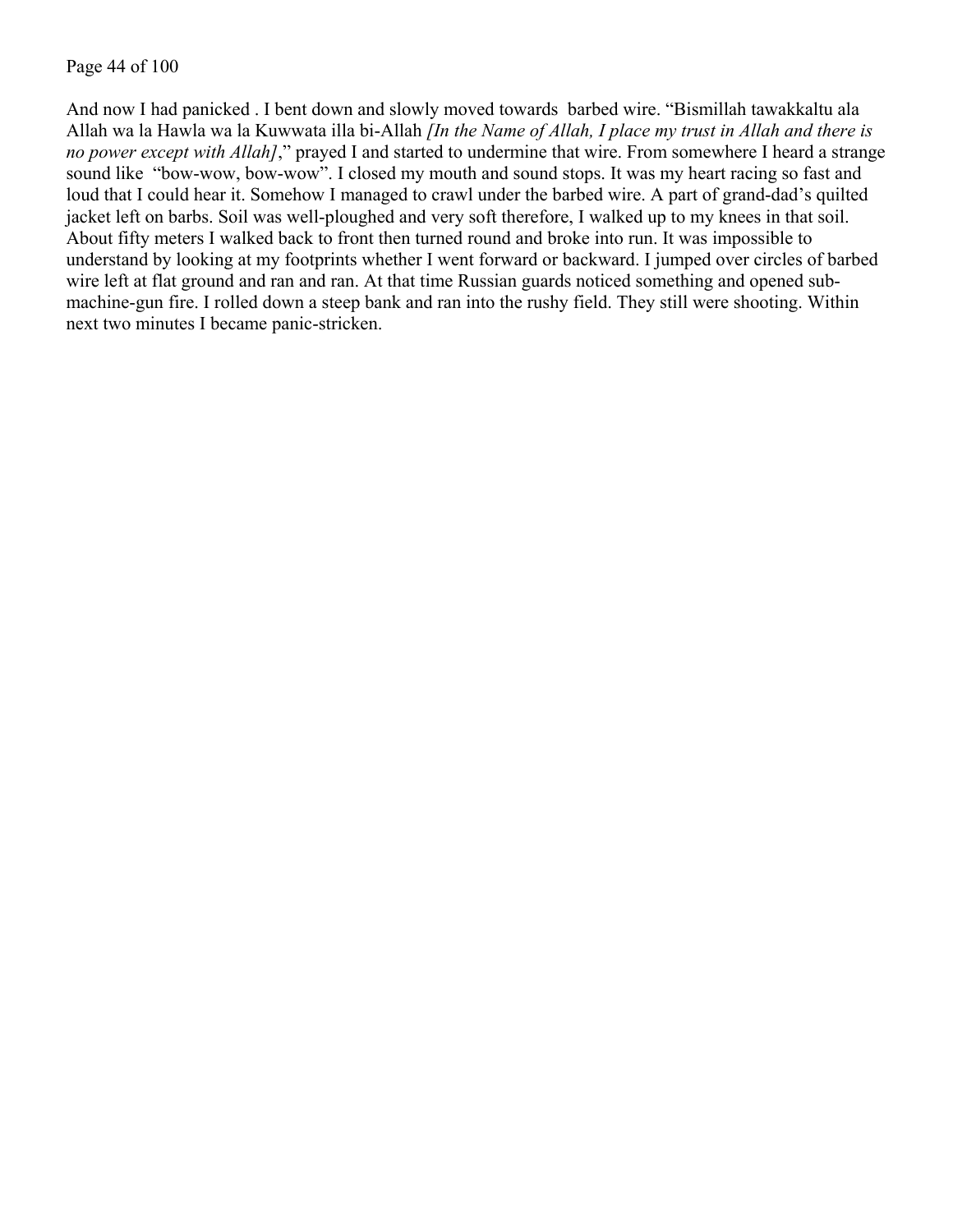### Page 45 of 100

It was the first time in my life that I had heard a burst of sub-machine-gun fire. It was a terrible din everywhere. The rushy field was so thick that I, covered with sweat, barely moved through it. I ran about two miles protecting my face from rush-cuts with my hands and finally came to a river. I thought that that was the river the grand-dad had told me about and without any hesitation jumped into it. The water was greenish and warm, quickly I swam across the river to the other side and again ran into the rush field. I ran about two-three miles through that rush field and out of the blue was faced with the real river. The other side was barely seen. The firing was still there and bullets whined and whistled around me. Again I jumped into the water. The water was so cold that I could not stand in it and got out. There was a small niche shape gully there, I ran into it and squatted down there. The gully was only a span high above my head. I heard dogs barking, peoples' moving above and was so fearful that I tried to shrink away and hide myself inside the gully. There was only a meters distance between me and the water. Shivering with cold I took off my high shoes full of water.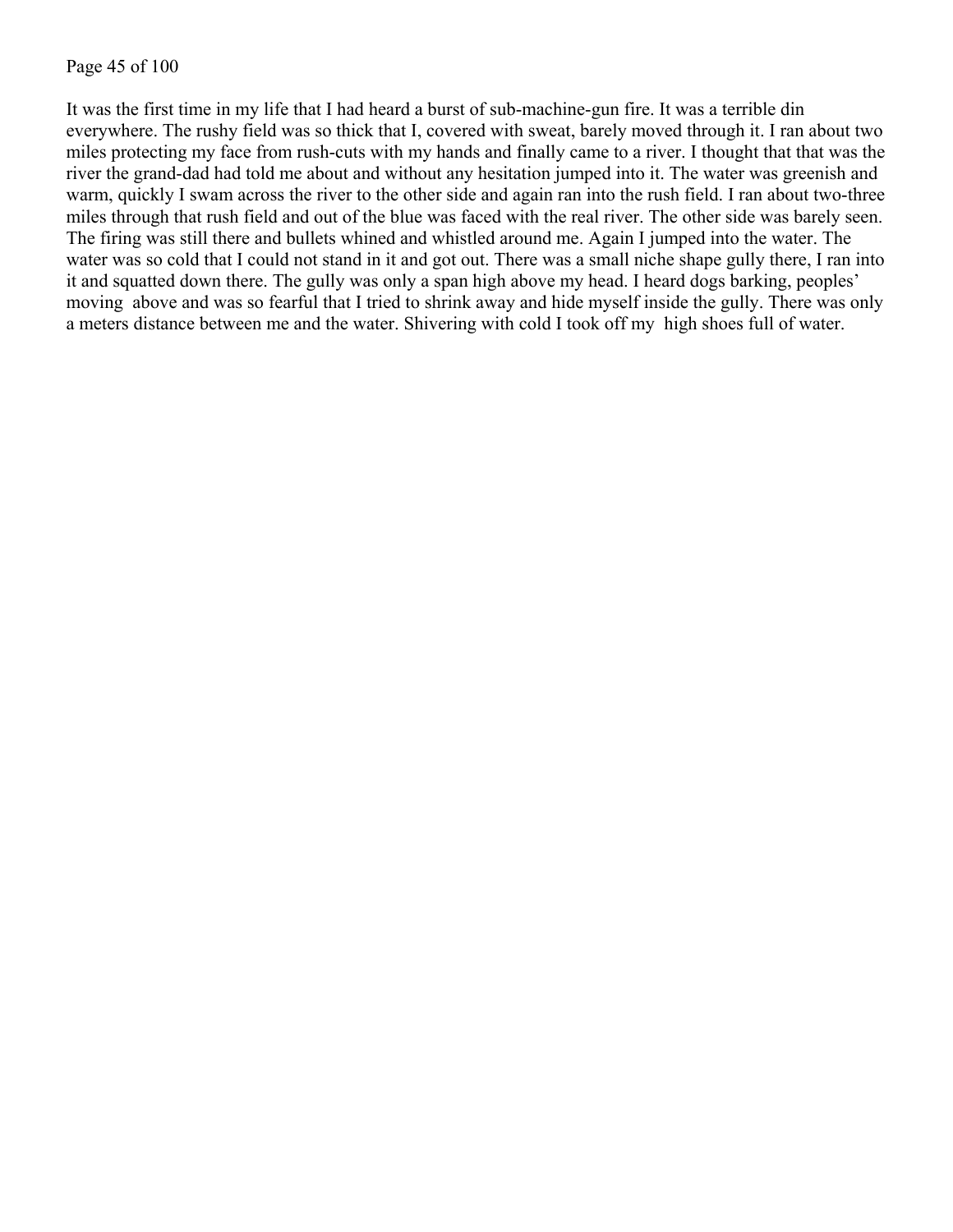The dogs barking and people moving had not stop yet. "The frontier guards are looking for me," thought I, "if they see me, they will kill me and if I jump into the river, of course , they will see me." And I remained squatted. I did not want them to find out that I was from Uzbekistan in case they would catch me. Therefore I had torn to shreds my passport and threw it into the river. By midnight my clothes had become frozen and crackled when I moved my arm or leg. It was a full moon night, wild animals rustling in the rush field scared me. Every small shadow created a terrible picture in my head. The shadow stopped just above my head. I even heard it's breathing. I was so scared, my heart sank and I almost gave up spirit, slowly I turned around and looked upward…. At a distance of 30-40 inches there was a jackal staring at me. I came to my senses, "Get out of here!" I yelled and threw a mud stone chasing it away. I gave myself up to despair and felt myself very bad. My feet swelled up and became big.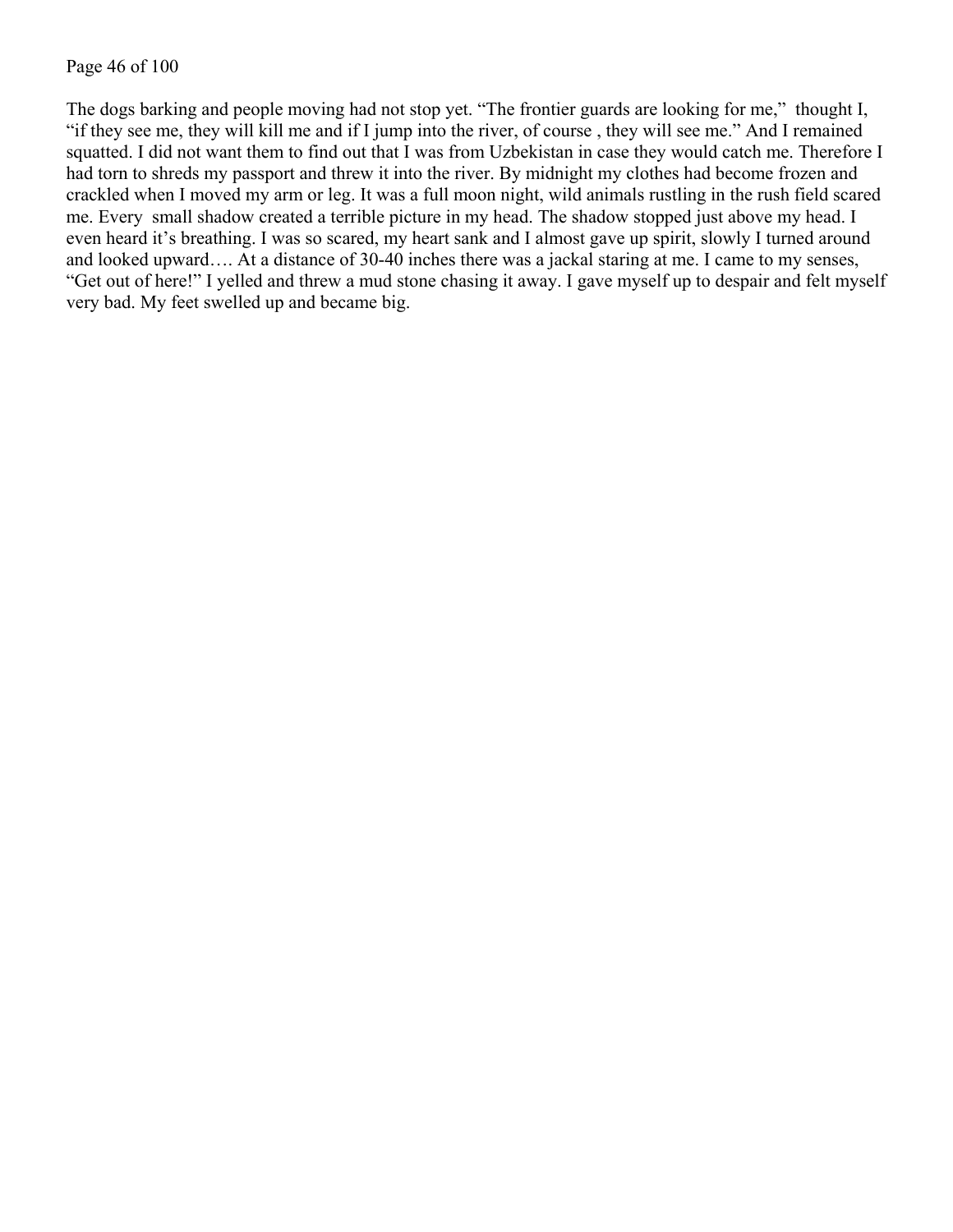Within three days my clothes dried out but I could not put on my shoes. I was unable of walking, let alone swimming in the river. However I always remembered Allah and had no doubt that He would always support me. It was the fifth day, after the noon Namaz the sun made air a little bit warmer. I fell asleep and saw a dream. As though I was in grand-dad's house and walking around holding it's walls and saying, "Grand-dad, where are you? Mummy why did you not light this stove?" As if I touched the stove and showed it to the grand-dad's wife. I woke up from my own cry. "Why did I call "mummy" to a strange woman?" I asked myself. When I had come around I found myself walking along steep bank on my right side with my feet stuck in the mud. And the things I had been touching in my dream and thought as if it was the stove were actually big pieces of clay fell off the steep bank. I returned back to my place. I was exhausted, not knowing what to do. Desperate and helpless I set all my hopes upon Allah. "Oh Allah, Oh Allah. You are the only One. Oh Allah, save me, I can not bear it anymore," I cried sitting there.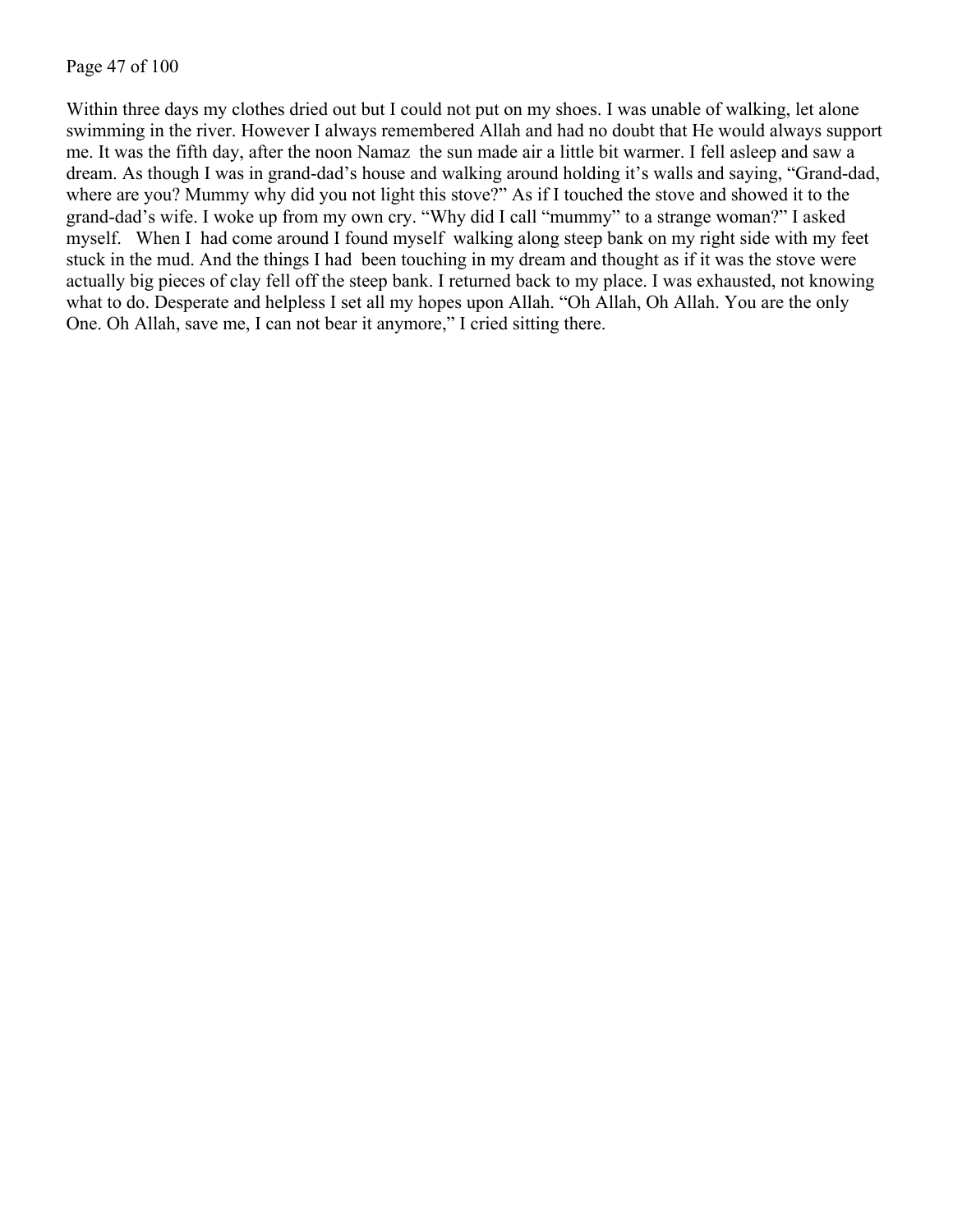Suddenly I had heard sounds of steps above very close to me. I pressed myself into the gully trying to hide in it, after some time it was dead silent. Very slowly I raised my head and saw a man in his fifties wearing a long caftan and black turban. He was sitting, playing at something and looking towards Afghanistan. Carefully I cried out, "Hey, father!" I backed him. As soon as he saw me I put my forefinger to my lips, "Hush." He turned round and came down to me. He had grasped my hand and led me, my feed did not have a sensation of the ground and moved like logs. He brought me to a tent that was at a distance of twenty-thirty meters. I had eaten a little and sitting close to a hot stove became myself again. "Is it you that ran over the frontier last day?" asked he. It looked like he was sorry for me. He rubbed my feet with a horse grease and moved me close to the sandal (a small table above the charcoal brazier). "My friend," he said, "we are thousands here, do not go to other tents, there are different people here, some of them are good and some of them bad. There are such people too who will catch you and sell you to Russians. Whatever happens you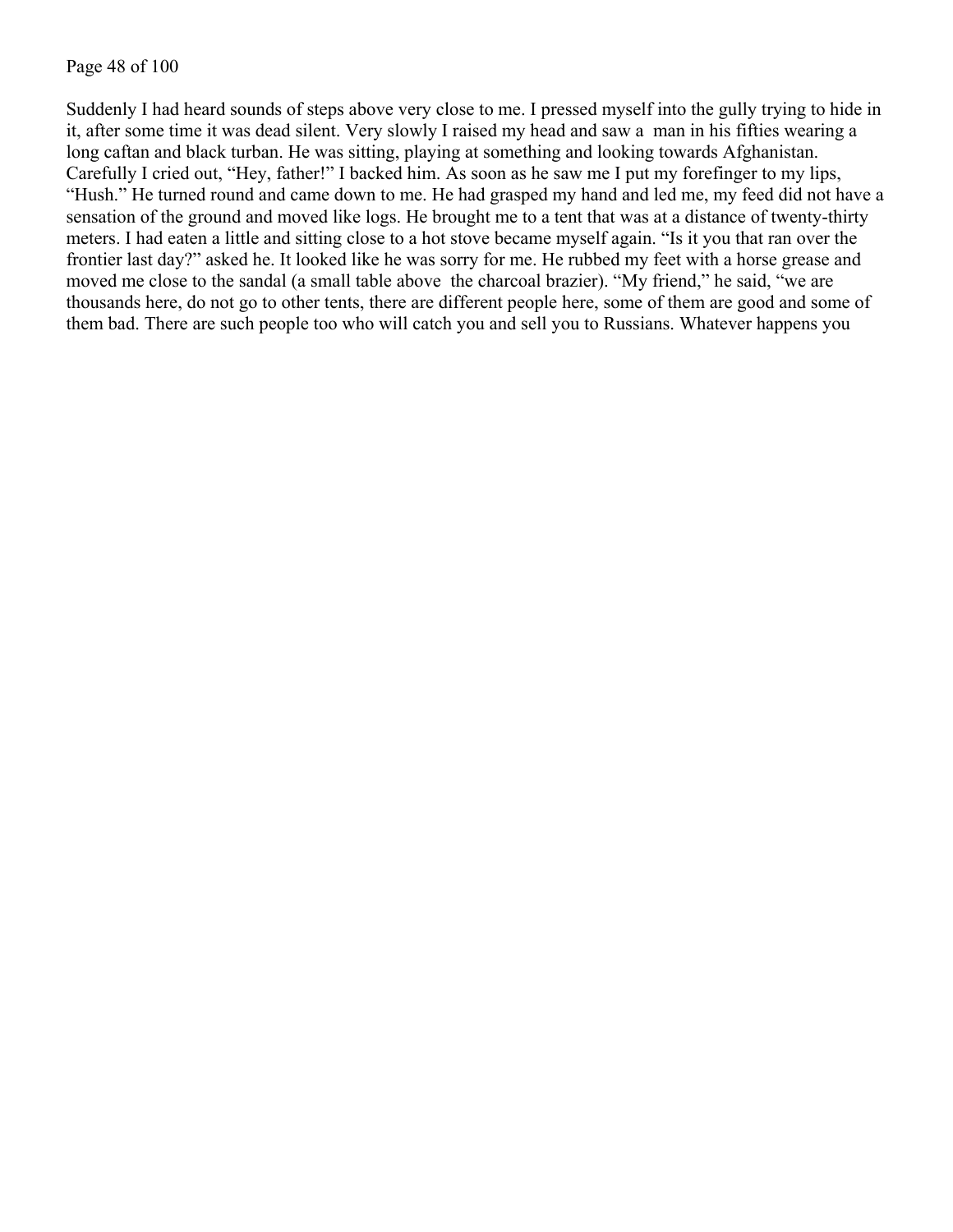will do what people from this tent will tell you, otherwise you will be killed and thrown to the river." I had been staying there three days and understood a lot. They threw a black substance to burning embers and inhaled it's smoke through a reed straw. They spent nights in carousals, playing drums and watching dances of bachcha\* and in sodomy. Blind and drunk they held idle talks and roared with laughter. They had enough food and were not short in anything. From time to time their commander had been speaking with Russians via walkie-talkie. The real name of commander's younger brother was Husniddin. There were several armed people among them. I noticed that two armed men were always watching me. I tried to escape meanness and found myself in the abyss of meanness. They had run away from the Taliban rule, could not get over to Tajikistan and stuck in there not knowing where to go. One day I went into the reeds to perform an ablution. One of them told another one, "Hey, look, watch him. He is going towards the river. Do not let him run away." I had pricked up my ears and quickly ran towards the river. After three may be four hundred meters I went out the reeds and jumped into the big river.

 $\_$  , and the contribution of the contribution of the contribution of the contribution of  $\mathcal{L}_\text{max}$ 

<sup>\*</sup>Bachcha - is a handsome beardless youth who wears long hair and dresses in a woman's robe. He dances to the accompaniment of clapped hands and drums.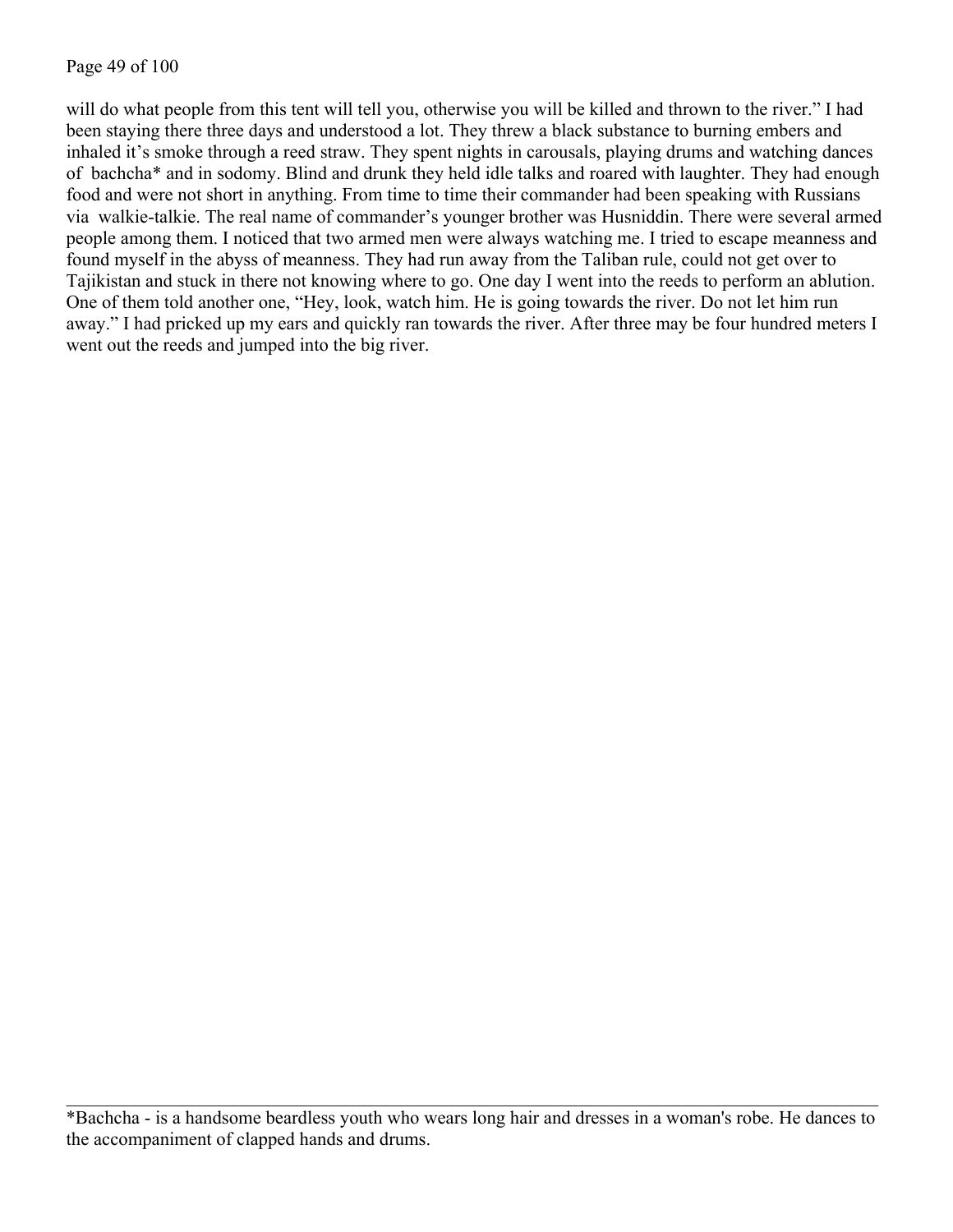# Page 50 of 100

I swam a little then went down and then the river carried me down over a long distance. My shoes had became very heavy and I decided to take them off but could not do it under the water. Eddies had drown me in and again with Allah's permission I came to the surface. Everything was totally out of my control. When I was under the water I prayed, "Oh Allah, please help me. Please do not take my life without showing me the state of Islam. Let me see the land where rules your Shari'ah\*." Every time when I emerged from the water I yelled, "Help!" to those who stayed on the other bank of the river. I could not control my movements. Eddies carried me somewhere. Finally my feet touched the ground and when I raised my head I found myself staying at a small island in the middle of the river. It was beyond my power to make my feet moved, I stayed with my hands on my knees barely catching my breath. Ten-fifteen of those dushmans\*\* were firing at me from sub-machine-guns. Bullets whined and whistled around me and fell into the river. "Do not shoot me ! I am a traveller! Allah's damnation will be brought upon you! Why do you need my death?!" screamed I in death agony.

 $\_$  , and the contribution of the contribution of the contribution of the contribution of  $\mathcal{L}_\text{max}$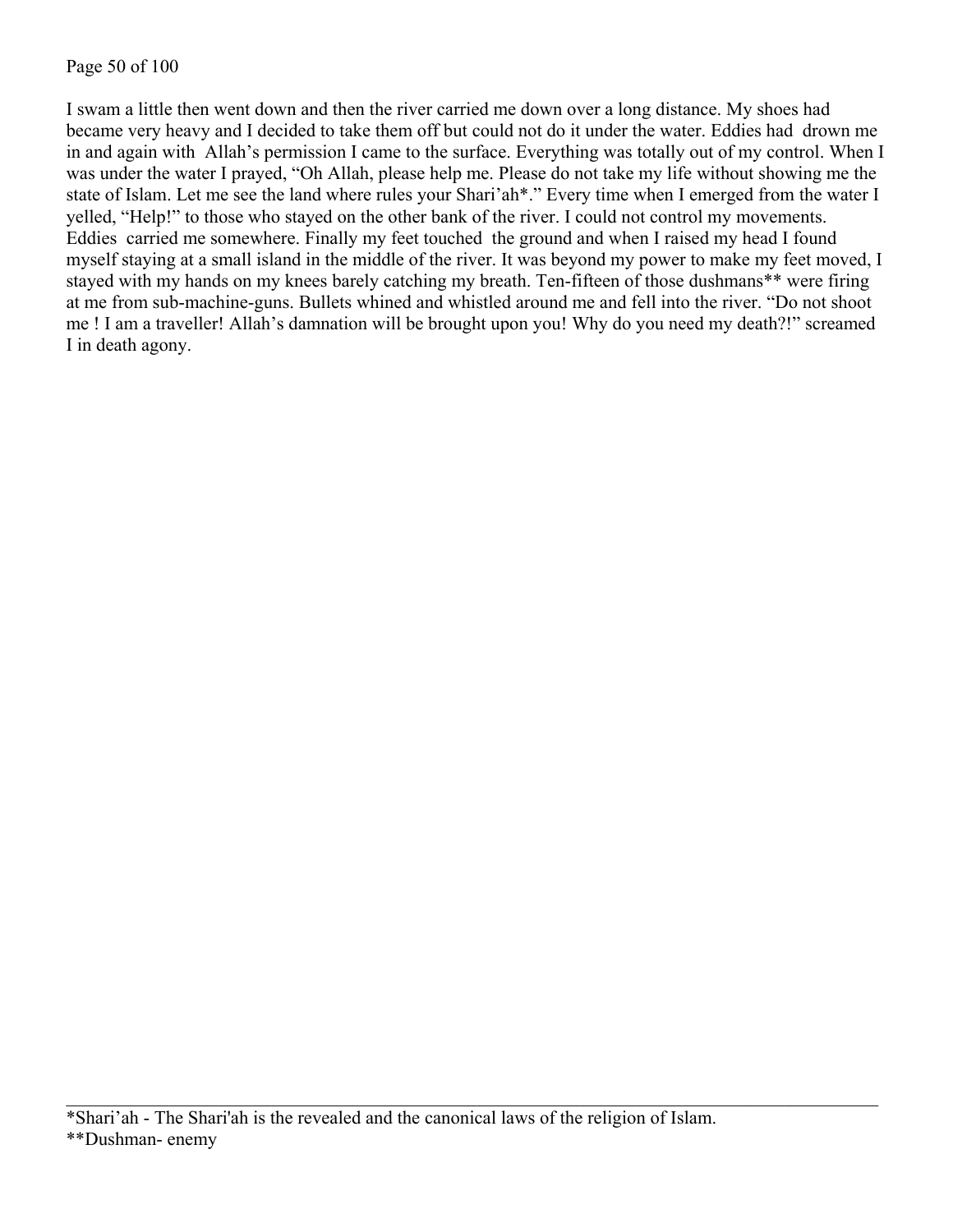Hundreds of talibs were staying on the other bank of the river. One of them yelled, "Do not go to the water, stay where you are, we will come, do not move!" The firing stopped and I saw that one of talibs jumped into an inner tube of the truck tire and started to sail towards me helping himself with a garden spade. I could not control myself and gave a shout of the takbeer, "Allah Akbar! Allah Akbar!" My voice was reflecting from gullies of the river banks and echoing back to me. The talib came to me, took off his jacket and his hat and put them on me. Then he put me into the tube, got himself in with his legs on me and started to sail back.The piercing wind was much colder than the water. "Hurry up! I will die of cold! Hurry up," I was saying. As ill luck would have it, the whirlpools took us from the bank to different direction. I shivered with cold so severely that one could hear clacks of my teeth. Finally we reached the bank and talibs pulled me out the tube. All of them were strong young men in the black or white turbans and long robes, wearing thick black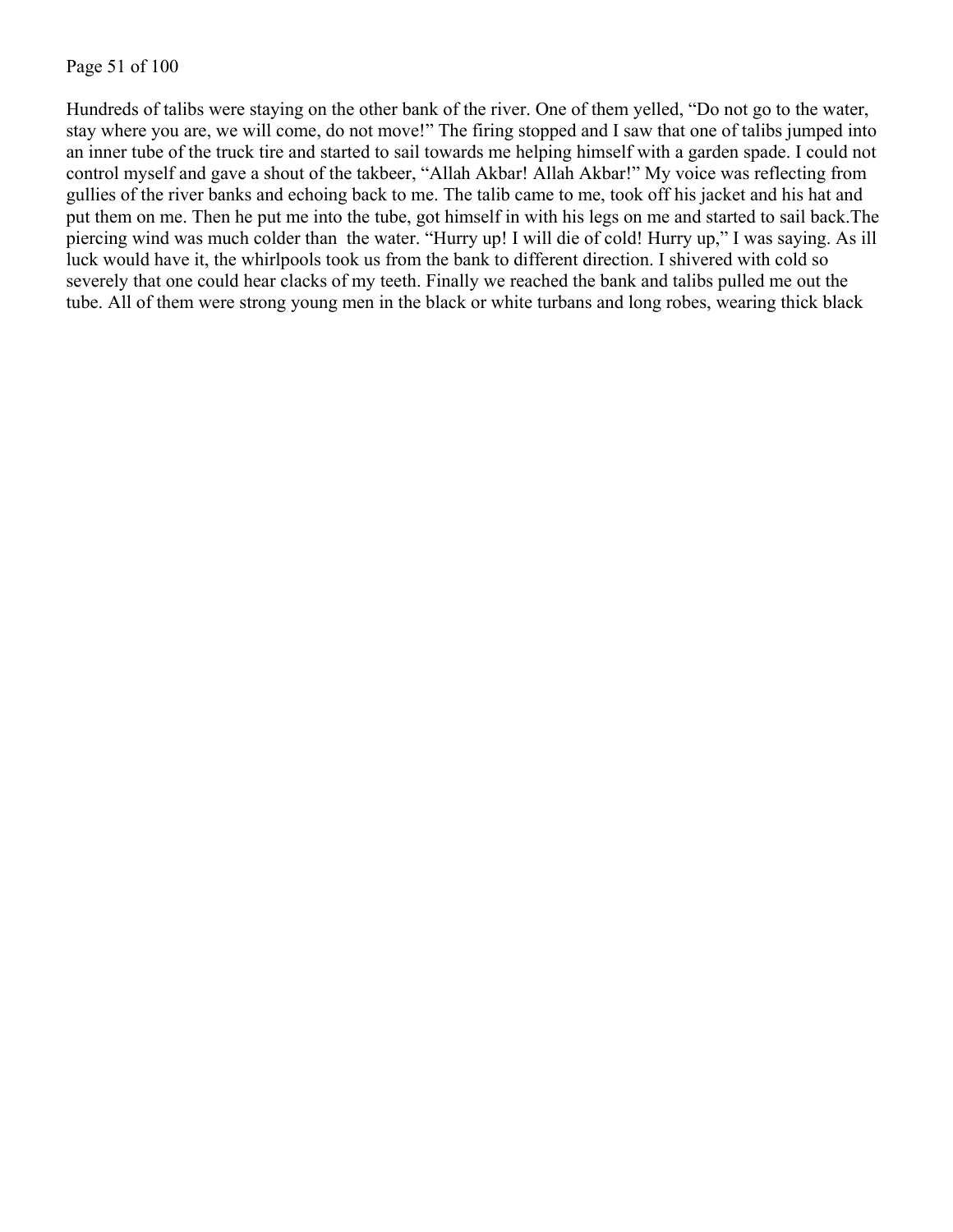Page 52 of 100

beards. They brought me to their headquarters, took off my clothes, wrapped me into the thick blanket and laid me down close to a stove. Some of them rubbed my hands, some of them rubbed my feet to warm them up. They gave me a hot tea, unaware of each other, some of them put mashed rice into my mouth, some of them sugar, bread and other food. All of them were caring for me, it was like if I saw a dream, but my dreams had become true. They were my ansars whom I saw when I opened my eyes.

-=-=-=-=-=-=-=-=-=-=-=-=-=-=-=-=-=-=-=-=-=-=-

# FROM THE AUTHOR

Oh Allah, You are the only One who educates the universe, of course all Your Words are solemn truth. Increase the faith of those who read Your Words and who turn them over in their mind and follow them in their lives and act according to them. Grant forgiveness to all muhajirs and ansars.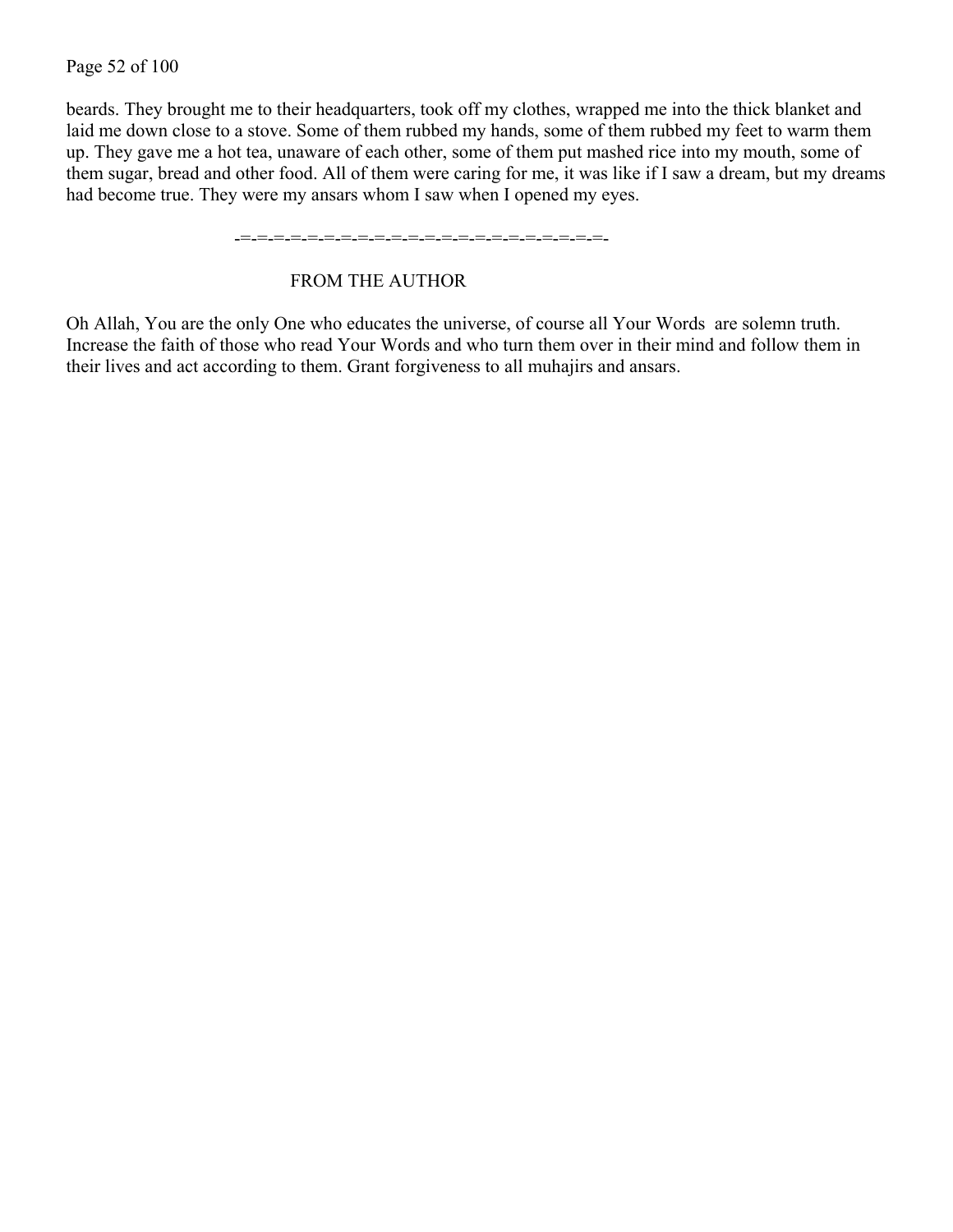Page 53 of 100

THE THIRD STORY

WE SWAM ACROSS THE RIVER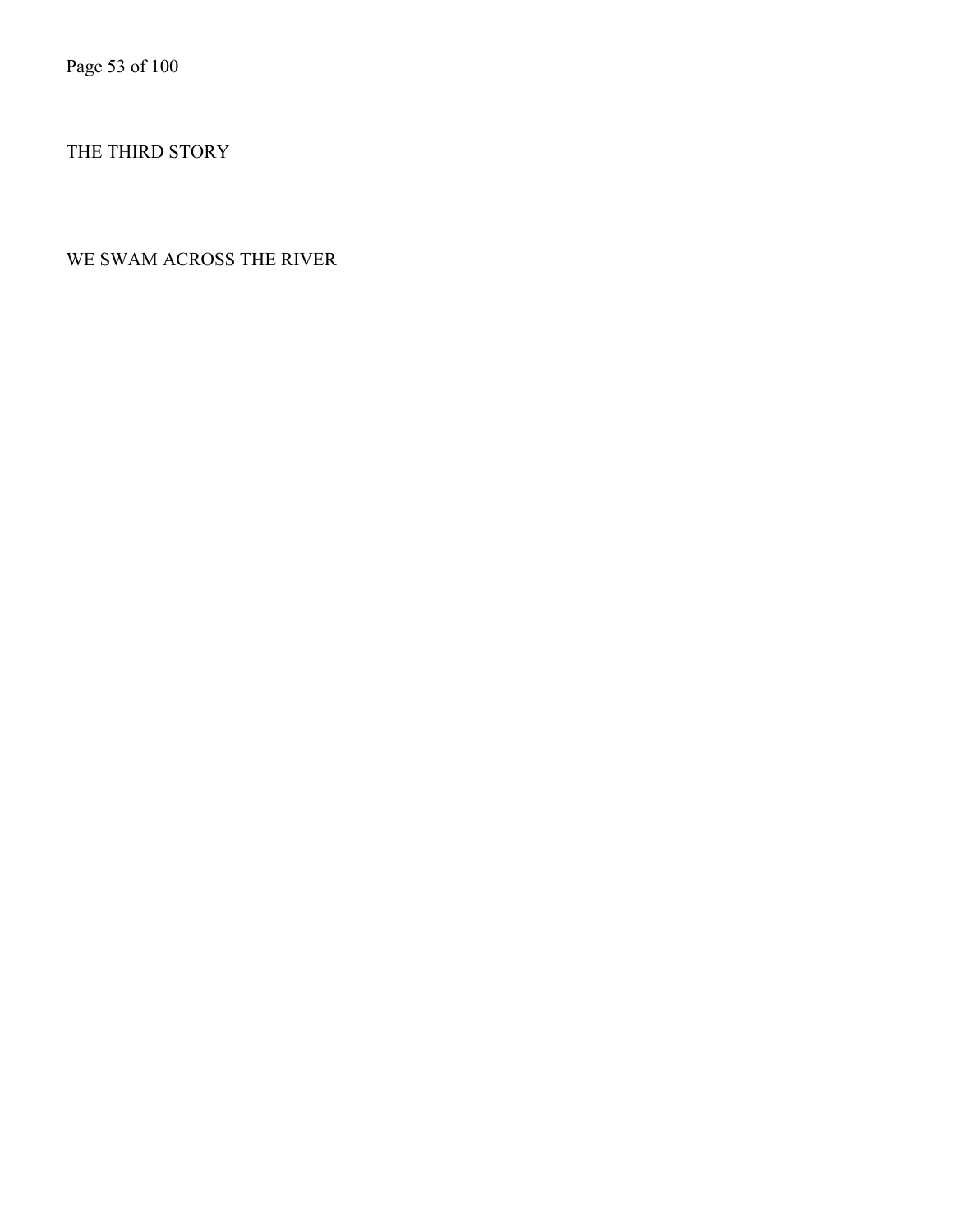### WE SWAM ACROSS THE RIVER

Essentially I am from Bukhara, my name is Abdulmajid. I am far from reading/writing or studying books or politically commenting any events. When I was at school my marks were "2"*[poor]* and "3"*[satisfactory]*. Usually I started to fulfill a task without much thinking over it. In spite of that my Allah, Most Gracious bestowed His Mercy upon me and the Light entered into my heart. As though I discovered a new world. Of course Allah exists, angels exist too. When I believed that the resurrection is true and that human beings will be revived for eternal life, everything completely changed my life.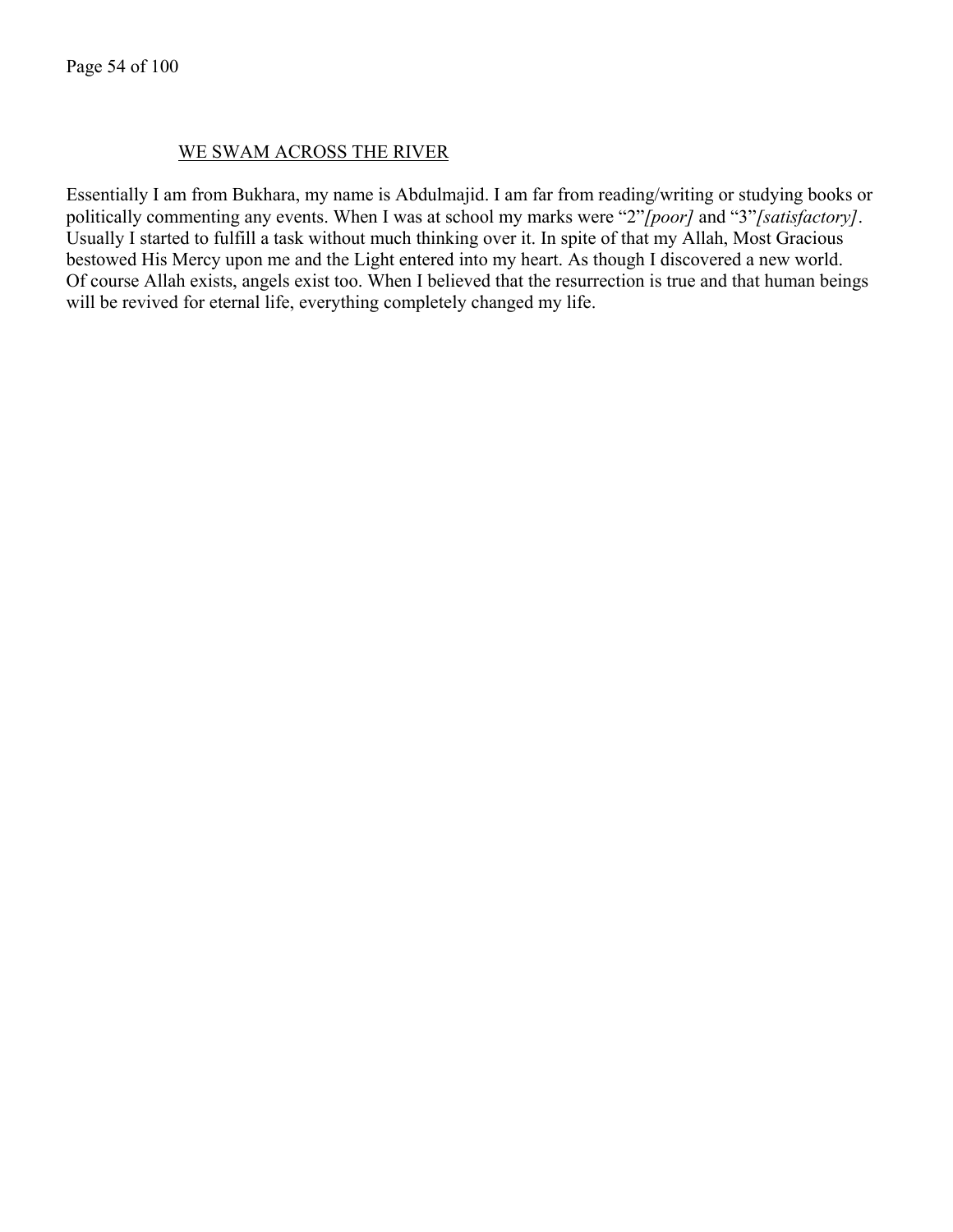My former behaviour, lavish parties, gatherings that went off in drunkenness, carousing carried out under the name of charity, going to and receiving guests just to make a parade of it, they all looked like a puppet-play that people played with each other. I was laughing at my past life. Was it possible that I like other human beings was to spend my life in vain?! Was it possible that mankind had dedicated his life, that had been given to him only once, to such useless and meaningless things?!

Now since my life had been devoted to Islam I understood these true words, I started to teach them to my wife. Like me she accepted them. As I was not given a gift of eloquence I could not say any influential words to my relatives and friends when I saw their reprehensible doings even if my tears came to my eyes. And they did not pay attention to simple words but my elder brother shared my thoughts. When he said to me, "Your wife can not go outside wearing Hijab, you can not grow a beard, if you serve in the way of Islam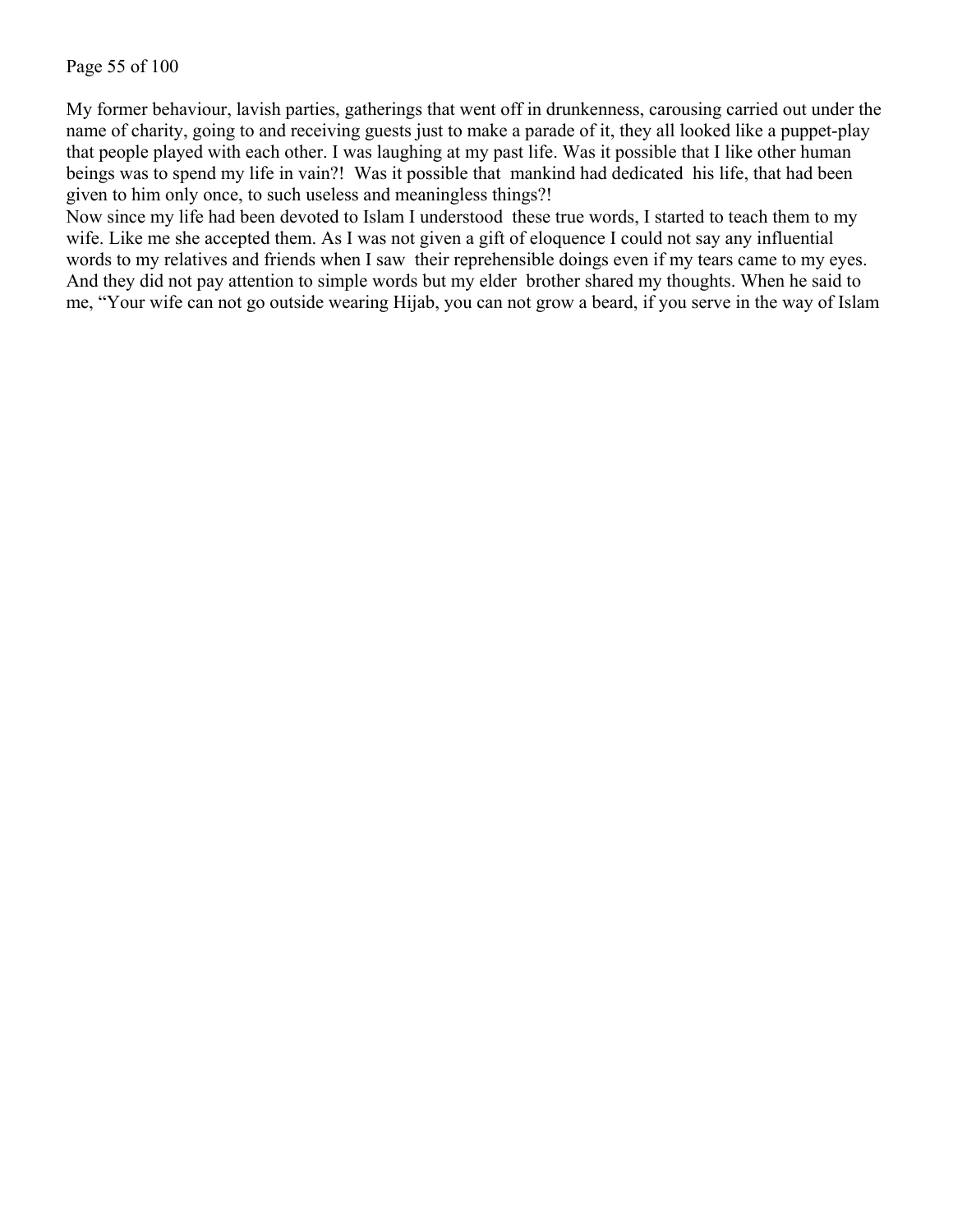they will call you a terrorist, extremist! This land is the land of Kuffar, if it continues in this way you will be imprisoned! See how many Muslims spit blood in prisons. Now Hijrah became the Fard\*. One should go to a Muslim state, In Sha'Allah one will be able to find ansars." I started to think about Hijrah.

As days passed by, our lives became worse, opportunities diminished. For any business you wanted to do you had to go to Kuffar and ask their permission. All things in this world, starting from the birth of a child and up to the passing away of old people conducted through bribes. "We will go to the Receptacle-of-Islam and will live with Muslim people where rules the Shariah of Allah," decided we. A country we wanted to move to was Afghanistan. We barely made ends meet. The main problem for me to make Hijrah was how to find enough money. I could not stay any longer after my elder brother maid Hijrah to Chechnya to fight against Kuffar. I set my hopes upon Allah, took my family and started my journey.

 $\_$  , and the contribution of the contribution of the contribution of the contribution of  $\mathcal{L}_\text{max}$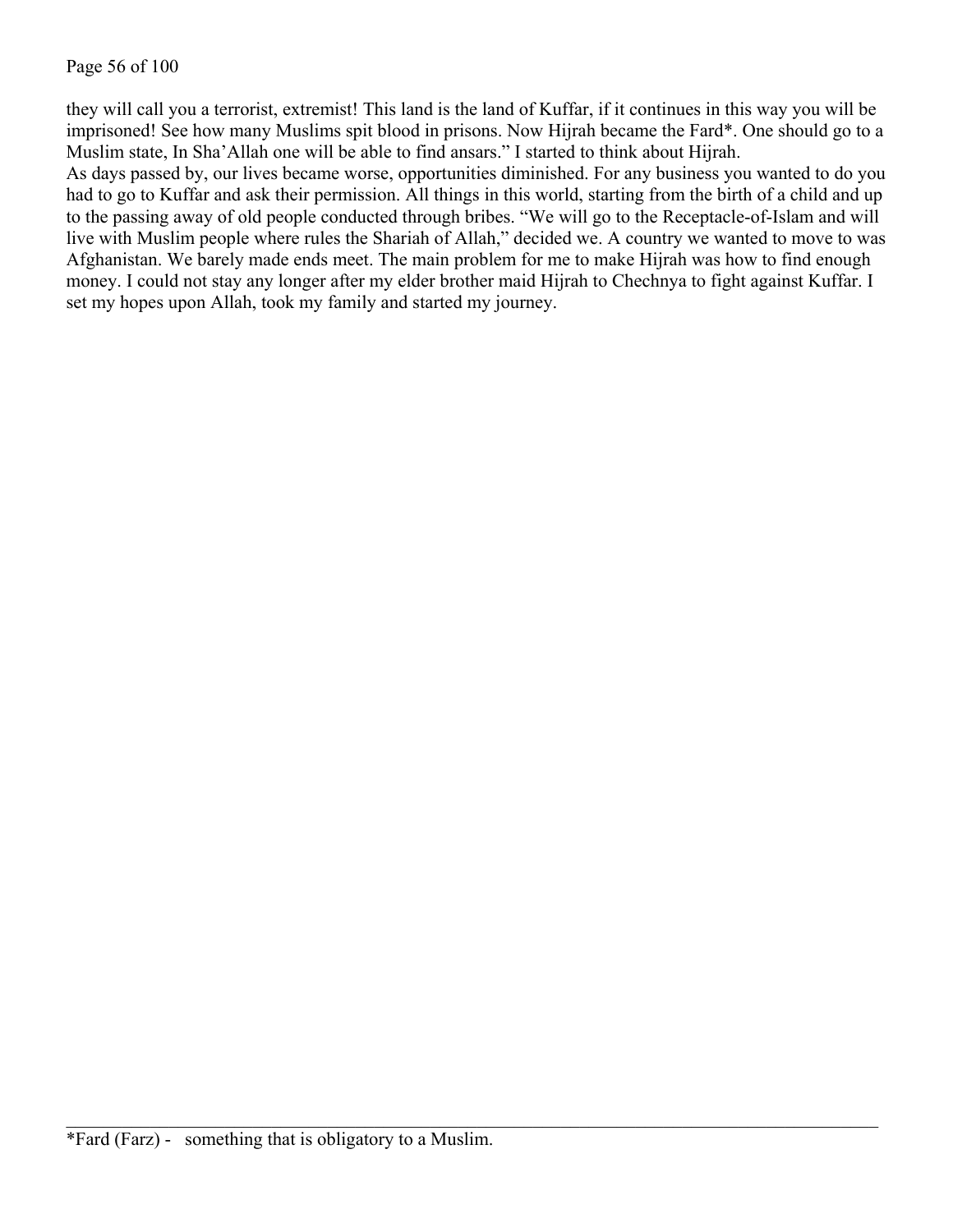It was August of 1999. Our first preliminary plan was to visit my younger sister who had been married to a man from Tajikistan. Safe and happy we came to our destination. My sister could not accept my goal. To add insult to injuries because of her poverty she was not able to give us any help. After ten days we returned back. And now started all reproaches we could barely stand. "Where can you go? Is not it better for you to peacefully do what the authorities tell you to do? A bull calf can run away only to hay-loft." All those reproaches scratched my already suffering heart.

Even one day of our life spent in this land that was under Kuffar became too much for us. After that we quickly sold whatever we could and padded the hoof. To make our way shorter instead of taking an asphalt paved road we went straight on through hilly steppe and remote villages towards Termez city. Our eight month old son Abdulboriy was with us and we carried him by turns. We wrapped our spare light clothes into a small bundle and two motorcycle's inner tubes and a small pump into a sack. My goal was to swim across a river to Afghanistan. The nights we spent in steppes and hills in places were it was appropriate for stay.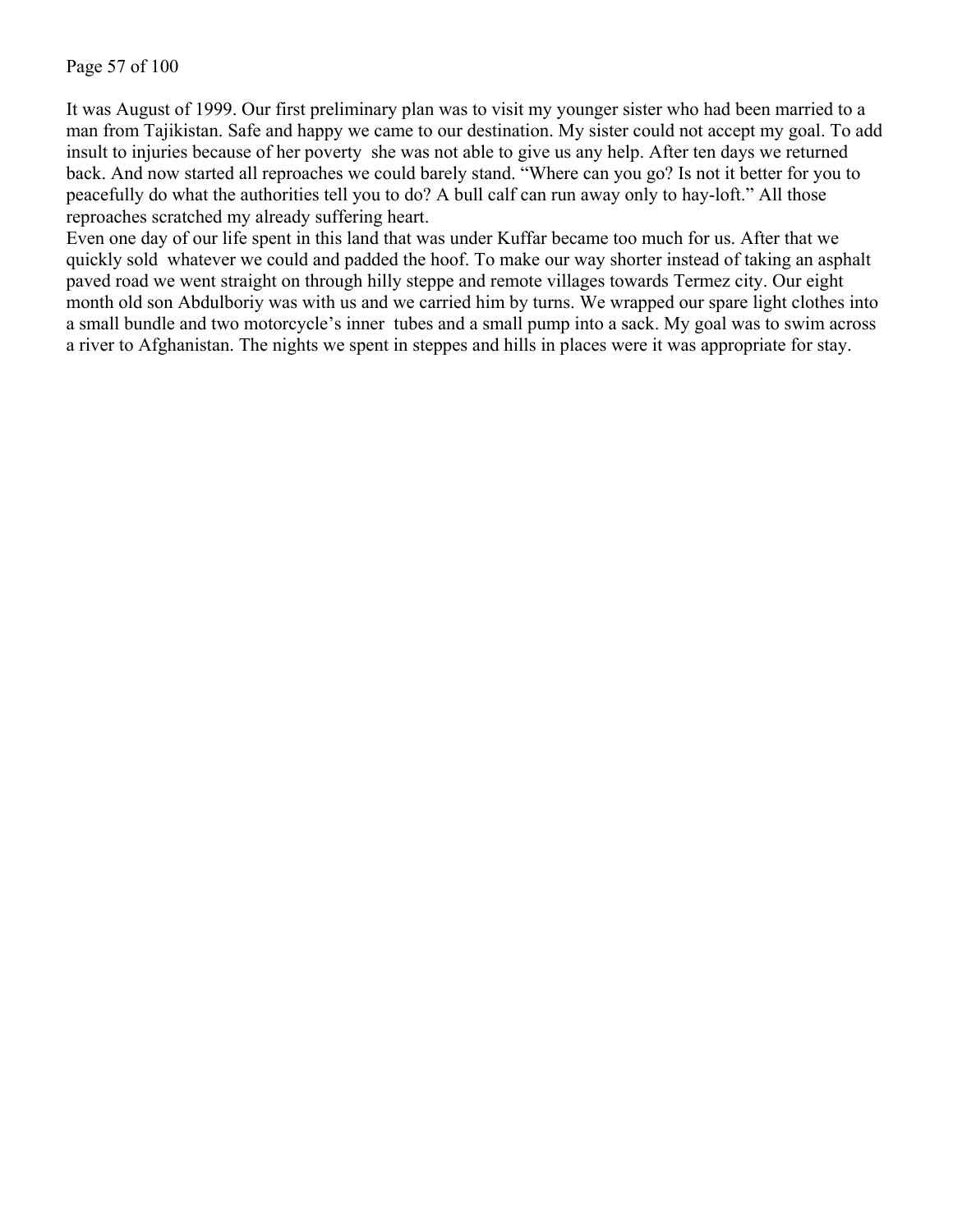The money we had with us we used to buy bread and when we had found a place with fresh water we had a bite. We tried to save money for bread only and did not ride any passing vehicle. We had money left enough to buy food for two days only. We were walking along endless roads, and the thought that we were like those persons whom our Lord had called muhajirs in His Words, came to our minds. When we came to a halt we were talking about our faith and looking at Abdulboriy, it helped us to forget for a little while the difficulties of our journey and again we continued our way.

Finally our Lord had sent us the first ansar. We spoke a little with that ordinary tractor driver and he strongly insisted on taking us to his home as guests. He was an ordinary human being. Quickly we understood each other and kept talking till midnight. He was a poor guy but next morning he gave us some money, wrote down the address to be in correspondence with him and gave us his sincere blessing. We took a bus going to the center of Kashkadariyo region and from there we boarded a train that went to Termez. As we did not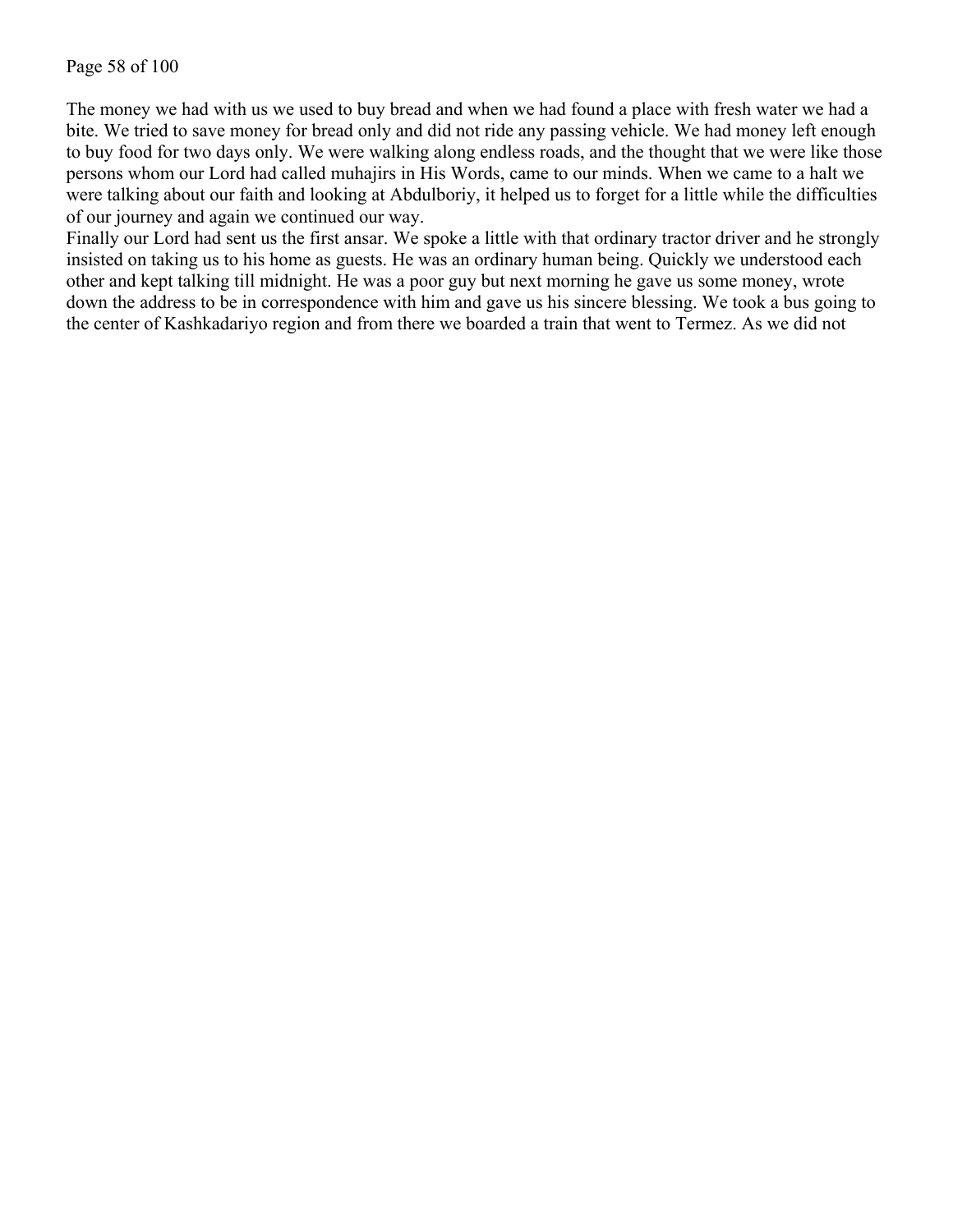have money to pay the fare we did not buy tickets. I approached a conductor, explained him our situation. "If you allow us we will go, if not we will leave at the next stop, or you can take this as a payment," said I and showed him my robe. Indeed Allah is Merciful, he was a nice guy and allowed us to stay. There were no many people in a car. In the train fellow passengers gave us advices how we can get over to Afghanistan. It became known that going to Termez was a real danger, as there were many uniform guards on the way and if one wants to go to Afghanistan he should pay a lot of money. The guards caught the people who did not have money and handed them over to the authorities. The fellow passengers gave an advice that it would be better for us if we got off the train near Kelif village and tried to go to Afghanistan through Turkmenistan. We left the train at the place they told us about and after walking several days came to the place with barbed wire. We did not see any frontier guards. Very slowly we made our way under the wire. We walked a little when from somewhere someone opened a fire at us. We ran and hid ourselves in a rush field. The firing stopped. We stayed in the thick rush field and waited before it got dark. Praises to Allah, Abdulboriy did not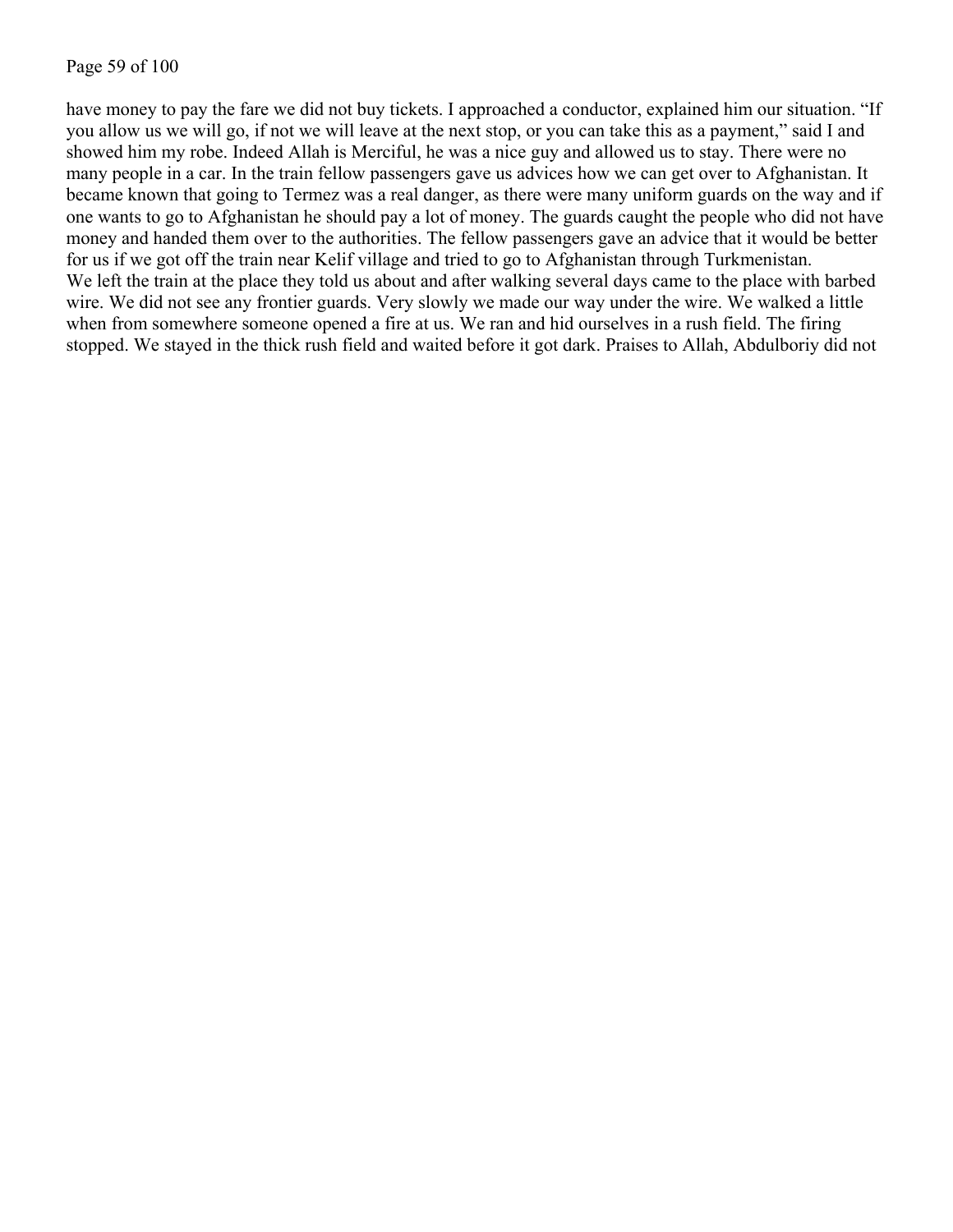cry. If Turkmen frontier guards heard his cry they could find us or shoot us. Somehow his mother was comforting him, clasping him to her bosom.

The sun, like a big plate, started to go down on the Afghanistan side. After performing ablution with the river water we prayed our Shom *[after sunset]* Namaz. I took two motorcycle tubes out of the sack, pumped them using a small pump, put them both on my wife and gave her Abdulboriy. Holding on to those tubes I went down to the river. The water was very cold. Strong waves were tossing the tubes. My wife was afraid to drop Abdulboriy and shouted in a whisper, "It will not do! We should go back! Go back!" We managed to swim around five meters and then returned back. We took our breath, had a little rest and took counsel from each other. The side of the river was at a distance of about four hundred meters but we could hardly believe that we would be able to reach it. Using my belt I tied my son to myself, and sincerely supplicating Allah for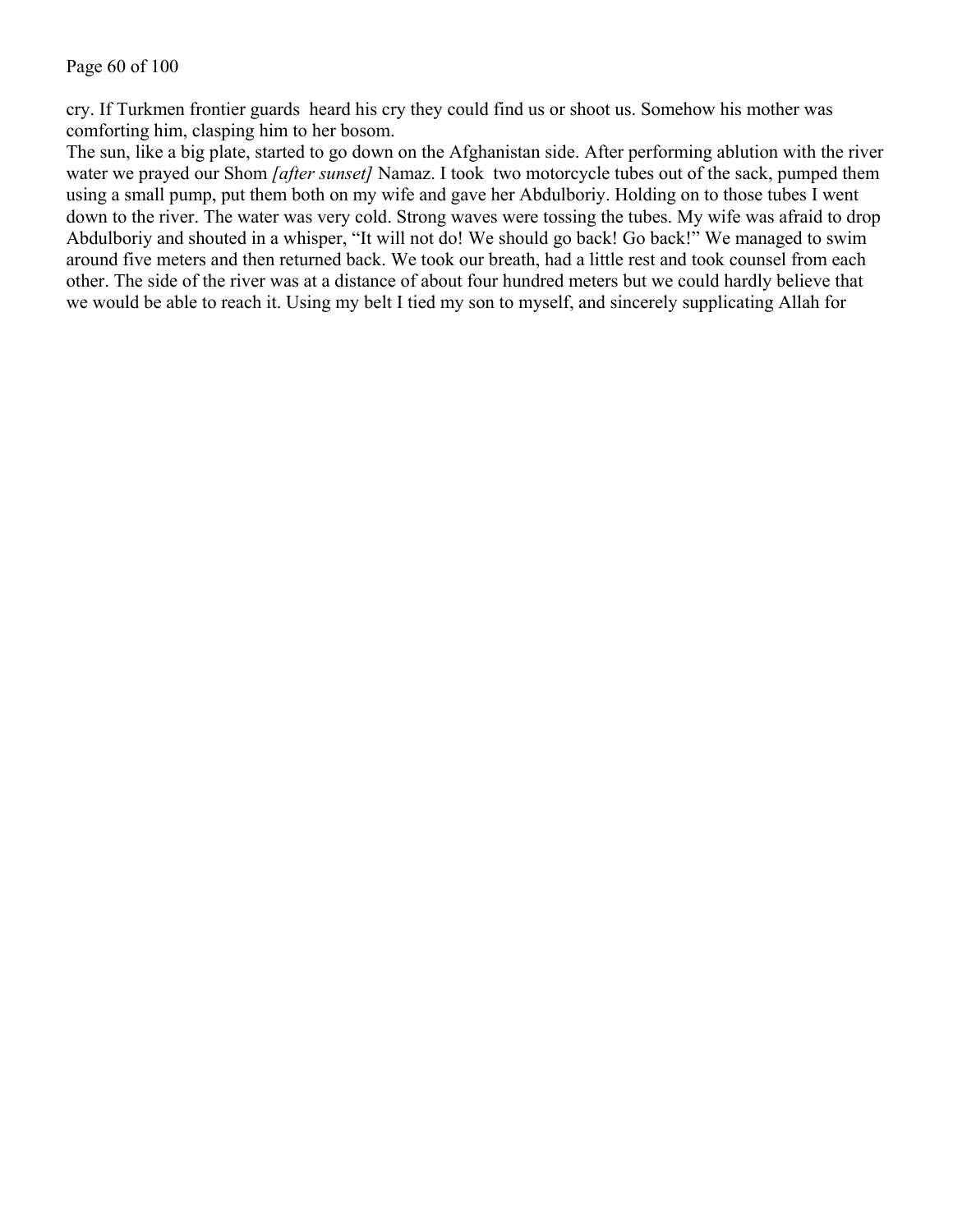giving us the strength, again we went down to the river embraced each other and quickly started to swim. That time we were able to swim about thirty meters. I was very tired and understood that I would not be able to swim even to the middle of the river and would possibly drown. I returned back. My wife returned back too. Whirlpools took her down the river, she hardly managed to come out on the flat bank of the river. We were sitting for a while, comforting our son, not knowing what to do. We were so exhausted that could not even discuss what can be done. Thank God, the frontier guards did not notice us. It seemed that we had done everything possible we could but swimming across the river was beyond our powers and endurances. The dragon-like river wanting to ensnare us was in front of us, the armed frontier guards were behind us. Returning back meant surrendering to Kuffar, swimming across the river meant a real disaster. "Oh my Allah, You are the One, if You do not help us we will perish, only upon You we set all our hopes," supplicated we and put on those tubes. I put on the first tube and my wife put on the second one. Without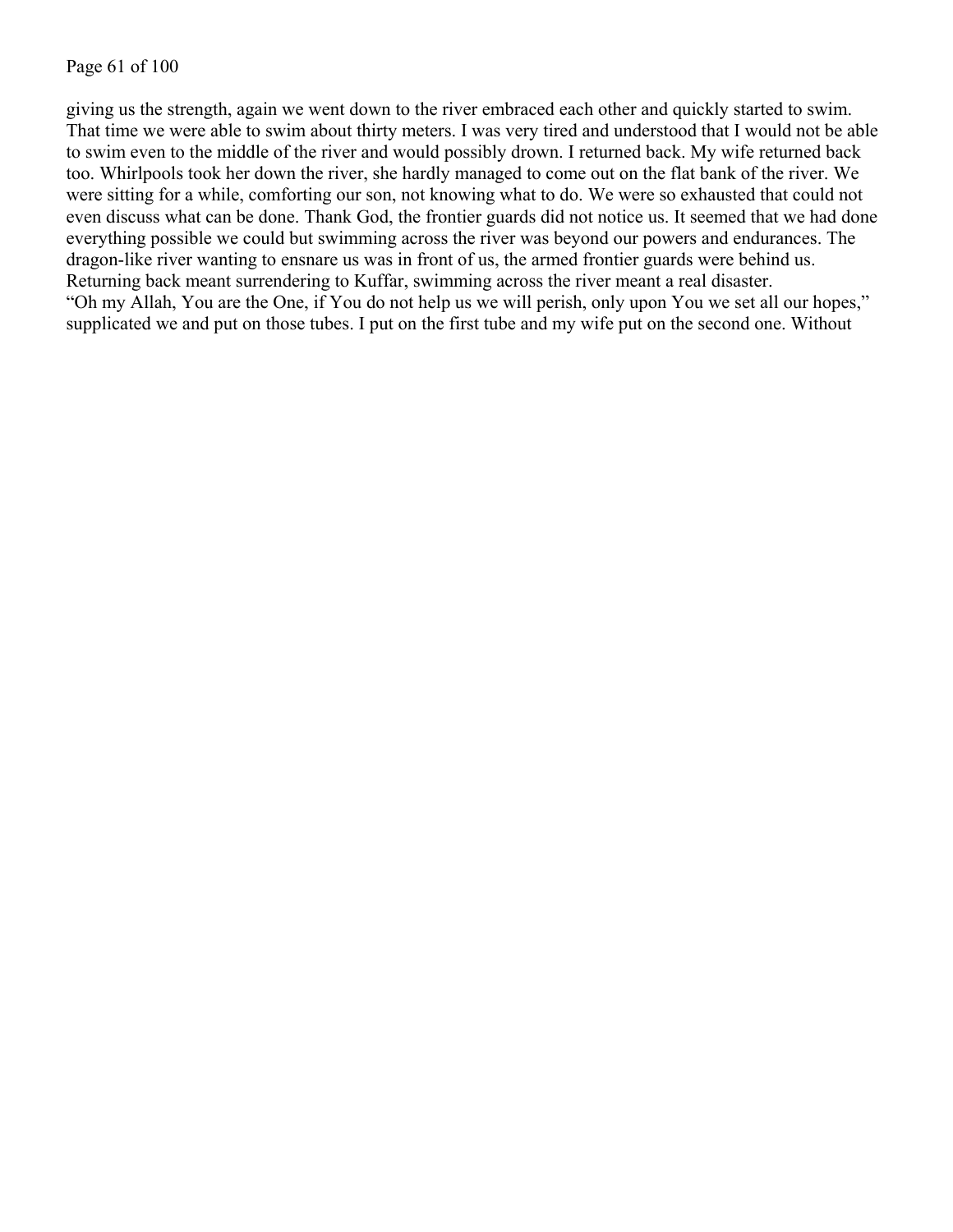paying attention to his loud cry I firmly tied my son to myself with my belt. The currents could drift us in different directions, to avoid that I tied my tube to my wife's tube with a wire. Slowly we went into the water. We were in the middle of the river when the frontier guards noticed us. We heard firing sound. When I looked back I noticed that at a distance of approximately three hundred meters there was a hill with an observation post on it. Five-ten soldiers from that post were firing at us. We started to swim as quickly as we could. It was about fifty meters to the river bank left when my wife had been wounded and she began to groan. She was saying something. I tried to support her saying, "Bear it a little, a few left, a few left." Abdulboriy was twitching and crying shrilly and non stop. Bullets were whining and whistling around falling with a plop into the water. The main thing that worried me was that the bullets could hit the tubes. My wife could not swim. A few armed talibs had already heard this hell of a noise and stayed at the bank of the river closely watching what was going on and shouting something. It looked like they had talked with the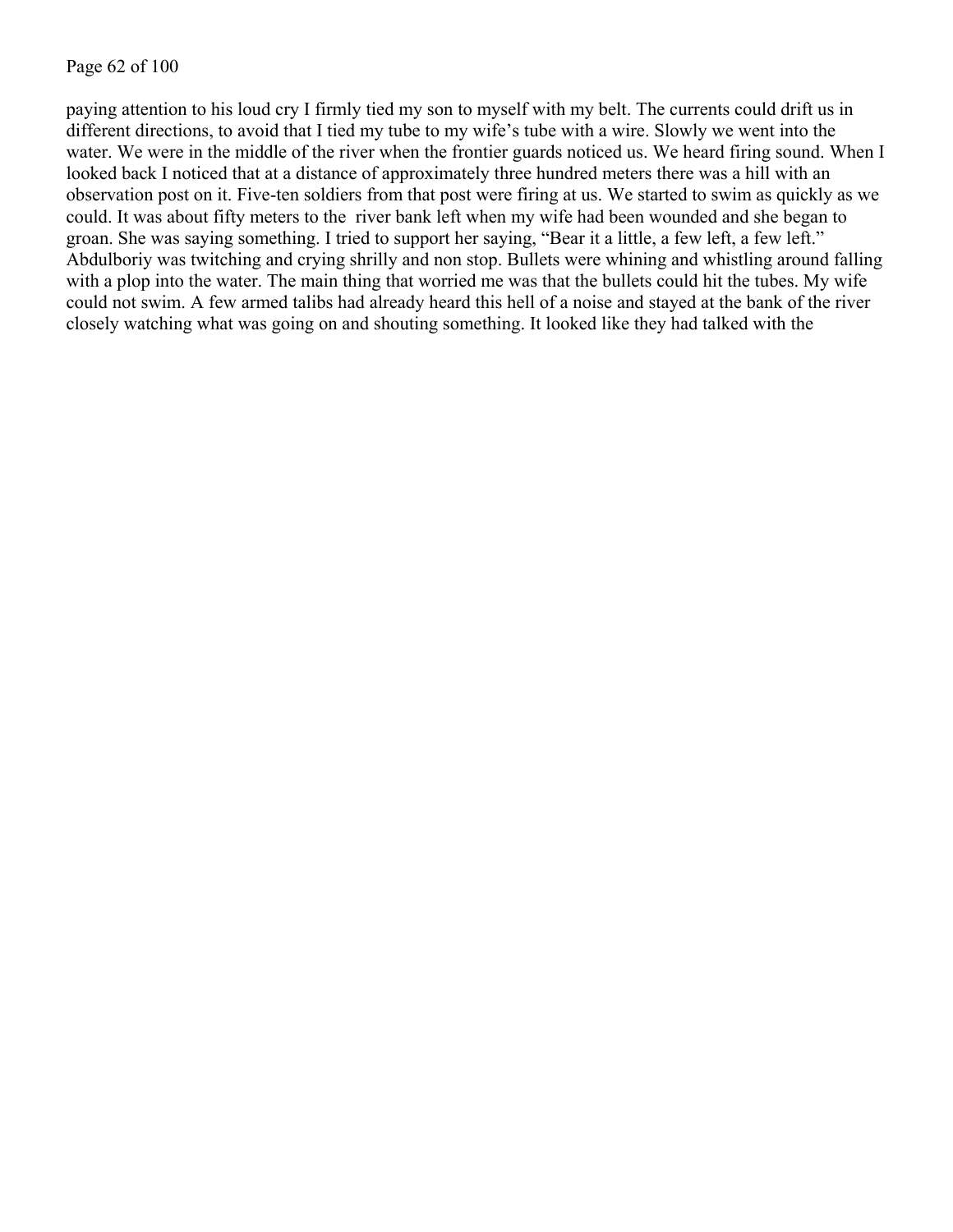Turkmen frontier guards via their walkie-talkies and the firing stopped. With the wishes of Allah I safely reached the bank and talibs pulled us out of the water. A short time after the Turkmen frontier guards came to Afghanistan and demanded the talibs hand us over. Talibs in their turn started to argue something with them. We were sitting nearby in our soggy clothes trying to catch our breath. Blood was constantly running from the my wife's leg wounded by the bullet, but it did not touched a bone. We saw movements of different shadows around us, they were saying something to us in strange language. Now one of talibs came to us and asked in Uzbek language, "Are you Muslims? Do you now how to pray Namaz? Do you now Qur'an?" "Alhamdulillahi, we are Muslims, we made Hijrah here," answered I. Talibs returned to the Turkmen frontier guards, "This side of the river is a Muslim state, we will not give you the Muslims who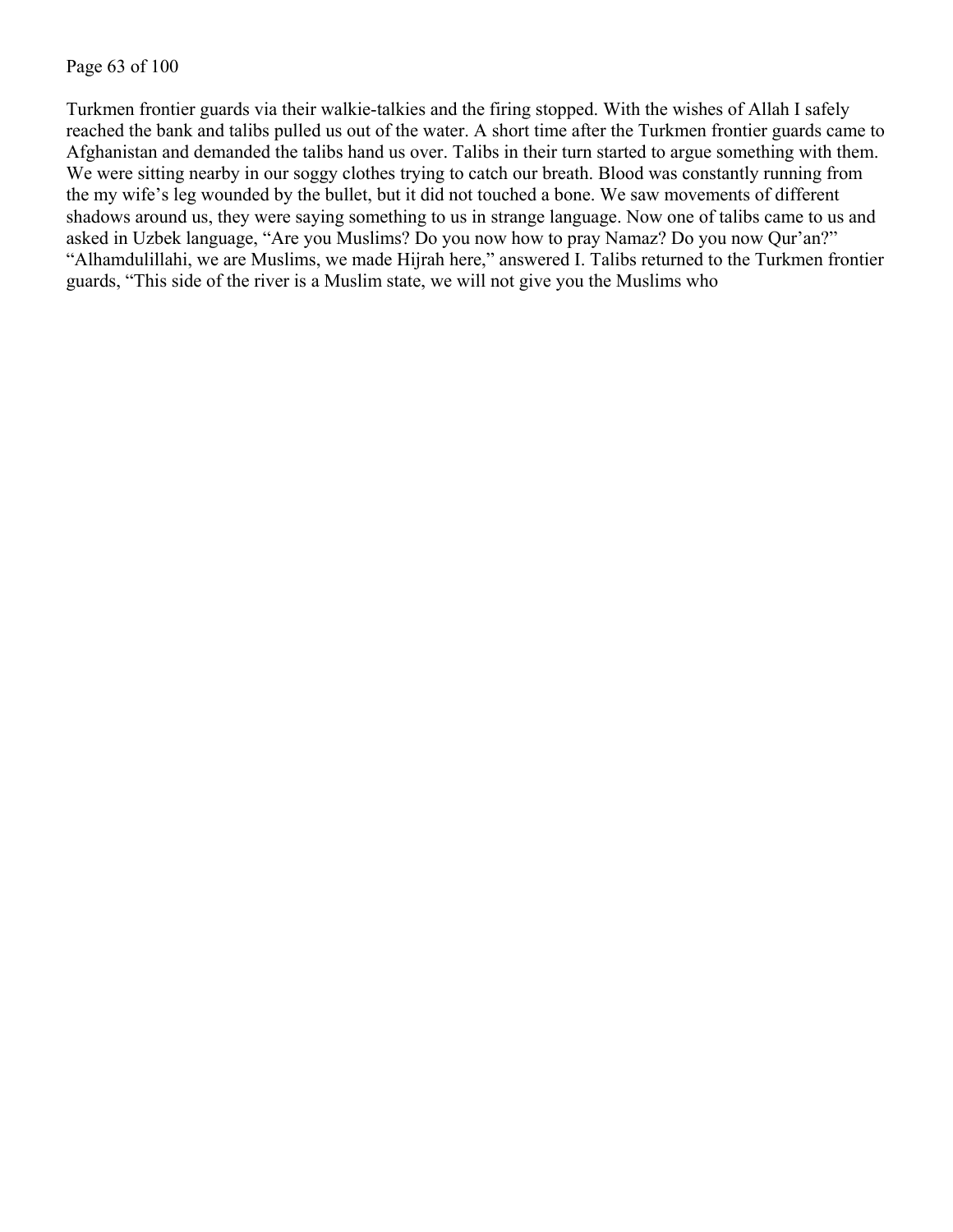had made Hijrah." They could not understand that kind of answer from ansars and returned back at a loss. We had found our ansars.

Two months my wife and son spent in a hospital receiving medical treatment. There is always a light breeze in Afghanistan coming from the mountains. I did not see any beardless man or a woman not wearing Hijab on streets. Even kids were wearing turbans. It was considered shameful to wear a cloth that was above the knees. On some Fridays they held ceremonies of vengeance and offenders were punished according to the Shariah law.

I talked with those who made Hijrah in the way of Islam and ran away from tyranny eighty years ago. I made close friends with muhajirs from Saudi Arabia, Sudan, Malaysia, India, Indonesia, China, Kyrgyzstan, Kazakhstan, Tajikistan, Uzbekistan, Russia and other countries. These states also were under the rule of Kuffar. They treated muhajirs from Uzbekistan with due respect as descendants of Imam al-Bukhari. I felt as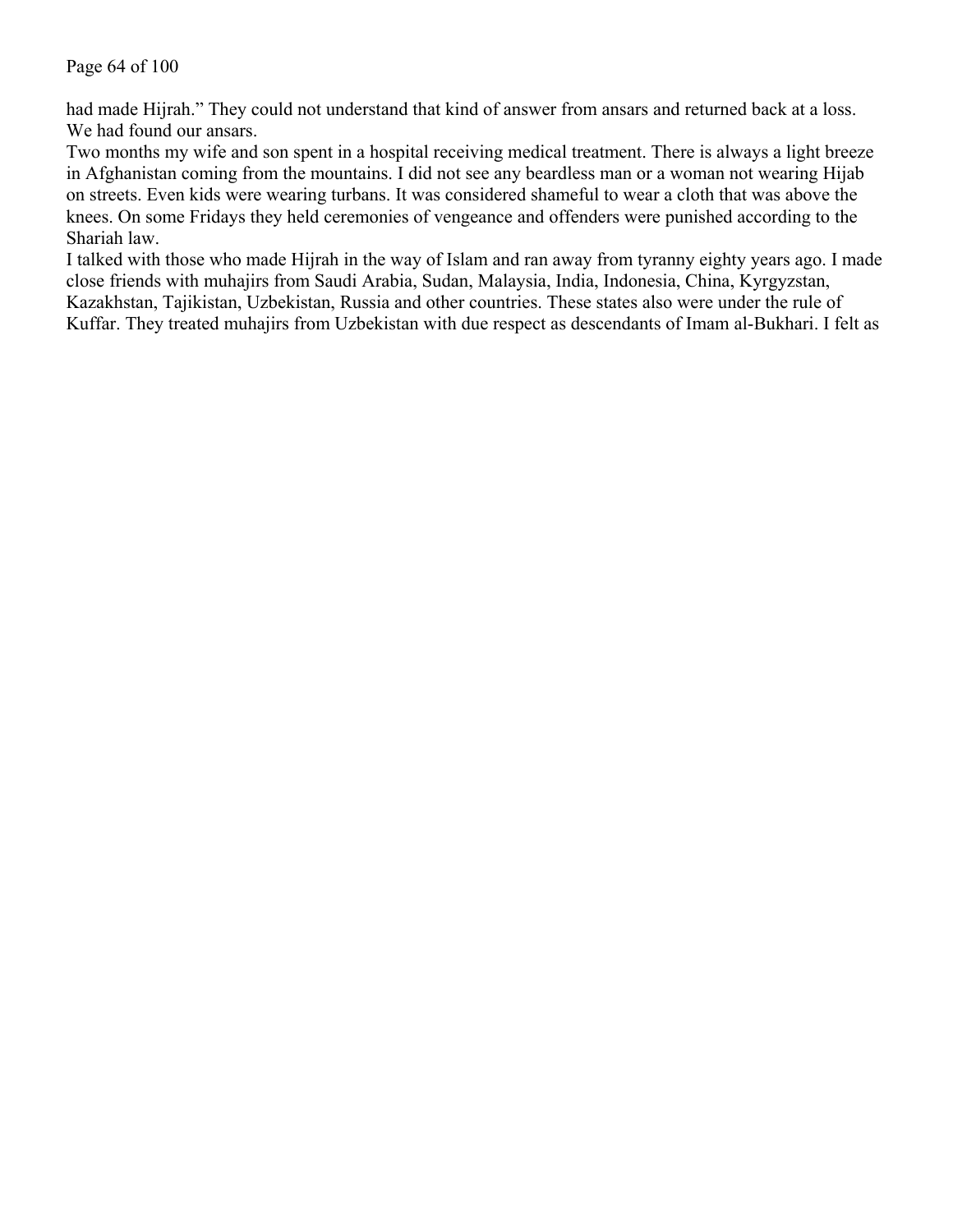Page 65 of 100

if our Lord gathered all true Muslims in one place.

In the fields and city streets I saw thousands of rusty, razed to the ground military vehicles, tanks, hundreds of military planes and helicopters left there by Russian aggressors. One feels as if one sees ugly faces of despicable and miserable Kuffar aggressors behind them. At the Namaz times streets of cities filled with Azan\* and vendors were in a hurry to mosques leaving their commodities covered by a cloth. And noise in the city ceased even for a little. Friday were holidays and people from surrounding kishlaks did festivals at the city streets. And only the river that we had swam across separated the state where ruled the law of Islamic Shariah from the state where ruled the law of Kuffar.

If our Lord award us, certainly we will return back to our countries to take vengeance on tyrants who brought hard times to Muslim people.

> =-=-=-=-=-=-=-=-=-=-=-=-=-=-=-=-=-=-=-=-=-=-=-=-=-=-=-=-= =\_=\_=\_=\_=\_=\_=\_=\_=\_=\_=\_=\_=\_=\_=\_=\_=\_=\_=\_=\_=\_=\_=

 $\_$  , and the contribution of the contribution of the contribution of the contribution of  $\mathcal{L}_\text{max}$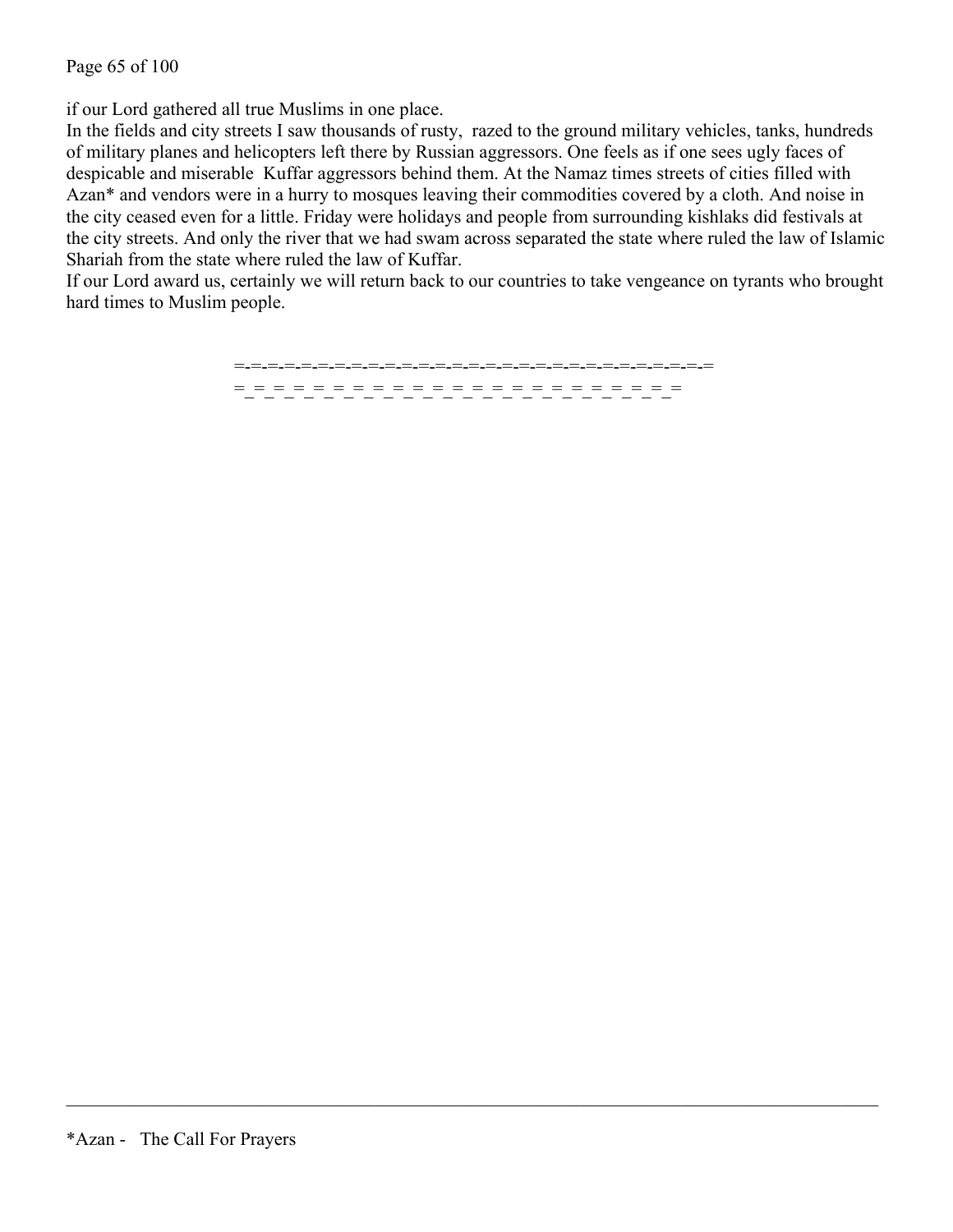Page 66 of 100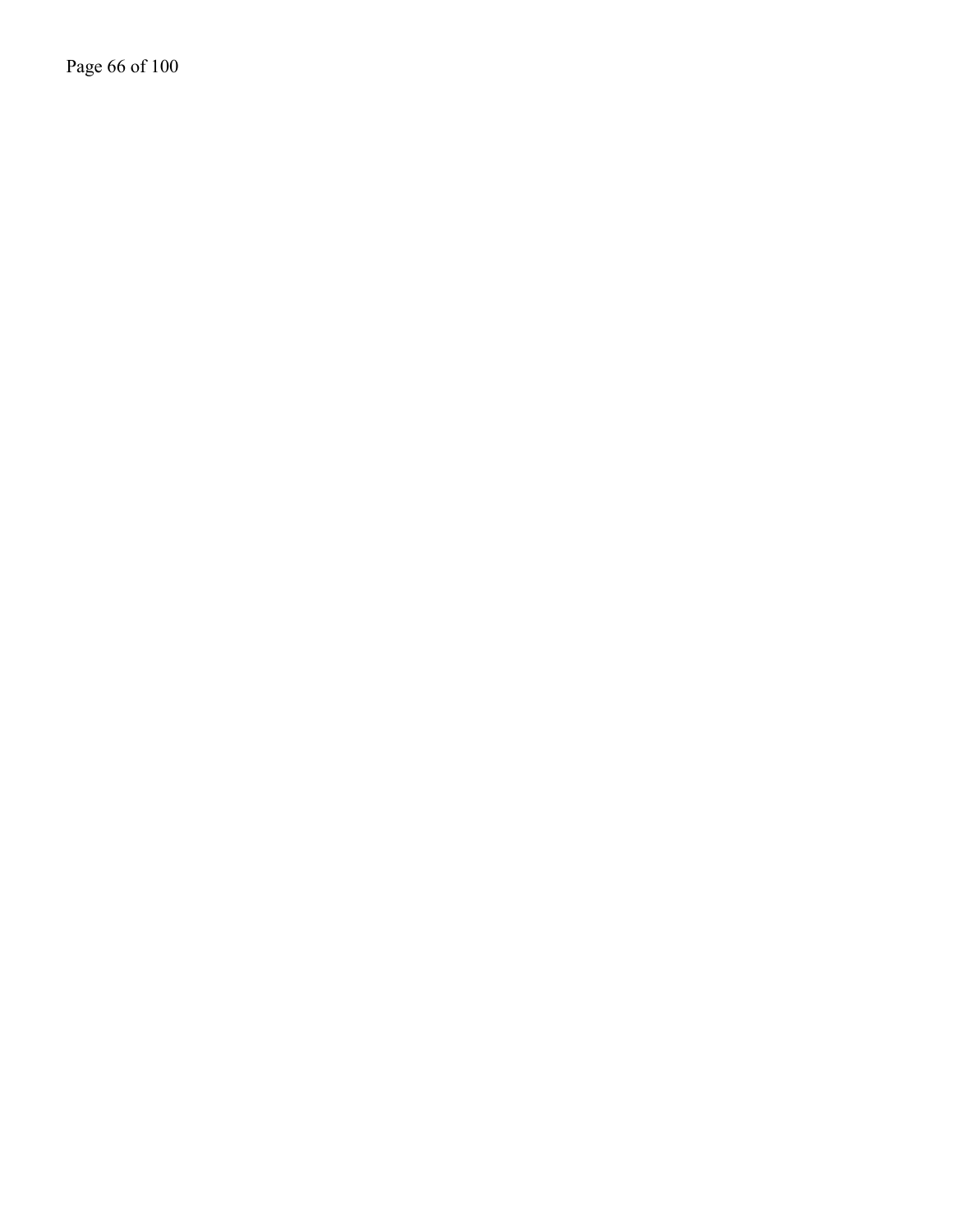Page 67 of 100

THE FOURTH STORY

ICE CHANDELIERS

ICE CHANDELIERS

My name is Abubakir. I studied at the Polytechnic Institute. In spite of that fact that I was interested in everything, my views of life were not so strong. Voluntarily or not I had to live in the society full of evil like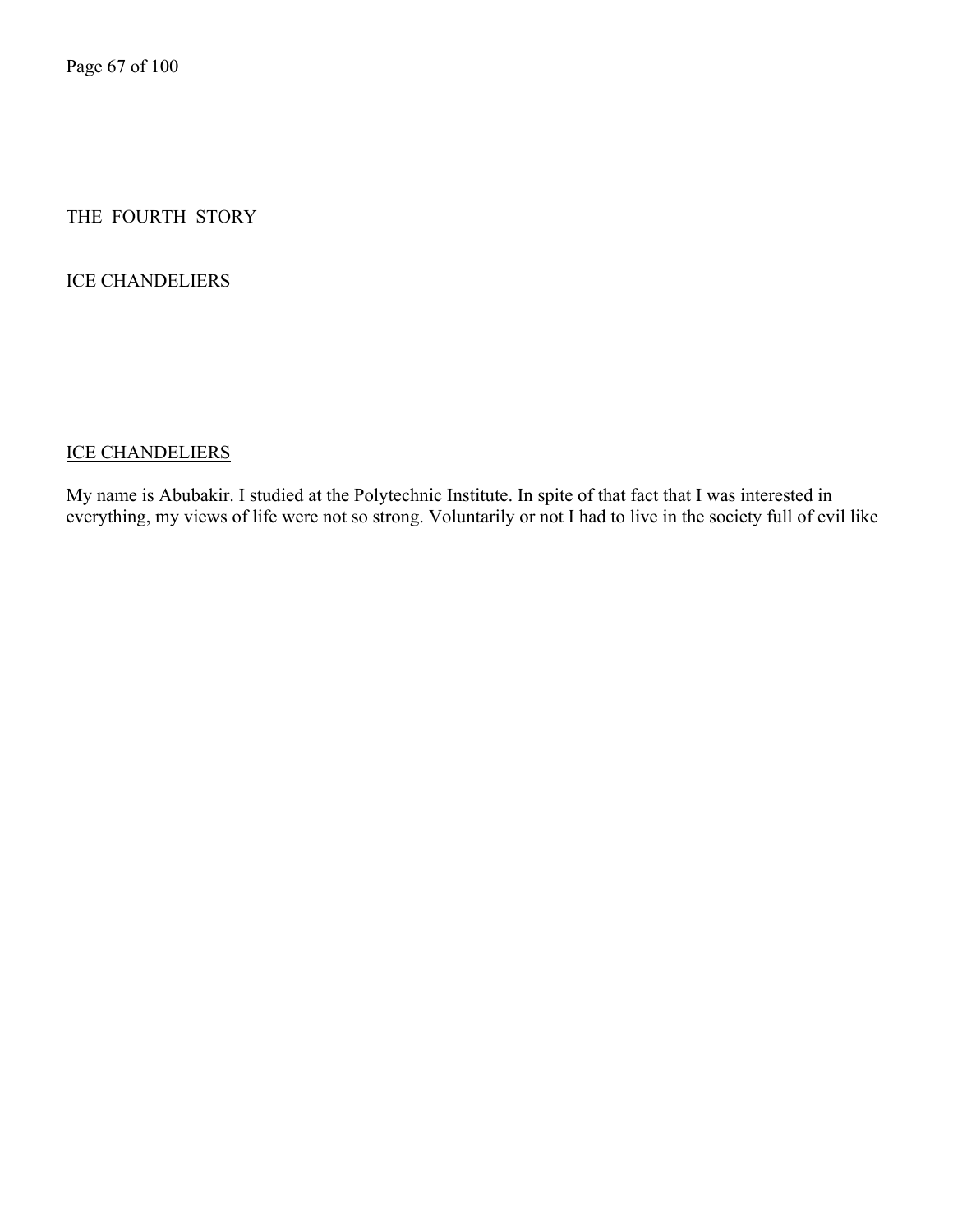#### Page 68 of 100

Injustice and careerism, envy and aspersion, swindle, bootlicking and lie. You could barely survive if you are a tiny bit different from them. I tried a lot but could not find moral principles to replace this meanness. Questions like: "Where did we come from? Why we are here? Is it indeed that life had been done for existence only? What is a purpose of this life? Everyone comes to this world and everyone leaves it one after another, what is a goal of the life?," always tortured me . I had even written down such verses into my note-book:

> I had squeezed myself again, Why I dropped my self-esteem. Truth was that I told them, but Where was I then with that.

 Oh Allah, don't make me trampled Only You I pin my hopes on. If You gave this life to me, Fill my heart with trust and faith.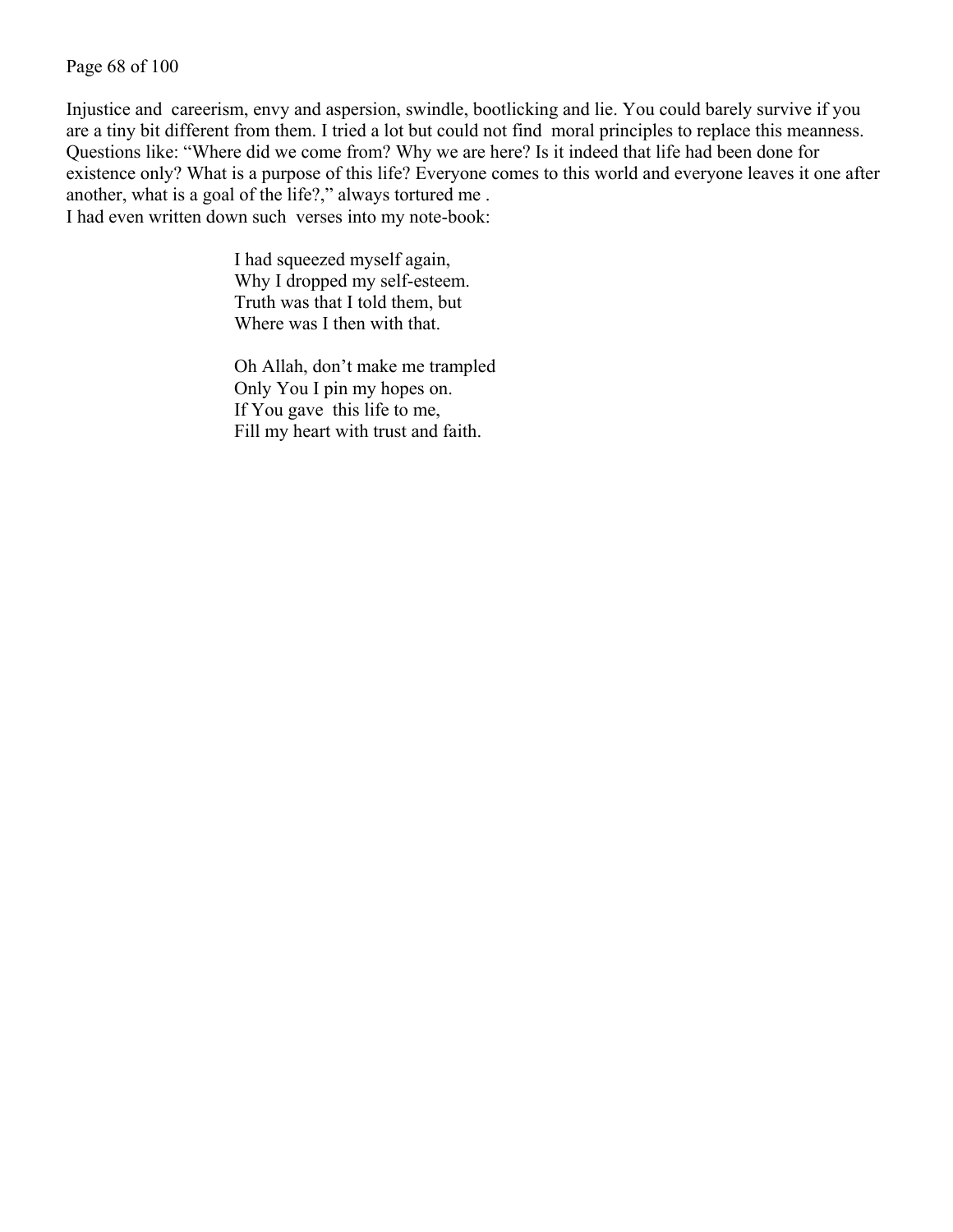One day my father asked me to come to his room and tearfully said, "My son, it had been almost two years since your younger brother Abdurahim left home and went to Tashkent to do a business but disappeared without any trace. We discussed that matter with your mother and decided that you should marry even your brother is no here. What should we do? Let people tell whatever they want to."

I got married. When we were sitting after the wedding party with my close kinsmen who helped to organise it and were sharing our wedding party impressions with each other, a strange car had stopped in front of our door and kids ran inside shouting, "Abdurahim-aka has come!" All of us rushed outside. Everybody was standing silently at a loss because my younger brother had been changed totally. He looked more mature in a blue long robe with a long dress beneath it, a stick in his pocket. He was wearing a white hat that suited his face with a dark, black beard, pleasant aroma was exhaling from him. Because of his stateliness, nobody would dare to approach him. Somebody was busy with unloading his luggage. Only when he smiled with his warm eyes we started to come to him one by one to say hello and shake hands. Women who were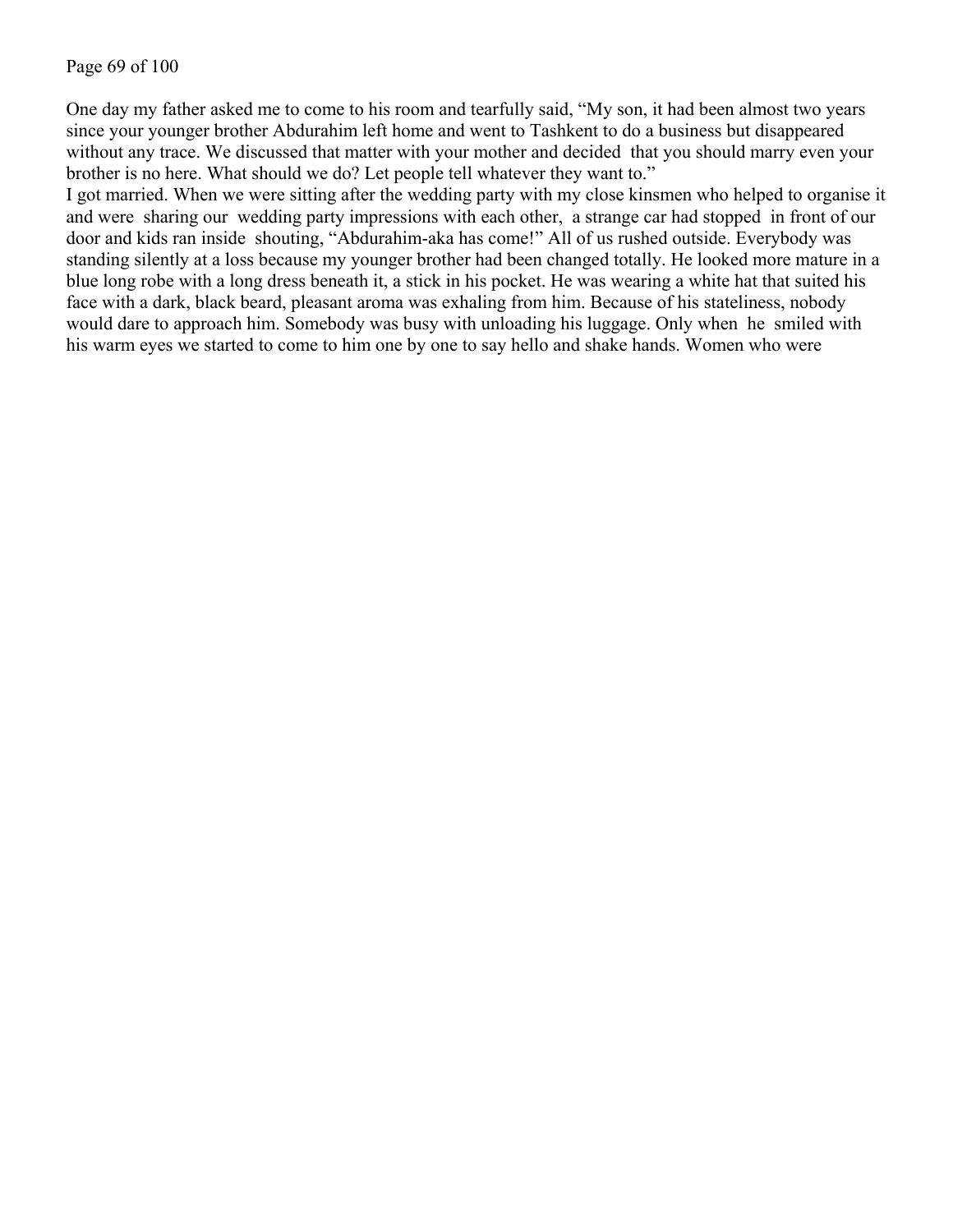hanging among men, busy with wedding party bustle, had already put themselves apart. The same day that news had been spread around our kishlak. He told us, my father and me, what had happened to him and how he had been guided by Allah. In the end he said, "I came here to warn you, there is retribution of Allah." Everything had been changed in him - the way he sat, the way he ate, everything. He became a totally strange person for us. He did not stop saying words such "Astaghfirullah *["I ask Allah forgiveness" ],* Subhanallah *[Glory be to Allah]*, Mashaallah *[What God Wished (happened)].* All that things astonished me and my dad.. He was very firm in his words, when some people decided to debate with him he gently defeated them. Ten days went by. One day my dad brought home our kishlak's mullah. The mullah could not continue the subject of debates and very often changed their topics. He asked my brother a lot of questions. Finally the mullah said to my dad, "You have lost your son, even he is alive. He will give up his own parents but he will not step back from his way. His brain had been poisoned, he will poison others too." And starting from that day all disputes and debates turned into reproaches and brawls. None of us shared his thoughts. It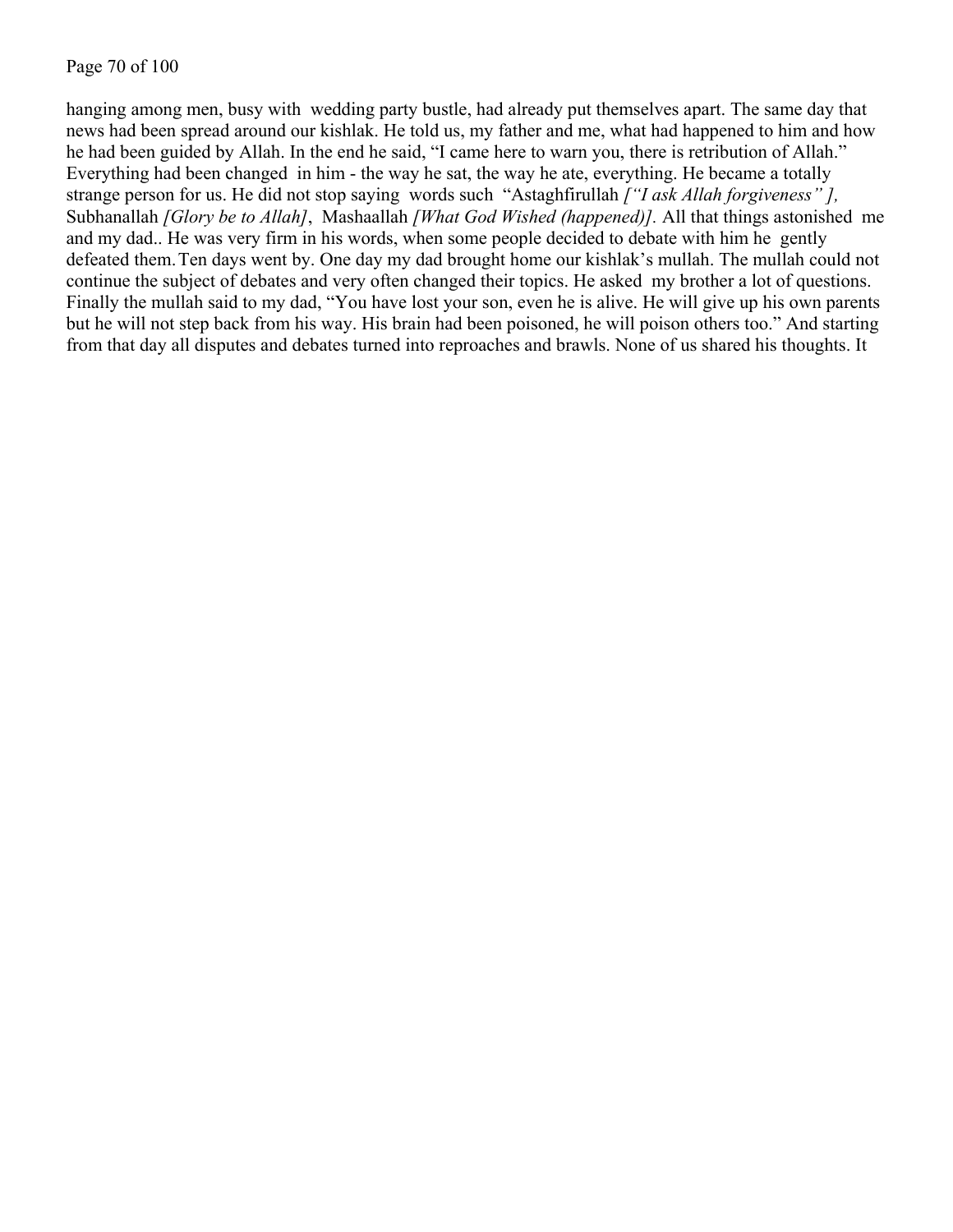Page 71 of 100

was like he was in one world and we were in a different one.

Ultimately it was easier for my younger brother to leave us than to come. He was very quick to prepare for his journey. While father was giving me money and saying, "You will go with him to find out what kind of brigands he is now with," my wife suddenly burst into tears, "You were missing your son and were waiting for him anxiously, and now you could not accommodate him even for ten days. But he tells you the truth, why you do not accept it? You were together on the days of sin, you were missing him and crying. And now, when he calls you to the path of the truth, you've turned away from him and going to expel him from the house?" In reply to that my father reproached her, "Hey, look here, my daughter! That would be the last straw if you start to pray Namazes and became a religious." My wife had started to pray Namaz a long time ago and changed under the influence of my younger brother.

We were in a train and everything in my brother – the way he spoke, the way he moved, the way he behaved - looked very mysterious to me, I wanted to obey his commands. Was it possible that I who had graduated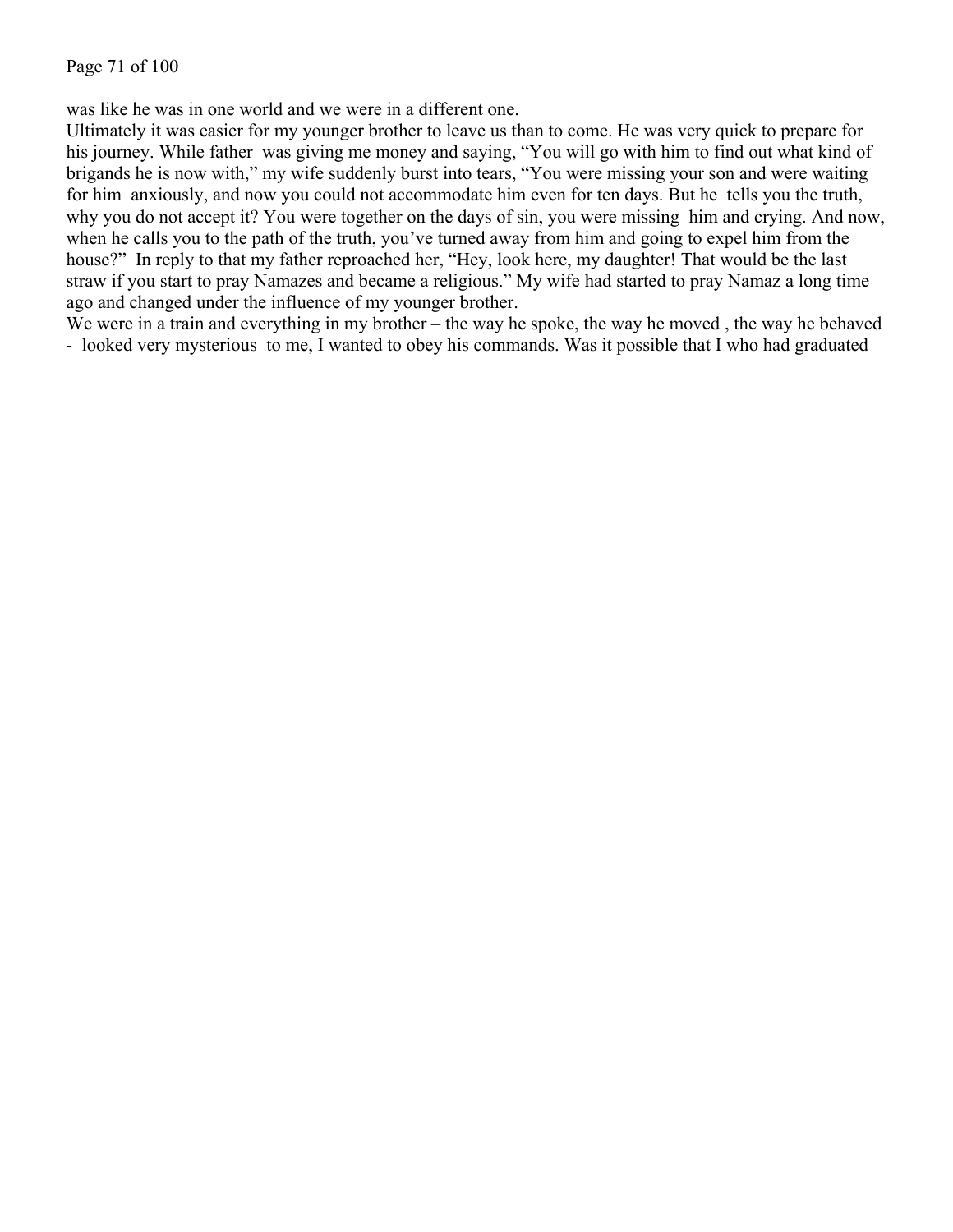## Page 72 of 100

from the university with honour could not understand the things known to him? My brother spoke to fellow passengers as if he knew them forty years or more, I tried to be close to him and eagerly listened to all his sayings. His words engraved in my memory like a bullet hit the mark. From time to time he told me, "My big brother, correct your goals, our journey should please Allah and ask him to let you know the truth," and added, "Let Allah guide you."

When we came to Tashkent my brother handed me over to his associates. "I will come back in three days," he said and left. We were eight men, members of one group. Amir of our journey turned out to be a very good man. Three days passed and I had found what I was looking for. I understood that when I studied in the institute I was looking for all that in the garbage. All answers to questions I was thinking about were coming by themselves. I stayed another ten days and with every passing day I felt the genuine taste of faith. I did not know how to pray Namaz but when I performed Sajda\* my heart was in real peace. Those days were my

 $\_$  , and the contribution of the contribution of the contribution of the contribution of  $\mathcal{L}_\text{max}$ 

<sup>\*</sup>Sajda - Prostration, a unique position or stance in the regular prayers in which the forehead touches the ground.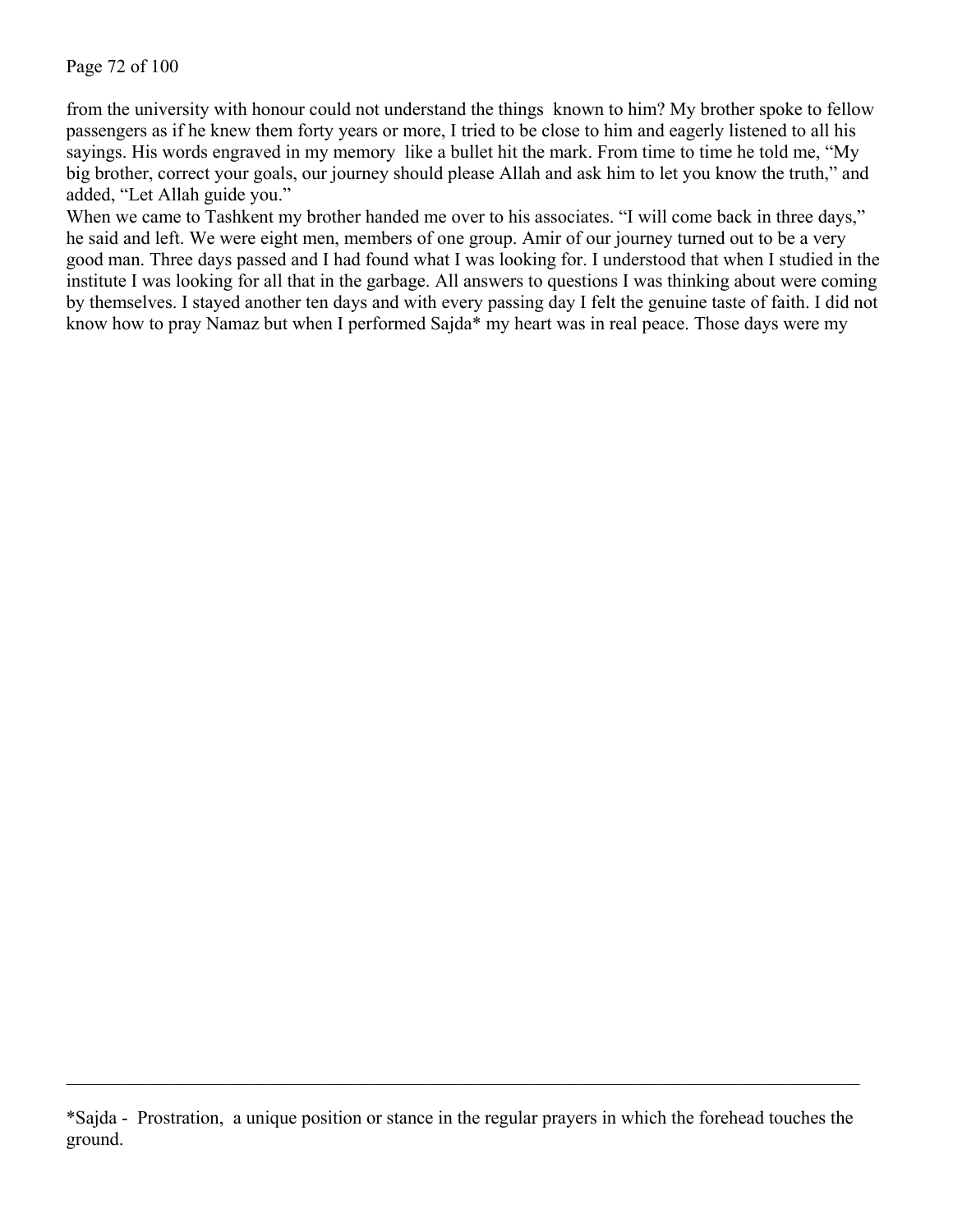## Page 73 of 100

first days when with words "Oh my Allah" the tears started to my eyes. How it happened that I did not acknowledge up to that moment my Creator? How it happened that I did know up to that moment, that the Messenger (Peace Be Upon Him) brought the Message that contained directions for the conduct of life? I understood the meaning of Namaz and it's essence. I said goodbye to my muslim brothers when my journey had come to it's end. My love to them was enormous. Another verses appeared in my note-book.:

> You do not know the meaning of the faith if you do not have it,

> And that faith will be spiritless for you if you are not by Sunnah guided .

You will not be able to say the truth

If your heart isn't filled with wisdom

Your heart will not be filled with wisdom

If you do not destroy the evil of desires in your heart.

 Start your way with the faith and you will be in Paradise,

 Do not step back, see how many are in ignorance.

 With the name of Allah go out of that ignorance,

 As the devil is a ruler of those who are ignorant.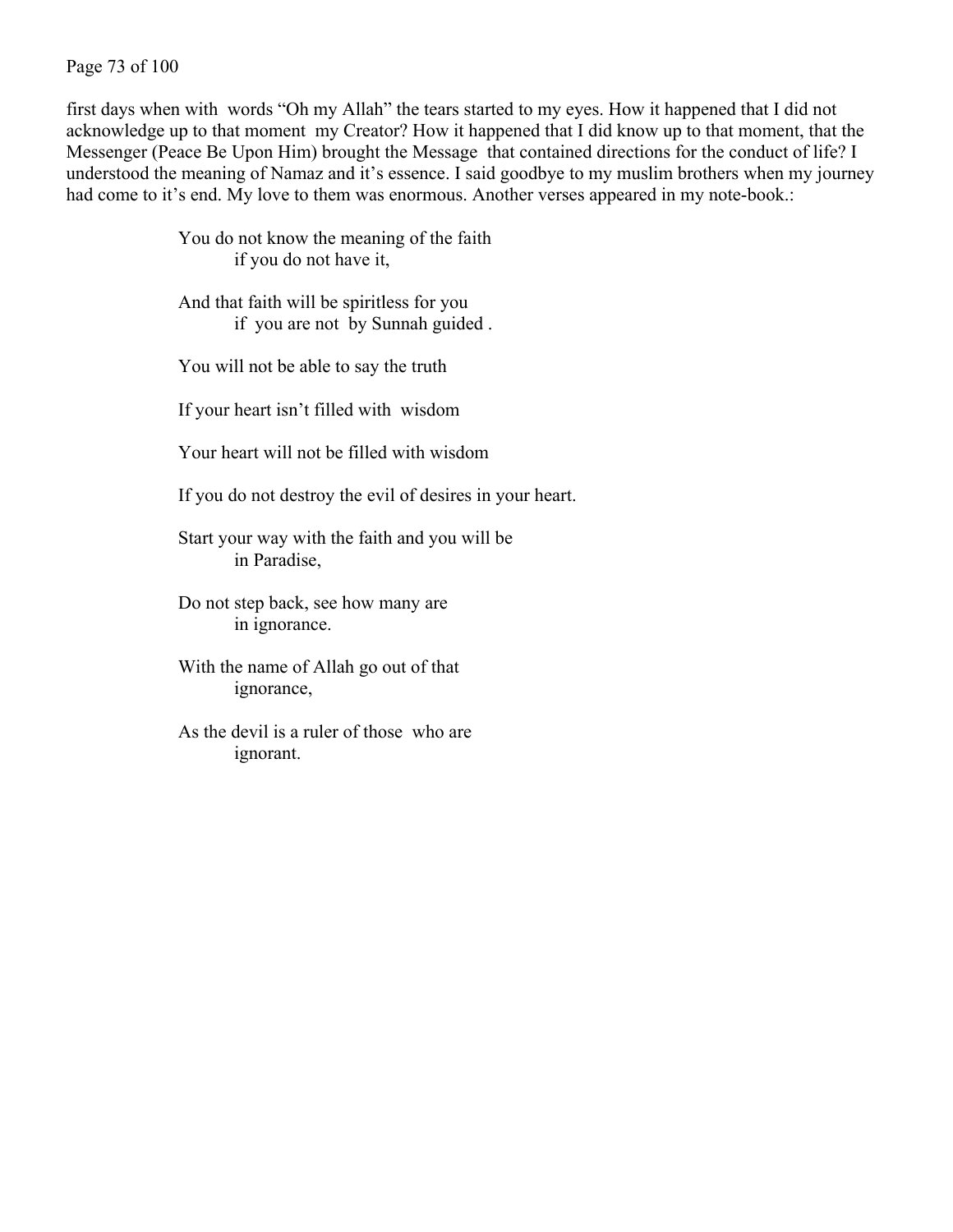Page 74 of 100

 I understood this transient world

 I found the truth and will never give it up.

 My dear friends, the life is a test We came today , but we'll abandon it tomorrow.

It turned out, that Allah had given me a Muslim family. My mother and sisters followed us. My father felt miserable because of that. "I've lost you too," said he. I was very close with my class-mates. Sixteen of them had finished school with gold medals. I hoped that they would understand everything very quickly. It turned out quite the contrary. I had tried all my wisdom to explain them the truth but everything ended with grave consequences and squabbles. I was like bearded insane to them.

My brother Habibulloh decided to get married. As it was the first wedding in our kishlak that would be celebrated according to Sunnah, the entire kishlak talked about it. Thousands of people gathered to see what kind of wedding it would be. Most people were bearded men in long clothes whose moral principles were based on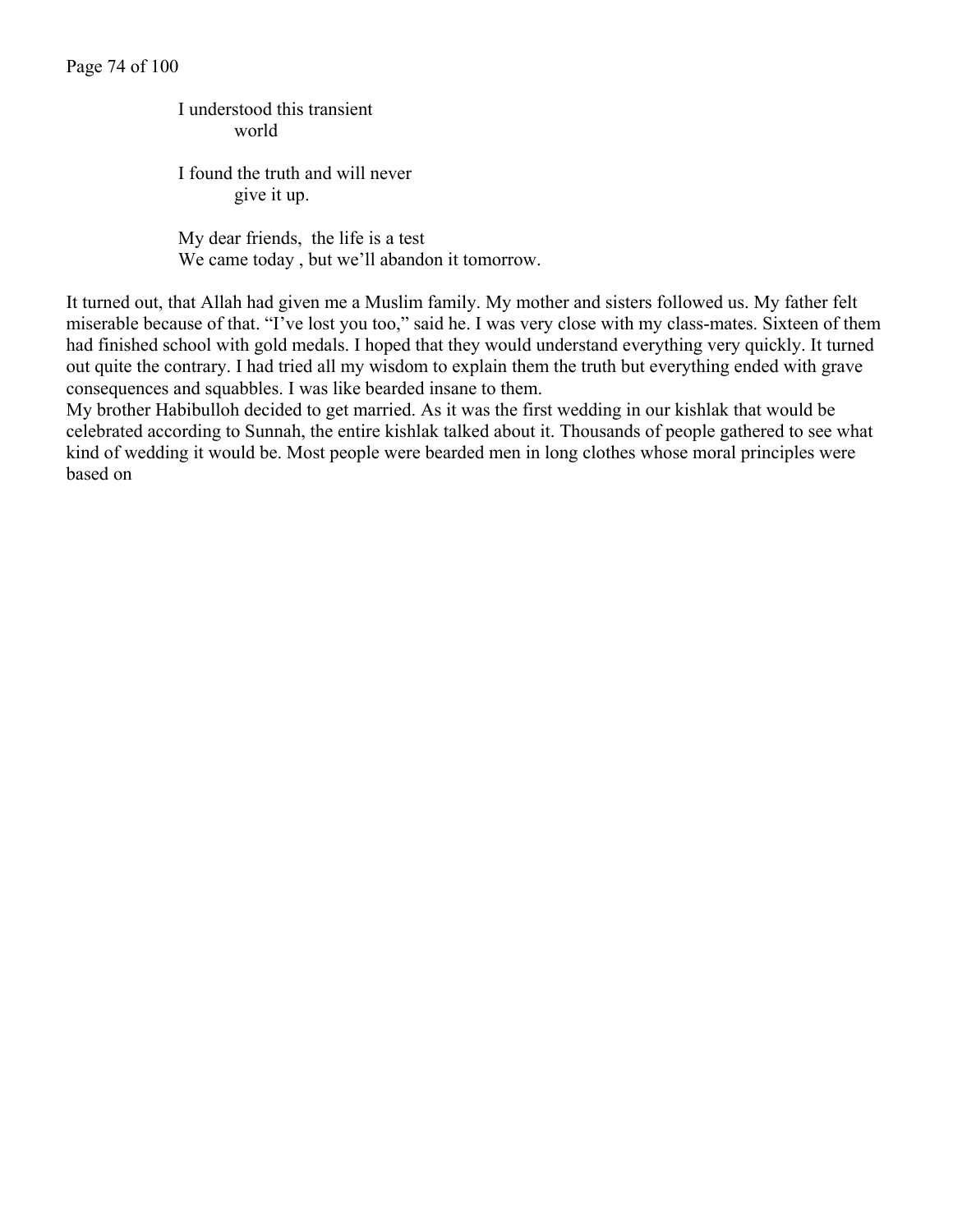Islam. Observing customs, exchanging gifts, visiting relatives and other wedding ceremonies had been done according to Islam, and left an ineffaceable impression on kishlak inhabitants.

The number of religious youths was growing, very often we learned that people whom we never thought about had found the guidance. Once a week we used to meet with muslim brothers, talked about Islam and made our plans.

Spies of Kuffar, officers of the Ministry of Internal Affairs were after us. The most devout guys were imprisoned on trumped-up accusations of possession of drugs and ammunition. We heard that they were under severe interrogations, they were not allowed to sleep for several days, tortured by electric current, hanged upside down and bitten. We also heard that they were doing such things to our muslim brothers that one would be shamed to talk about. I took cover too and could not go out.

We could not get along with dad. He expelled us from our house. Secretly together with my wife we moved to her relatives in Kyrgyzstan. Regardless of the fact that he had expelled us, militiamen did not leave him in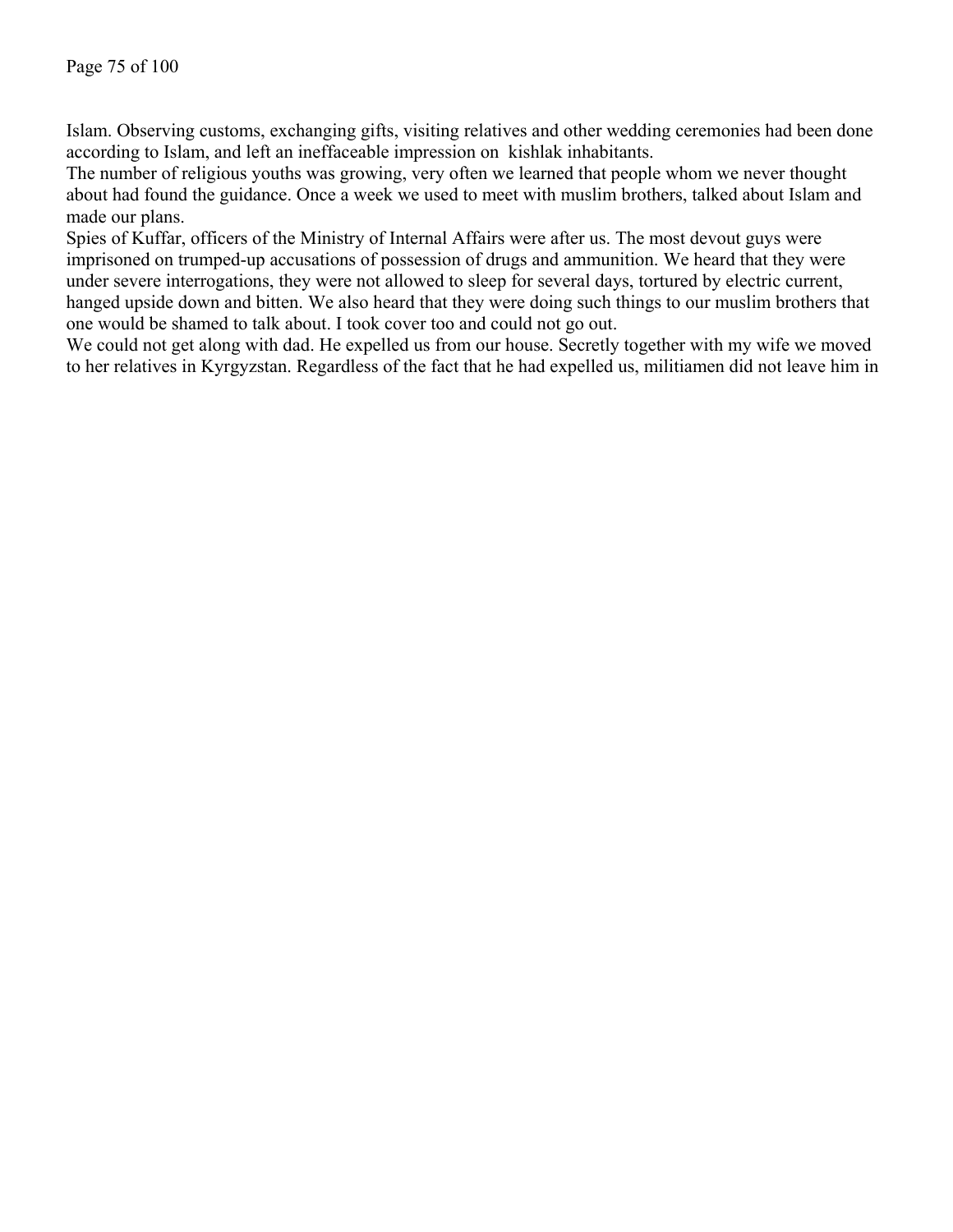peace. They gave him a very hard time, demanding to find us. On the other hand he suffered from loosing his two sons. It was dully for us to hide in Kyrgyzstan without having an opportunity to serve in the Islam way or to do any business.

After six months I heard that my dad also had found the guidance, started to pray Namaz, walked away from heresy, grown a beard and said to people being not able to conceal his tears, "My sons were right, I did understand it." I also heard that his health had become worse so did his heart-disease. I was by myself with worry about him.

My muslim brother Abdulkholik who used to live in outskirts of our kishlak was waiting for me in his house at the time agreed. My dad, mother, younger brothers and sisters were there too. I was told that armed men from the Department of Internal Affairs visited our house looking for me. They gave a very hard time to my dad demanding to find me alive or dead. They also questioned some guys who were close to me and even put them in prison. They issued a search warrant for me. We missed each other very much, but in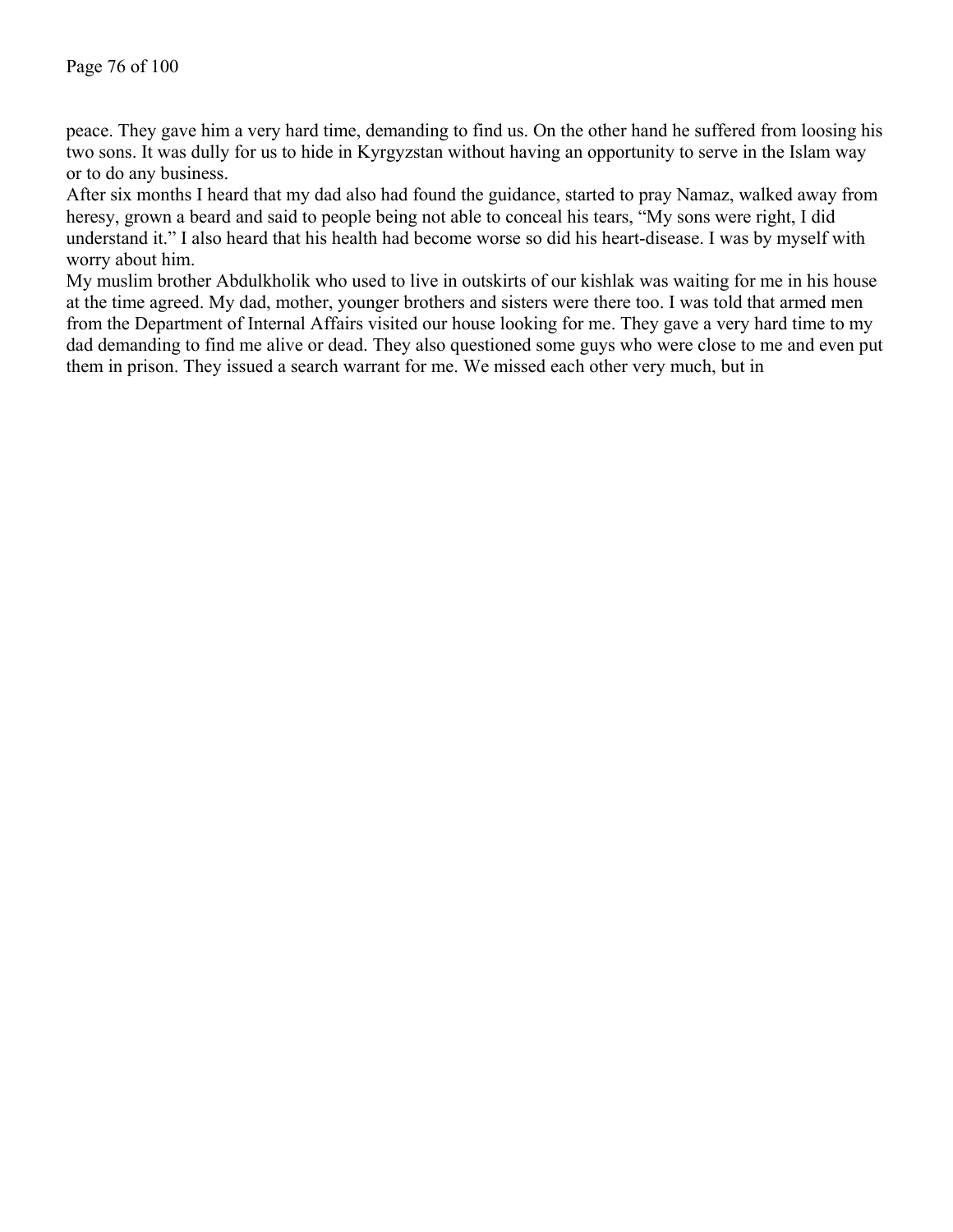spite of that our talk did not last for a long time. My dad said tearfully, "My son, we are content with you. Now you should leave us quickly as we can not protect you. None of imprisoned Muslims has returned back yet. Wherever you'll be, be safe and sound." It was so difficult for me to leave them, when all of us, my parents, my child, my family, my kinsfolk were united in the way of Islam. I looked at everyone of them. What is more, I had to stay another five-six days and wait for my muslim brother who had gone on a business trip to Turkey. Not knowing what to do, I was sitting and staring at my loved ones, being unable to take away my look from them. I thought what would be a verdict if I did not make Hijrah and Kuffar would catch me. At that time the following Words of Allah came to me:

**"( Oh Mohammed), Say: 'If your fathers, your sons, your brothers, your wives, your tribes, the property you have acquired, the merchandise you fear will not be sold, and the homes you love, are**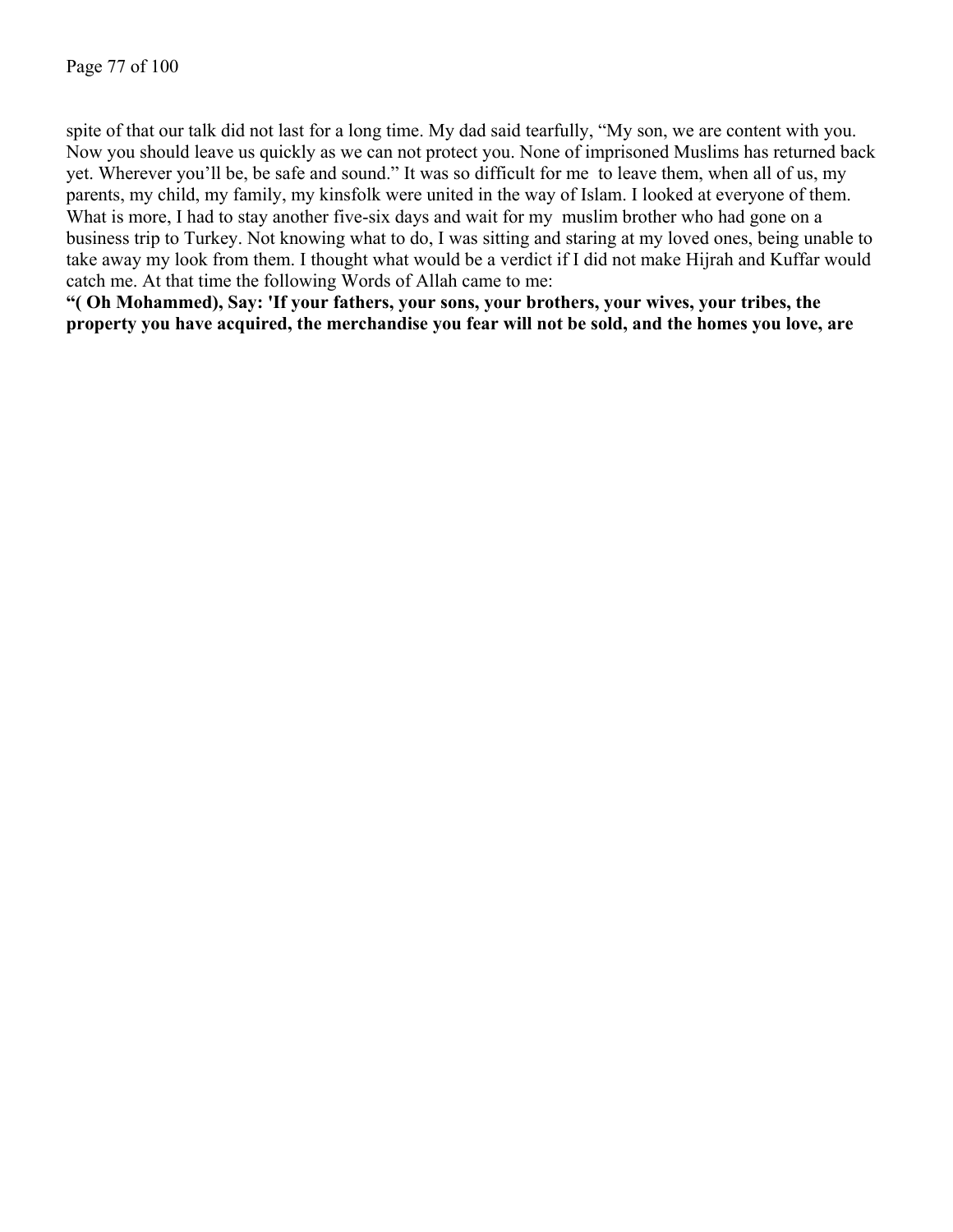**dearer to you than Allah, His Messenger and the struggle for His Way, then wait until Allah shall bring His command. Allah does not guide the evildoers.'** *{ Surah - 9 (Tawba), Ayah Number: 24}*  And I feared of Allah and said to them, "Whatever will happen, I set all my hopes to Allah and will leave now. They performed a long prayer. My younger sisters took off their gold bracelets, rings and earrings and gave a handful of them to my mother. "My son," said my mother, "take them, they will do some good at hard times" and she put them into my pocket. I could not reject them, however somehow on my way out I managed to put all that gold wrapped in a piece of paper into the pocket of my aunt's robe, that was hanging on the wall. I bid my farewell to them and left. I did not know at that time that it was the last time I saw my father. Outside I hugged my muslim brother, the owner of the house, Abdulkholik, and said goodbye to him. I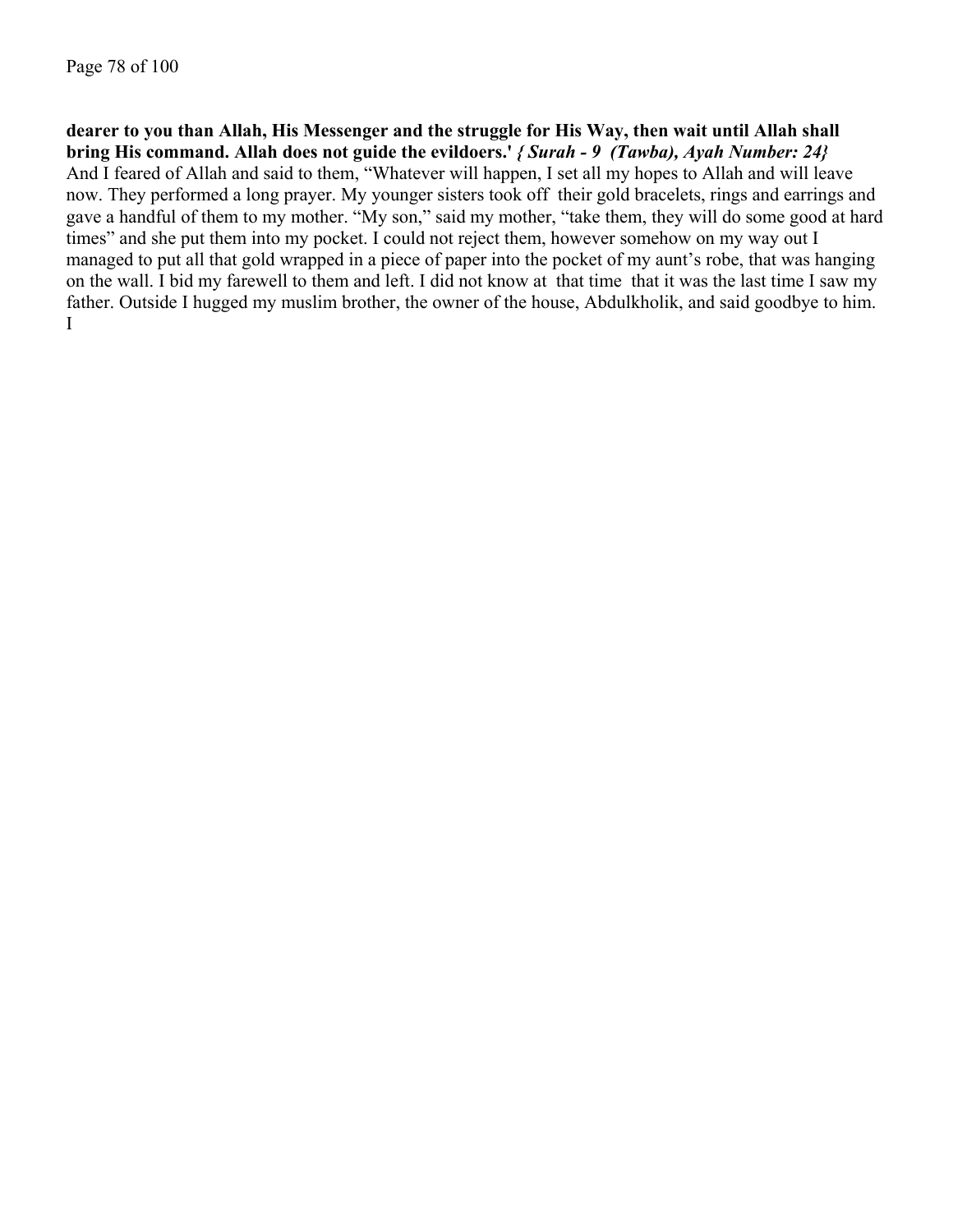whispered in his ear, "I put the gold into the pocket of my aunt's robe," and left.

I was walking along the path moving away from my kishlak and felt myself as if I had not been there. From the hills our kishlak was spread before my eyes. It became clear that going to Kyrgyzstan would mean nothing but just sitting and hiding. I knew then there left no other way but to take a weapon against Kuffar. All ways towards the prosperity of our faith had been blocked. And I would kill them, otherwise they would kill me. Or else I would drive them out of their homes, In Sha'Allah. "Oh my Allah, please, make me to be with mujahids," I supplicated. And much more questions than I had answers to arose in my mind. First of all, the question, where should I go, made me very worried. I found on me some money, enough for my journey and a letter with a few addresses in it. Yes, it was my muslim brother Abdulkholik who did that. While I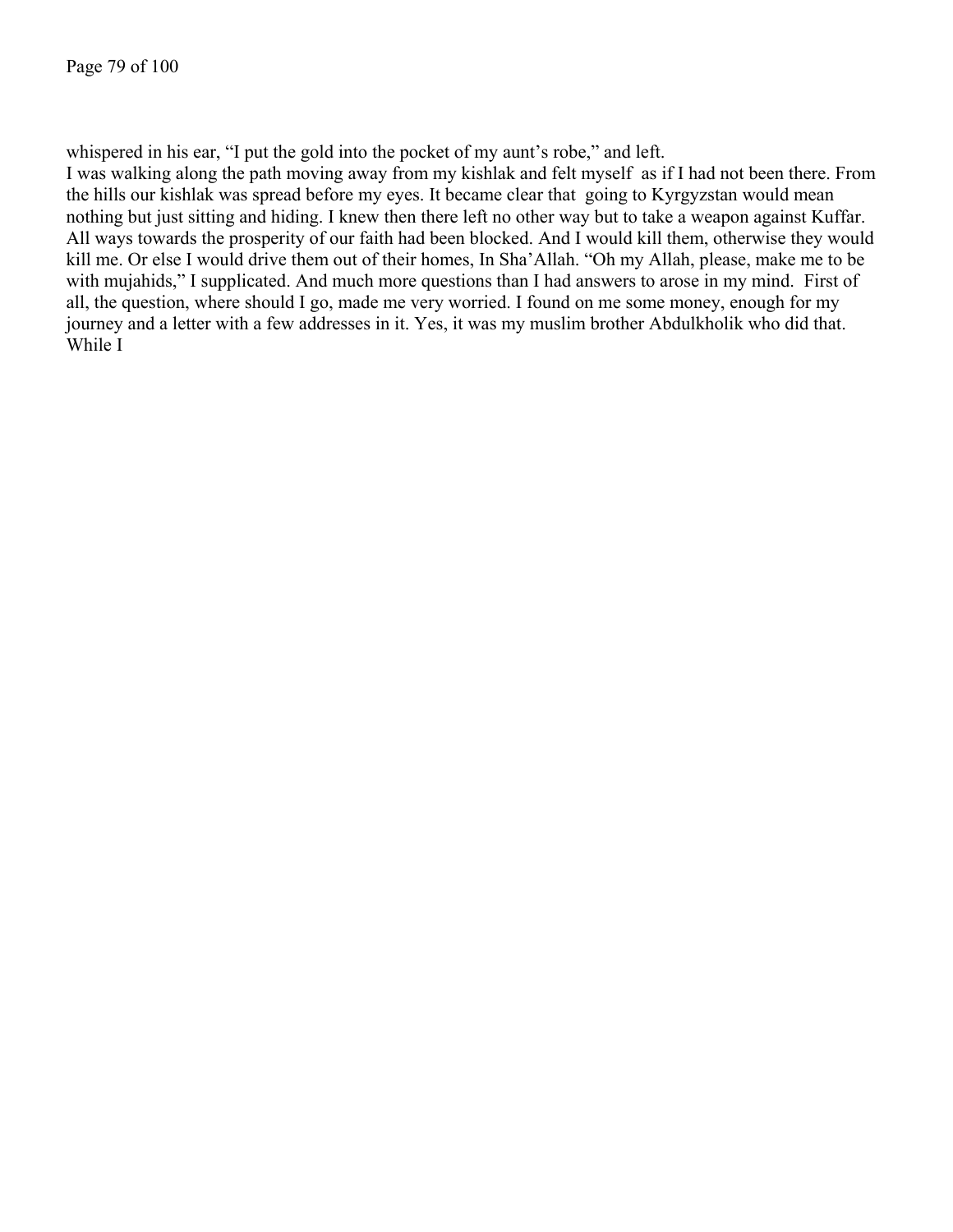was whispering in his ear about the gold, he was performing his unselfish duty in the way of Allah. (Later on I had learned that he was a mujahid who fought against Kuffar with a weapon in his hands. We were very closed friends but he never mentioned it. I had learned it from the mujahids who happened to fight with him in one line.)

I headed to Tashkent. In one of the apartment buildings, located in the center of the city I found the apartment mentioned in the letter. When I was ringing the doorbell to that apartment everything was still unclear for me. A host looking at me very alarmingly said, "Wait," and went inside. In a couple of minutes he returned back saying, "Come in," and let me in. To my big surprise my younger brother whom I had not seen more than three years was waiting for me with open arms. There were several people there, and one of them, Jaloliddin-aka, was a mujahids' representative. That day I had learned from my younger brother that dad had passed away because of heart-disease.

We traveled several days from town to town, from kishlak to kishlak, changing buses and finally arrived to the city of Khodjent. In every town and kishlak we met by designated people. Guides who handed us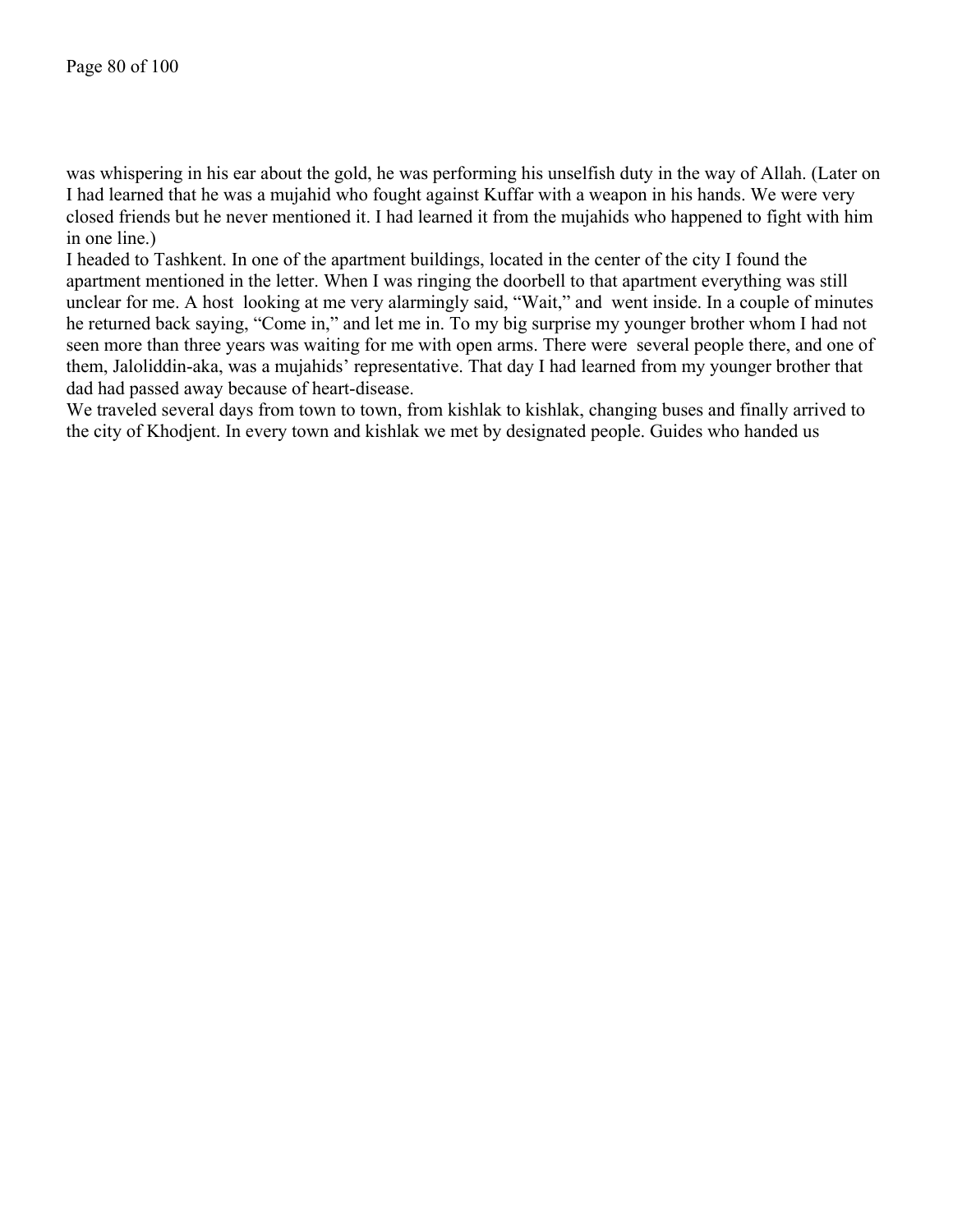to each other did not talk much, they just asked some essential questions, and a new guide never knew the previous one. Among my fellow travelers who decided to make Hijrah there were guys from Tashkent, Namangan, Khorezm, Navoi and other cities. They never got tired of talking about Islam.

We reached the foot of big mountains and had a rest there for a few days. Other muhajirs joined us and altogether we were 21 people. Among them were Muslim scholars, six persons with higher education and four persons with technical secondary education.

A host cooked us pilaf with flaxseed oil, supplicated for us and accompanied us to the mountains. My younger brother returned back.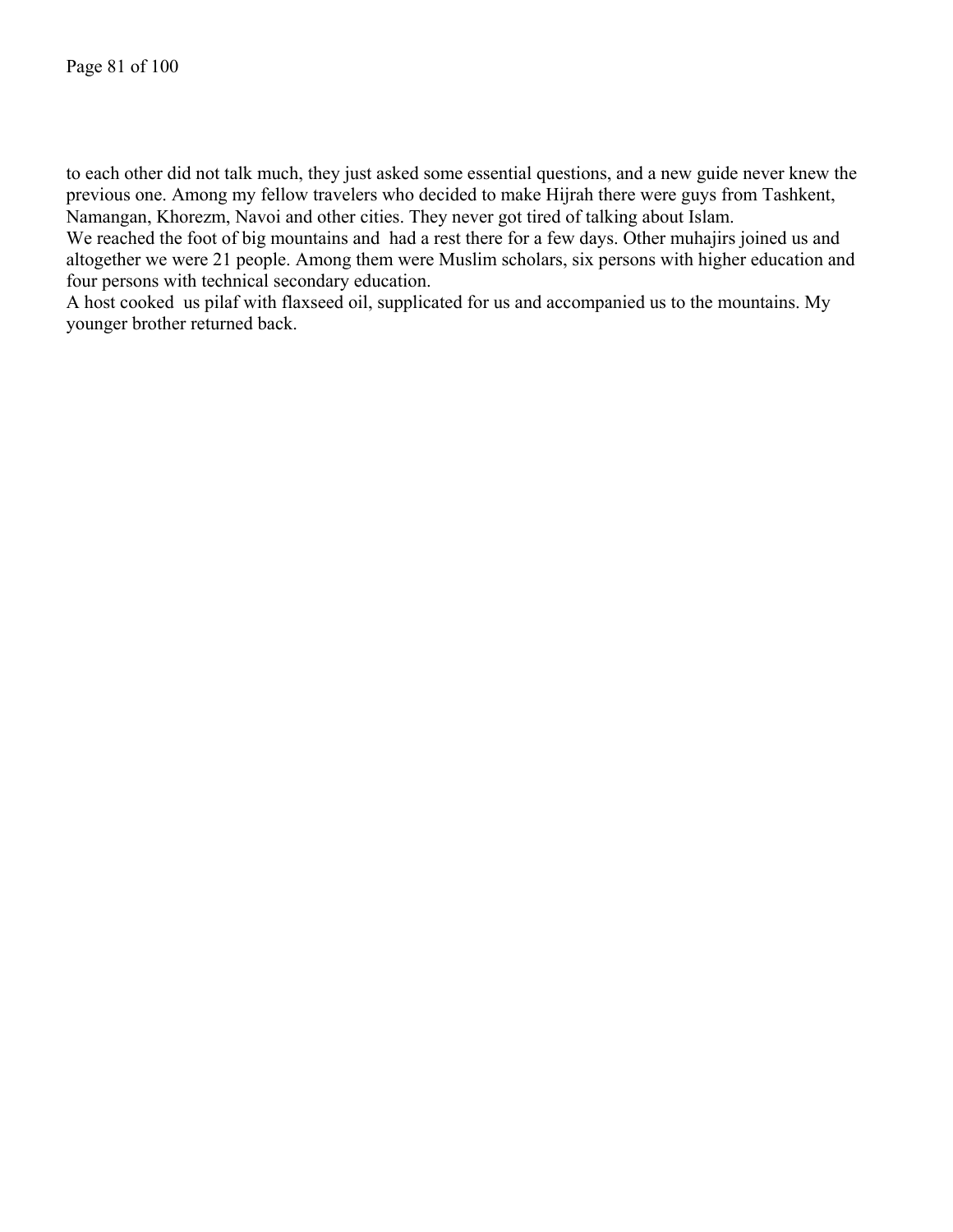Every moment of climbing became more and more difficult for guys who grew up in the city. As our guide told us after three days of travelling we will be with mujahids.

It was July of 1998. The mountain's view was so beautiful, that sometimes we said that it was impossible to have such beauty in the world. Right in front of us was a high blue sky, big mountains and plain land. We went into the heart of the nature with flowers of different colors, trees, clear air, crystal-clear water and the thin pipe of the birds. We were walking through wild flower fields covered in red, blue and yellow flowers. A white steam going up to the sky caught our eyes. The water coming out of the mountain was so hot that one could boil eggs in it. We found a place where water was not so hot, took a nice bath there and stayed there waiting for the moonrise because we could not go through stones and rocks in the dark. Even one hour delay was dangerous for us. Any stranger who would seen us could report about us to Kuffar. The 20 days old moon was shining brightly rose around 10 p.m., and we continued our journey. During our journey we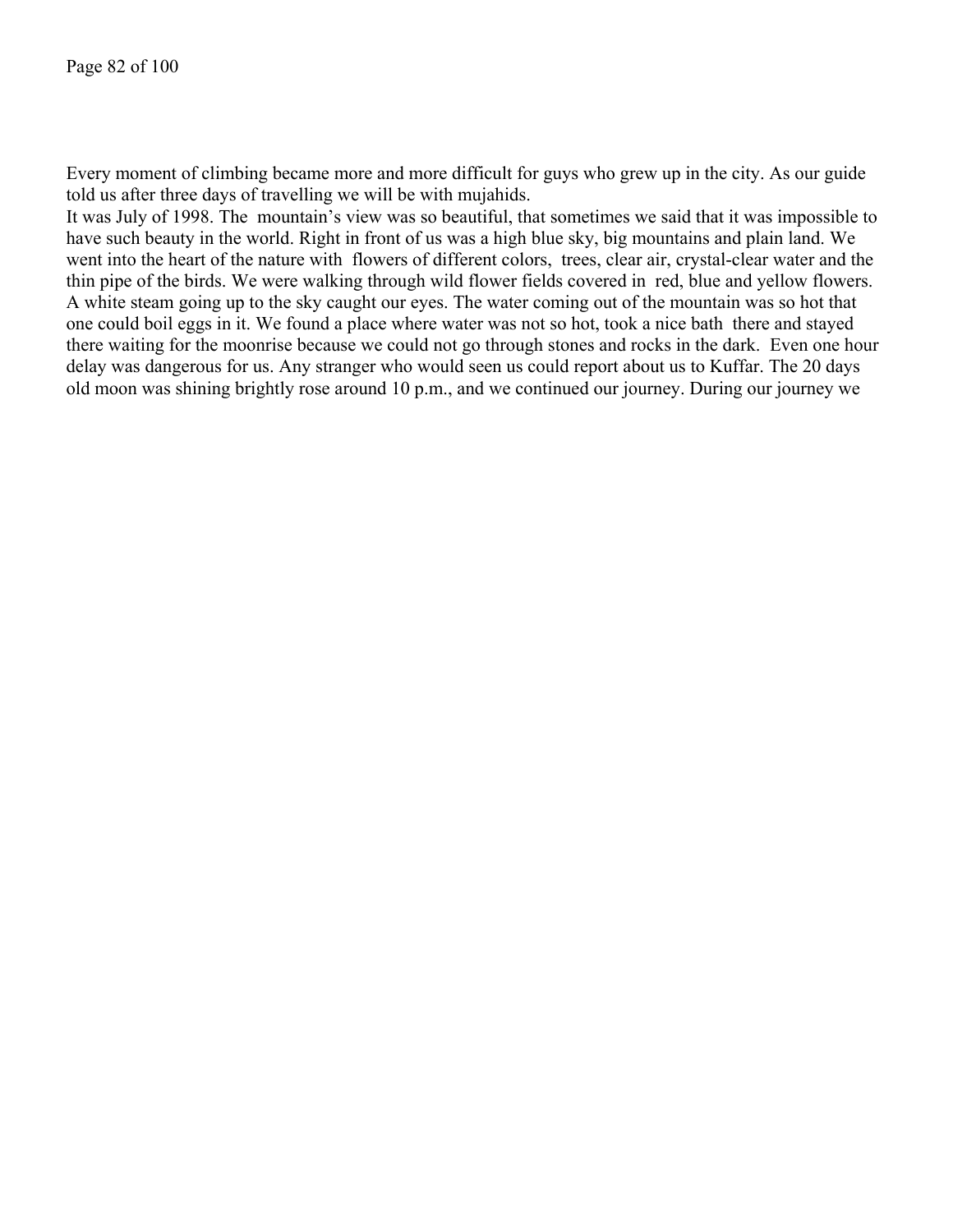saw several springs like that one. It's water was much tastier than Tashkent mineral soda water. Sides of one spring were covered in rust iron, because of the iron in the water. Our muslim brother Doctor Abdulloh told us, "Drink this water, it is very healthy," and explained to us it's structure. A mountain stream roared and rushed down so impetuously that the heart of a person who looked down filled up with fear. We were walking along the edge of the stream. Without any fear Islombek walked with us through very dangerous places even along fifty meters deep canyons. We though that he was a very good sportsman but later on we learned that he suffered from night-blindness. One time he fell down the canyon. His pack went down to the stream bumping against rocks like pillow and was carried away with strong current. By the will of Allah he was caught on the roots of a tree growing on the side of the canyon. Strong man Abdulloh with another man somehow managed to pull him out of the canyon. By the Shom *[after sunset]* Namaz we came to a place where we had to cross that canyon. A narrow like ladder rope bridge across the canyon was made of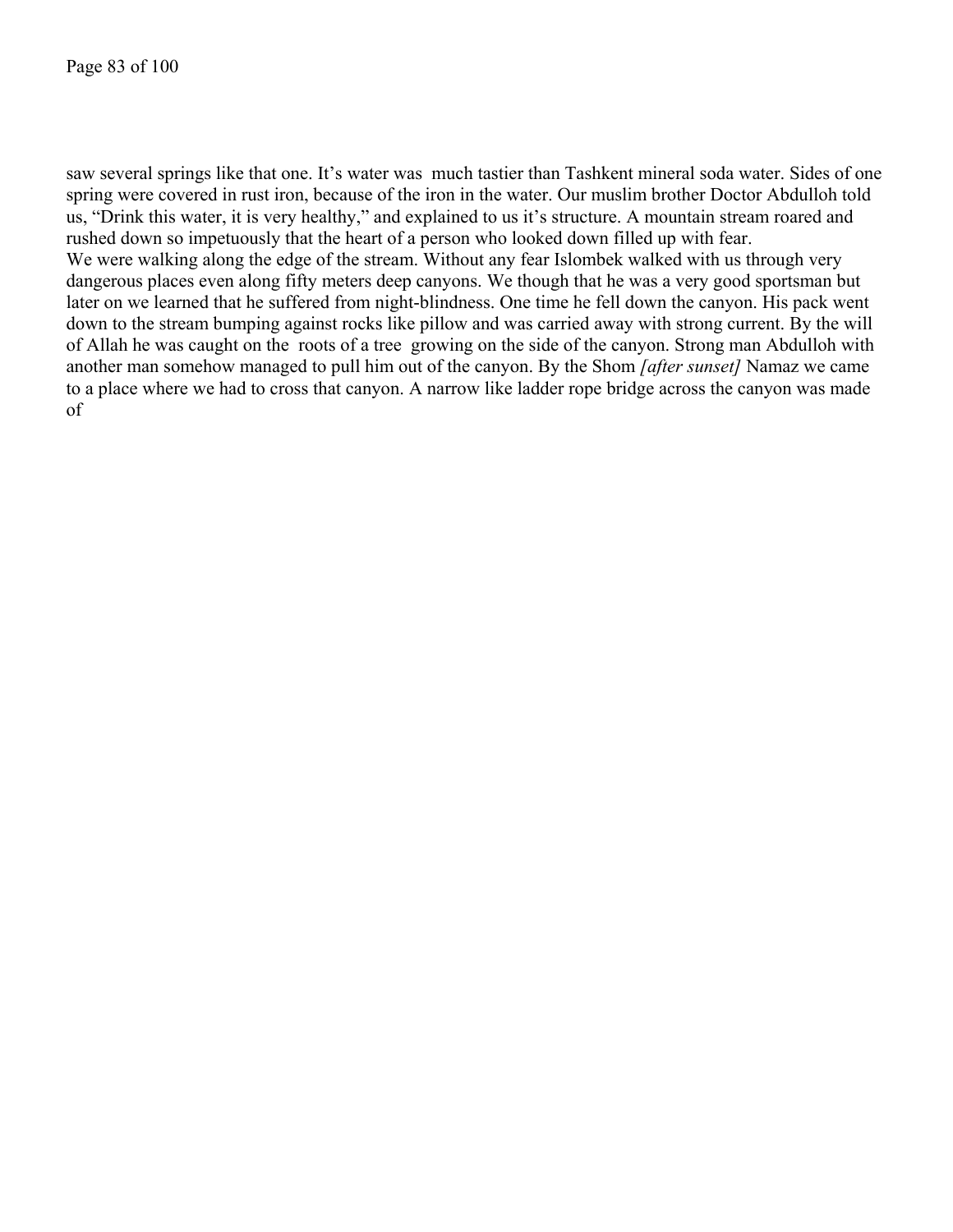small pieces of wood tied together with the rope. The bridge itself was tied to solid stone blocks on both sides of the canyon. The water level of the stream was high and ran over the rope bridge as if rattling waves tried to wash away the rope bridge. Anyone who stared at it felt giddy. Somehow four of us trying to set an example for others, and got across the bridge to the other side of the stream. But what happened afterwards was quite contrary, the others could not gather their courage to cross the bridge and decided to cross it tomorrow when the water level fall.

At midnight it seemed like the entire beauty of nature moved to the sky. Our earth was like a small piece of sand among billions of stars shining in the universe. As if we were spellbound we continued to stare at the firmament till our eyes got tired and returned back to ourselves without had having found any imperfection in it. Our Lord had created the nature in such order that did not exist before. And while the Creation was taking place He did not copy anything. If there were another one beside Allah, all those things, like the balance of the stars hanging above us, the falling stars would be a mess. Undoubtedly Allah is The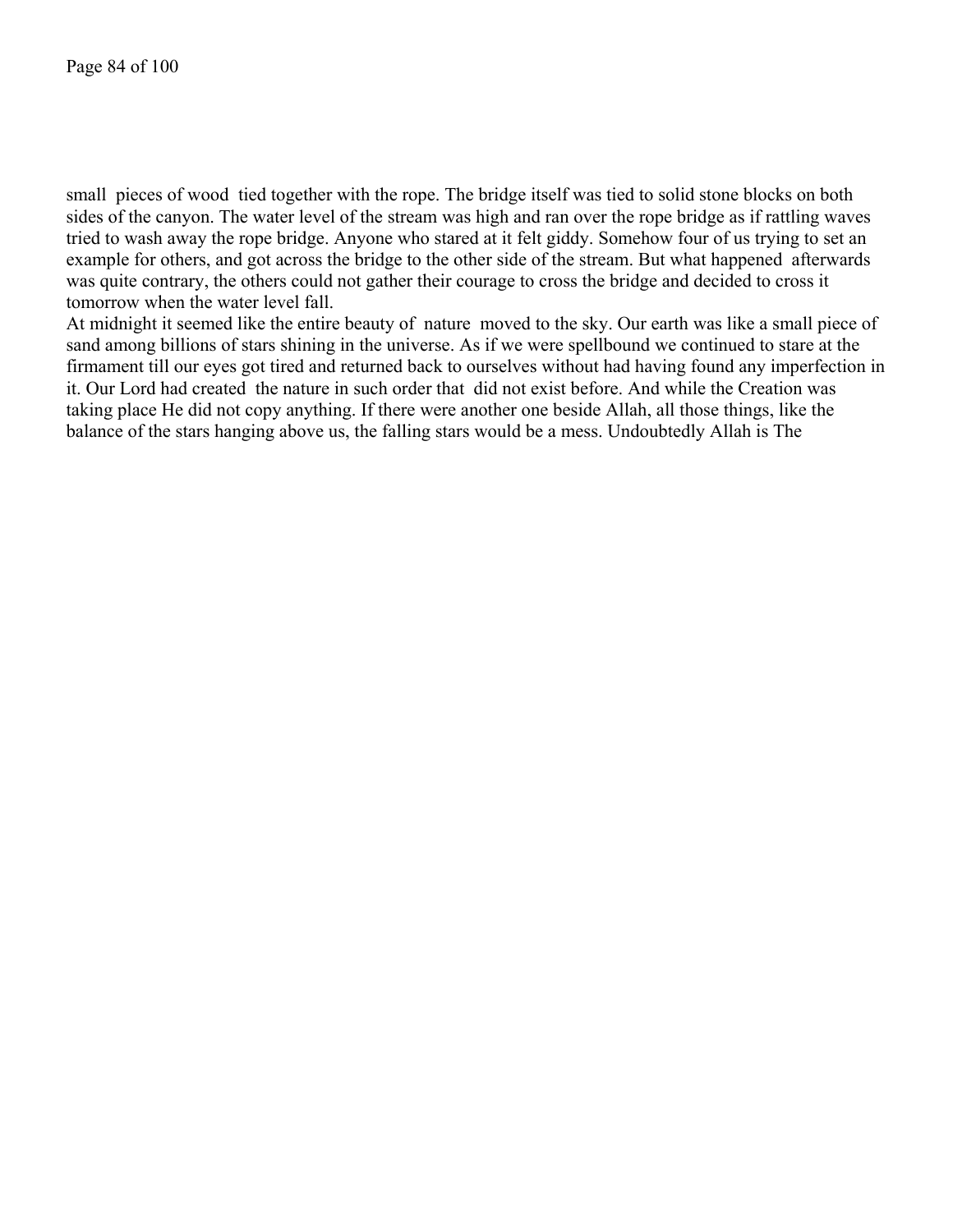Absolute, Allah is The One. Is it indeed that on the Day of Judgment those stars will fall down? Is it indeed that those mountains will fall to pieces like scutched wool, the Sun will be taken away and put in one place, the Oceans will be red-hot and filled with fire instead of water and the Sky will be red hot like red tulips? Yes, indeed people will be resurrected to be reckoned because of their deeds. And those despots who had expelled us from our homes will be reckoned too.

Our journey had became more and more rough. Our Amir pointed to big snowy mountains. "Now starts the real journey, the trail ahead is very rough, there are mountains buried in eternal ice. If anybody thinks that because of his health he will not be able to go, he can return back, because the weakness of one will give troubles for all," explained he. Our oldster returned back with the guide. Our muslim brother Ibrohim who was the weaker among us said, "There are mujahids behind these mountains, I set all my hopes to Allah, In Sha'Allah, I will perform Jihad, I feel the sense of Paradise coming from that side."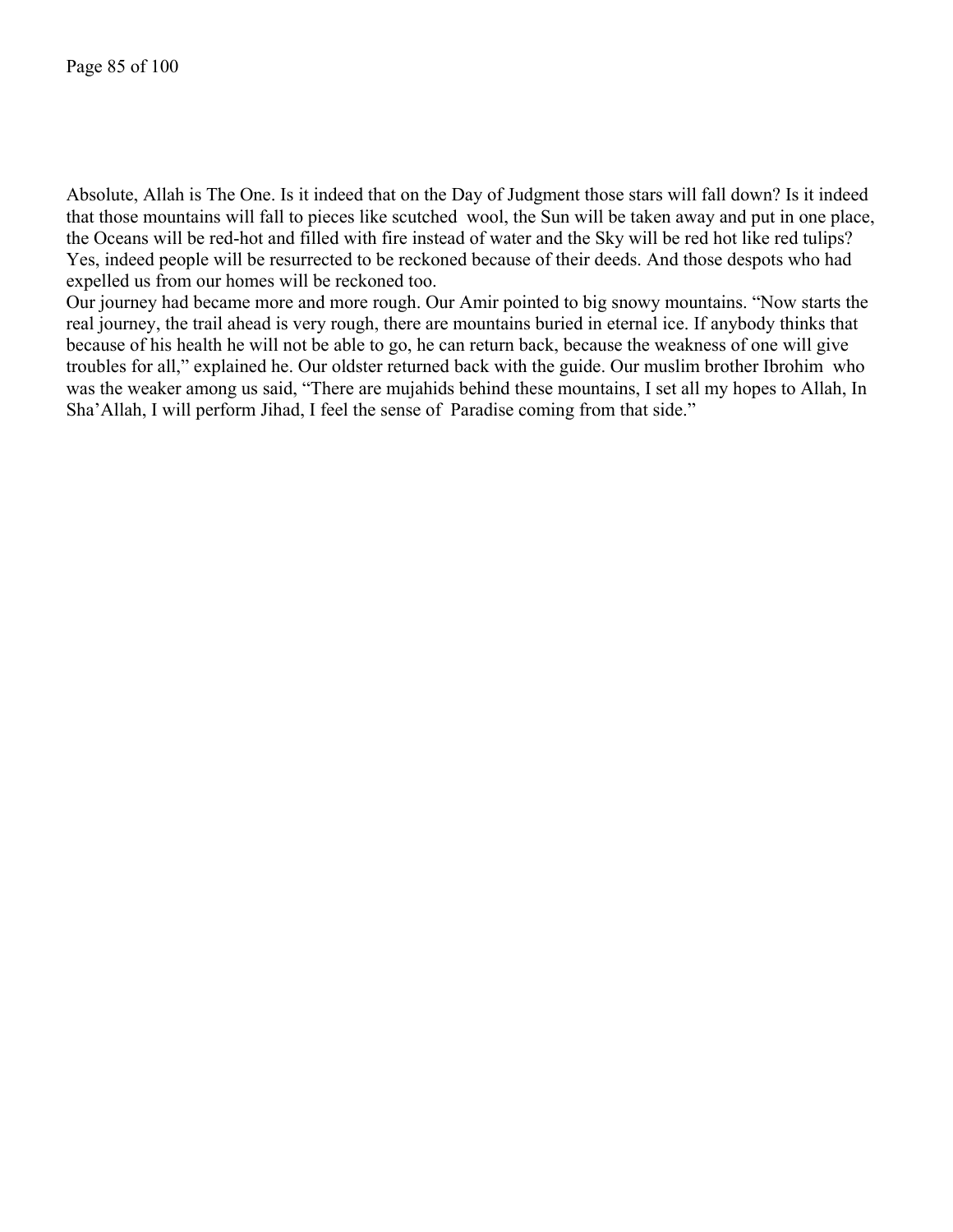Page 86 of 100

Three days had already passed, we had nothing left to eat and our way seemed endless. It was pure white snow in front of us as well as behind. Nobody knows the depth of that snow. It was so amazing to see so much snow and ice falling from the sky. Yes, the real water reservoirs of the Kingdom of Allah was above. Our guide told us that he had lost the way because thick snow covered mountains and changed their shapes. He was ashamed of brothers and sorry for that. We continued our way based on guesses work. There was nothing to use as a target, everywhere was bright white snow that irritated our eyes, as if the entire world was covered by snow. Sky was covered with such thick clouds that we couldn't see the sun during the day or stars during the night. The guys were hungry and exhausted. When, with all our hopes, we climbed one peak, another one even higher rose in front of us. And then came the ice mountains. The thawed ditches with water coming out from huge ice reservoirs. The ice polished by running water was so smooth that you could easily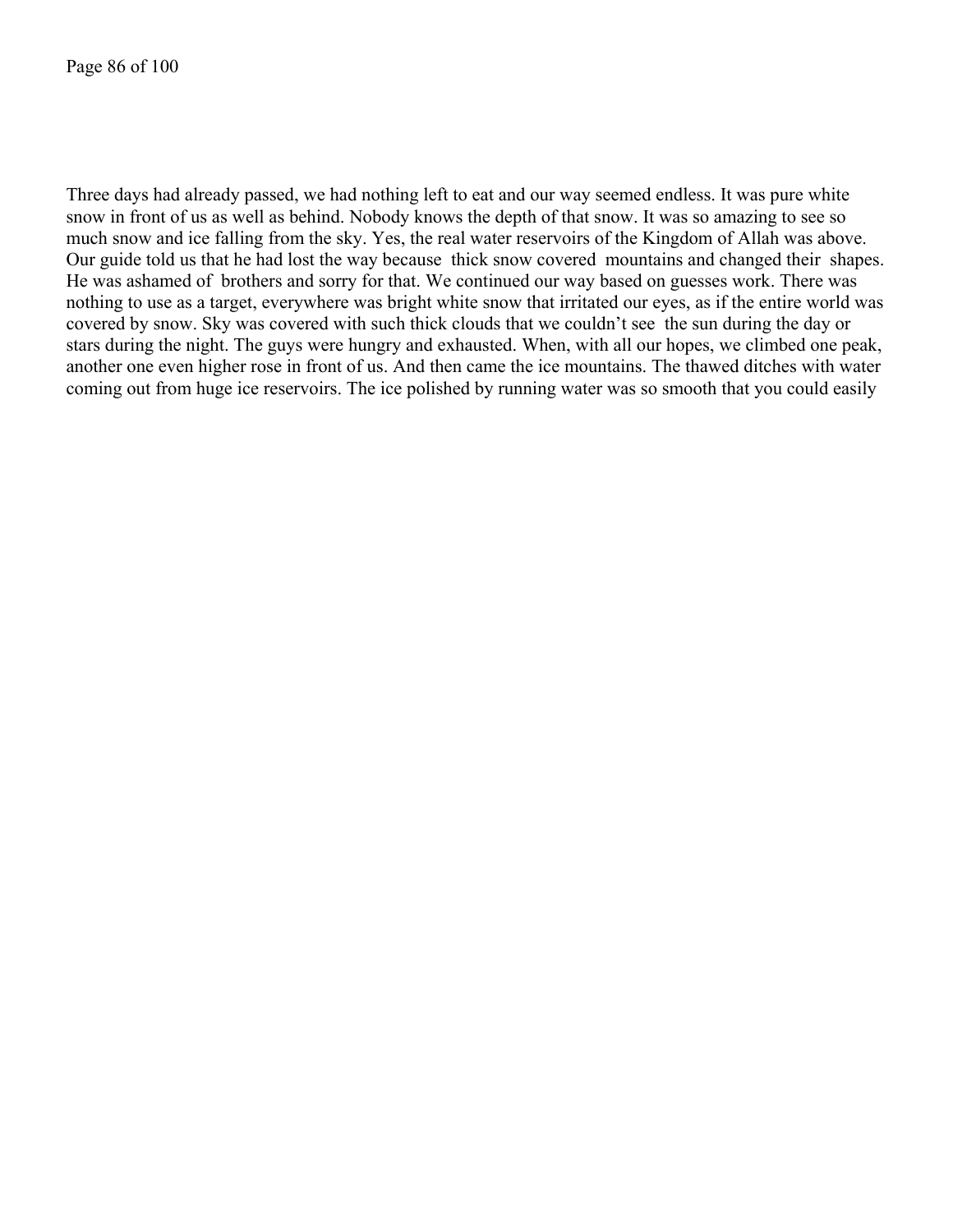Page 87 of 100

see your own reflection. We entered the world of ice. We were surrounded by crystal glass, small and big pendant ice chandeliers on ceilings with butterfly-like water drops glittering on their tips. Astonishing! Was it possible that such beautiful things had been created from the colorless ice?! There were such rifts in the ice that had enough room for a man. They were dark and bottomless, and when we threw a piece of ice into one of them, it soaked in soundlessly. Those ice rifts covered by thick snow were very dangerous. We tied ourselves together with a 30 meters long rope. We were told that the depth of the ice was about 300 meters. We had to walk days and nights. Otherwise we could be turned into ice very easily. Snow that was falling down at night became wet-snow during the days. We were soaked to the skin. We abandoned unnecessary things. Our movements produced some heat in our bodies and with the wishes of Allah this heat kept us from being frozen. Only our Creator knew where we were going.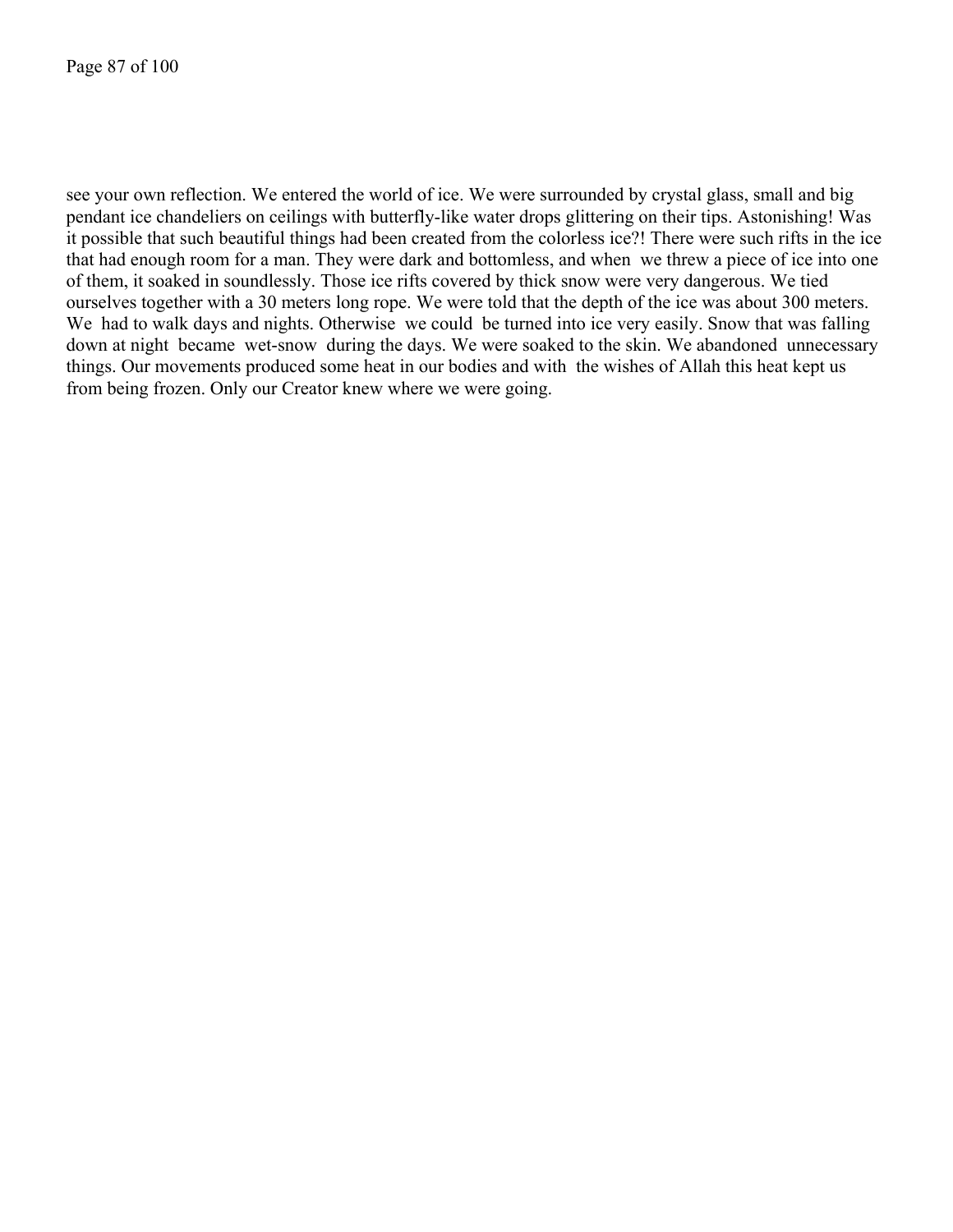Page 88 of 100

When we climbed over one peak we found a small flat green area. Brothers gathered some edible roots and grass, showing them to each other and tasted them. Brother Ali said, "Come here!" And all of us rushed to him with some unknown hopes. He showed us a huge rock with a grotto in it big enough to accommodate fifteen-twenty people. One side of that grotto had an opening like a home and one could walk inside the grotto with the head bending down. We sat down in a circle, somebody stroke a match to light a piece of paper and others started to throw their dry clothes into the fire. Our grotto got warm a bit. Somebody even found an empty can and we boiled tea in it. We had a little rest leaning against each other. It was like that we took our last sleep. At that time our Amir Bakhtiyor stood up and said, "Everybody stand up! You will go! Otherwise we will all be frozen here! We have a lot of thing to do ahead!" He tried to wake us up, "Stand up, stand up! Sitting is equal to death!" Only three-four people stood up. Then he started to wake the others up.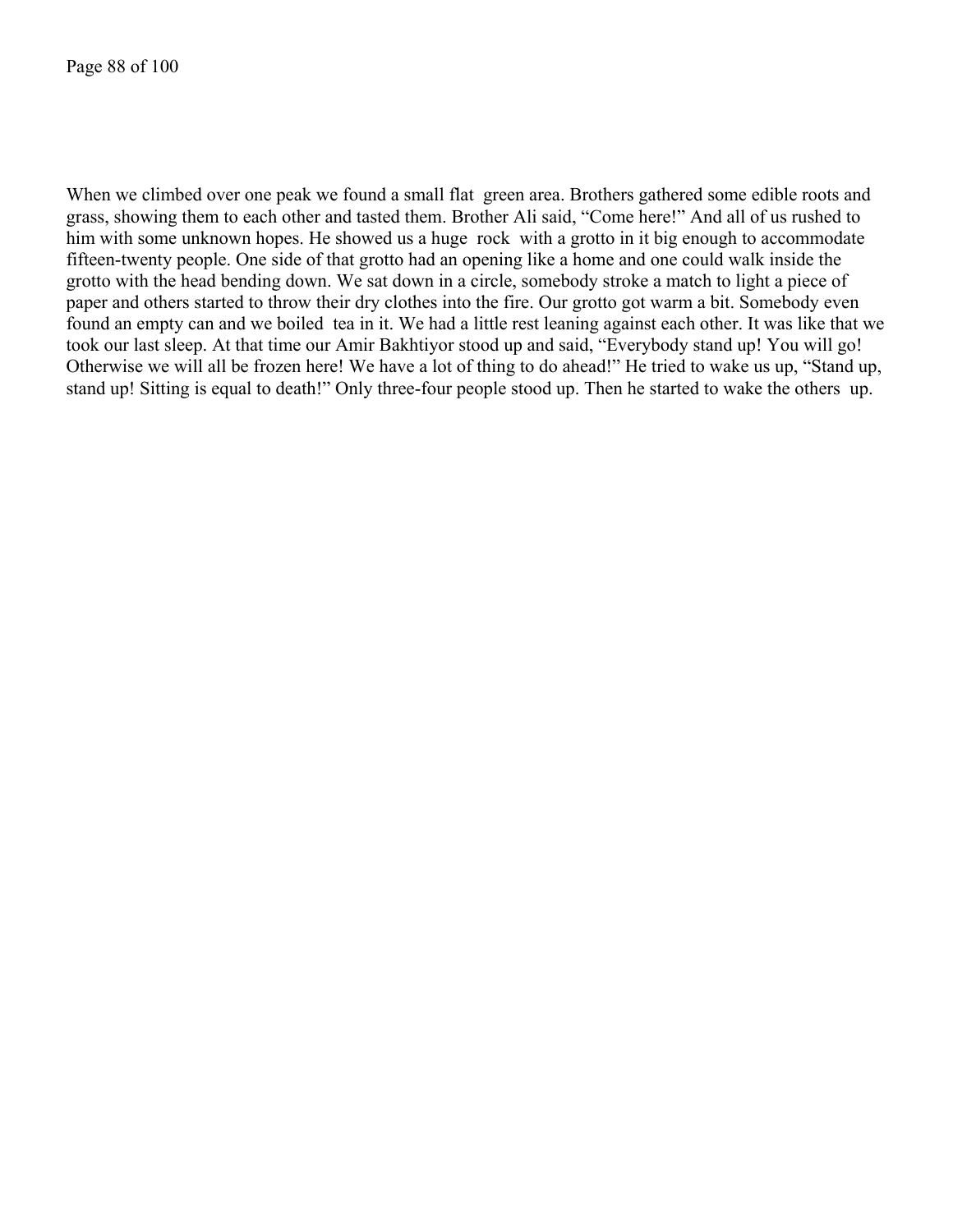pushing and shaking them. Again we started to climb snowy peaks. We were climbing and the smell of burned fabric was still with us. It was like it had been soak into our clothes.

Brothers tried to encourage each other, talked about the Greatness of the Lord, reminded of being on the path of the great trial. Sometimes everybody was occupied with himself. Returning back was equal to catastrophe. Going ahead and not knowing where to go made brothers despondent. Only brother Sayidabbos helped those who stayed behind to carry their packs and even carried those who were unconscious. So Allah through His Perfection awarded him with the athletic strength and used him for actions pleasing Allah.

It was the fifth day of our journey, unbearably exhausted we stopped and gathered all together, no one was able to say anything, we just stayed leaning against each other trying to catch our breath. Exhaling, our breath turned to ice powder and dusted our moustaches and beards. Some of us fell asleep without paying any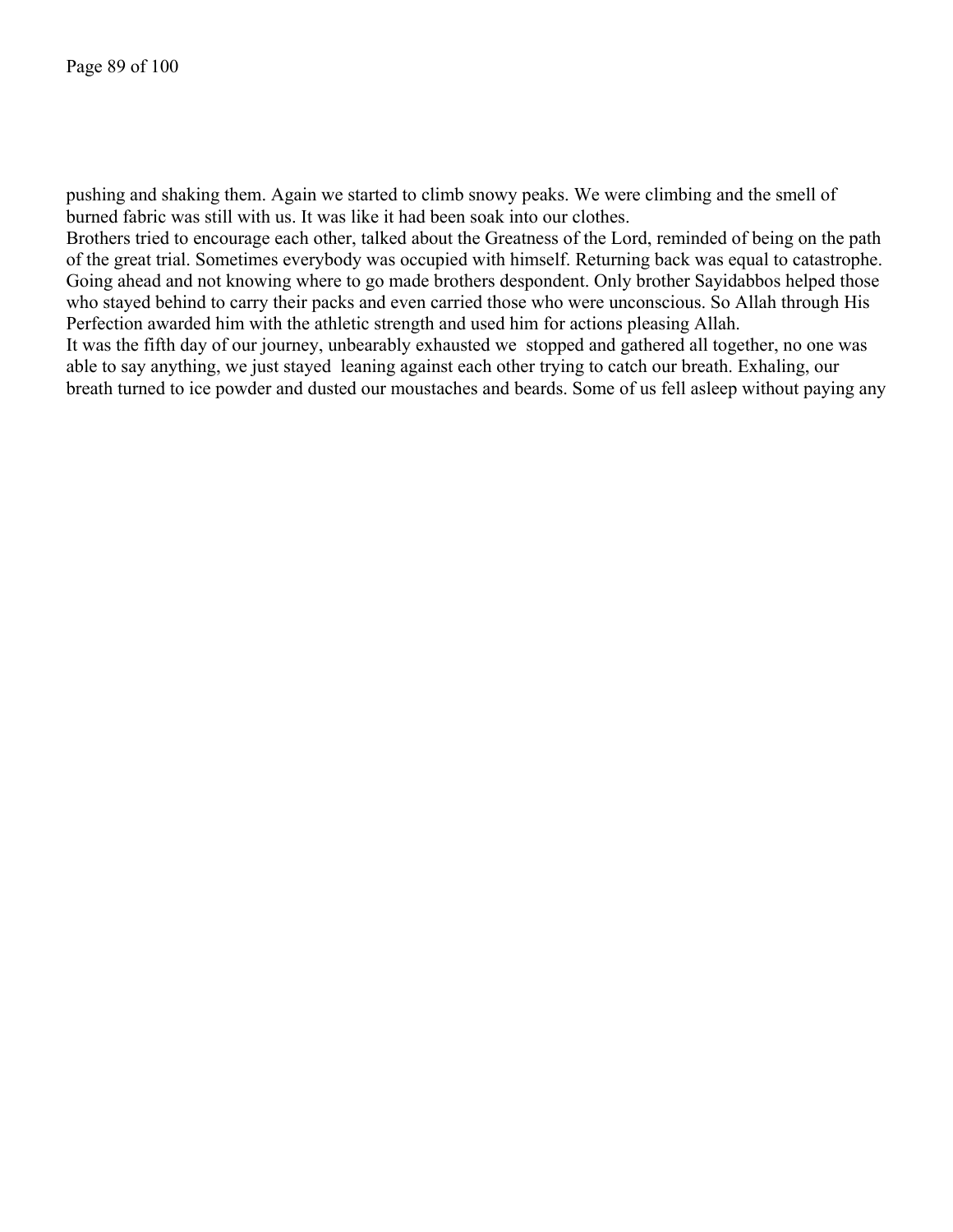Page 90 of 100

attention to snow, rain and the cold, as if they gave up everything. Nobody was able to walk, even some of us were ready to be frozen and die. They prayed, "Oh, my Lord! If You take our lives, take them when we are walking in the way to You!" Under falling wet snow mixed with rain our clothes and shoes became heavy and full of water. In the wet shoes our feet got frozen. To sum up I could say that our Lord took away strength from those who relied on that strength, took away experience from those who relied on that experience, took away skills from those who said, "I am the expert", took away endurance from those who said, "I am patient", took away wisdom from those who said, "I am clever" and bound all of us to Himself. We were tested by coldness and starvation, fatigue and weakness. I was deep in my thoughts, "Is it indeed that I will meet with the Angel of Death among these ice mountains? Will my Lord accept me as a Shahid? What are the good deeds of mine? What are my sins? Will my sins be forgiven?"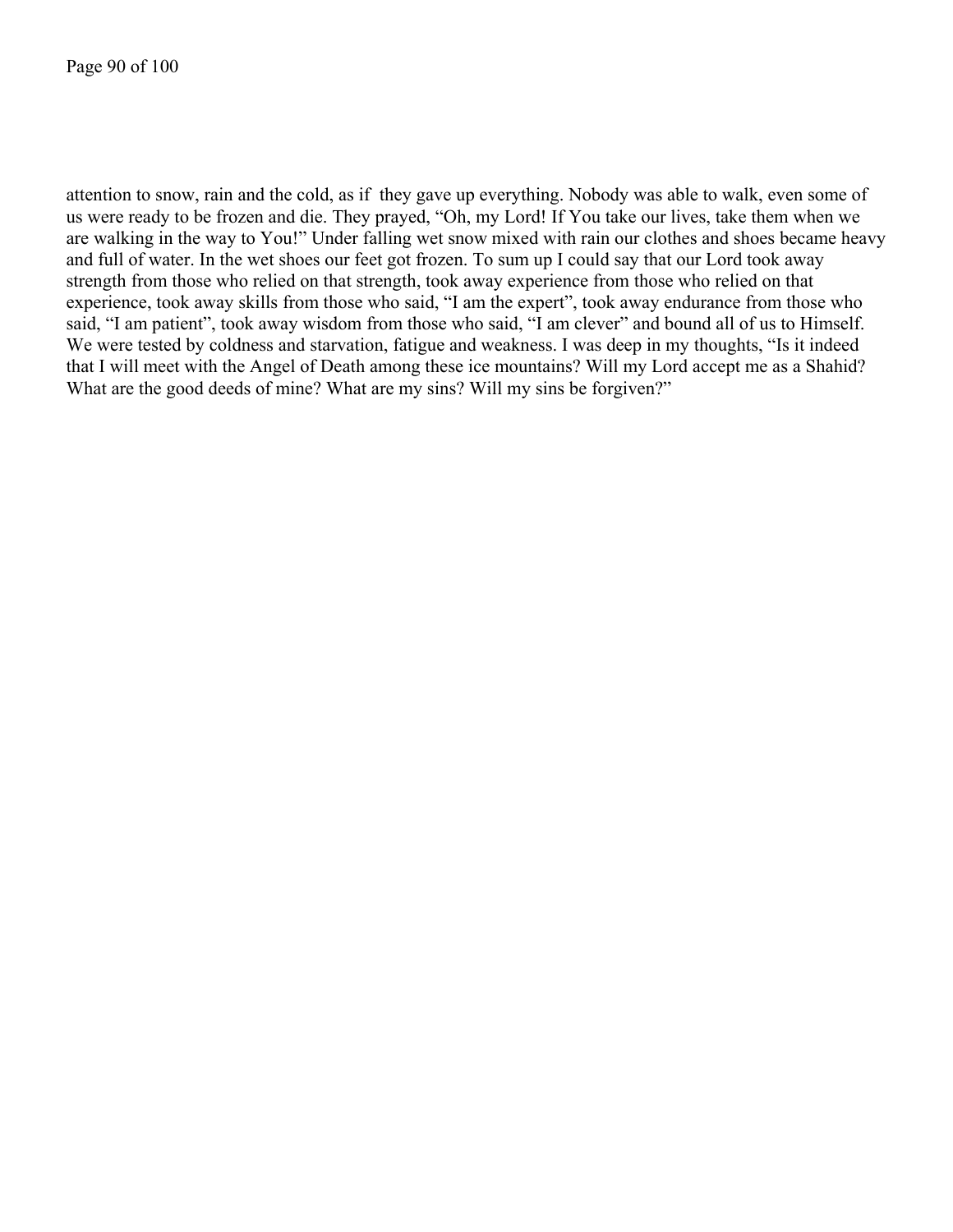As we did not have enough strength to pray Namaz, we prayed it just by moving our eyes. Then we decided that brothers who still had enough strength to move should go ahead and return back with the help. We divided into four groups. I was in the third group. But I could not stand it and decided to join the fourth group. This group itself divided to four small groups. Two-three people were busy trying to support those who could not stand and fell down. At dusk we came in the front of big pass covered in snow. Those who went earlier looked like ants climbing up the hill. "There was a lot of snow here," our embarrassed looking guide said, "the shapes of mountains totally changed . I cannot recognize them." When we were halfway to a peak of that pass, Ibrohim said to us, "You should go, I am content with you, please be content with me too and leave me here." He nodded us like saying, "Don't touch me, go away." The submission to death was in his eyes. As if we were waiting for that, we agreed to join the path he chose and felt that the moment of our Shahadah\*

 $\_$  , and the contribution of the contribution of the contribution of the contribution of  $\mathcal{L}_\text{max}$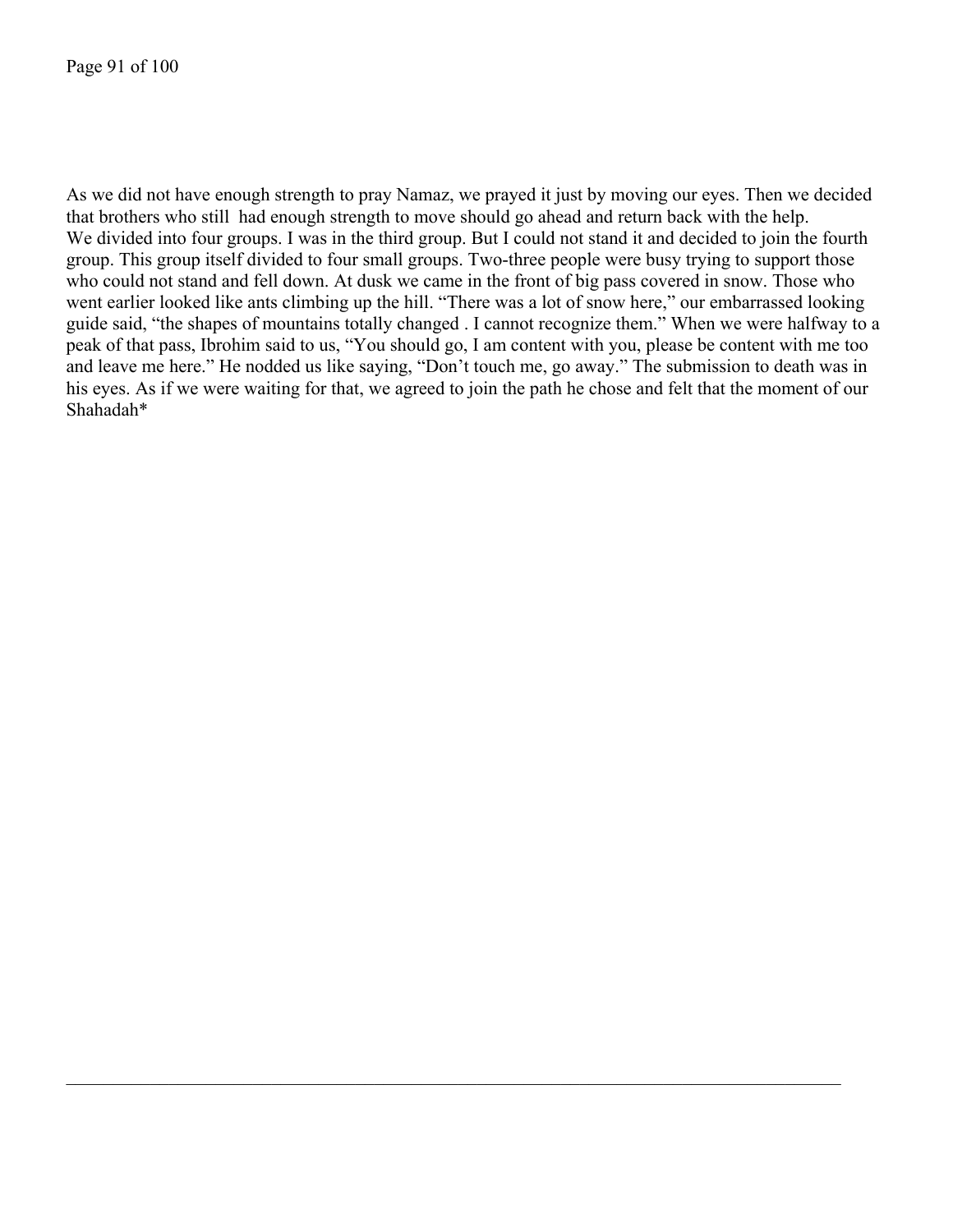## Page 92 of 100

\*Shahadah - declaration of faith. The shahadah in Islam is: "I testify that there is no god but Allah and I testify that Mohammed is the Messenger of Allah." When death approaches a Muslim should recite the Shahadah. Another person can recite this if the dying person is unable to say it him/herself.

was very close. We thought that it would be better for us to be together when the moment of Shahadah comes or when our muslim brothers come searching for us. So we decided to find a more or less suitable place where we can wait. Because of the darkness and snow falling endlessly from the sky we lost the tracks of those who went ahead. Some of those who were walking beside joined us and sat next to Ibrohim. He was telling us his last will, "I have a wife and a daughter. If I die as a Shahid, please, somebody of you marry her, I don't want them be disgraced in the hands of the Kuffar." Some of us were so exhausted that fell asleep and did not feel the rain water running underneath them. Close to midnight the rain stopped and it became more colder. Our clothes got stiff with frost. We felt our feet started to freeze. An older man Tojiddin-aka who had grown up in mountains and used to earn his living as a hunter was among us. He stood up and yelled at us, "If we sit this way we all die before the sunrise. Stand up, we should go!" But nobody moved. Then he started to heat the guys saying, "Allahu Akbar, Allahu Akbar!" Muslim brother Abdulloh joined him and started to beat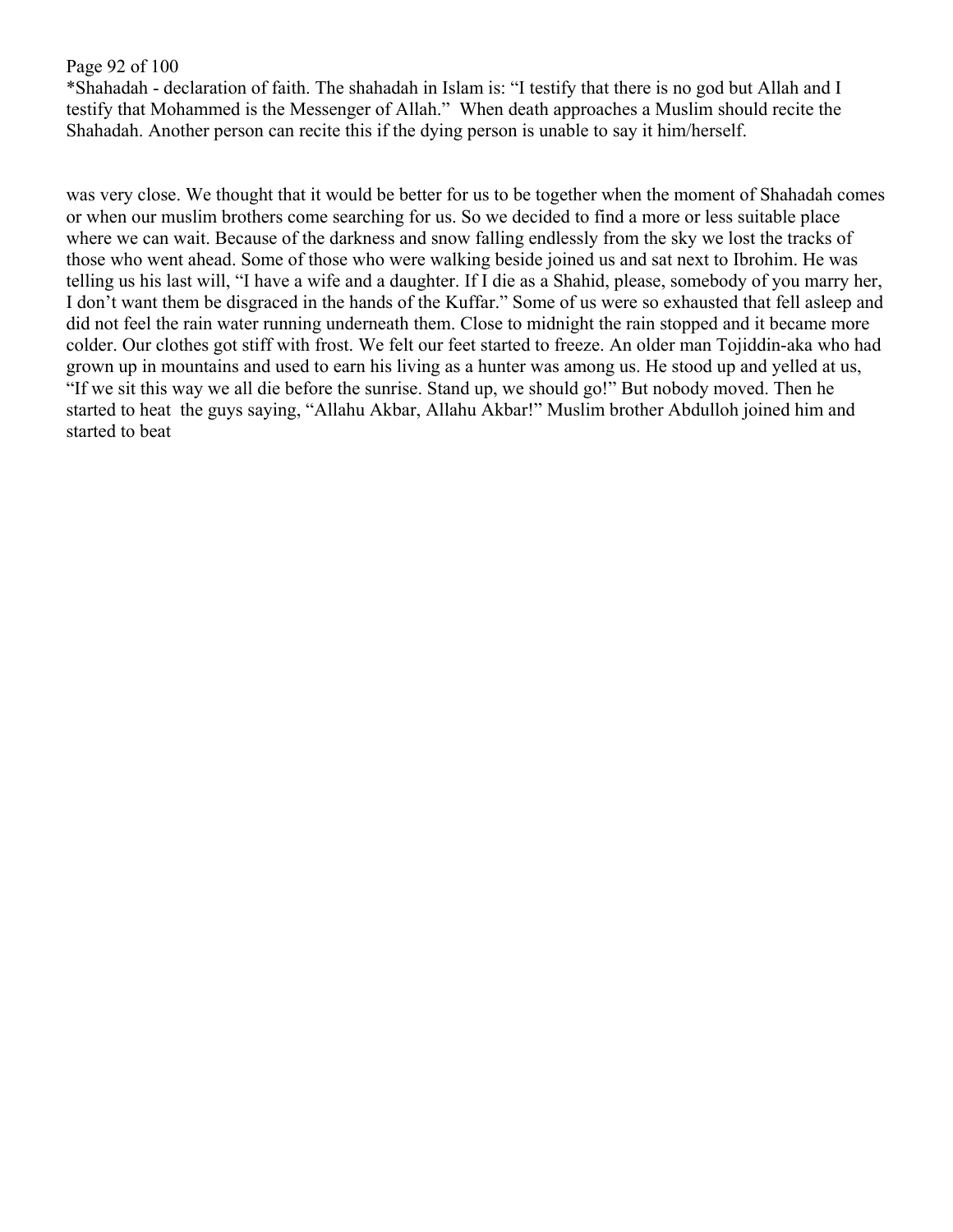Page 93 of 100

Rahmatulloh trying to wake him up, but he did not awake from his deep sleep even though blood was running down from his lips. Tojiddin-aka cried, "Are you going to die here? If you are going to die, die while you walk! Stand up, let's go! Allahu Akbar!" Tears went down his eyes, "I know, this peak is the last one. There is no snow behind it, trust me, let's move!" The Amir of our journey Bakhtiyor stood up, "Stand up everybody, we must move," he said. One leg of our muslim brother Ahmad had been wounded and he could walk only dragging it. He started to move. We followed them repeating in weak and trembling voices, "Allahu Akbar, Allahu Akbar." The last part of that snow pass was very steep. We were grabbling and clambering up and we were moving. Our hands did feel the coldness of snow. Very slowly we moved up. Those who went ahead did not think about those who were left behind and those who were left behind did not think about those who went ahead. When we reached the peak of the pass we found that indeed there were no mountains behind it.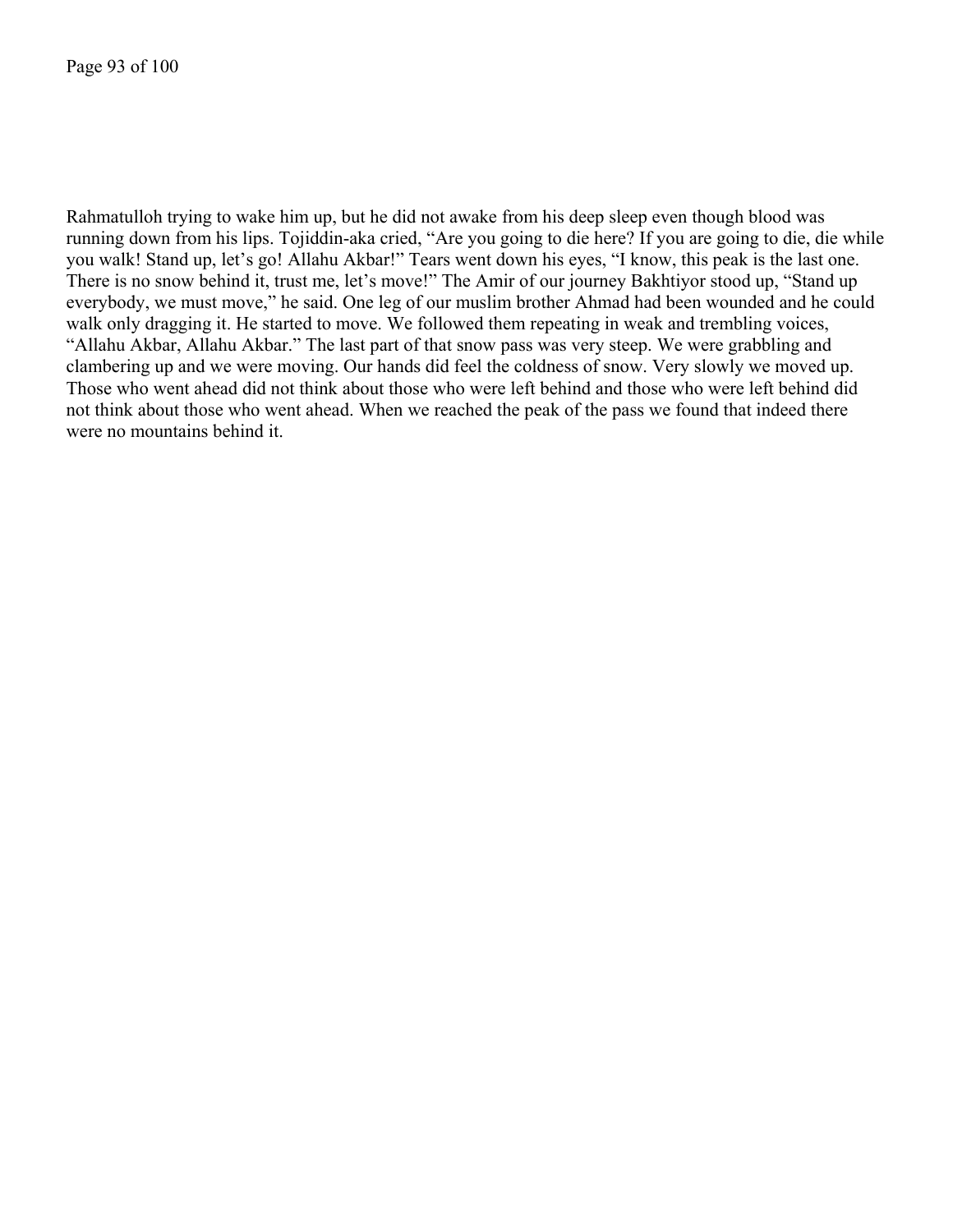It was a steep slope behind it. It was close to the Bomdod *[before dawn]* Namaz, the sky was still dark and we could not see far. To go down was more difficult than to go up. We could not move in our frozen clothes, slipped on snow and fell head over down the steep slope ending up at the distance of two-three hundred meters down. We lay where we stopped unable to move. I knew that I was alive but could not understand what had happened to me, no part of my body was able to move. My muslim brother Ibrohim was behind the pass….

The sun rose, trees and fields were seen far away. My muslim brothers told me what happened afterwards. Three days mujahids who came to rescue us were searching for us. Last day everybody was looking for Ibrohim. They found paw prints of wolves there and lost their hopes to find him. When they decided to return back our muslim brother Abdulloh said, "I will not return back until I find him, dead or alive." He went back behind the pass and found him there. It was the tenth day of our journey. Ibrohim only was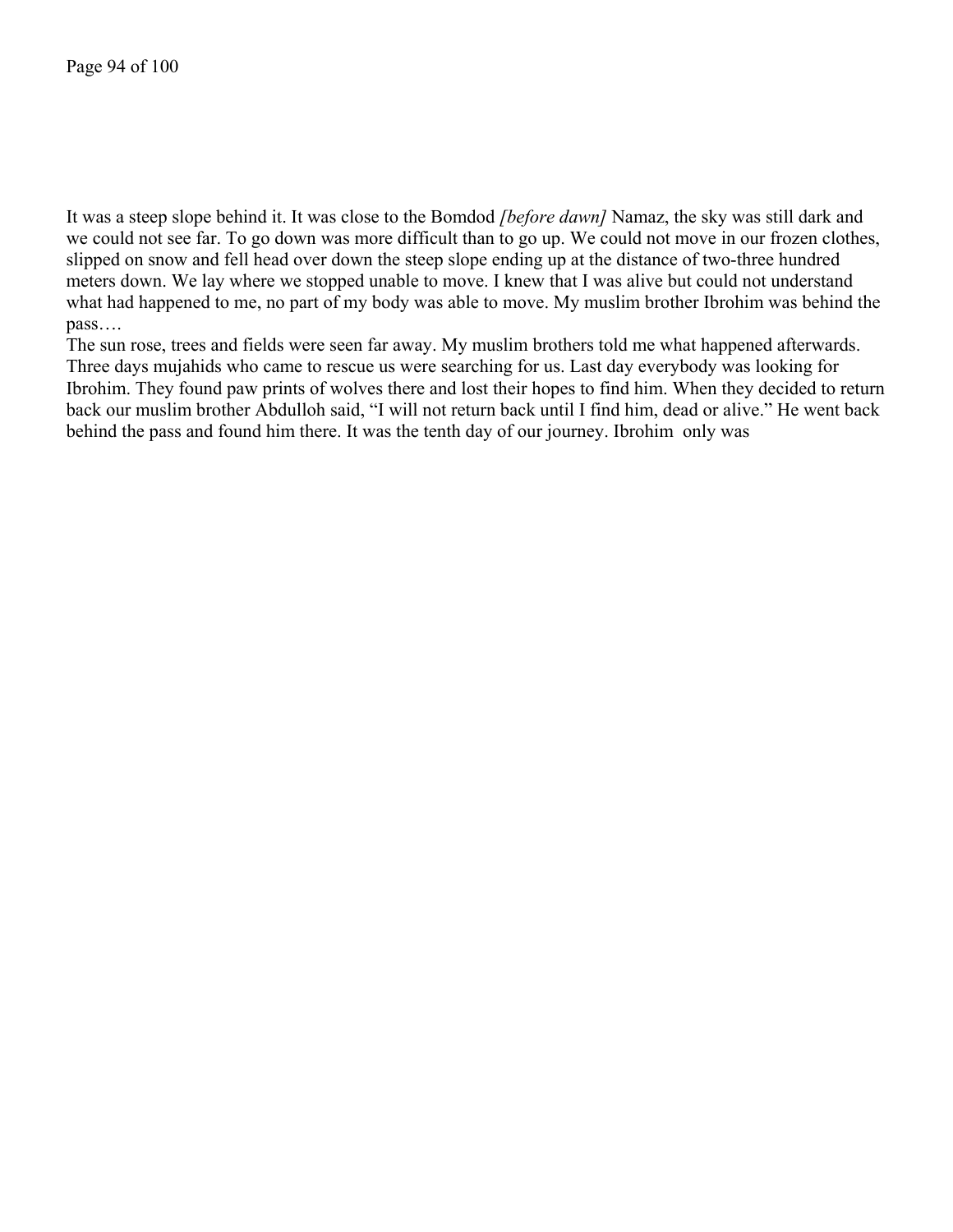Page 95 of 100

able to open and close his eyes. He could not speak, he did not hear. They carried him by turn. When it was turn of Muhammad Olim he slipped and fell down. It was only two miles walking distance to muhajirs dwelling. They were able to catch Ibrohim. But at that time he had already bid farewell to this transitory world and became the first Shahid chosen by our Lord. They brought his body with his lower jaw bandaged to his head and put him on the same day to his last place of rest till the Day of Judgment. Now he was totally free from the hustle of this world. We all prayed, right from our hearts, supplicating for him. We were among mujahids who controlled Tavildara, Hoyt and other areas.

-=-=-=-=-=-=-=-=-=-=-=-=-=-=-=-=-=-=-=-=-=-=-=-=-=-=-=-=-=-=-=-

MEMOIRS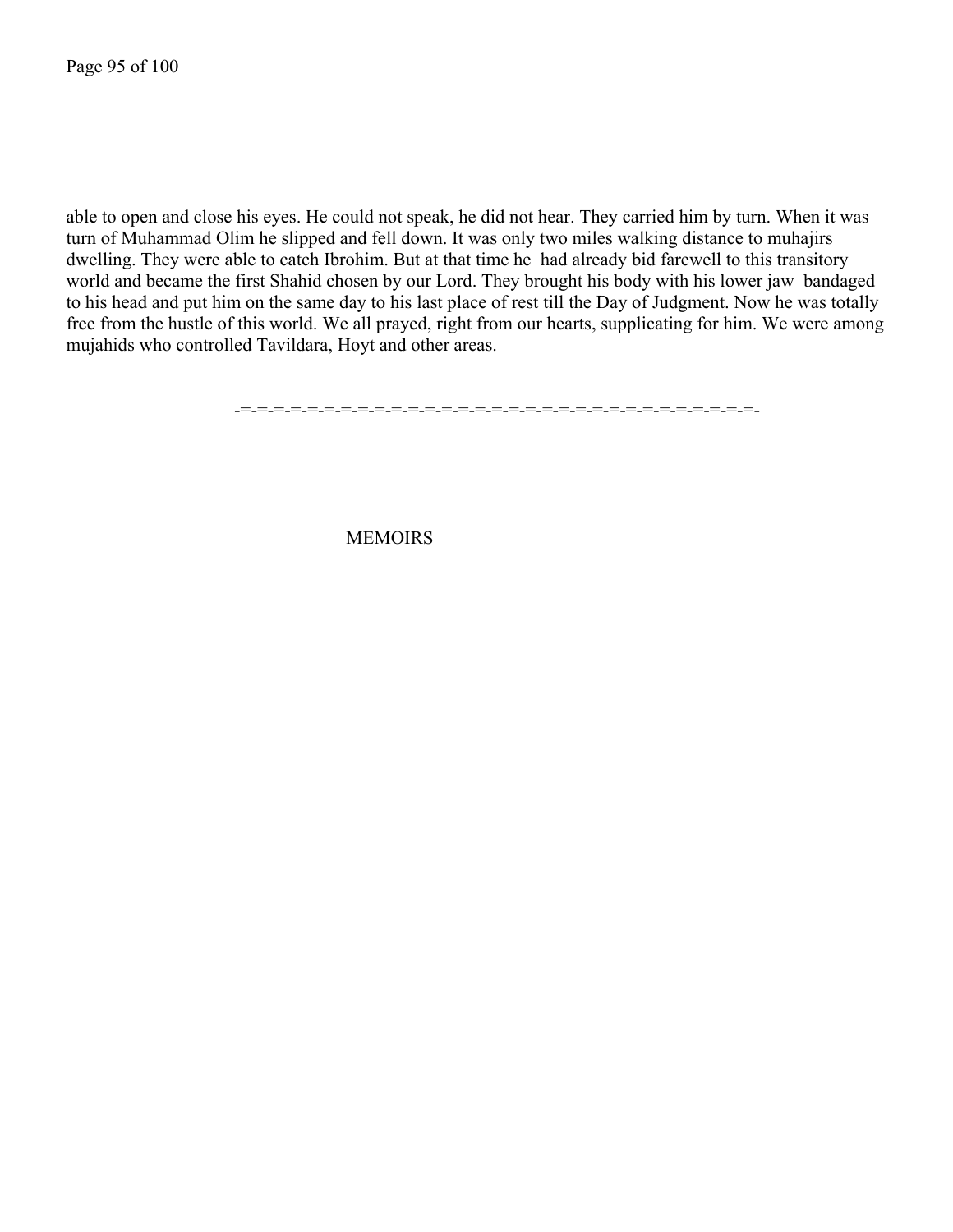When I remember my muslim brother Ibrohim I can not forget him saying, "There are mujahids behind these mountains, I set all my hopes to Allah, In Sha'Allah, I will perform Jihad, I feel the sense of Paradise coming from that side."

My muslim brother Abdulloh remembers, "It was a steep mountain on one side and a canyon on the other. We were able to walk in one row only. It was the fourth day. Everybody was tired and hungry, we were moving like somnambulists. Somebody from behind tapped my shoulder and gave me a loaf of bread. I was so tired that did not care to look back to see who that was. Bread was fresh and tasty. I recalled that after several days when we were in the camp. "How was it possible to have fresh bread in mountains and who was that person?" I asked about it other muslim brothers and they also were surprised, "Yes, he gave us bread too, who was that person?" Still that thing remains a mystery. When I climbed over the last pass and fell over heels down the steep slope I felt that my body was filling with heat, I even wanted to take my clothes off.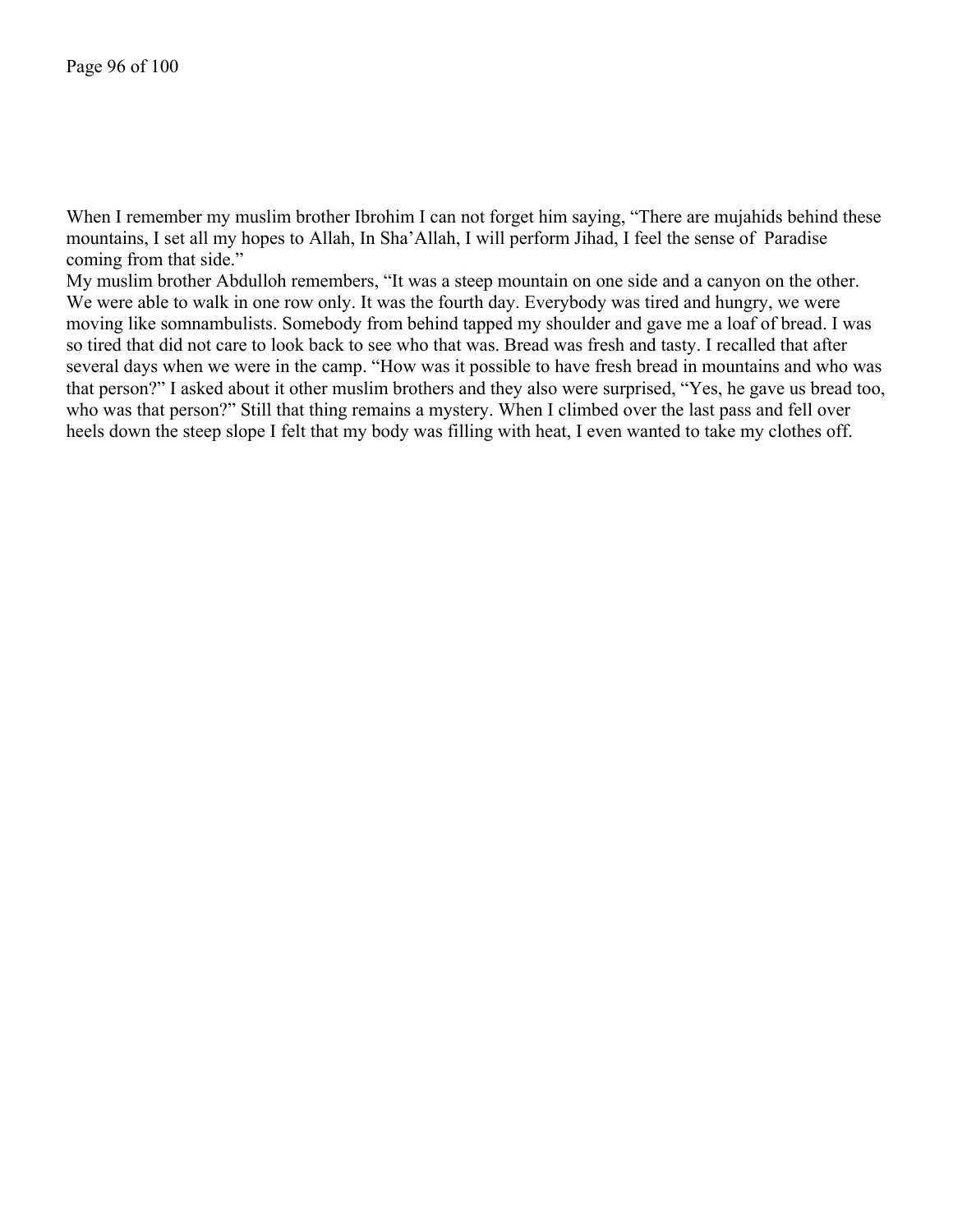Somehow I reached the place without snow. I came to the creek with the cold water and put my feet in it, filled my cap and poured the water on my head and shoulders. I was lying motionless on my back enjoying myself. I did not know how long I was lying when two armed muhajirs shook me and woke me up. Barely I came to myself. They sit me down and gave me a biscuit. At that moment that biscuit was the most essential thing for me. I had never had such joy in my entire life afterwards.

My muslim brother Abdulmajid remembers, "Three-four times those who went in search for us passed by without noticing me. I was the one who found them, not they. Exhausted, I was watching them unable to shout to let them know that I was there. I was afraid that they would leave without me. That was exactly what happened, they left without me. Wolves came at night but they did not touch me and left. The next morning mujahids found me."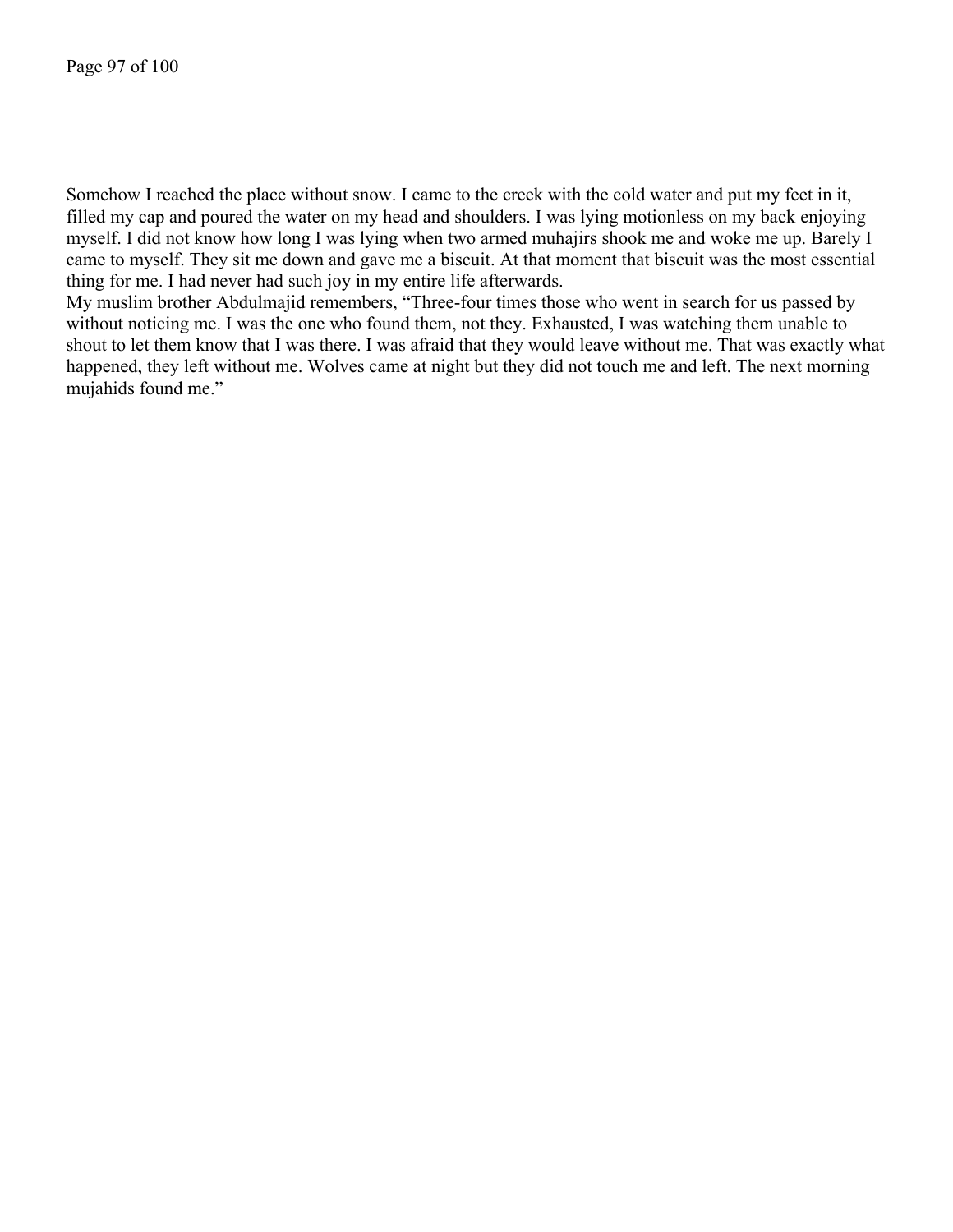Mujahid Rasulkhon who went to rescue the guys remembers, "Our muslim brothers Ahmad and Rahmatulloh were not able to walk and we could carried them for five to ten meters only. It was extremely difficult to carry them for a long distance. We saw a heard of unbridled horses grazing on the meadow. I said to them, "Come here, who wants to serve in the way of Allah." And one of them quietly came and stopped in front of us. We caressed and fed it a little, put our two brothers on it and went to the place where our vehicle was waiting for us".

Mujahid Saidjon remembers, "When we were walking with our muslim brothers who we had found, everybody's breath smelled like milk and cream." I asked Bakhtiyor-aka, "Everyone's breath smells like milk, where had you found milk, brother?" And Bakhtiyor answered. "Perhaps it was our mothers' milk that came out of our mouths\*."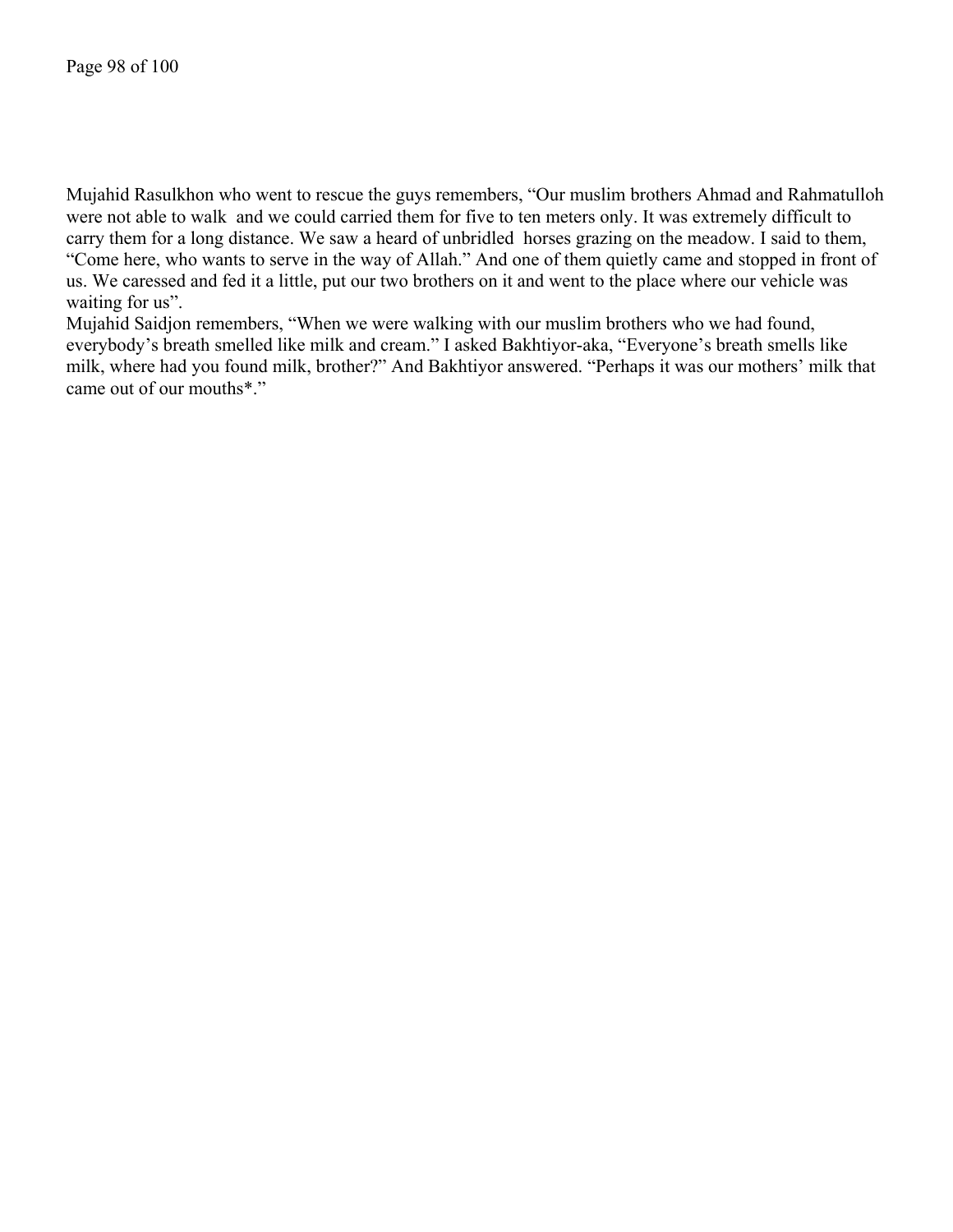\*Mother milk came out of one's mouth - Uzbek expression describing the high state of exhaustion.

## FROM THE AUTHOR :

Oh Allah, You are the only One who educates the universe, of course all Your Words are solemn truth. Increase the faith of those who reads Your Words and who turns them over in their mind and follows them in their lives and acts according to them. Grant forgiveness to all muhajirs and ansars. Give victory to our small group over the Kuffar, and grant muslims the successful return to their motherlands with due honour and respect, and grant them success in implementing Your Shariah and rules of Qur'an there. We beg for your help in our deeds. You are All-Power and Wisdom.

 $\_$  , and the contribution of the contribution of the contribution of the contribution of  $\mathcal{L}_\text{max}$ 

Dear readers,

Thus we would like to say goodbye to you and hope that we will reading future issue of our book.

Oh Lord, make us firm in our faith. Assalamu Alalikum Wa Rahmatullahi Wa Barakatuh. *[May the peace, the mercy, and the blessings of Allah be upon you.]*.